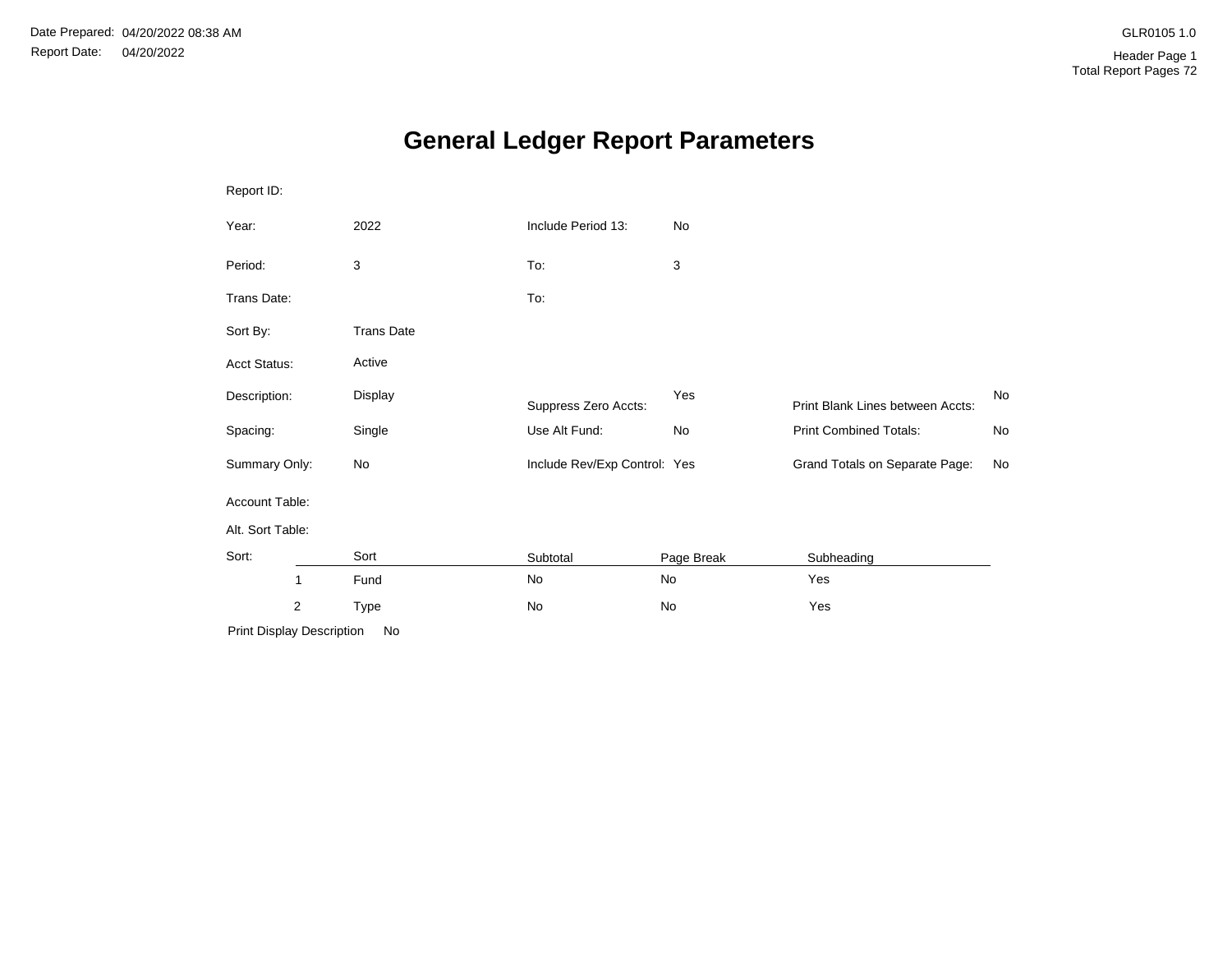Report Date: 04/20/2022

Account Table:

# **TOWN OF SWEDEN** GLR0105 1.0

#### **General Ledger Report**

Page 1 of 72

| Fiscal Year: 2022 Period From: 3 To: 3 Trans. Date From: To: |
|--------------------------------------------------------------|
|                                                              |

| <b>Account No.</b> | <b>Description</b>                                 | JnI Cat            | <b>Trans</b>                                                      |              |               |                        |
|--------------------|----------------------------------------------------|--------------------|-------------------------------------------------------------------|--------------|---------------|------------------------|
| Document No.       | <b>Vendor Name / Remarks</b>                       | <b>Period Code</b> | Jnl No. Date                                                      | <b>Debit</b> | <b>Credit</b> | <b>Balance</b>         |
| <b>Fund A</b>      | <b>GENERAL FUND</b>                                |                    |                                                                   |              |               |                        |
| <b>Type A</b>      | Asset                                              |                    |                                                                   |              |               |                        |
| A.0200             | <b>CASH</b>                                        |                    | <b>Beginning Balance - - - -</b>                                  |              |               | 0.00                   |
|                    | PR 5 - PAYROLL #5 3 3 2022                         | 3 PR               | 251 03/03/2022                                                    | 44,943.33    |               | 44,943.33              |
|                    | PR 5 - PAYROLL #5 3 3 2022                         | 3 PR               | 251 03/03/2022                                                    |              | 44,943.33     | 0.00                   |
|                    | FROM A/P CHECK PROCESS                             | 3 AP               | 1110 03/07/2022                                                   |              | 161.90        | (161.90)               |
|                    | FROM A/P CHECK PROCESS                             | 3 AP               | 1112 03/07/2022                                                   |              | 161.90        | (323.80)               |
|                    | TO CHECKING EP - TO CHECKING EP 3 7 2022           | 3 JE               | 914 03/07/2022                                                    | 161.90       |               | (161.90)               |
|                    | <b>VOID FROM A/P CHECK PROCESS</b>                 | 3 AP               | 1111 03/07/2022                                                   | 161.90       |               | 0.00                   |
|                    | FROM A/P CHECK PROCESS                             | 3 AP               | 1114 03/09/2022                                                   |              | 8,959.80      | (8,959.80)             |
|                    | TO CHECKING EP - TO CHECKING EARLY PAYS 39<br>2022 | 3 JE               | 915 03/09/2022                                                    | 8,959.80     |               | 0.00                   |
|                    | PR 6 - PAYROLL # 6 3 17 2022                       | 3 PR               | 252 03/16/2022                                                    | 45,485.29    |               | 45,485.29              |
|                    | PR6 - PAYROLL # 6 3 17 2022                        | 3 PR               | 252 03/16/2022                                                    |              | 45,485.29     | 0.00                   |
|                    | FROM A/P CHECK PROCESS                             | 3 AP               | 1122 03/23/2022                                                   |              | 70,325.34     | (70, 325.34)           |
|                    | TO CHECKING AB 3 - TO CHECKING AB 3 2022           | 3 JE               | 917 03/23/2022                                                    | 70,325.34    |               | 0.00                   |
|                    | PR 7 - PAYROLL # 7 3 31 2022                       | 3 PR               | 253 03/29/2022                                                    | 44,781.12    |               | 44,781.12              |
|                    | PR 7 - PAYROLL # 7 3 31 2022                       | 3 PR               | 253 03/29/2022                                                    |              | 44,781.12     | 0.00                   |
|                    |                                                    | ****               | <b>Ending Balance - - - -</b>                                     | 214,818.68   | 214,818.68    | 0.00                   |
| A.0201             | <b>CASH IN TIME DEPOSITS</b>                       |                    | <b>Beginning Balance - - - -</b>                                  |              |               | 2,823,875.28           |
|                    | PR 5 - PAYROLL #5 3 3 2022                         | 3 PR               | 251 03/03/2022                                                    |              | 44,943.33     | 2,778,931.95           |
|                    | TO CHECKING EP - TO CHECKING EP 3 7 2022           | 3 JE               | 914 03/07/2022                                                    |              | 161.90        | 2,778,770.05           |
|                    | TO CHECKING EP - TO CHECKING EARLY PAYS 39         | 3 JE               | 915 03/09/2022                                                    |              | 8,959.80      | 2,769,810.25           |
|                    | 2022                                               |                    |                                                                   |              |               |                        |
| 247                | DETAIL GR POSTING                                  | 3 GR               | 247 03/14/2022                                                    | 30,139.88    |               | 2,799,950.13           |
|                    | PR 6 - PAYROLL # 6 3 17 2022                       | 3 PR               | 252 03/16/2022                                                    |              | 45,485.29     | 2,754,464.84           |
|                    | TO CHECKING AB 3 - TO CHECKING AB 3 2022           | 3 JE               | 917 03/23/2022                                                    |              | 70,325.34     | 2,684,139.50           |
|                    | PR 7 - PAYROLL # 7 3 31 2022                       | 3 PR               | 253 03/29/2022                                                    |              | 44,781.12     | 2,639,358.38           |
|                    | CLARKSON SHARE OF LIBRARY REPAIRS - ME JE          | 3 JE               | 918 03/31/2022                                                    | 1,461.33     |               | 2,640,819.71           |
| 248                | 3/31/2022<br>DETAIL GR POSTING                     | 3 GR               | 248 03/31/2022                                                    | 20,928.59    |               | 2,661,748.30           |
|                    | EXCELLUS DENTAL - ME JE 3/31/2022                  | 3 JE               | 918 03/31/2022                                                    |              | 4,494.42      | 2,657,253.88           |
|                    | GUARDIAN DISABILITY - ME JE 3/31/2022              | 3 JE               | 918 03/31/2022                                                    |              | 46.95         | 2,657,206.93           |
|                    | HANDBOOK & FS FEE - ME JE 3/31/2022                | 3 JE               | 918 03/31/2022                                                    |              | 434.25        | 2,656,772.68           |
|                    | INTEREST - INTEREST 3 31 2022                      | 3 JE               | 920 03/31/2022                                                    | 101.80       |               | 2,656,874.48           |
|                    | MVP GOLD - ME JE 3/31/2022                         | 3 JE               | 918 03/31/2022                                                    |              | 402.43        | 2,656,472.05           |
|                    | MVP HSA - ME JE 3/31/2022                          | 3 JE               | 918 03/31/2022                                                    |              | 10,401.12     | 2,646,070.93           |
|                    | TOWN JUSTICES FEB COURT FUNDS - ME JE<br>3/31/2022 | 3 JE               | 918 03/31/2022                                                    | 7,188.00     |               | 2,653,258.93           |
|                    |                                                    | ****               |                                                                   | 59,819.60    | 230,435.95    |                        |
| A.0210             | <b>PETTY CASH</b>                                  |                    | <b>Ending Balance - - - -</b><br><b>Beginning Balance - - - -</b> |              |               | 2,653,258.93<br>710.00 |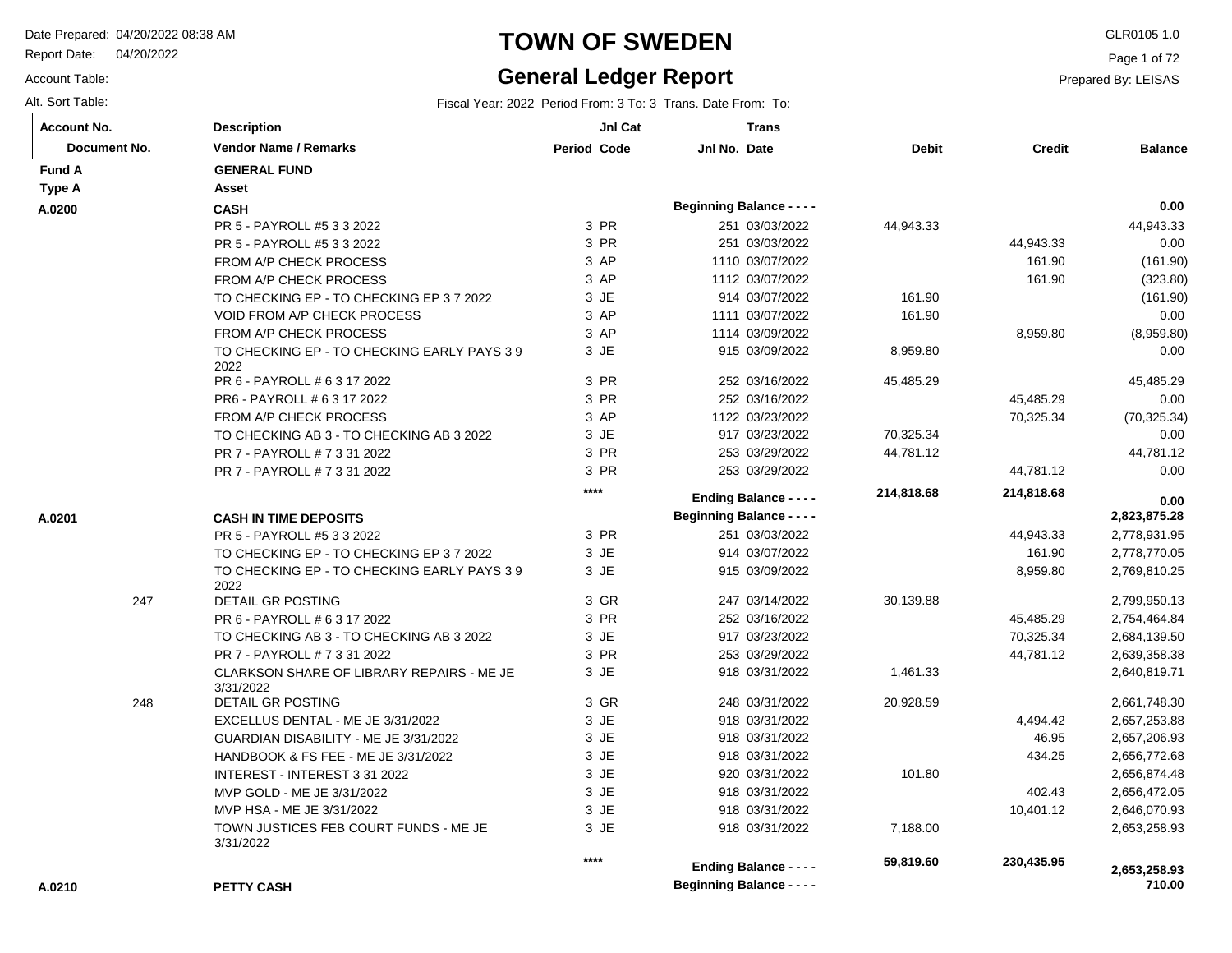INTEREST - INTEREST 3 31 2022

INTEREST - INTEREST 3 31 2022

**ESTIMATED REVENUE**

**CASH IN TIME DEPOSITS, SPECIAL RESERVES.JUDGEMENTS CLAIMS HC**

Report Date: 04/20/2022

### **TOWN OF SWEDEN** GLR0105 1.0

#### **General Ledger Report**

**Balance**

 835,945.17 824,752.87

 **835,924.14** 

 **710.00** 

311,290.14

 **311,282.20** 

 **824,752.87** 

154,587.56

 **154,583.62** 

 **311,290.14** 

22,589.51

 **22,588.93** 

 **154,587.56** 

54,507.67

 **54,506.28** 

 **22,589.51** 

375,046.98

 **375,037.41** 

 **54,507.67** 

25,890.69

 **25,890.69** 

 **2,453,903.00** 

 **25,890.03** 

 **375,046.98** 

Page 2 of 72

Prepared By: LEISAS

 **0.00** 

 **0.00** 

| <b>Account No.</b> |
|--------------------|
| Alt. Sort Table:   |
| Account Table:     |

**A.0210**

**Type A Fund A** 

**A.0231**

**A.0231.010**

**A.0231.100**

**A.0231.101**

**A.0231.200**

**A.0231.201**

**A.0231.400**

**A.0510**

| t Table:     | Fiscal Year: 2022 Period From: 3 To: 3 Trans. Date From: To:              |                    |                                                                   |              |               |
|--------------|---------------------------------------------------------------------------|--------------------|-------------------------------------------------------------------|--------------|---------------|
| unt No.      | <b>Description</b>                                                        | JnI Cat            | <b>Trans</b>                                                      |              |               |
| Document No. | <b>Vendor Name / Remarks</b>                                              | <b>Period Code</b> | Jnl No. Date                                                      | <b>Debit</b> | <b>Credit</b> |
| l A          | <b>GENERAL FUND</b>                                                       |                    |                                                                   |              |               |
| ۰A           | Asset                                                                     |                    |                                                                   |              |               |
| 10           | PETTY CASH                                                                |                    |                                                                   |              |               |
|              |                                                                           | ****               | <b>Ending Balance - - - -</b>                                     | 0.00         | 0.00          |
| 31           | <b>CASH IN TIME DEPOSITS, SPECIAL RESERVES</b><br><b>COMMUNITY CENTER</b> |                    | <b>Beginning Balance - - - -</b>                                  |              |               |
|              | INTEREST - INTEREST 3 31 2022                                             | 3 JE               | 920 03/31/2022                                                    | 21.03        |               |
|              | SR ROOM ADD TRANSFER - TO CAP FUND SENIOR<br>ROOM ADDITION 3/22/2022      | 3 JE               | 921 03/31/2022                                                    |              | 11,192.30     |
|              |                                                                           | $****$             | <b>Ending Balance - - - -</b>                                     | 21.03        | 11,192.30     |
| 31.010       | CASH IN TIME DEPOSITS, SPECIAL RESERVES PARKS<br><b>AND RECREATION</b>    |                    | <b>Beginning Balance - - - -</b>                                  |              |               |
|              | INTEREST - INTEREST 3 31 2022                                             | $3$ JE             | 920 03/31/2022                                                    | 7.94         |               |
|              |                                                                           | $****$             | <b>Ending Balance - - - -</b>                                     | 7.94         | 0.00          |
| 31.100       | <b>CASH IN TIME DEPOSITS, SPECIAL</b><br><b>RESERVES.WORKERS COMP</b>     |                    | <b>Beginning Balance - - - -</b>                                  |              |               |
|              | INTEREST - INTEREST 3 31 2022                                             | 3 JE               | 920 03/31/2022                                                    | 3.94         |               |
| 31.101       | CASH IN TIME DEPOSITS, SPECIAL RESERVES. INFO                             | ****               | <b>Ending Balance - - - -</b><br><b>Beginning Balance - - - -</b> | 3.94         | 0.00          |
|              | <b>TECHNOLOGY HI</b>                                                      |                    |                                                                   |              |               |
|              | INTEREST - INTEREST 3 31 2022                                             | 3 JE               | 920 03/31/2022                                                    | 0.58         |               |
|              |                                                                           | ****               | <b>Ending Balance - - - -</b><br><b>Beginning Balance - - - -</b> | 0.58         | 0.00          |
| 31.200       | <b>CASH IN TIME DEPOSITS, SPECIAL</b><br><b>RESERVES.VEHICLES HV</b>      |                    |                                                                   |              |               |
|              | INTEREST - INTEREST 3 31 2022                                             | 3 JE               | 920 03/31/2022                                                    | 1.39         |               |
|              |                                                                           | ****               | <b>Ending Balance - - - -</b>                                     | 1.39         | 0.00          |
| 31.201       | CASH IN TIME DEPOSITS, SPECIAL RESERVES<br><b>BUILDINGS</b>               |                    | <b>Beginning Balance - - - -</b>                                  |              |               |

9.57

 **9.57** 

0.66

 **0.66** 

 **0.00** 

JE 3

**\*\*\*\***

920 03/31/2022

920 03/31/2022

**Beginning Balance - - - -**

**Ending Balance - - - -**

**Beginning Balance - - - -**

**Ending Balance - - - -**

JE 3

**\*\*\*\***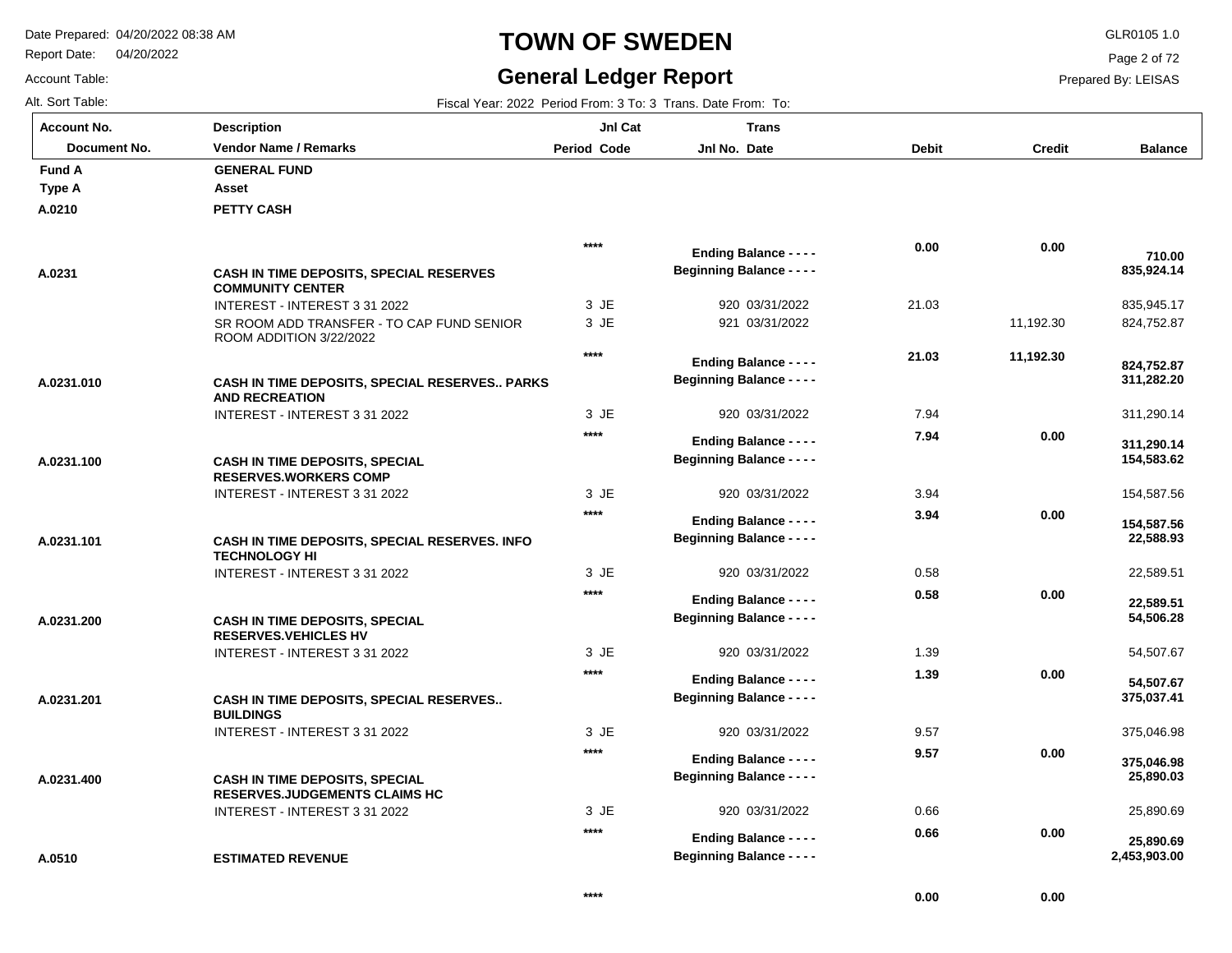**Description**

Report Date: 04/20/2022

### **TOWN OF SWEDEN** GLR0105 1.0

#### **General Ledger Report**

**Jnl Cat**

**Trans**

Page 3 of 72

Prepared By: LEISAS

Account Table: Alt. Sort Table: Fiscal Year: 2022 Period From: 3 To: 3 Trans. Date From: To: 3 Trans. Date From: To: 3 Trans. Date From: To: **Account No.**

**A.0510**

**Type A Fund A** 

**A.0522**

| Document No. | <b>Vendor Name / Remarks</b>                                                                                                                                                                                                                                                                                                                                                                                                                                                                                                                                                                                                                                                                                                                                                                                                                                                                                                                                                                                                                                                                                                                                                                                                                            | Period Code | Jnl No. Date                     | <b>Debit</b> | <b>Credit</b> | <b>Balance</b> |
|--------------|---------------------------------------------------------------------------------------------------------------------------------------------------------------------------------------------------------------------------------------------------------------------------------------------------------------------------------------------------------------------------------------------------------------------------------------------------------------------------------------------------------------------------------------------------------------------------------------------------------------------------------------------------------------------------------------------------------------------------------------------------------------------------------------------------------------------------------------------------------------------------------------------------------------------------------------------------------------------------------------------------------------------------------------------------------------------------------------------------------------------------------------------------------------------------------------------------------------------------------------------------------|-------------|----------------------------------|--------------|---------------|----------------|
| ΙA           | <b>GENERAL FUND</b>                                                                                                                                                                                                                                                                                                                                                                                                                                                                                                                                                                                                                                                                                                                                                                                                                                                                                                                                                                                                                                                                                                                                                                                                                                     |             |                                  |              |               |                |
| $\mathbf{A}$ | Asset                                                                                                                                                                                                                                                                                                                                                                                                                                                                                                                                                                                                                                                                                                                                                                                                                                                                                                                                                                                                                                                                                                                                                                                                                                                   |             |                                  |              |               |                |
| 10           | <b>ESTIMATED REVENUE</b>                                                                                                                                                                                                                                                                                                                                                                                                                                                                                                                                                                                                                                                                                                                                                                                                                                                                                                                                                                                                                                                                                                                                                                                                                                |             |                                  |              |               |                |
|              |                                                                                                                                                                                                                                                                                                                                                                                                                                                                                                                                                                                                                                                                                                                                                                                                                                                                                                                                                                                                                                                                                                                                                                                                                                                         |             | <b>Ending Balance - - - -</b>    |              |               | 2,453,903.00   |
| 22           | <b>EXPENDITURES</b>                                                                                                                                                                                                                                                                                                                                                                                                                                                                                                                                                                                                                                                                                                                                                                                                                                                                                                                                                                                                                                                                                                                                                                                                                                     |             | <b>Beginning Balance - - - -</b> |              |               | 460,811.39     |
|              | POSTED FROM CHILD A.9030.800, A.1110.100,                                                                                                                                                                                                                                                                                                                                                                                                                                                                                                                                                                                                                                                                                                                                                                                                                                                                                                                                                                                                                                                                                                                                                                                                               | 3 PR        | 251 03/03/2022                   | 44,943.33    |               | 505,754.72     |
|              | A.7310.100, A.7110.100, A.7020.100, A.9035.800,<br>A.1220.100, A.1310.100, A.1330.100, A.1355.100,<br>A.1410.100, A.1420.100, A.1620.100, A.1621.100,<br>A.1622.100, A.3510.100, A.5010.100, A.1010.100 -- PR 5 -                                                                                                                                                                                                                                                                                                                                                                                                                                                                                                                                                                                                                                                                                                                                                                                                                                                                                                                                                                                                                                       |             |                                  |              |               |                |
|              | PAYROLL #5 3 3 2022                                                                                                                                                                                                                                                                                                                                                                                                                                                                                                                                                                                                                                                                                                                                                                                                                                                                                                                                                                                                                                                                                                                                                                                                                                     |             |                                  |              |               |                |
|              | POSTED FROM CHILD A.7020.400, A.1610.400 -- CELL<br>PHONES - BATCH VOUCHER POSTING                                                                                                                                                                                                                                                                                                                                                                                                                                                                                                                                                                                                                                                                                                                                                                                                                                                                                                                                                                                                                                                                                                                                                                      | 3 AP        | 1109 03/07/2022                  | 161.90       |               | 505,916.62     |
|              | POSTED FROM CHILD A.5182.400, A.8810.400,<br>A.7110.400, A.5132.400, A.1622.400, A.1620.400 --<br>ELECTRIC BILL - BATCH VOUCHER POSTING                                                                                                                                                                                                                                                                                                                                                                                                                                                                                                                                                                                                                                                                                                                                                                                                                                                                                                                                                                                                                                                                                                                 | 3 AP        | 1113 03/09/2022                  | 8,959.80     |               | 514,876.42     |
|              | POSTED FROM CHILD A.1010.100, A.1110.100,<br>A.9035.800, A.9030.800, A.5010.100, A.3510.100,<br>A.1622.100, A.1621.100, A.1620.100, A.1420.100,<br>A.1410.100, A.1355.100, A.1330.100, A.7310.100,                                                                                                                                                                                                                                                                                                                                                                                                                                                                                                                                                                                                                                                                                                                                                                                                                                                                                                                                                                                                                                                      | 3 PR        | 252 03/16/2022                   | 45,485.29    |               | 560,361.71     |
|              | A.7110.100, A.7020.100, A.1310.100, A.1220.100 -- PR 6 -                                                                                                                                                                                                                                                                                                                                                                                                                                                                                                                                                                                                                                                                                                                                                                                                                                                                                                                                                                                                                                                                                                                                                                                                |             |                                  |              |               |                |
|              | PAYROLL # 6 3 17 2022                                                                                                                                                                                                                                                                                                                                                                                                                                                                                                                                                                                                                                                                                                                                                                                                                                                                                                                                                                                                                                                                                                                                                                                                                                   |             |                                  |              |               |                |
|              | POSTED FROM CHILD A.1622.401, A.1621.401,<br>A.1622.400, A.1620.400, A.8810.400, A.7110.400,<br>A.5010.400, A.5132.400, A.5132.400, A.5132.400,<br>A.1420.400, A.1680.400, A.1420.400, A.1010.400,<br>A.7110.200, A.7620.401, A.7310.400, A.1110.400,<br>A.7310.400, A.7620.401, A.1622.400, A.7620.400,<br>A.1620.400, A.1110.400, A.1680.400, A.7620.401,<br>A.1670.400, A.1620.400, A.1622.400, A.7110.401,<br>A.1010.400, A.7110.400, A.1110.400, A.1660.400,<br>A.1355.400, A.1662.400, A.7620.400, A.1355.400,<br>A.1110.400, A.9060.800, A.7140.400, A.5132.400,<br>A.1620.400, A.1110.400, A.7140.400, A.1622.401,<br>A.1620.401, A.1220.400, A.1670.400, A.1620.400,<br>A.1622.400, A.5132.400, A.8810.400, A.1355.400,<br>A.7310.400, A.1622.401, A.1440.400, A.1440.400,<br>A.1622.400, A.1620.400, A.7110.400, A.8810.400,<br>A.5132.400, A.7620.401, A.7110.402, A.1670.400,<br>A.7110.400, A.7020.400, A.1010.400, A.1410.400,<br>A.7020.400, A.1010.400, A.7110.401, A.7620.400,<br>A.1622.400, A.7620.401, A.1910.400, A.1610.402,<br>A.1610.400, A.1620.401, A.1622.401, A.5010.400,<br>A.7620.401, A.5132.400, A.5132.400, A.5010.400,<br>A.8810.400, A.7110.400, A.7140.400, A.7620.400 --<br>FLOOR SCRUBBER REPAIRS - BATCH VOUCHER | 3 AP        | 1121 03/23/2022                  | 67,769.34    |               | 628,131.05     |
|              | <b>POSTING</b>                                                                                                                                                                                                                                                                                                                                                                                                                                                                                                                                                                                                                                                                                                                                                                                                                                                                                                                                                                                                                                                                                                                                                                                                                                          |             |                                  |              |               |                |
|              | POSTED FROM CHILD A.9030.800, A.1622.100,                                                                                                                                                                                                                                                                                                                                                                                                                                                                                                                                                                                                                                                                                                                                                                                                                                                                                                                                                                                                                                                                                                                                                                                                               | 3 PR        | 253 03/29/2022                   | 44,781.12    |               | 672,912.17     |

A.7110.100, A.7020.100, A.9035.800, A.1110.100,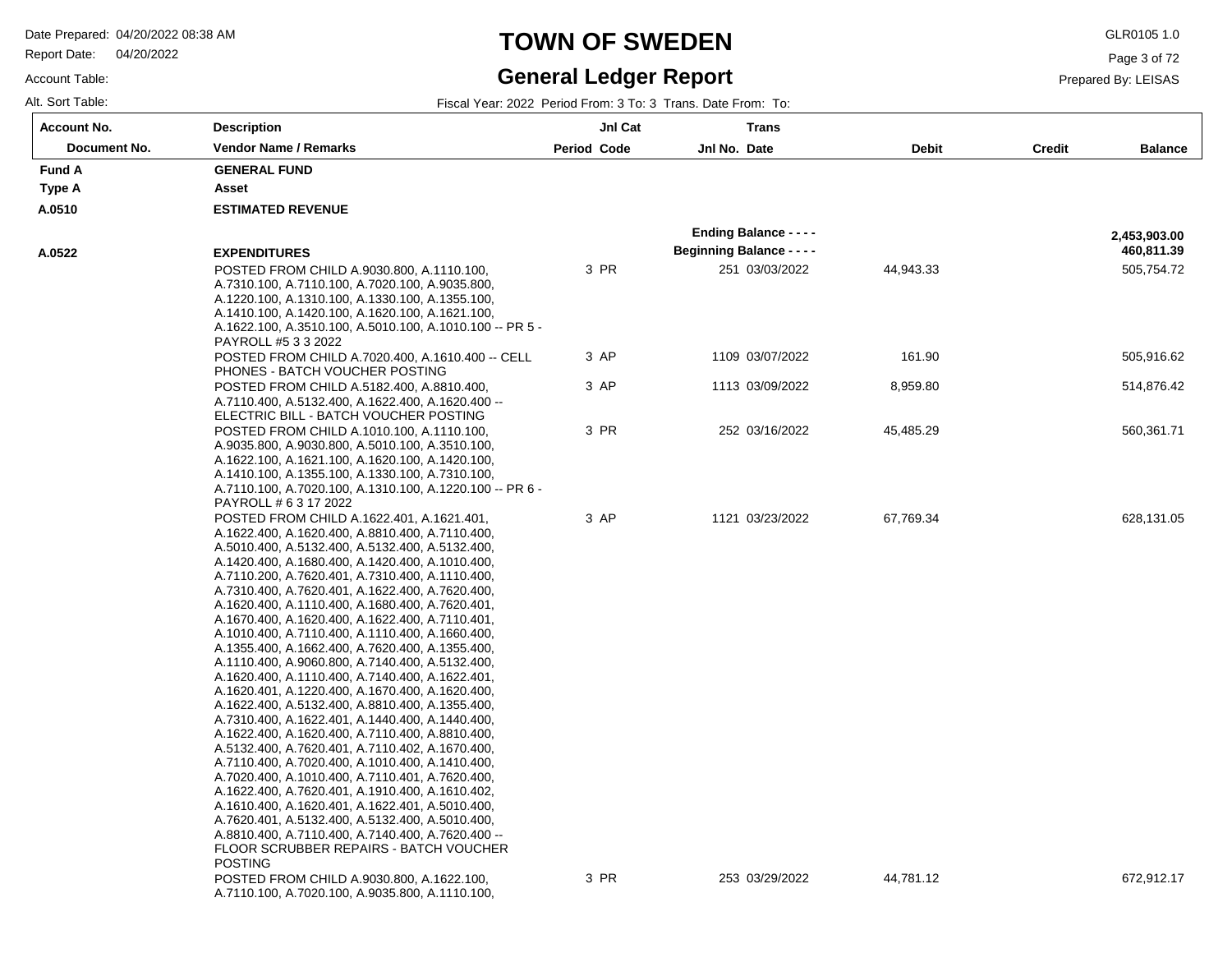Report Date: 04/20/2022

Account Table:

# **TOWN OF SWEDEN** GLR0105 1.0

#### **General Ledger Report**

Page 4 of 72

| Alt. Sort Table: | Fiscal Year: 2022 Period From: 3 To: 3 Trans. Date From: To: |
|------------------|--------------------------------------------------------------|
|                  |                                                              |

| <b>Account No.</b>  | <b>Description</b>                                                                                                                                             | JnI Cat            | <b>Trans</b>                                                      |              |               |                          |
|---------------------|----------------------------------------------------------------------------------------------------------------------------------------------------------------|--------------------|-------------------------------------------------------------------|--------------|---------------|--------------------------|
| <b>Document No.</b> | <b>Vendor Name / Remarks</b>                                                                                                                                   | <b>Period Code</b> | Jnl No. Date                                                      | <b>Debit</b> | <b>Credit</b> | <b>Balance</b>           |
| <b>Fund A</b>       | <b>GENERAL FUND</b>                                                                                                                                            |                    |                                                                   |              |               |                          |
| Type A              | Asset                                                                                                                                                          |                    |                                                                   |              |               |                          |
| A.0522              | <b>EXPENDITURES</b>                                                                                                                                            |                    |                                                                   |              |               |                          |
|                     | A.1220.100, A.1310.100, A.1330.100, A.1355.100,<br>A.1410.100, A.1420.100, A.1620.100, A.1621.100,<br>A.7310.100, A.3510.100, A.5010.100, A.1010.100 -- PR 7 - |                    |                                                                   |              |               |                          |
|                     | PAYROLL # 7 3 31 2022                                                                                                                                          |                    |                                                                   |              |               |                          |
|                     | POSTED FROM CHILD A.9060.800, A.9055.800,<br>A.1220.400, A.9060.800, A.9060.800, A.1010.400 --<br>EXCELLUS DENTAL - ME JE 3/31/2022                            | 3 JE               | 918 03/31/2022                                                    | 15,779.17    |               | 688,691.34               |
|                     | POSTED FROM CHILD A.9901.900 -- SR ROOM ADD<br>TRANSFER - TO CAP FUND SENIOR ROOM ADDITION<br>3/22/2022                                                        | 3 JE               | 921 03/31/2022                                                    | 11,192.30    |               | 699,883.64               |
|                     |                                                                                                                                                                | $****$             |                                                                   | 239,072.25   | 0.00          |                          |
| A.0599              | <b>APPROPRIATED FUND BALANCE</b>                                                                                                                               |                    | <b>Ending Balance - - - -</b><br><b>Beginning Balance - - - -</b> |              |               | 699,883.64<br>255,432.00 |
|                     |                                                                                                                                                                |                    |                                                                   |              |               |                          |
|                     |                                                                                                                                                                | $****$             | <b>Ending Balance - - - -</b>                                     | 0.00         | 0.00          | 255,432.00               |
| Type L              | Liability                                                                                                                                                      |                    |                                                                   |              |               |                          |
| A.0600              | <b>ACCOUNTS PAYABLE</b>                                                                                                                                        |                    | <b>Beginning Balance - - - -</b>                                  |              |               | 0.00                     |
|                     | <b>BATCH VOUCHER POSTING</b>                                                                                                                                   | 3 AP               | 1109 03/07/2022                                                   |              | 161.90        | (161.90)                 |
|                     | FROM A/P CHECK PROCESS                                                                                                                                         | 3 AP               | 1110 03/07/2022                                                   | 161.90       |               | 0.00                     |
|                     | FROM A/P CHECK PROCESS                                                                                                                                         | 3 AP               | 1112 03/07/2022                                                   | 161.90       |               | 161.90                   |
|                     | <b>VOID FROM A/P CHECK PROCESS</b>                                                                                                                             | 3 AP               | 1111 03/07/2022                                                   |              | 161.90        | 0.00                     |
|                     | <b>BATCH VOUCHER POSTING</b>                                                                                                                                   | 3 AP               | 1113 03/09/2022                                                   |              | 8,959.80      | (8,959.80)               |
|                     | FROM A/P CHECK PROCESS                                                                                                                                         | 3 AP               | 1114 03/09/2022                                                   | 8,959.80     |               | 0.00                     |
|                     | <b>BATCH VOUCHER POSTING</b>                                                                                                                                   | 3 AP               | 1121 03/23/2022                                                   |              | 70,325.34     | (70, 325.34)             |
|                     | FROM A/P CHECK PROCESS                                                                                                                                         | 3 AP               | 1122 03/23/2022                                                   | 70,325.34    |               | 0.00                     |
|                     |                                                                                                                                                                | $****$             | <b>Ending Balance - - - -</b>                                     | 79,608.94    | 79,608.94     | 0.00                     |
| A.0690              | <b>OVERPAYMENTS</b>                                                                                                                                            |                    | <b>Beginning Balance - - - -</b>                                  |              |               | (1,543.67)               |
| 220358              | OFFICE OF THE STATE COMPTROLLER - SHARE OF<br>JAN 2022 COURT FUNDS - BATCH VOUCHER POSTING                                                                     | 3 AP               | 1121 03/23/2022                                                   | 1,683.00     |               | 139.33                   |
|                     | CLARKSON SHAR EOF LIBRARY REPAIRS - ME JE<br>3/31/2022                                                                                                         | 3 JE               | 918 03/31/2022                                                    |              | 1,461.33      | (1,322.00)               |
|                     | RECORD SHARE JANUARY COURT FUNDS - ME JE<br>3/31/2022                                                                                                          | 3 JE               | 918 03/31/2022                                                    | 1,322.00     |               | 0.00                     |
|                     | TOWN JUSTICES FEB COURT FUND - ME JE 3/31/2022                                                                                                                 | 3 JE               | 918 03/31/2022                                                    |              | 7,188.00      | (7, 188.00)              |
|                     |                                                                                                                                                                | $****$             | <b>Ending Balance - - - -</b>                                     | 3,005.00     | 8,649.33      | (7, 188.00)              |
| Type F              | <b>Fund Balance</b>                                                                                                                                            |                    |                                                                   |              |               |                          |
| A.0814              | <b>WORKERS COMP RESERVE</b>                                                                                                                                    |                    | <b>Beginning Balance - - - -</b>                                  |              |               | (154, 576.14)            |
|                     |                                                                                                                                                                | $***$              | <b>Ending Balance - - - -</b>                                     | 0.00         | 0.00          | (154, 576.14)            |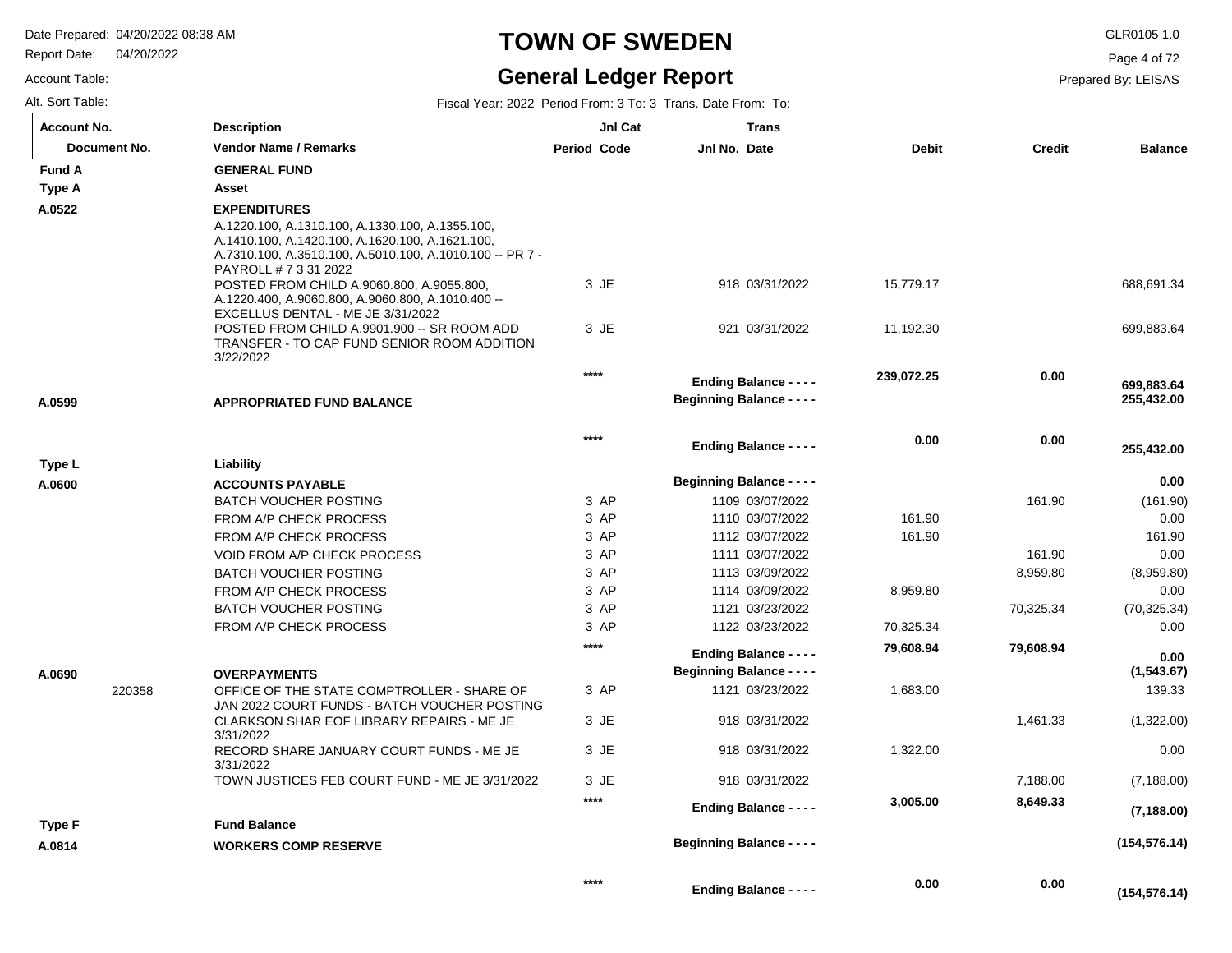Report Date: 04/20/2022

#### Account Table:

# **TOWN OF SWEDEN** GLR0105 1.0

#### **General Ledger Report**

Page 5 of 72

| Fiscal Year: 2022 Period From: 3 To: 3 Trans. Date From: To: |
|--------------------------------------------------------------|
|                                                              |

| <b>Account No.</b> | <b>Description</b>                                                                                                                                                                                                                                                                                                                                                                                 | JnI Cat            | <b>Trans</b>                                                      |              |               |                                  |
|--------------------|----------------------------------------------------------------------------------------------------------------------------------------------------------------------------------------------------------------------------------------------------------------------------------------------------------------------------------------------------------------------------------------------------|--------------------|-------------------------------------------------------------------|--------------|---------------|----------------------------------|
| Document No.       | <b>Vendor Name / Remarks</b>                                                                                                                                                                                                                                                                                                                                                                       | <b>Period Code</b> | Jnl No. Date                                                      | <b>Debit</b> | <b>Credit</b> | <b>Balance</b>                   |
| <b>Fund A</b>      | <b>GENERAL FUND</b>                                                                                                                                                                                                                                                                                                                                                                                |                    |                                                                   |              |               |                                  |
| <b>Type F</b>      | <b>Fund Balance</b>                                                                                                                                                                                                                                                                                                                                                                                |                    |                                                                   |              |               |                                  |
| A.0870             | <b>GENERAL RESERVE COMM CENTER HB</b>                                                                                                                                                                                                                                                                                                                                                              |                    | <b>Beginning Balance - - - -</b>                                  |              |               | (835, 883.70)                    |
| A.0870.200         | <b>GENERAL RESERVE.PARKS AND RECREATION</b>                                                                                                                                                                                                                                                                                                                                                        | $***$              | <b>Ending Balance - - - -</b><br><b>Beginning Balance - - - -</b> | 0.00         | 0.00          | (835, 883.70)<br>(311, 267.14)   |
| A.0878             | <b>CAPITAL RESERVE VEHICLES HV</b>                                                                                                                                                                                                                                                                                                                                                                 | $****$             | <b>Ending Balance - - - -</b><br><b>Beginning Balance - - - -</b> | 0.00         | 0.00          | (311, 267.14)<br>(54, 503.65)    |
| A.0878.200         | CAPITAL RESERVE BALANCE.INFO TECHNOLOGY                                                                                                                                                                                                                                                                                                                                                            | $****$             | <b>Ending Balance - - - -</b><br><b>Beginning Balance - - - -</b> | 0.00         | 0.00          | (54, 503.65)<br>(22, 587.83)     |
| A.0878.201         | <b>CAPITAL RESERVE BALANCEBUILDINGS HG</b>                                                                                                                                                                                                                                                                                                                                                         | $***$              | <b>Ending Balance - - - -</b><br><b>Beginning Balance - - - -</b> | 0.00         | 0.00          | (22, 587.83)<br>(375,019.27)     |
| A.0878.400         | <b>CAPITAL RESERVE BALANCE.JUDGEMENTS CLAIMS HC</b>                                                                                                                                                                                                                                                                                                                                                | $***$              | <b>Ending Balance - - - -</b><br><b>Beginning Balance - - - -</b> | 0.00         | 0.00          | (375,019.27)<br>(25,888.77)      |
| A.0909             | <b>FUND BALANCE, UNRESERVED</b>                                                                                                                                                                                                                                                                                                                                                                    | $***$              | <b>Ending Balance - - - -</b><br><b>Beginning Balance - - - -</b> | 0.00         | 0.00          | (25,888.77)<br>(1,471,926.64)    |
| A.0960             | <b>APPROPRIATIONS</b>                                                                                                                                                                                                                                                                                                                                                                              | $****$             | <b>Ending Balance - - - -</b><br><b>Beginning Balance - - - -</b> | 0.00         | 0.00          | (1,471,926.64)<br>(2,709,335.00) |
| A.0980             | <b>REVENUES</b>                                                                                                                                                                                                                                                                                                                                                                                    | $***$              | <b>Ending Balance - - - -</b><br><b>Beginning Balance - - - -</b> | 0.00         | 0.00          | (2,709,335.00)<br>(1,812,012.47) |
|                    | POSTED FROM CHILD A.2192.000, A.2001.000,<br>A.2701.000, A.2001.000, A.2027.000, A.2025.000,<br>A.2027.000, A.2001.000, A.2401.000, A.2026.000,<br>A.2001.000, A.2027.000, A.2001.000, A.2025.000,<br>A.1255.000, A.1550.000, A.2540.000, A.2544.000,<br>A.2001.000, A.2027.000, A.2192.000, A.2001.000,<br>A.2001.000, A.1081.000, A.2001.000, A.2001.000 -- A2192<br>- 22452 - DETAIL GR POSTING | 3 GR               | 247 03/14/2022                                                    |              | 30,139.88     | (1,842,152.35)                   |
|                    | POSTED FROM CHILD A.2001.000, A.2001.000,<br>A.2027.000, A.2001.000, A.2001.000 -- REFUND<br>SUMMER CAMP, SWIM - BATCH VOUCHER POSTING                                                                                                                                                                                                                                                             | 3 AP               | 1121 03/23/2022                                                   | 873.00       |               | (1,841,279.35)                   |
|                    | POSTED FROM CHILD A.2001.000, A.2192.000,                                                                                                                                                                                                                                                                                                                                                          | 3 GR               | 248 03/31/2022                                                    |              | 20,928.59     | (1,862,207.94)                   |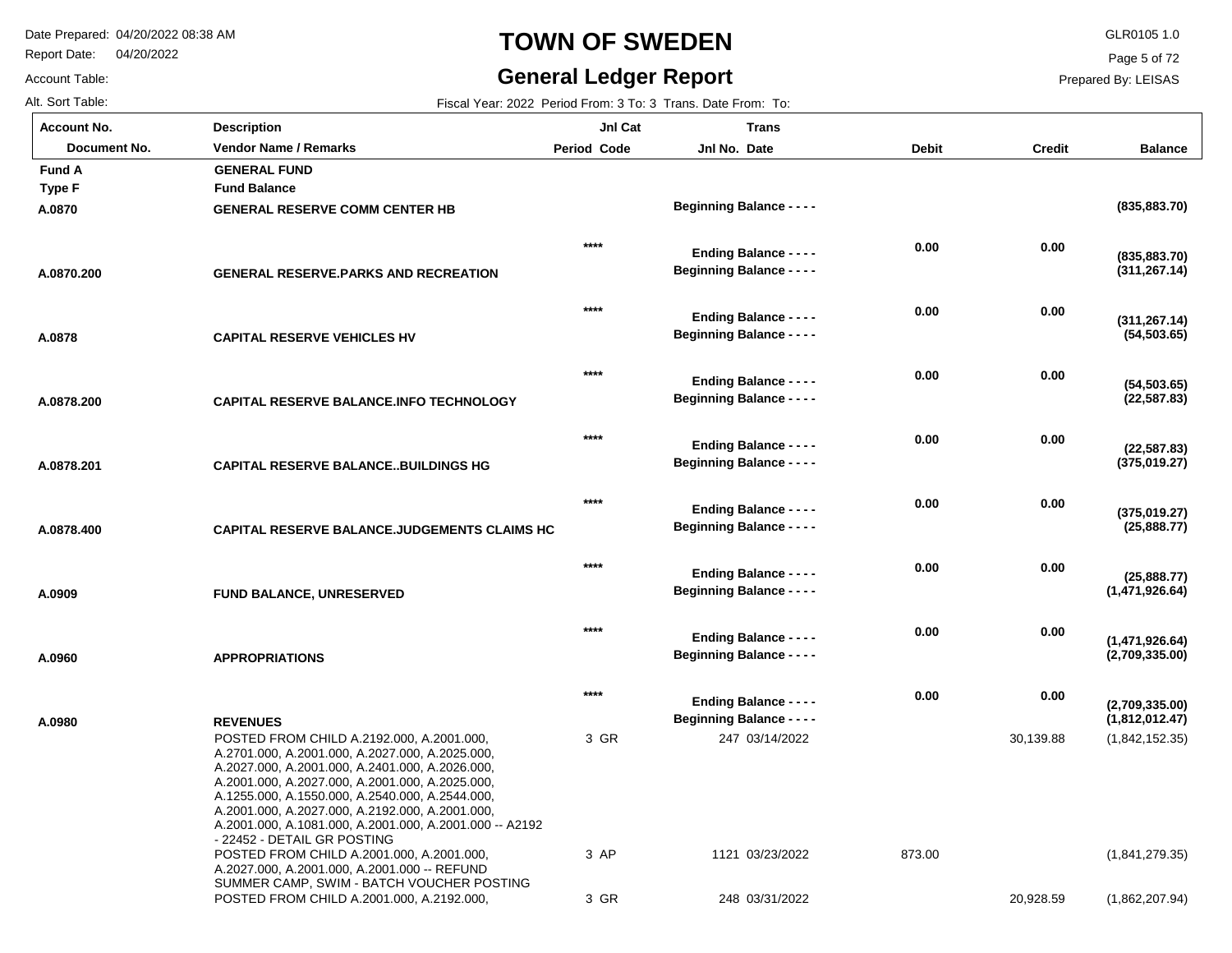Report Date: 04/20/2022

Account Table:

### **TOWN OF SWEDEN** GLR0105 1.0

### **General Ledger Report**

Page 6 of 72

Prepared By: LEISAS

| <b>Account No.</b> |              | <b>Description</b>                                                                                                                                                                                                                                                                                                                                                                                       | JnI Cat      | <b>Trans</b>                                                      |              |                      |                              |
|--------------------|--------------|----------------------------------------------------------------------------------------------------------------------------------------------------------------------------------------------------------------------------------------------------------------------------------------------------------------------------------------------------------------------------------------------------------|--------------|-------------------------------------------------------------------|--------------|----------------------|------------------------------|
|                    | Document No. | <b>Vendor Name / Remarks</b>                                                                                                                                                                                                                                                                                                                                                                             | Period Code  | Jnl No. Date                                                      | <b>Debit</b> | <b>Credit</b>        | <b>Balance</b>               |
| <b>Fund A</b>      |              | <b>GENERAL FUND</b>                                                                                                                                                                                                                                                                                                                                                                                      |              |                                                                   |              |                      |                              |
| Type F             |              | <b>Fund Balance</b>                                                                                                                                                                                                                                                                                                                                                                                      |              |                                                                   |              |                      |                              |
| A.0980             |              | <b>REVENUES</b>                                                                                                                                                                                                                                                                                                                                                                                          |              |                                                                   |              |                      |                              |
|                    |              | A.2026.000, A.2001.000, A.2001.000, A.2027.000,<br>A.2001.000, A.2025.000, A.2001.000, A.2027.000,<br>A.2001.000, A.2001.000, A.2027.000, A.2001.000,<br>A.2027.000, A.2001.000, A.2025.000, A.2027.000,<br>A.2192.000, A.2001.000, A.2025.000, A.2001.000,<br>A.2025.000, A.2001.000, A.2300.000, A.2001.000,<br>A.2027.000, A.2001.000, A.2012.000, A.2027.000 -- A2001<br>- 22474 - DETAIL GR POSTING |              |                                                                   |              |                      |                              |
|                    |              | POSTED FROM CHILD A.2401.000, A.2401.000,<br>A.2401.000, A.2401.000, A.2401.000, A.2401.000,<br>A.2401.000, A.2401.000 -- INTEREST - INTEREST 3 31<br>2022                                                                                                                                                                                                                                               | 3 JE         | 920 03/31/2022                                                    |              | 146.91               | (1,862,354.85)               |
|                    |              | POSTED FROM CHILD A.2610.000 -- RECORD SHARE<br>JANUARY COURT FUNDS - ME JE 3/31/2022                                                                                                                                                                                                                                                                                                                    | 3 JE         | 918 03/31/2022                                                    |              | 1,322.00             | (1,863,676.85)               |
|                    |              |                                                                                                                                                                                                                                                                                                                                                                                                          | $***$        | <b>Ending Balance - - - -</b>                                     | 873.00       | 52,537.38            | (1,863,676.85)               |
| Type R             |              | Revenue                                                                                                                                                                                                                                                                                                                                                                                                  |              |                                                                   |              |                      |                              |
| A.1001             |              | <b>REAL PROPERTY TAXES</b>                                                                                                                                                                                                                                                                                                                                                                               |              | <b>Beginning Balance - - - -</b>                                  |              |                      | (1,588,267.00)               |
| A.1081             |              | OTHER PAYMENTS LIEU OF TAXES                                                                                                                                                                                                                                                                                                                                                                             | $****$       | <b>Ending Balance - - - -</b><br><b>Beginning Balance - - - -</b> | 0.00         | 0.00                 | (1,588,267.00)<br>(9,381.98) |
|                    | 4768         | A1081 - 22466 - DETAIL GR POSTING                                                                                                                                                                                                                                                                                                                                                                        | 3 GR         | 247 03/14/2022                                                    |              | 7,697.30             | (17,079.28)                  |
| A.1255             |              | <b>CLERK FEES</b>                                                                                                                                                                                                                                                                                                                                                                                        | $***$        | <b>Ending Balance - - - -</b><br><b>Beginning Balance - - - -</b> | 0.00         | 7,697.30             | (17,079.28)<br>(257.76)      |
|                    | 4763         | A1255 - 22460 - DETAIL GR POSTING                                                                                                                                                                                                                                                                                                                                                                        | 3 GR         | 247 03/14/2022                                                    |              | 100.84               | (358.60)                     |
| A.1550             |              | <b>PUBL POUND CHRG &amp; DOG CTRL FEES</b>                                                                                                                                                                                                                                                                                                                                                               | $***$        | <b>Ending Balance - - - -</b><br><b>Beginning Balance - - - -</b> | 0.00         | 100.84               | (358.60)<br>(110.00)         |
|                    | 4763         | A1550 - 22460 - DETAIL GR POSTING                                                                                                                                                                                                                                                                                                                                                                        | 3 GR         | 247 03/14/2022                                                    |              | 65.00                | (175.00)                     |
|                    |              |                                                                                                                                                                                                                                                                                                                                                                                                          | $****$       | <b>Ending Balance - - - -</b>                                     | 0.00         | 65.00                | (175.00)                     |
| A.2001             |              | <b>PARK AND RECREATION CHARGES</b>                                                                                                                                                                                                                                                                                                                                                                       |              | <b>Beginning Balance - - - -</b>                                  |              |                      | (36,713.46)                  |
|                    | 4757<br>4758 | A2001 - 22453 - DETAIL GR POSTING<br>A2001 - 22454 - DETAIL GR POSTING                                                                                                                                                                                                                                                                                                                                   | 3 GR<br>3 GR | 247 03/14/2022<br>247 03/14/2022                                  |              | 1,045.00<br>1,186.00 | (37,758.46)<br>(38, 944.46)  |
|                    |              | A2001 - 22458 - DETAIL GR POSTING                                                                                                                                                                                                                                                                                                                                                                        | 3 GR         | 247 03/14/2022                                                    |              | 568.00               | (39, 512.46)                 |
|                    | 4761<br>4762 | A2001 - 22459 - DETAIL GR POSTING                                                                                                                                                                                                                                                                                                                                                                        | 3 GR         | 247 03/14/2022                                                    |              | 1,364.00             | (40, 876.46)                 |
|                    | 4764         | A2001 - 22461 - DETAIL GR POSTING                                                                                                                                                                                                                                                                                                                                                                        | 3 GR         | 247 03/14/2022                                                    |              | 1,000.50             | (41, 876.96)                 |
|                    | 4766         | A2001 - 22464 - DETAIL GR POSTING                                                                                                                                                                                                                                                                                                                                                                        | 3 GR         | 247 03/14/2022                                                    |              | 155.00               | (42,031.96)                  |
|                    | 4767         | A2001 - 22465 - DETAIL GR POSTING                                                                                                                                                                                                                                                                                                                                                                        | 3 GR         | 247 03/14/2022                                                    |              | 376.00               | (42, 407.96)                 |
|                    | 4769         | A2001 - 22467 - DETAIL GR POSTING                                                                                                                                                                                                                                                                                                                                                                        | 3 GR         | 247 03/14/2022                                                    |              | 322.47               | (42, 730.43)                 |
|                    | 4770         | A2001 - 22468 - DETAIL GR POSTING                                                                                                                                                                                                                                                                                                                                                                        | 3 GR         | 247 03/14/2022                                                    |              | 413.00               | (43, 143.43)                 |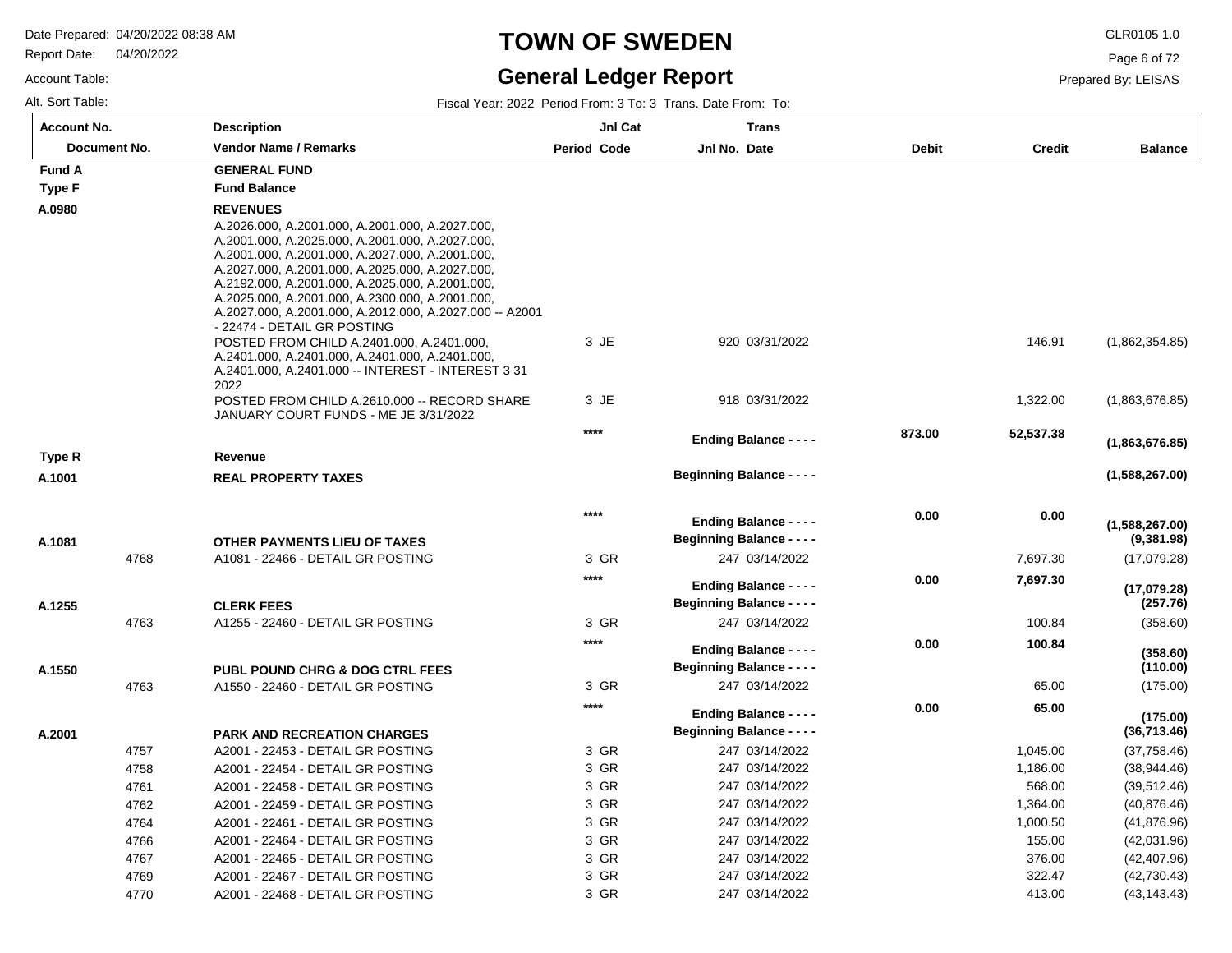Report Date: 04/20/2022

Account Table:

# **TOWN OF SWEDEN** GLR0105 1.0

### **General Ledger Report**

Page 7 of 72

| <b>Account No.</b> |              | <b>Description</b>                                                   | JnI Cat     |              | <b>Trans</b>                     |              |               |                          |
|--------------------|--------------|----------------------------------------------------------------------|-------------|--------------|----------------------------------|--------------|---------------|--------------------------|
|                    | Document No. | <b>Vendor Name / Remarks</b>                                         | Period Code | Jnl No. Date |                                  | <b>Debit</b> | <b>Credit</b> | <b>Balance</b>           |
| <b>Fund A</b>      |              | <b>GENERAL FUND</b>                                                  |             |              |                                  |              |               |                          |
| Type R             |              | Revenue                                                              |             |              |                                  |              |               |                          |
| A.2001             |              | <b>PARK AND RECREATION CHARGES</b>                                   |             |              |                                  |              |               |                          |
|                    | 4771         | A2001 - 22469 - DETAIL GR POSTING                                    | 3 GR        |              | 247 03/14/2022                   |              | 600.00        | (43, 743.43)             |
|                    | 220309       | DILUCIA - REFUND ARTS & CARAGES - BATCH<br><b>VOUCHER POSTING</b>    | 3 AP        |              | 1121 03/23/2022                  | 40.00        |               | (43,703.43)              |
|                    | 220312       | GLEASON - REFUND SUMMER CAMP, SWIM - BATCH<br><b>VOUCHER POSTING</b> | 3 AP        |              | 1121 03/23/2022                  | 518.00       |               | (43, 185.43)             |
|                    | 220315       | HOLLENBECK - SOCCER REFUND - BATCH VOUCHER<br><b>POSTING</b>         | 3 AP        |              | 1121 03/23/2022                  | 40.00        |               | (43, 145.43)             |
|                    | 220318       | HUCK - SOCCER REFUND - BATCH VOUCHER<br><b>POSTING</b>               | 3 AP        |              | 1121 03/23/2022                  | 75.00        |               | (43,070.43)              |
|                    | 4774         | A2001 - 22474 - DETAIL GR POSTING                                    | 3 GR        |              | 248 03/31/2022                   |              | 1,030.00      | (44, 100.43)             |
|                    | 4775         | A2001 - 22475 - DETAIL GR POSTING                                    | 3 GR        |              | 248 03/31/2022                   |              | 614.75        | (44, 715.18)             |
|                    | 4776         | A2001 - 22476 - DETAIL GR POSTING                                    | 3 GR        |              | 248 03/31/2022                   |              | 111.00        | (44, 826.18)             |
|                    | 4779         | A2001 - 22482 - DETAIL GR POSTING                                    | 3 GR        |              | 248 03/31/2022                   |              | 139.00        | (44, 965.18)             |
|                    | 4780         | A2001 - 22483 - DETAIL GR POSTING                                    | 3 GR        |              | 248 03/31/2022                   |              | 1,082.75      | (46, 047.93)             |
|                    | 4781         | A2001 - 22485 - DETAIL GR POSTING                                    | 3 GR        |              | 248 03/31/2022                   |              | 319.00        | (46, 366.93)             |
|                    | 4782         | A2001 - 22486 - DETAIL GR POSTING                                    | 3 GR        |              | 248 03/31/2022                   |              | 382.00        | (46,748.93)              |
|                    | 4784         | A2001 - 22490 - DETAIL GR POSTING                                    | 3 GR        |              | 248 03/31/2022                   |              | 105.00        | (46, 853.93)             |
|                    | 4785         | A2001 - 22491 - DETAIL GR POSTING                                    | 3 GR        |              | 248 03/31/2022                   |              | 602.00        | (47, 455.93)             |
|                    | 4786         | A2001 - 22492 - DETAIL GR POSTING                                    | 3 GR        |              | 248 03/31/2022                   |              | 6,958.68      | (54, 414.61)             |
|                    | 4788         | A2001 - 22495 - DETAIL GR POSTING                                    | 3 GR        |              | 248 03/31/2022                   |              | 429.00        | (54, 843.61)             |
|                    | 4789         | A2001 - 22497 - DETAIL GR POSTING                                    | 3 GR        |              | 248 03/31/2022                   |              | 480.00        | (55, 323.61)             |
|                    | 4790         | A2001 - 22498 - DETAIL GR POSTING                                    | 3 GR        |              | 248 03/31/2022                   |              | 727.00        | (56,050.61)              |
|                    | 4793         | A2001 - 22503 - DETAIL GR POSTING                                    | 3 GR        |              | 248 03/31/2022                   |              | 321.00        | (56, 371.61)             |
|                    |              |                                                                      | $****$      |              | <b>Ending Balance - - - -</b>    | 673.00       | 20,331.15     | (56, 371.61)             |
| A.2012             |              | <b>RECREATION CONCESSIONS</b>                                        |             |              | <b>Beginning Balance - - - -</b> |              |               | (105.39)                 |
|                    | 4789         | A2012 - 22497 - DETAIL GR POSTING                                    | 3 GR        |              | 248 03/31/2022                   |              | 88.53         | (193.92)                 |
|                    |              |                                                                      | $****$      |              | <b>Ending Balance - - - -</b>    | 0.00         | 88.53         | (193.92)                 |
| A.2025             |              | <b>COMMUNITY CENTER FACILITY USE</b>                                 |             |              | <b>Beginning Balance - - - -</b> |              |               | (2, 220.00)              |
|                    | 4757         | A2025 - 22453 - DETAIL GR POSTING                                    | 3 GR        |              | 247 03/14/2022                   |              | 20.00         | (2,240.00)               |
|                    | 4762         | A2025 - 22459 - DETAIL GR POSTING                                    | 3 GR        |              | 247 03/14/2022                   |              | 950.00        | (3, 190.00)              |
|                    | 4775         | A2025 - 22475 - DETAIL GR POSTING                                    | 3 GR        |              | 248 03/31/2022                   |              | 1,365.00      | (4, 555.00)              |
|                    | 4782         | A2025 - 22486 - DETAIL GR POSTING                                    | 3 GR        |              | 248 03/31/2022                   |              | 1,080.00      | (5,635.00)               |
|                    | 4784         | A2025 - 22490 - DETAIL GR POSTING                                    | 3 GR        |              | 248 03/31/2022                   |              | 120.00        | (5,755.00)               |
|                    | 4785         | A2025 - 22491 - DETAIL GR POSTING                                    | 3 GR        |              | 248 03/31/2022                   |              | 150.00        | (5,905.00)               |
|                    |              |                                                                      | ****        |              | <b>Ending Balance - - - -</b>    | 0.00         | 3,685.00      |                          |
|                    |              | <b>SENIOR CENTER FACILITY USE FEE</b>                                |             |              | <b>Beginning Balance - - - -</b> |              |               | (5,905.00)<br>(4,600.00) |
| A.2026             | 4760         | A2026 - 22456 - DETAIL GR POSTING                                    | 3 GR        |              | 247 03/14/2022                   |              | 2,300.00      | (6,900.00)               |
|                    | 4791         | A2026 - 22501 - DETAIL GR POSTING                                    | 3 GR        |              | 248 03/31/2022                   |              | 2,300.00      | (9,200.00)               |
|                    |              |                                                                      |             |              |                                  |              |               |                          |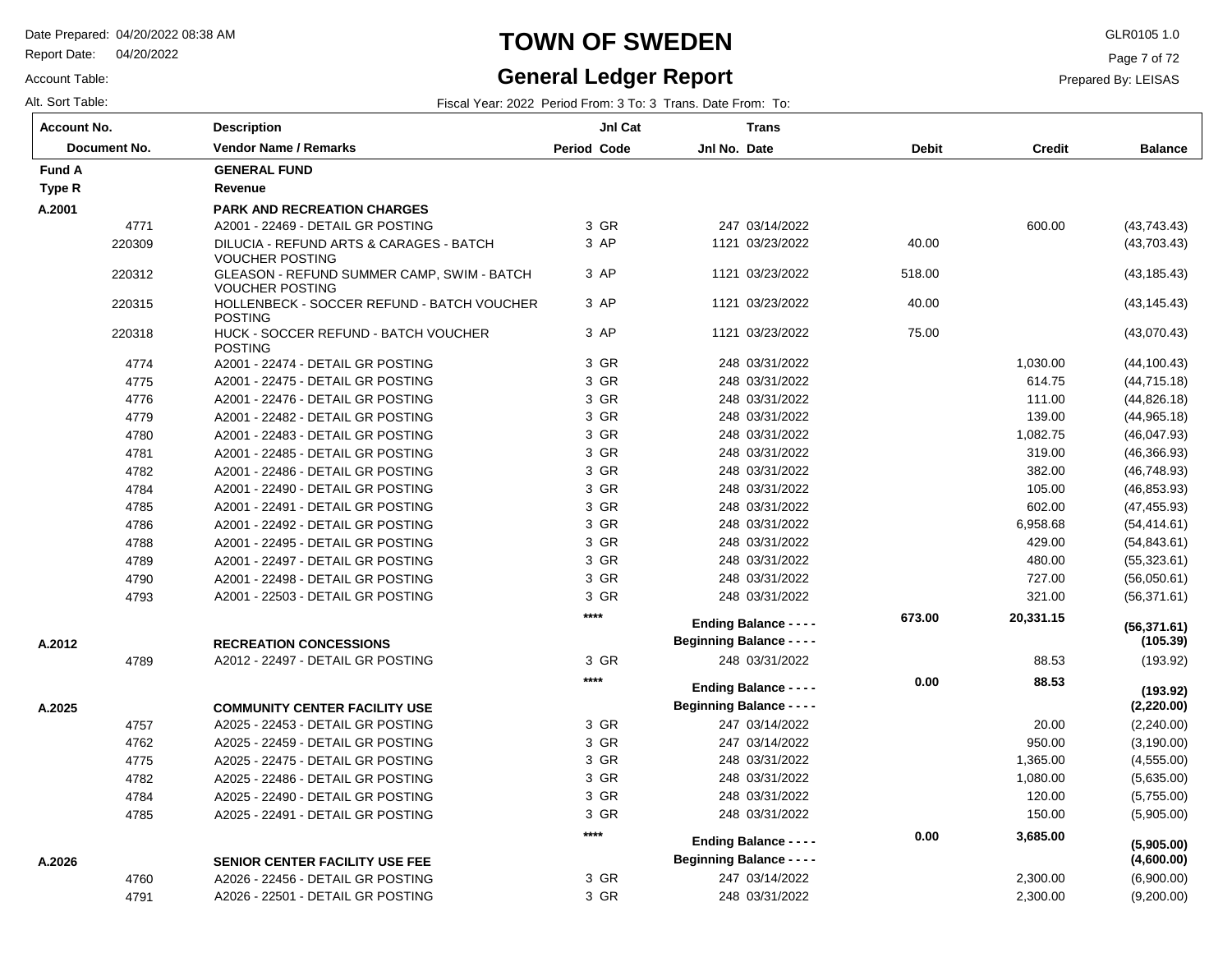Report Date: 04/20/2022

Account Table:

**A.2190**

**A.2192**

**A.2300**

**A.2390**

**A.2401**

### **TOWN OF SWEDEN** GLR0105 1.0

#### **General Ledger Report**

Alt. Sort Table: Fiscal Year: 2022 Period From: 3 To: 3 Trans. Date From: To:

INTEREST - INTEREST 3 31 2022 INTEREST - INTEREST 3 31 2022 INTEREST - INTEREST 3 31 2022

**Balance**

(6,770.00) (6,970.00) (7,370.00) (7,405.00) (7,205.00) (7,405.00) (7,605.00) (7,805.00) (8,005.00) (8,255.00) (8,290.00) (8,690.00)

**(6,735.00)**

**(9,200.00)**

(4,475.00) (4,875.00) (5,525.00) (5,650.00)

**(4,350.00)**

**(1,300.00)**

**(1,300.00)**

**(8,690.00)**

(263.88)

**(263.88)**

**(5,650.00)**

**(150,175.00)**

 **0.00** 

(5,754.44) (5,755.02) (5,755.68) (5,757.07)

**(4,708.45)**

**(150,175.00)**

Page 8 of 72

Prepared By: LEISAS

 0.58 0.66 1.39

| Account No.   | <b>Description</b>                    | <b>Jnl Cat</b> | Trans                            |              |               |
|---------------|---------------------------------------|----------------|----------------------------------|--------------|---------------|
| Document No.  | <b>Vendor Name / Remarks</b>          | Period Code    | Jnl No. Date                     | <b>Debit</b> | <b>Credit</b> |
| <b>Fund A</b> | <b>GENERAL FUND</b>                   |                |                                  |              |               |
| Type R        | Revenue                               |                |                                  |              |               |
| A.2026        | <b>SENIOR CENTER FACILITY USE FEE</b> |                |                                  |              |               |
|               |                                       | $****$         | <b>Ending Balance - - - -</b>    | 0.00         | 4,600.00      |
| A.2027        | <b>PARK FACILITY USE</b>              |                | <b>Beginning Balance - - - -</b> |              |               |
| 247           | A2027 - 22453 - DETAIL GR POSTING     | 3 GR           | 247 03/14/2022                   |              | 35.00         |

 $2203$ 

|       | <b>GENERAL FUND</b>                         |       |                                  |        |          |
|-------|---------------------------------------------|-------|----------------------------------|--------|----------|
|       | Revenue                                     |       |                                  |        |          |
|       | SENIOR CENTER FACILITY USE FEE              |       |                                  |        |          |
|       |                                             | $***$ | <b>Ending Balance - - - -</b>    | 0.00   | 4,600.00 |
|       | <b>PARK FACILITY USE</b>                    |       | <b>Beginning Balance - - - -</b> |        |          |
| 247   | A2027 - 22453 - DETAIL GR POSTING           | 3 GR  | 247 03/14/2022                   |        | 35.00    |
| 4761  | A2027 - 22458 - DETAIL GR POSTING           | 3 GR  | 247 03/14/2022                   |        | 200.00   |
| 4764  | A2027 - 22461 - DETAIL GR POSTING           | 3 GR  | 247 03/14/2022                   |        | 400.00   |
| 247   | A2027 - 22468 - DETAIL GR POSTING           | 3 GR  | 247 03/14/2022                   |        | 35.00    |
| 20317 | HOYT - LODGE REFUND - BATCH VOUCHER POSTING | 3 AP  | 1121 03/23/2022                  | 200.00 |          |
| 248   | A2027 - 22474 - DETAIL GR POSTING           | 3 GR  | 248 03/31/2022                   |        | 200.00   |
| 248   | A2027 - 22476 - DETAIL GR POSTING           | 3 GR  | 248 03/31/2022                   |        | 200.00   |
| 248   | A2027 - 22483 - DETAIL GR POSTING           | 3 GR  | 248 03/31/2022                   |        | 200.00   |
| 248   | A2027 - 22485 - DETAIL GR POSTING           | 3 GR  | 248 03/31/2022                   |        | 200.00   |
| 4782  | A2027 - 22486 - DETAIL GR POSTING           | 3 GR  | 248 03/31/2022                   |        | 250.00   |
| 4788  | A2027 - 22495 - DETAIL GR POSTING           | 3 GR  | 248 03/31/2022                   |        | 35.00    |
| 4789  | A2027 - 22497 - DETAIL GR POSTING           | 3 GR  | 248 03/31/2022                   |        | 400.00   |
|       |                                             | $***$ | <b>Ending Balance - - - -</b>    | 200.00 | 2,155.00 |
|       | <b>SALE OF CEMETERY LOTS</b>                |       | <b>Beginning Balance - - - -</b> |        |          |
|       |                                             |       |                                  |        |          |
|       |                                             | $***$ | <b>Ending Balance - - - -</b>    | 0.00   | 0.00     |
|       | <b>CHARGES FOR CEMETERY SERVICES</b>        |       | <b>Beginning Balance - - - -</b> |        |          |
| 4756  | A2192 - 22452 - DETAIL GR POSTING           | 3 GR  | 247 03/14/2022                   |        | 125.00   |
| 4765  | A2192 - 22463 - DETAIL GR POSTING           | 3 GR  | 247 03/14/2022                   |        | 400.00   |
| 4783  | A2192 - 22487 - DETAIL GR POSTING           | 3 GR  | 248 03/31/2022                   |        | 650.00   |
| 4792  | A2192 - 22502 - DETAIL GR POSTING           | 3 GR  | 248 03/31/2022                   |        | 125.00   |
|       |                                             | $***$ |                                  |        |          |
|       |                                             |       | <b>Ending Balance - - - -</b>    | 0.00   | 1,300.00 |
|       | <b>SERVICES, OTHER GOVTS</b>                |       | <b>Beginning Balance - - - -</b> |        |          |
| 4787  | A2300 - 22494 - DETAIL GR POSTING           | 3 GR  | 248 03/31/2022                   |        | 263.88   |
|       |                                             | $***$ | <b>Ending Balance - - - -</b>    | 0.00   | 263.88   |
|       | SHARE OF JOINT ACTIVITY                     |       | <b>Beginning Balance - - - -</b> |        |          |
|       |                                             |       |                                  |        |          |
|       |                                             | $***$ |                                  | 0.00   | 0.00     |
|       |                                             |       | <b>Ending Balance - - - -</b>    |        |          |
|       | <b>INTEREST AND EARNINGS</b>                |       | <b>Beginning Balance - - - -</b> |        |          |
| 4759  | A2401 - 22455 - DETAIL GR POSTING           | 3 GR  | 247 03/14/2022                   |        | 1,045.99 |

JE 3 JE 3 JE 3 920 03/31/2022 920 03/31/2022 920 03/31/2022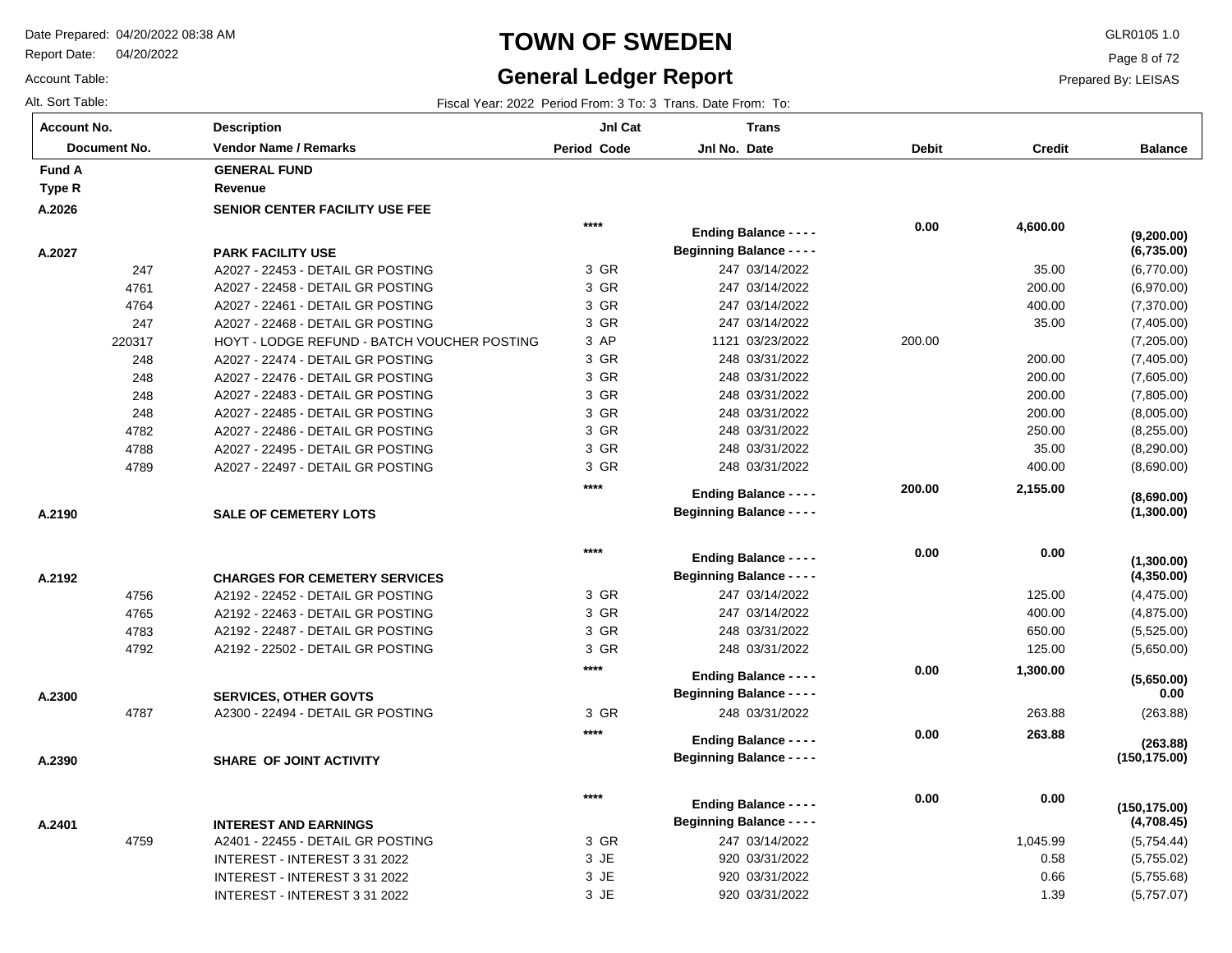Report Date: 04/20/2022

#### Account Table:

#### **TOWN OF SWEDEN** GLR0105 1.0

## **General Ledger Report**

Page 9 of 72

Prepared By: LEISAS

| <b>Account No.</b> |              | <b>Description</b>                                                                 | JnI Cat            | <b>Trans</b>                     |              |               |                       |
|--------------------|--------------|------------------------------------------------------------------------------------|--------------------|----------------------------------|--------------|---------------|-----------------------|
|                    | Document No. | <b>Vendor Name / Remarks</b>                                                       | <b>Period Code</b> | Jnl No. Date                     | <b>Debit</b> | <b>Credit</b> | <b>Balance</b>        |
| <b>Fund A</b>      |              | <b>GENERAL FUND</b>                                                                |                    |                                  |              |               |                       |
| Type R             |              | Revenue                                                                            |                    |                                  |              |               |                       |
| A.2401             |              | <b>INTEREST AND EARNINGS</b>                                                       |                    |                                  |              |               |                       |
|                    |              | INTEREST - INTEREST 3 31 2022                                                      | 3 JE               | 920 03/31/2022                   |              | 3.94          | (5,761.01)            |
|                    |              | INTEREST - INTEREST 3 31 2022                                                      | 3 JE               | 920 03/31/2022                   |              | 7.94          | (5,768.95)            |
|                    |              | INTEREST - INTEREST 3 31 2022                                                      | 3 JE               | 920 03/31/2022                   |              | 9.57          | (5,778.52)            |
|                    |              | INTEREST - INTEREST 3 31 2022                                                      | 3 JE               | 920 03/31/2022                   |              | 21.03         | (5,799.55)            |
|                    |              | INTEREST - INTEREST 3 31 2022                                                      | 3 JE               | 920 03/31/2022                   |              | 101.80        | (5,901.35)            |
|                    |              |                                                                                    | $***$              | <b>Ending Balance - - - -</b>    | 0.00         | 1,192.90      |                       |
| A.2530             |              | <b>GAMES OF CHANCE</b>                                                             |                    | <b>Beginning Balance - - - -</b> |              |               | (5,901.35)<br>(10.00) |
|                    |              |                                                                                    |                    |                                  |              |               |                       |
|                    |              |                                                                                    | $***$              | <b>Ending Balance - - - -</b>    | 0.00         | 0.00          |                       |
| A.2540             |              | <b>BINGO LICENSES</b>                                                              |                    | <b>Beginning Balance - - - -</b> |              |               | (10.00)<br>(161.18)   |
|                    | 4763         | A2540 - 22460 - DETAIL GR POSTING                                                  | 3 GR               | 247 03/14/2022                   |              | 25.28         | (186.46)              |
|                    |              |                                                                                    | $****$             |                                  |              |               |                       |
|                    |              |                                                                                    |                    | <b>Ending Balance - - - -</b>    | 0.00         | 25.28         | (186.46)              |
| A.2544             |              | <b>DOG LICENSES</b>                                                                |                    | <b>Beginning Balance - - - -</b> |              |               | (1,749.00)            |
|                    | 4763         | A2544 - 22460 - DETAIL GR POSTING                                                  | 3 GR               | 247 03/14/2022                   |              | 1,486.50      | (3,235.50)            |
|                    |              |                                                                                    | $****$             | <b>Ending Balance - - - -</b>    | 0.00         | 1,486.50      | (3,235.50)            |
| A.2610             |              | <b>FINES &amp; FOREFEITED BAIL</b>                                                 |                    | <b>Beginning Balance - - - -</b> |              |               | (1, 168.00)           |
|                    |              | RECORD SHARE JANUARY COURT FUNDS - ME JE                                           | 3 JE               | 918 03/31/2022                   |              | 1,322.00      | (2,490.00)            |
|                    |              | 3/31/2022                                                                          |                    |                                  |              |               |                       |
|                    |              |                                                                                    | $***$              | <b>Ending Balance - - - -</b>    | 0.00         | 1,322.00      | (2,490.00)            |
| A.2655             |              | <b>MINOR SALES, OTHER</b>                                                          |                    | <b>Beginning Balance - - - -</b> |              |               | (0.25)                |
|                    |              |                                                                                    |                    |                                  |              |               |                       |
|                    |              |                                                                                    | $***$              | <b>Ending Balance - - - -</b>    | 0.00         | 0.00          |                       |
| A.2701             |              | <b>REFUNDS PRIOR YRS EXPENDITURES</b>                                              |                    | <b>Beginning Balance - - - -</b> |              |               | (0.25)<br>0.00        |
|                    | 4772         | A2701 - 22471 - DETAIL GR POSTING                                                  | 3 GR               | 247 03/14/2022                   |              | 8,224.00      | (8,224.00)            |
|                    |              |                                                                                    | $****$             |                                  |              |               |                       |
|                    |              |                                                                                    |                    | <b>Ending Balance - - - -</b>    | 0.00         | 8,224.00      | (8,224.00)            |
| Type E             |              | <b>Expense</b>                                                                     |                    |                                  |              |               |                       |
| A.1010.100         |              | <b>TOWN BOARD.PERSONAL SERVICE</b>                                                 |                    | <b>Beginning Balance - - - -</b> |              |               | 5,800.60              |
|                    |              | PR 5 - PAYROLL #5 3 3 2022                                                         | 3 PR               | 251 03/03/2022                   | 1,450.15     |               | 7,250.75              |
|                    |              | PR 6 - PAYROLL # 6 3 17 2022                                                       | 3 PR               | 252 03/16/2022                   | 1,450.15     |               | 8,700.90              |
|                    |              | PR 7 - PAYROLL # 7 3 31 2022                                                       | 3 PR               | 253 03/29/2022                   | 1,450.15     |               | 10,151.05             |
|                    |              |                                                                                    | $****$             | <b>Ending Balance - - - -</b>    | 4,350.45     | 0.00          | 10,151.05             |
| A.1010.400         |              | TOWN BOARD.CONTRACTUAL                                                             |                    | <b>Beginning Balance - - - -</b> |              |               | 206.00                |
|                    | 220314       | <b>GREATER BROCKPORT CHAMBER OF - ANNUAL</b><br>MEMBERSHIP - BATCH VOUCHER POSTING | 3 AP               | 1121 03/23/2022                  | 65.00        |               | 271.00                |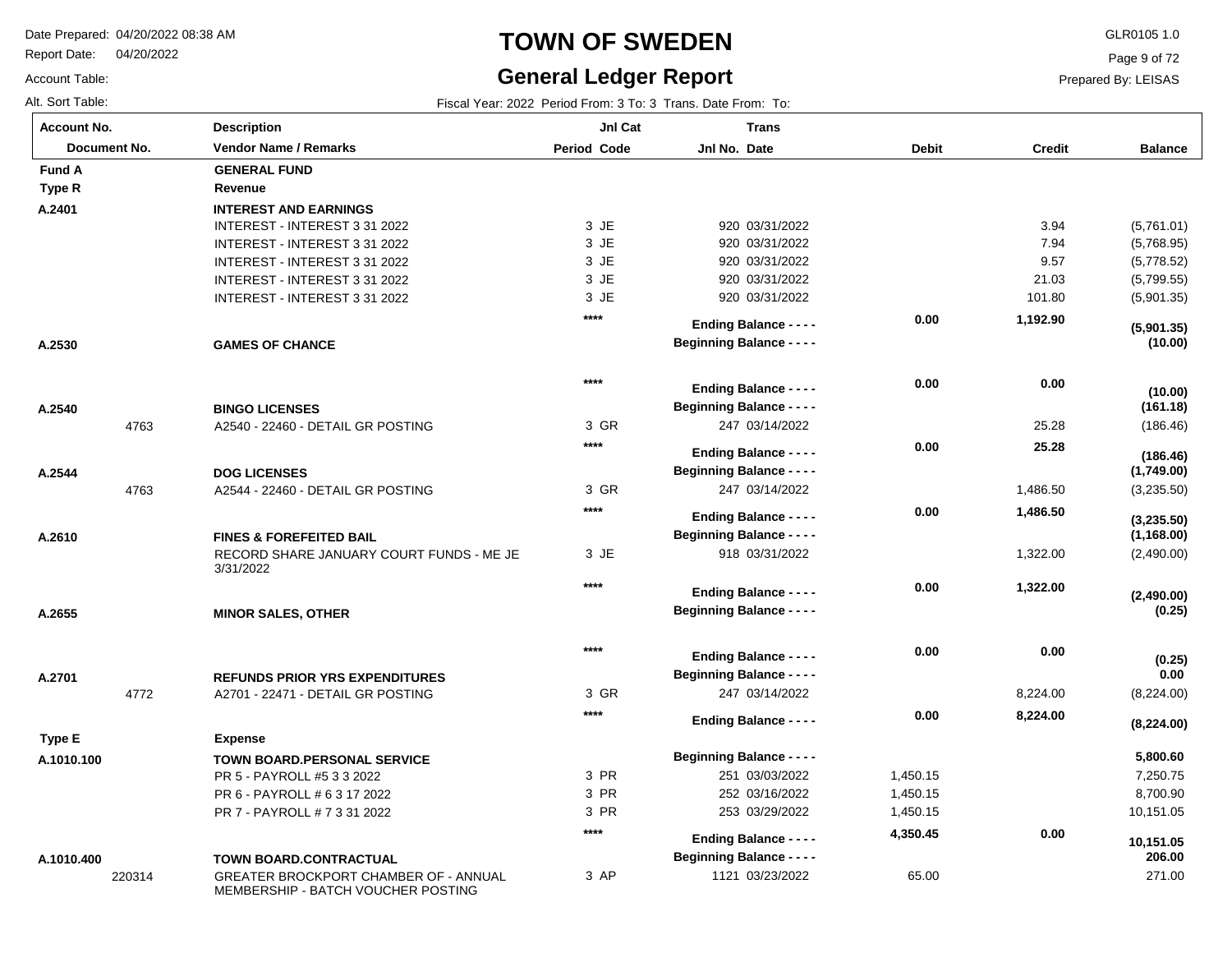Report Date: 04/20/2022

#### Account Table:

#### **TOWN OF SWEDEN** GLR0105 1.0

### **General Ledger Report**

Page 10 of 72

Prepared By: LEISAS

| <b>Account No.</b> | <b>Description</b>                                                                                                   | JnI Cat            | <b>Trans</b>                     |              |               |                |
|--------------------|----------------------------------------------------------------------------------------------------------------------|--------------------|----------------------------------|--------------|---------------|----------------|
| Document No.       | <b>Vendor Name / Remarks</b>                                                                                         | <b>Period Code</b> | Jnl No. Date                     | <b>Debit</b> | <b>Credit</b> | <b>Balance</b> |
| <b>Fund A</b>      | <b>GENERAL FUND</b>                                                                                                  |                    |                                  |              |               |                |
| Type E             | <b>Expense</b>                                                                                                       |                    |                                  |              |               |                |
| A.1010.400         | <b>TOWN BOARD.CONTRACTUAL</b>                                                                                        |                    |                                  |              |               |                |
| 220353             | WESTSIDE NEWS INC - LEGAL EMINENT DOMAIN -<br><b>BATCH VOUCHER POSTING</b>                                           | 3 AP               | 1121 03/23/2022                  | 930.00       |               | 1,201.00       |
| 220300             | BRIDGETOWER OPCO, LLC - LEGAL NOTICE EMINENT<br>DOMAIN - BATCH VOUCHER POSTING                                       | 3 AP               | 1121 03/23/2022                  | 789.10       |               | 1,990.10       |
| 220349             | WESTSIDE NEWS INC - TOWN VACANCIES AD -<br><b>BATCH VOUCHER POSTING</b>                                              | 3 AP               | 1121 03/23/2022                  | 350.00       |               | 2,340.10       |
|                    | HANDBOOK FEE - ME JE 3/31/2022                                                                                       | 3 JE               | 918 03/31/2022                   | 28.00        |               | 2.368.10       |
|                    |                                                                                                                      | $****$             | <b>Ending Balance - - - -</b>    | 2,162.10     | 0.00          | 2,368.10       |
| A.1110.100         | <b>JUSTICES.PERSONAL SERVICE</b>                                                                                     |                    | <b>Beginning Balance - - - -</b> |              |               | 16,141.67      |
|                    | PR 5 - PAYROLL #5 3 3 2022                                                                                           | 3 PR               | 251 03/03/2022                   | 4,181.67     |               | 20,323.34      |
|                    | PR 6 - PAYROLL # 6 3 17 2022                                                                                         | 3 PR               | 252 03/16/2022                   | 4,236.67     |               | 24,560.01      |
|                    | PR 7 - PAYROLL # 7 3 31 2022                                                                                         | 3 PR               | 253 03/29/2022                   | 4,181.67     |               | 28,741.68      |
|                    |                                                                                                                      | $***$              | <b>Ending Balance - - - -</b>    | 12,600.01    | 0.00          | 28.741.68      |
| A.1110.400         | <b>JUSTICES.CONTRACTUAL</b>                                                                                          |                    | <b>Beginning Balance - - - -</b> |              |               | 2,129.65       |
| 220323             | MONROE CNTY COURT CLERK'S ASSOC. - CAPORALE<br>RATH DUES - BATCH VOUCHER POSTING                                     | 3 AP               | 1121 03/23/2022                  | 100.00       |               | 2,229.65       |
| 220304             | C.O.P. SECURITY INC. - COURT SECURITY - BATCH<br><b>VOUCHER POSTING</b>                                              | 3 AP               | 1121 03/23/2022                  | 264.00       |               | 2,493.65       |
| 220307             | COMPUTER EQUIPMENT AND TECHNOLOGIES, INC. -<br>MICROSOFT LICENSES, MONTHLY SUPPORT - BATCH<br><b>VOUCHER POSTING</b> | 3 AP               | 1121 03/23/2022                  | 130.00       |               | 2,623.65       |
| 220319             | INDOFF INCORPORATED - OFFICE SUPPLIES - BATCH<br><b>VOUCHER POSTING</b>                                              | 3 AP               | 1121 03/23/2022                  | 339.98       |               | 2,963.63       |
| 220329             | NYS INDUSTRIES FOR THE DISABLED - SHREDDING -<br><b>BATCH VOUCHER POSTING</b>                                        | 3 AP               | 1121 03/23/2022                  | 38.00        |               | 3,001.63       |
|                    |                                                                                                                      | $***$              | <b>Ending Balance - - - -</b>    | 871.98       | 0.00          | 3,001.63       |
| A.1220.100         | SUPERVISOR.PERSONAL SERVICE                                                                                          |                    | <b>Beginning Balance - - - -</b> |              |               | 4,148.48       |
|                    | PR 5 - PAYROLL #5 3 3 2022                                                                                           | 3 PR               | 251 03/03/2022                   | 1,037.12     |               | 5,185.60       |
|                    | PR 6 - PAYROLL # 6 3 17 2022                                                                                         | 3 PR               | 252 03/16/2022                   | 1,037.12     |               | 6,222.72       |
|                    | PR 7 - PAYROLL # 7 3 31 2022                                                                                         | 3 PR               | 253 03/29/2022                   | 1,037.12     |               | 7,259.84       |
|                    |                                                                                                                      | $***$              |                                  | 3,111.36     | 0.00          |                |
|                    |                                                                                                                      |                    | <b>Ending Balance - - - -</b>    |              |               | 7,259.84       |
| A.1220.400         | SUPERVISOR.CONTRACTUAL                                                                                               |                    | <b>Beginning Balance - - - -</b> |              |               | 4,374.56       |
| 220332             | PAYCHEX OF NEW YORK LLC - PROCESS PR 3 & 4 -<br><b>BATCH VOUCHER POSTING</b>                                         | 3 AP               | 1121 03/23/2022                  | 814.19       |               | 5,188.75       |
|                    | FSA FEE - ME JE 3/31/2022                                                                                            | 3 JE               | 918 03/31/2022                   | 406.25       |               | 5,595.00       |
|                    |                                                                                                                      | $***$              | <b>Ending Balance - - - -</b>    | 1,220.44     | 0.00          | 5,595.00       |
| A.1310.100         | DIRECTOR OF FINANCE.PERSONAL SERVICE                                                                                 |                    | <b>Beginning Balance - - - -</b> |              |               | 15,703.62      |
|                    | PR 5 - PAYROLL #5 3 3 2022                                                                                           | 3 PR               | 251 03/03/2022                   | 4,124.18     |               | 19,827.80      |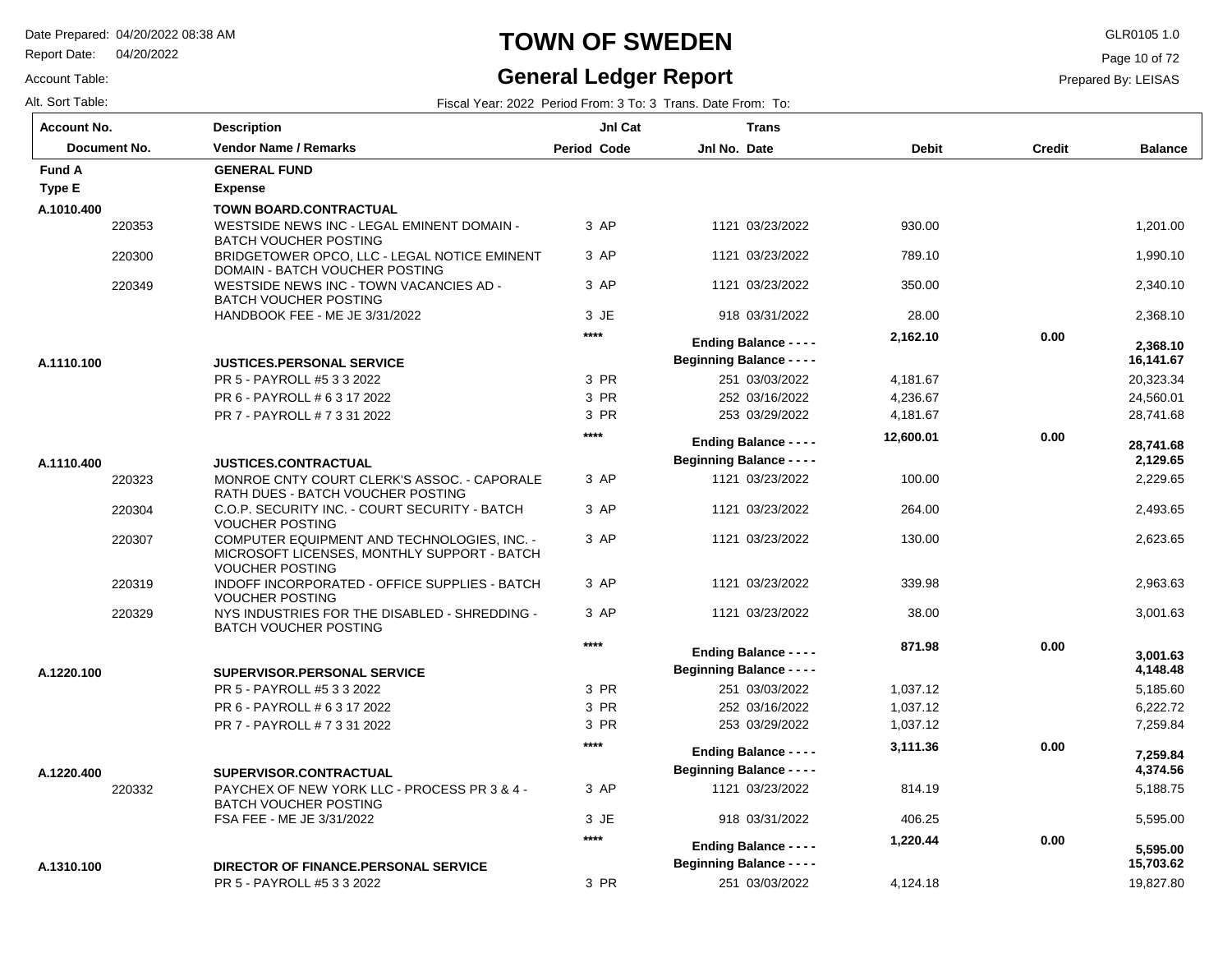**Description**

Report Date: 04/20/2022

Account Table:

# **TOWN OF SWEDEN** GLR0105 1.0

Alt. Sort Table: Fiscal Year: 2022 Period From: 3 To: 3 Trans. Date From: To: 7 Trans. Date From: To: 7 Trans. Date From: To: 7 Trans. Date From: To: 7 Trans. Date From: To: 7 Trans. Date From: To: 7 Trans. Date From: To:

#### **General Ledger Report**

**Jnl Cat**

**Trans**

Page 11 of 72

| <b>Account No.</b>            |
|-------------------------------|
| Document No.                  |
| Fund A                        |
| $\mathbf{m} \cdot \mathbf{r}$ |

| Document No.  | <b>Vendor Name / Remarks</b>                                                | <b>Period Code</b> | Jnl No. Date                     | <b>Debit</b> | <b>Credit</b> | <b>Balance</b> |
|---------------|-----------------------------------------------------------------------------|--------------------|----------------------------------|--------------|---------------|----------------|
| <b>Fund A</b> | <b>GENERAL FUND</b>                                                         |                    |                                  |              |               |                |
| Type E        | <b>Expense</b>                                                              |                    |                                  |              |               |                |
| A.1310.100    | DIRECTOR OF FINANCE.PERSONAL SERVICE                                        |                    |                                  |              |               |                |
|               | PR 6 - PAYROLL # 6 3 17 2022                                                | 3 PR               | 252 03/16/2022                   | 4,124.19     |               | 23,951.99      |
|               | PR 7 - PAYROLL # 7 3 31 2022                                                | 3 PR               | 253 03/29/2022                   | 4,124.18     |               | 28,076.17      |
|               |                                                                             | ****               |                                  | 12,372.55    | 0.00          |                |
|               |                                                                             |                    | <b>Ending Balance - - - -</b>    |              |               | 28,076.17      |
| A.1310.400    | DIRECTOR OF FINANCE.CONTRACTUAL                                             |                    | <b>Beginning Balance - - - -</b> |              |               | 316.75         |
|               |                                                                             | $***$              |                                  | 0.00         | 0.00          |                |
|               |                                                                             |                    | <b>Ending Balance - - - -</b>    |              |               | 316.75         |
| A.1320.400    | AUDITOR.CONTRACTUAL                                                         |                    | <b>Beginning Balance - - - -</b> |              |               | 4,000.00       |
|               |                                                                             | $***$              |                                  | 0.00         | 0.00          |                |
|               |                                                                             |                    | <b>Ending Balance - - - -</b>    |              |               | 4,000.00       |
| A.1330.100    | <b>TAX COLLECTION PERSONAL SERVICE</b>                                      |                    | <b>Beginning Balance - - - -</b> |              |               | 6,065.19       |
|               | PR 5 - PAYROLL #5 3 3 2022                                                  | 3 PR               | 251 03/03/2022                   | 1,670.86     |               | 7,736.05       |
|               | PR 6 - PAYROLL # 6 3 17 2022                                                | 3 PR               | 252 03/16/2022                   | 1,670.86     |               | 9,406.91       |
|               | PR 7 - PAYROLL # 7 3 31 2022                                                | 3 PR               | 253 03/29/2022                   | 1,670.86     |               | 11,077.77      |
|               |                                                                             | ****               | <b>Ending Balance - - - -</b>    | 5,012.58     | 0.00          | 11,077.77      |
| A.1330.400    | TAX COLLECTION.CONTRACTUAL                                                  |                    | <b>Beginning Balance - - - -</b> |              |               | 127.99         |
|               |                                                                             | $***$              |                                  |              |               |                |
|               |                                                                             |                    | <b>Ending Balance - - - -</b>    | 0.00         | 0.00          | 127.99         |
| A.1355.100    | ASSESSMENT.PERSONAL SERVICE                                                 |                    | <b>Beginning Balance - - - -</b> |              |               | 13,175.54      |
|               | PR 5 - PAYROLL #5 3 3 2022                                                  | 3 PR               | 251 03/03/2022                   | 3,542.55     |               | 16,718.09      |
|               | PR 6 - PAYROLL # 6 3 17 2022                                                | 3 PR               | 252 03/16/2022                   | 3,542.55     |               | 20,260.64      |
|               | PR 7 - PAYROLL # 7 3 31 2022                                                | 3 PR               | 253 03/29/2022                   | 3,542.55     |               | 23,803.19      |
|               |                                                                             | ****               | <b>Ending Balance - - - -</b>    | 10,627.65    | 0.00          | 23,803.19      |
| A.1355.400    | ASSESSMENT.CONTRACTUAL                                                      |                    | <b>Beginning Balance - - - -</b> |              |               | 364.80         |
| 220335        | RYNO INC. - ASSESSOR ENVELOPES - BATCH                                      | 3 AP               | 1121 03/23/2022                  | 334.00       |               | 698.80         |
|               | <b>VOUCHER POSTING</b>                                                      |                    |                                  |              |               |                |
| 220322        | MONROE COUNTY DIRECTOR FINANCE - COPIES OF<br>DEEDS - BATCH VOUCHER POSTING | 3 AP               | 1121 03/23/2022                  | 40.95        |               | 739.75         |
| 220319        | INDOFF INCORPORATED - OFFICE SUPPLIES - BATCH<br><b>VOUCHER POSTING</b>     | 3 AP               | 1121 03/23/2022                  | 99.98        |               | 839.73         |
|               |                                                                             | $***$              | <b>Ending Balance - - - -</b>    | 474.93       | 0.00          | 839.73         |
| A.1410.100    | <b>CLERK.PERSONAL SERVICE</b>                                               |                    | <b>Beginning Balance - - - -</b> |              |               | 10,399.78      |
|               | PR 5 - PAYROLL #5 3 3 2022                                                  | 3 PR               | 251 03/03/2022                   | 2,798.22     |               | 13,198.00      |
|               | PR 6 - PAYROLL # 6 3 17 2022                                                | 3 PR               | 252 03/16/2022                   | 2,798.21     |               | 15,996.21      |
|               | PR 7 - PAYROLL # 7 3 31 2022                                                | 3 PR               | 253 03/29/2022                   | 2,798.22     |               | 18,794.43      |
|               |                                                                             | $***$              |                                  | 8,394.65     | 0.00          |                |
|               |                                                                             |                    | <b>Ending Balance - - - -</b>    |              |               | 18,794.43      |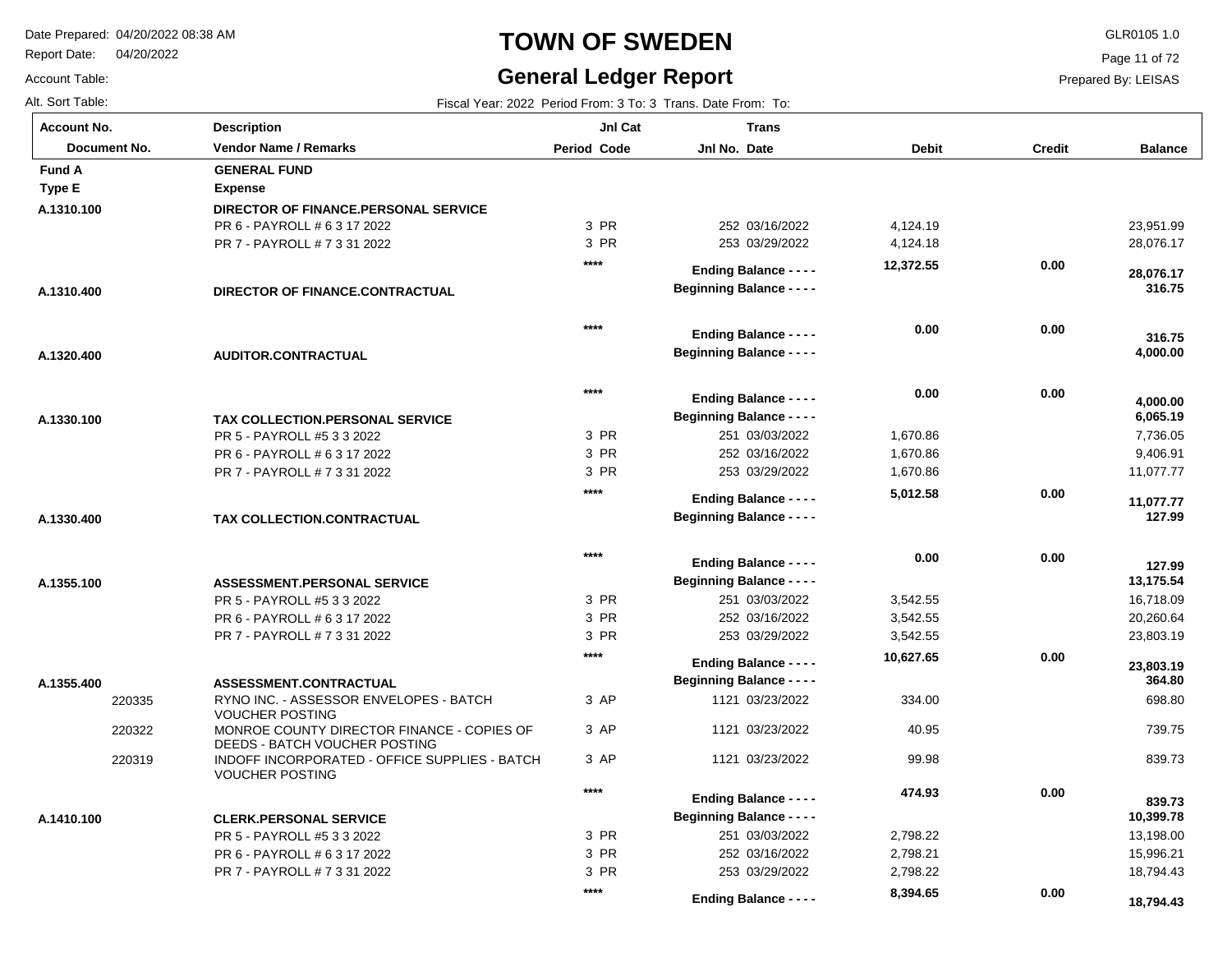Report Date: 04/20/2022

#### Account Table:

# **TOWN OF SWEDEN** GLR0105 1.0

#### **General Ledger Report**

Page 12 of 72

| Alt. Sort Table: | Fiscal Year: 2022 Period From: 3 To: 3 Trans. Date From: To: |
|------------------|--------------------------------------------------------------|
|                  |                                                              |

| <b>Account No.</b>   | <b>Description</b>                                                                         | JnI Cat            | <b>Trans</b>                     |              |               |                    |
|----------------------|--------------------------------------------------------------------------------------------|--------------------|----------------------------------|--------------|---------------|--------------------|
| Document No.         | <b>Vendor Name / Remarks</b>                                                               | <b>Period Code</b> | Jnl No. Date                     | <b>Debit</b> | <b>Credit</b> | <b>Balance</b>     |
| <b>Fund A</b>        | <b>GENERAL FUND</b>                                                                        |                    |                                  |              |               |                    |
| Type E               | <b>Expense</b>                                                                             |                    |                                  |              |               |                    |
| A.1410.400           | <b>CLERK.CONTRACTUAL</b>                                                                   |                    | <b>Beginning Balance - - - -</b> |              |               | 2,784.35           |
| 220350               | WESTSIDE NEWS INC - LEGALS - BATCH VOUCHER<br><b>POSTING</b>                               | 3 AP               | 1121 03/23/2022                  | 229.20       |               | 3,013.55           |
|                      |                                                                                            | ****               | <b>Ending Balance - - - -</b>    | 229.20       | 0.00          | 3,013.55           |
| A.1420.100           | <b>ATTORNEY.PERSONAL SERVICE</b>                                                           |                    | <b>Beginning Balance - - - -</b> |              |               | 5,768.16           |
|                      | PR 5 - PAYROLL #5 3 3 2022                                                                 | 3 PR               | 251 03/03/2022                   | 1,442.04     |               | 7,210.20           |
|                      | PR 6 - PAYROLL # 6 3 17 2022                                                               | 3 PR               | 252 03/16/2022                   | 1,442.04     |               | 8,652.24           |
|                      | PR 7 - PAYROLL # 7 3 31 2022                                                               | 3 PR               | 253 03/29/2022                   | 1,442.04     |               | 10,094.28          |
|                      |                                                                                            | ****               | <b>Ending Balance - - - -</b>    | 4,326.12     | 0.00          | 10,094.28          |
| A.1420.400           | <b>ATTORNEY.CONTRACTUAL</b>                                                                |                    | <b>Beginning Balance - - - -</b> |              |               | 38,335.29          |
| 220297               | BARCLAY DAMON - LEGAL EMINENT DOMAIN - BATCH<br><b>VOUCHER POSTING</b>                     | 3 AP               | 1121 03/23/2022                  | 5,325.63     |               | 43,660.92          |
| 220299               | BELL - LEGAL SERVICES VARIOUS - BATCH VOUCHER<br><b>POSTING</b>                            | 3 AP               | 1121 03/23/2022                  | 5,993.75     |               | 49,654.67          |
|                      |                                                                                            | $****$             | <b>Ending Balance - - - -</b>    | 11,319.38    | 0.00          | 49,654.67          |
| A.1440.400           | <b>ENGINEER.CONTRACTUAL</b>                                                                |                    | <b>Beginning Balance - - - -</b> |              |               | 5,127.50           |
| 220340               | STRABEL - HVAC REPLACEMENT - BATCH VOUCHER                                                 | 3 AP               | 1121 03/23/2022                  | 192.00       |               | 5,319.50           |
|                      | <b>POSTING</b>                                                                             |                    |                                  |              |               |                    |
| 220341               | STRABEL - SENIOR ROOM ADD CONTRACT ADMIN -<br><b>BATCH VOUCHER POSTING</b>                 | 3 AP               | 1121 03/23/2022                  | 2,780.00     |               | 8,099.50           |
|                      |                                                                                            | ****               | <b>Ending Balance - - - -</b>    | 2,972.00     | 0.00          |                    |
|                      |                                                                                            |                    | <b>Beginning Balance - - - -</b> |              |               | 8,099.50<br>717.51 |
| A.1610.400<br>220251 | <b>BUILDINGS &amp; GROUNDS, ADMIN EXP</b><br><b>VERIZON WIRELESS - CELL PHONES - BATCH</b> | 3 AP               | 1109 03/07/2022                  | 147.93       |               | 865.44             |
|                      | <b>VOUCHER POSTING</b>                                                                     |                    |                                  |              |               |                    |
| 220363               | CHASE CARD SERVICES - SHOP REPAIRS - BATCH<br><b>VOUCHER POSTING</b>                       | 3 AP               | 1121 03/23/2022                  | 50.05        |               | 915.49             |
|                      |                                                                                            | ****               | <b>Ending Balance - - - -</b>    | 197.98       | 0.00          |                    |
|                      |                                                                                            |                    | <b>Beginning Balance - - - -</b> |              |               | 915.49<br>38.98    |
| A.1610.402           | <b>BUILDINGS &amp; GROUNDS.CONTRACTUAL</b>                                                 | 3 AP               | 1121 03/23/2022                  | 311.98       |               | 350.96             |
| 220363               | CHASE CARD SERVICES - SMALL TOOLS - BATCH<br><b>VOUCHER POSTING</b>                        |                    |                                  |              |               |                    |
|                      |                                                                                            | ****               | <b>Ending Balance - - - -</b>    | 311.98       | 0.00          | 350.96             |
| A.1620.100           | <b>BUILDINGS.PERSONAL SERVICE</b>                                                          |                    | <b>Beginning Balance - - - -</b> |              |               | 7,792.32           |
|                      | PR 5 - PAYROLL #5 3 3 2022                                                                 | 3 PR               | 251 03/03/2022                   | 2,490.41     |               | 10,282.73          |
|                      | PR 6 - PAYROLL # 6 3 17 2022                                                               | 3 PR               | 252 03/16/2022                   | 2,440.72     |               | 12,723.45          |
|                      | PR 7 - PAYROLL # 7 3 31 2022                                                               | 3 PR               | 253 03/29/2022                   | 2,395.96     |               | 15,119.41          |
|                      |                                                                                            | ****               |                                  | 7,327.09     | 0.00          |                    |
|                      |                                                                                            |                    | <b>Ending Balance - - - -</b>    |              |               | 15,119.41          |
| A.1620.400           | <b>BUILDINGS.CONTRACTUAL</b>                                                               |                    | <b>Beginning Balance - - - -</b> |              |               | 3,246.81           |
| 220253               | NATIONAL GRID - ELECTRIC BILL - BATCH VOUCHER                                              | 3 AP               | 1113 03/09/2022                  | 500.96       |               | 3.747.77           |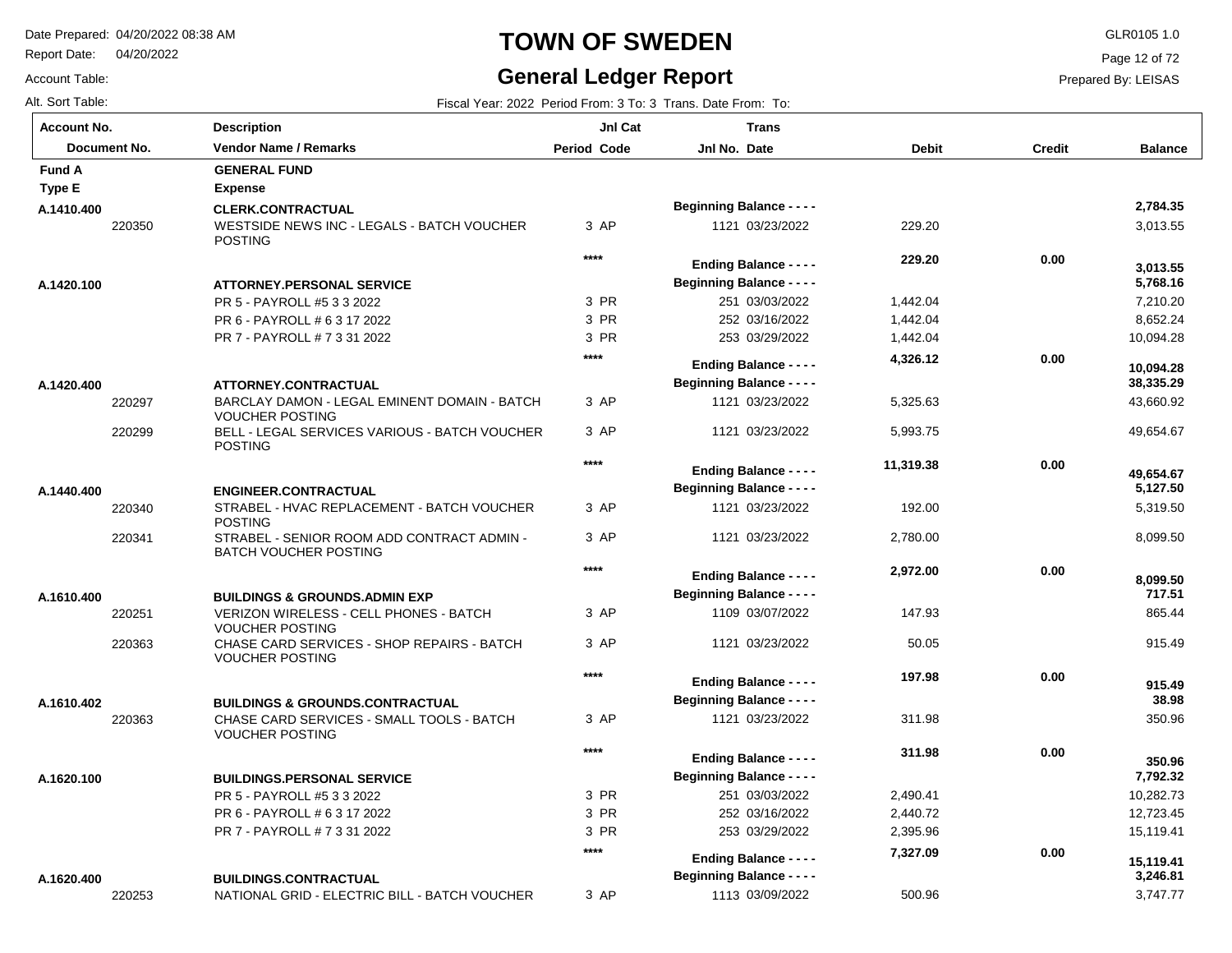Report Date: 04/20/2022

Account Table:

### **TOWN OF SWEDEN** GLR0105 1.0

### **General Ledger Report**

Page 13 of 72

Prepared By: LEISAS

| <b>Account No.</b> |              | <b>Description</b>                                                            | JnI Cat            | <b>Trans</b>                     |              |               |                |
|--------------------|--------------|-------------------------------------------------------------------------------|--------------------|----------------------------------|--------------|---------------|----------------|
|                    | Document No. | <b>Vendor Name / Remarks</b>                                                  | <b>Period Code</b> | Jnl No. Date                     | <b>Debit</b> | <b>Credit</b> | <b>Balance</b> |
| <b>Fund A</b>      |              | <b>GENERAL FUND</b>                                                           |                    |                                  |              |               |                |
| Type E             |              | <b>Expense</b>                                                                |                    |                                  |              |               |                |
| A.1620.400         |              | <b>BUILDINGS.CONTRACTUAL</b><br><b>POSTING</b>                                |                    |                                  |              |               |                |
|                    | 220311       | FRONTIER - DIALER - BATCH VOUCHER POSTING                                     | 3 AP               | 1121 03/23/2022                  | 31.58        |               | 3,779.35       |
|                    | 220274       | EB&G ENTERPRISES, INC. - FLAGS - BATCH<br><b>VOUCHER POSTING</b>              | 3 AP               | 1121 03/23/2022                  | 70.00        |               | 3,849.35       |
|                    | 220334       | ROCHESTER GAS & ELECTRIC - GAS BILL - BATCH<br><b>VOUCHER POSTING</b>         | 3 AP               | 1121 03/23/2022                  | 862.24       |               | 4,711.59       |
|                    | 220306       | <b>CHARTER COMMUNICATIONS - INTERNET - BATCH</b><br><b>VOUCHER POSTING</b>    | 3 AP               | 1121 03/23/2022                  | 119.98       |               | 4,831.57       |
|                    | 220342       | SUBURBAN DISPOSAL CORP - REFUSE PICK UP -<br><b>BATCH VOUCHER POSTING</b>     | 3 AP               | 1121 03/23/2022                  | 165.20       |               | 4,996.77       |
|                    | 220329       | NYS INDUSTRIES FOR THE DISABLED - SHREDDING -<br><b>BATCH VOUCHER POSTING</b> | 3 AP               | 1121 03/23/2022                  | 76.00        |               | 5,072.77       |
|                    |              |                                                                               | $***$              | <b>Ending Balance - - - -</b>    | 1,825.96     | 0.00          | 5.072.77       |
| A.1620.401         |              | <b>TOWN HALL.BLDG MAINTENANCE</b>                                             |                    | <b>Beginning Balance - - - -</b> |              |               | 1,185.72       |
|                    | 220331       | ORKIN PEST CONTROL - PEST CONTROL - BATCH<br><b>VOUCHER POSTING</b>           | 3 AP               | 1121 03/23/2022                  | 72.95        |               | 1,258.67       |
|                    | 220363       | CHASE CARD SERVICES - REPAIRS - BATCH<br><b>VOUCHER POSTING</b>               | 3 AP               | 1121 03/23/2022                  | 435.32       |               | 1,693.99       |
|                    |              |                                                                               | $***$              | <b>Ending Balance - - - -</b>    | 508.27       | 0.00          | 1,693.99       |
| A.1621.100         |              | <b>SWEDEN CENTER.PERSONAL SERVICE</b>                                         |                    | <b>Beginning Balance - - - -</b> |              |               | 349.64         |
|                    |              | PR 5 - PAYROLL #5 3 3 2022                                                    | 3 PR               | 251 03/03/2022                   | 111.21       |               | 460.85         |
|                    |              | PR 6 - PAYROLL # 6 3 17 2022                                                  | 3 PR               | 252 03/16/2022                   | 101.10       |               | 561.95         |
|                    |              | PR 7 - PAYROLL # 7 3 31 2022                                                  | 3 PR               | 253 03/29/2022                   | 101.10       |               | 663.05         |
|                    |              |                                                                               | $***$              | <b>Ending Balance - - - -</b>    | 313.41       | 0.00          | 663.05         |
| A.1621.401         |              | <b>SENIOR CENTER.BLDG MAINTENANCE</b>                                         |                    | <b>Beginning Balance - - - -</b> |              |               | 178.88         |
|                    | 220274       | EB&G ENTERPRISES, INC. - FLAGS - BATCH<br><b>VOUCHER POSTING</b>              | 3 AP               | 1121 03/23/2022                  | 70.00        |               | 248.88         |
|                    |              |                                                                               | $***$              | <b>Ending Balance - - - -</b>    | 70.00        | 0.00          | 248.88         |
| A.1622.100         |              | <b>COMMUNITY CENTER.PERSONAL SERVICE</b>                                      |                    | <b>Beginning Balance - - - -</b> |              |               | 6,182.78       |
|                    |              | PR 5 - PAYROLL #5 3 3 2022                                                    | 3 PR               | 251 03/03/2022                   | 2,026.99     |               | 8,209.77       |
|                    |              | PR 6 - PAYROLL # 6 3 17 2022                                                  | 3 PR               | 252 03/16/2022                   | 1,969.43     |               | 10,179.20      |
|                    |              | PR 7 - PAYROLL # 7 3 31 2022                                                  | 3 PR               | 253 03/29/2022                   | 1,927.72     |               | 12,106.92      |
|                    |              |                                                                               | $***$              |                                  | 5,924.14     | 0.00          |                |
|                    |              |                                                                               |                    | <b>Ending Balance - - - -</b>    |              |               | 12,106.92      |
| A.1622.400         |              | <b>COMMUNITY CENTER.CONTRACTUAL</b>                                           |                    | <b>Beginning Balance - - - -</b> |              |               | 7,667.39       |
|                    | 220253       | NATIONAL GRID - ELECTRIC BILL - BATCH VOUCHER<br><b>POSTING</b>               | 3 AP               | 1113 03/09/2022                  | 5,036.58     |               | 12,703.97      |
|                    | 220274       | EB&G ENTERPRISES, INC. - FLAGS - BATCH<br><b>VOUCHER POSTING</b>              | 3 AP               | 1121 03/23/2022                  | 70.00        |               | 12,773.97      |
|                    | 220334       | ROCHESTER GAS & ELECTRIC - GAS BILL - BATCH                                   | 3 AP               | 1121 03/23/2022                  | 1,196.88     |               | 13,970.85      |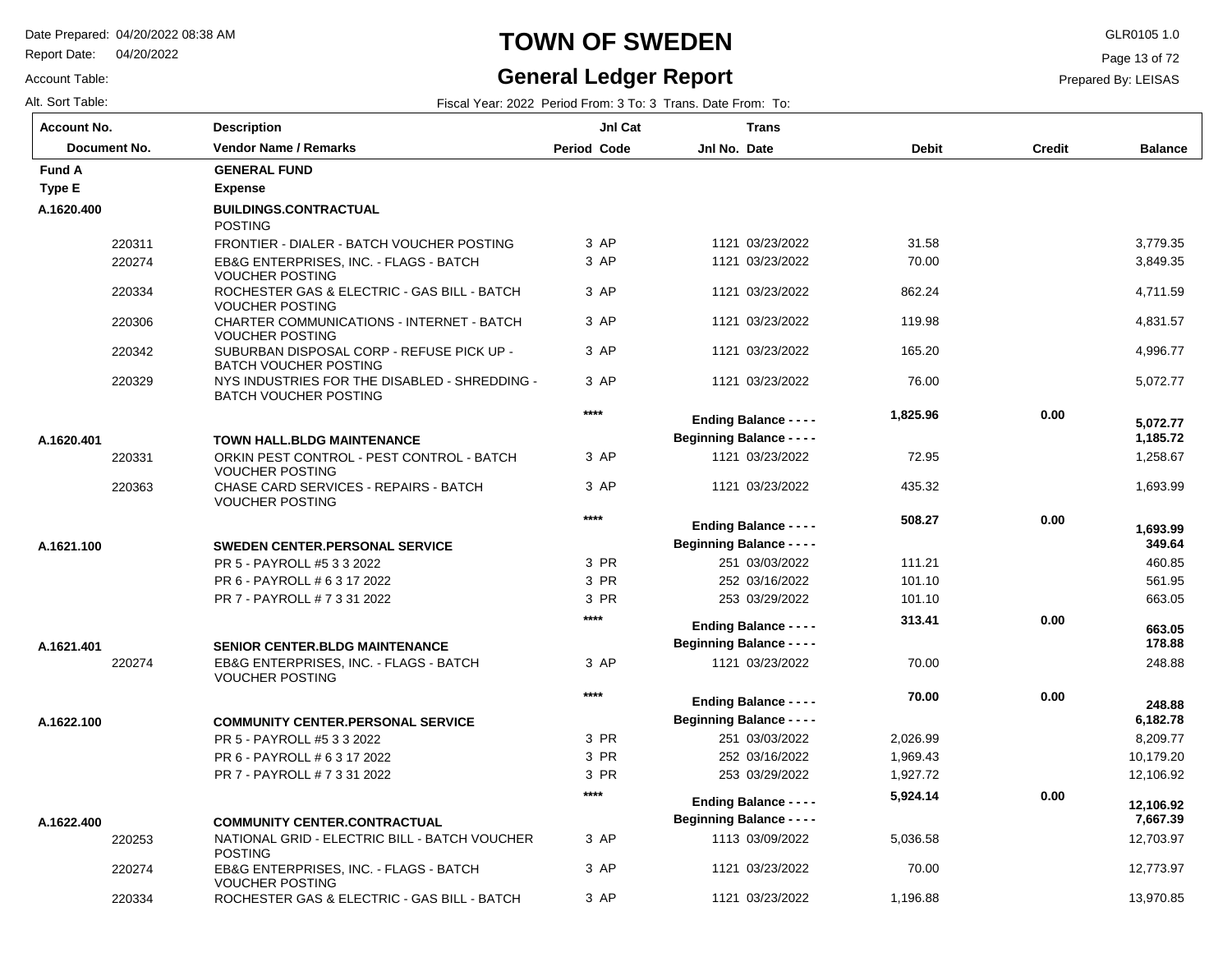Report Date: 04/20/2022

Account Table:

# **TOWN OF SWEDEN** GLR0105 1.0

### **General Ledger Report**

Page 14 of 72

| Fiscal Year: 2022 Period From: 3 To: 3 Trans. Date From: To: |
|--------------------------------------------------------------|
|                                                              |

| <b>Account No.</b> |              | <b>Description</b>                                                                | JnI Cat            |                                  | <b>Trans</b>                  |              |        |                      |
|--------------------|--------------|-----------------------------------------------------------------------------------|--------------------|----------------------------------|-------------------------------|--------------|--------|----------------------|
|                    | Document No. | <b>Vendor Name / Remarks</b>                                                      | <b>Period Code</b> | Jnl No. Date                     |                               | <b>Debit</b> | Credit | <b>Balance</b>       |
| <b>Fund A</b>      |              | <b>GENERAL FUND</b>                                                               |                    |                                  |                               |              |        |                      |
| Type E             |              | <b>Expense</b>                                                                    |                    |                                  |                               |              |        |                      |
| A.1622.400         |              | <b>COMMUNITY CENTER.CONTRACTUAL</b><br><b>VOUCHER POSTING</b>                     |                    |                                  |                               |              |        |                      |
|                    | 220311       | FRONTIER - INTERNET - BATCH VOUCHER POSTING                                       | 3 AP               |                                  | 1121 03/23/2022               | 149.52       |        | 14.120.37            |
|                    | 220342       | SUBURBAN DISPOSAL CORP - REFUSE PICK UP -<br><b>BATCH VOUCHER POSTING</b>         | 3 AP               |                                  | 1121 03/23/2022               | 366.86       |        | 14,487.23            |
|                    | 220356       | WISNOWSKI - REIMBURSE FABRIC BAFFLES - BATCH<br><b>VOUCHER POSTING</b>            | 3 AP               |                                  | 1121 03/23/2022               | 553.70       |        | 15,040.93            |
|                    | 220305       | CAPITAL ONE - WALMART PURCHASES - BATCH<br><b>VOUCHER POSTING</b>                 | 3 AP               |                                  | 1121 03/23/2022               | 56.18        |        | 15,097.11            |
|                    |              |                                                                                   | $***$              |                                  | <b>Ending Balance - - - -</b> | 7,429.72     | 0.00   | 15.097.11            |
| A.1622.401         |              | <b>COMMUNITY CENTER.BLDG MAINTENANCE</b>                                          |                    | <b>Beginning Balance - - - -</b> |                               |              |        | 1,481.54             |
|                    | 220337       | STATE INDUSTRIAL PRODUCTS - CLEANING<br>SUPPLIES - BATCH VOUCHER POSTING          | 3 AP               |                                  | 1121 03/23/2022               | 615.34       |        | 2,096.88             |
|                    | 220367       | REGIONAL DISTRIBUTORS, INC. - FLOOR SCRUBBER<br>REPAIRS - BATCH VOUCHER POSTING   | 3 AP               |                                  | 1121 03/23/2022               | 443.48       |        | 2,540.36             |
|                    | 220331       | ORKIN PEST CONTROL - PEST CONTROL - BATCH<br><b>VOUCHER POSTING</b>               | 3 AP               |                                  | 1121 03/23/2022               | 91.17        |        | 2,631.53             |
|                    | 220363       | CHASE CARD SERVICES - REPAIRS - BATCH<br><b>VOUCHER POSTING</b>                   | 3 AP               |                                  | 1121 03/23/2022               | 809.49       |        | 3,441.02             |
| A.1660.400         |              | <b>CENTRAL STOREROOM.CONTRACTUAL</b>                                              | $****$             | <b>Beginning Balance - - - -</b> | <b>Ending Balance - - - -</b> | 1,959.48     | 0.00   | 3,441.02<br>37.91    |
|                    | 220319       | INDOFF INCORPORATED - OFFICE SUPPLIES - BATCH<br><b>VOUCHER POSTING</b>           | 3 AP               |                                  | 1121 03/23/2022               | 142.94       |        | 180.85               |
|                    |              |                                                                                   | $****$             |                                  | <b>Ending Balance - - - -</b> | 142.94       | 0.00   | 180.85               |
| A.1662.400         |              | <b>COMMUNITY CENTER, OFFICE SUPPLIES</b>                                          |                    | <b>Beginning Balance - - - -</b> |                               |              |        | 165.07               |
|                    | 220320       | INDOFF INCORPORATED - OFFICE SUPPLIES - BATCH<br><b>VOUCHER POSTING</b>           | 3 AP               |                                  | 1121 03/23/2022               | 402.01       |        | 567.08               |
|                    |              |                                                                                   | $***$              | <b>Beginning Balance - - - -</b> | <b>Ending Balance - - - -</b> | 402.01       | 0.00   | 567.08<br>5,311.83   |
| A.1670.400         | 220345       | <b>CENTRAL PRINTING AND MAILING</b><br>USHERWOOD BUSINESS EQUIPMENT INC. - COPIER | 3 AP               |                                  | 1121 03/23/2022               | 47.60        |        | 5.359.43             |
|                    |              | CONTRACT - BATCH VOUCHER POSTING                                                  |                    |                                  |                               |              |        |                      |
|                    | 220333       | PITNEY BOWES - MAIL METER - BATCH VOUCHER<br><b>POSTING</b>                       | 3 AP               |                                  | 1121 03/23/2022               | 505.41       |        | 5,864.84             |
|                    | 220310       | ECONOMY PRODUCTS & SOLUTIONS - PAPER<br>SNAPSHOTS - BATCH VOUCHER POSTING         | 3 AP               |                                  | 1121 03/23/2022               | 255.02       |        | 6,119.86             |
| A.1680.400         |              | <b>CENTRAL DATA PROCESSING.CONTRACTUAL</b>                                        | $****$             | <b>Beginning Balance - - - -</b> | <b>Ending Balance - - - -</b> | 808.03       | 0.00   | 6.119.86<br>6,620.00 |
|                    | 220307       | COMPUTER EQUIPMENT AND TECHNOLOGIES, INC. -                                       | 3 AP               |                                  | 1121 03/23/2022               | 7,805.00     |        | 14,425.00            |
|                    |              | MICROSOFT LICENSES, MONTHLY SUPPORT - BATCH<br><b>VOUCHER POSTING</b>             |                    |                                  |                               |              |        |                      |
|                    | 220298       | BASCH - WEB SUPPORT - BATCH VOUCHER POSTING                                       | 3 AP               |                                  | 1121 03/23/2022               | 150.00       |        | 14,575.00            |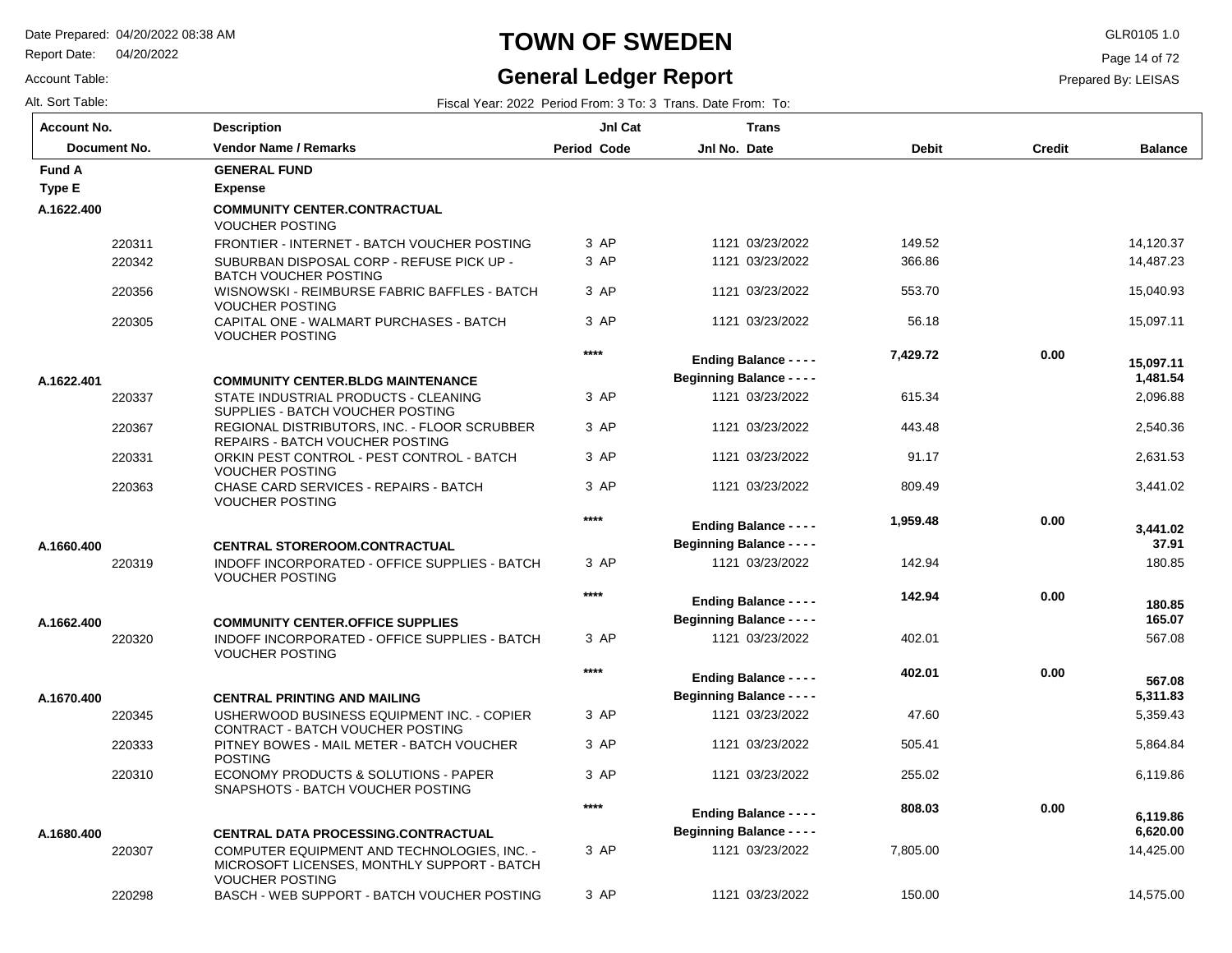POSTING

POSTING

BATCH VOUCHER POSTING

NATIONAL GRID - ELECTRIC BILL - BATCH VOUCHER

TRIPLE O MECHANICAL - BACKFLOW TEST GARAGE -

NATIONAL GRID - ELECTRIC - BATCH VOUCHER

BIGFORD - GARAGE OVERHEAD DOOR REPAIR -

Report Date: 04/20/2022

### **TOWN OF SWEDEN** GLR0105 1.0

#### **General Ledger Report**

**Balance**

107,341.00

 **1,200.00** 

 **107,341.00** 

 **2,738.40** 

 **1,200.00** 

 **105,793.00** 

 **14,575.00** 

 3,628.80 4,354.56 5,080.32

 **2,903.04** 

 **2,738.40** 

 22,663.77 27,499.02 32,356.35

 **17,817.48** 

 **5,080.32** 

 1,335.93 1,388.91 1,412.12

 **1,078.55** 

 **32,356.35** 

 8,942.44 9,092.91 9,106.20 10,291.20

 **7,372.09** 

 **1,412.12** 

Page 15 of 72

Prepared By: LEISAS

Account Table: Alt. Sort Table: Fiscal Year: 2022 Period From: 3 To: 3 Trans. Date From: To: 3 Trans. Date From: To: 3 Trans. Date From: To: **Account No.**

**A.1680.400**

**Type E Fund A** 

**A.1910.400**

**A.1920.400**

**A.1950.400**

**A.3510.100**

**A.5010.100**

**A.5010.400**

**A.5132.400**

| unt No.      | <b>Description</b>                                                          | <b>JnI Cat</b>     | Trans                            |              |               |
|--------------|-----------------------------------------------------------------------------|--------------------|----------------------------------|--------------|---------------|
| Document No. | <b>Vendor Name / Remarks</b>                                                | <b>Period Code</b> | Jnl No. Date                     | <b>Debit</b> | <b>Credit</b> |
| l A          | <b>GENERAL FUND</b>                                                         |                    |                                  |              |               |
| E            | <b>Expense</b>                                                              |                    |                                  |              |               |
| 30.400       | <b>CENTRAL DATA PROCESSING.CONTRACTUAL</b>                                  |                    |                                  |              |               |
|              |                                                                             | ****               | <b>Ending Balance - - - -</b>    | 7,955.00     | 0.00          |
| 10.400       | <b>UNALLOCATED INSURANCE</b>                                                |                    | <b>Beginning Balance - - - -</b> |              |               |
| 220359       | TRAVELERS - ADDTLY LIABILITY PREMIUM HIGHWAY<br>- BATCH VOUCHER POSTING     | 3 AP               | 1121 03/23/2022                  | 1,548.00     |               |
|              |                                                                             | ****               | <b>Ending Balance - - - -</b>    | 1,548.00     | 0.00          |
| 20.400       | <b>MUNICIPAL ASSOCIATION DUES</b>                                           |                    | <b>Beginning Balance - - - -</b> |              |               |
|              |                                                                             |                    |                                  |              |               |
|              |                                                                             | $****$             | <b>Ending Balance - - - -</b>    | 0.00         | 0.00          |
| 50.400       | <b>TAXES &amp; ASSESSMENTS ON PROPERTY</b>                                  |                    | <b>Beginning Balance - - - -</b> |              |               |
|              |                                                                             | ****               | <b>Ending Balance - - - -</b>    | 0.00         | 0.00          |
| 10.100       | <b>CONTROL OF DOGS.PERSONAL SERVICE</b>                                     |                    | <b>Beginning Balance - - - -</b> |              |               |
|              | PR 5 - PAYROLL #5 3 3 2022                                                  | 3 PR               | 251 03/03/2022                   | 725.76       |               |
|              | PR 6 - PAYROLL # 6 3 17 2022                                                | 3 PR               | 252 03/16/2022                   | 725.76       |               |
|              | PR 7 - PAYROLL # 7 3 31 2022                                                | 3 PR               | 253 03/29/2022                   | 725.76       |               |
|              |                                                                             | ****               | <b>Ending Balance - - - -</b>    | 2,177.28     | 0.00          |
| 10.100       | <b>HIGHWAY SUPERINTENDANT PERSONAL SERVICE</b>                              |                    | <b>Beginning Balance - - - -</b> |              |               |
|              | PR 5 - PAYROLL #5 3 3 2022                                                  | 3 PR               | 251 03/03/2022                   | 4,846.29     |               |
|              | PR 6 - PAYROLL # 6 3 17 2022                                                | 3 PR               | 252 03/16/2022                   | 4,835.25     |               |
|              | PR 7 - PAYROLL # 7 3 31 2022                                                | 3 PR               | 253 03/29/2022                   | 4,857.33     |               |
|              |                                                                             | ****               | <b>Ending Balance - - - -</b>    | 14,538.87    | 0.00          |
| 10.400       | HIGHWAY SUPERINTENDENT.CONTRACTUAL                                          |                    | <b>Beginning Balance - - - -</b> |              |               |
| 220363       | CHASE CARD SERVICES - CLASS MOSS OFFICE<br>SUPPLIES - BATCH VOUCHER POSTING | 3 AP               | 1121 03/23/2022                  | 257.38       |               |
| 220282       | INDOFF INCORPORATED - LABELS - BATCH VOUCHER<br><b>POSTING</b>              | 3 AP               | 1121 03/23/2022                  | 52.98        |               |
| 220268       | HIGHWAY SUPERINTENDENT - MAIL, FILES - BATCH<br><b>VOUCHER POSTING</b>      | 3 AP               | 1121 03/23/2022                  | 23.21        |               |
|              |                                                                             | $****$             | <b>Ending Balance - - - -</b>    | 333.57       | 0.00          |
| 32.400       | <b>GARAGE.CONTRACTUAL</b>                                                   |                    | <b>Beginning Balance - - - -</b> |              |               |

3 AP 3 AP 3 AP 3 AP  03/09/2022 03/23/2022 03/23/2022 03/23/2022 1,570.35

 150.47 13.29

1,185.00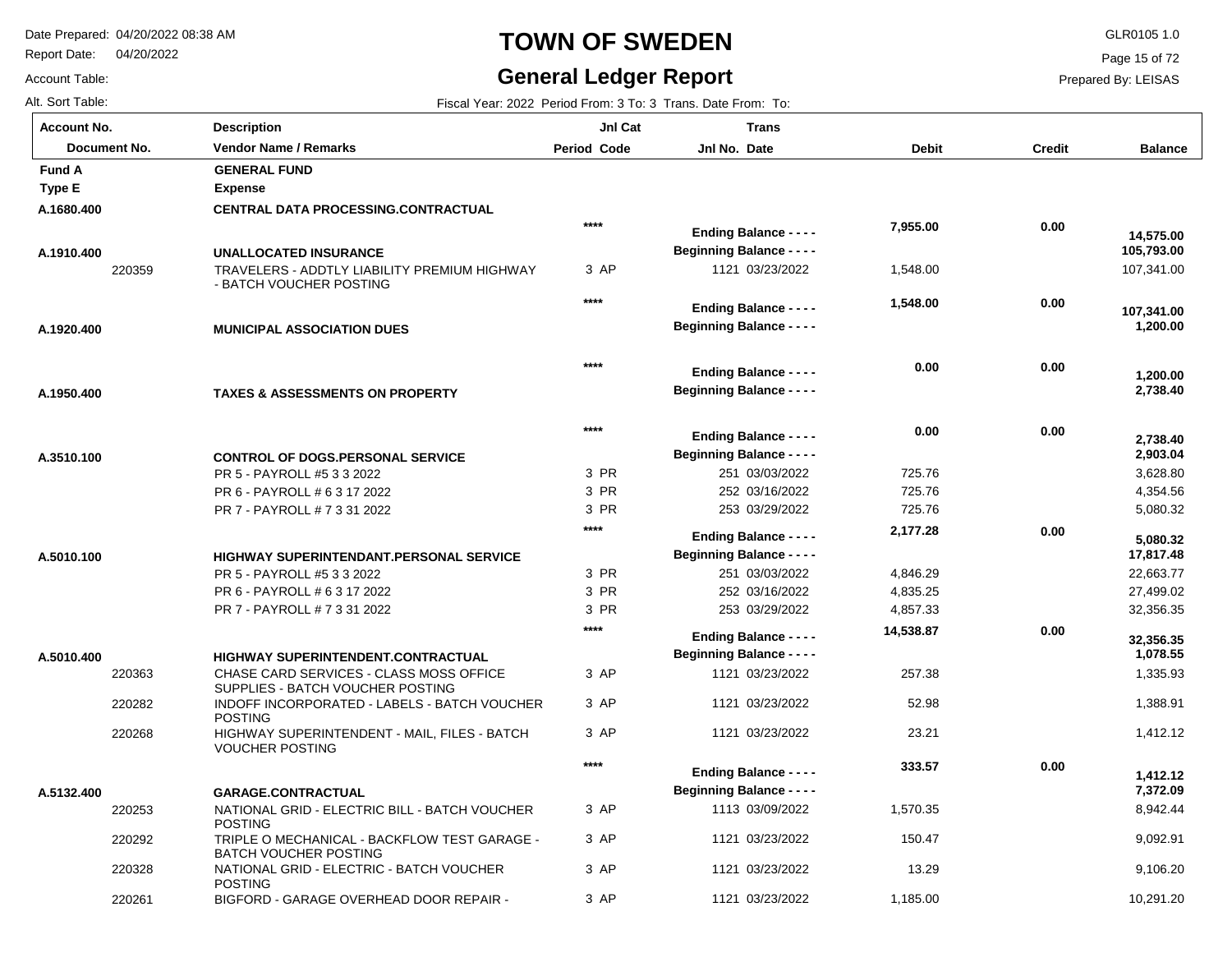Report Date: 04/20/2022

#### Account Table:

# **TOWN OF SWEDEN** GLR0105 1.0

#### **General Ledger Report**

Page 16 of 72

| Fiscal Year: 2022 Period From: 3 To: 3 Trans. Date From: To: |
|--------------------------------------------------------------|
|                                                              |

| <b>Account No.</b> |              | <b>Description</b>                                                                     | JnI Cat     | <b>Trans</b>                                                      |              |               |                       |
|--------------------|--------------|----------------------------------------------------------------------------------------|-------------|-------------------------------------------------------------------|--------------|---------------|-----------------------|
|                    | Document No. | <b>Vendor Name / Remarks</b>                                                           | Period Code | Jnl No. Date                                                      | <b>Debit</b> | <b>Credit</b> | <b>Balance</b>        |
| <b>Fund A</b>      |              | <b>GENERAL FUND</b>                                                                    |             |                                                                   |              |               |                       |
| <b>Type E</b>      |              | <b>Expense</b>                                                                         |             |                                                                   |              |               |                       |
| A.5132.400         |              | GARAGE.CONTRACTUAL                                                                     |             |                                                                   |              |               |                       |
|                    |              | <b>BATCH VOUCHER POSTING</b>                                                           |             |                                                                   |              |               |                       |
|                    | 220363       | CHASE CARD SERVICES - GARAGE REPAIR - BATCH<br><b>VOUCHER POSTING</b>                  | 3 AP        | 1121 03/23/2022                                                   | 8.98         |               | 10,300.18             |
|                    | 220334       | ROCHESTER GAS & ELECTRIC - GAS BILL - BATCH<br><b>VOUCHER POSTING</b>                  | 3 AP        | 1121 03/23/2022                                                   | 2,006.99     |               | 12,307.17             |
|                    | 220291       | CHARTER COMMUNICATIONS - INTERNET - BATCH<br><b>VOUCHER POSTING</b>                    | 3 AP        | 1121 03/23/2022                                                   | 119.98       |               | 12,427.15             |
|                    | 220294       | UNIFIRST CORPORATION - MATS - BATCH VOUCHER<br><b>POSTING</b>                          | 3 AP        | 1121 03/23/2022                                                   | 84.38        |               | 12,511.53             |
|                    | 220342       | SUBURBAN DISPOSAL CORP - REFUSE PICK UP -<br><b>BATCH VOUCHER POSTING</b>              | 3 AP        | 1121 03/23/2022                                                   | 711.47       |               | 13,223.00             |
|                    |              |                                                                                        | $***$       | <b>Ending Balance - - - -</b>                                     | 5,850.91     | 0.00          |                       |
| A.5182.400         |              | <b>STREET LIGHTING.CONTRACTUAL</b>                                                     |             | <b>Beginning Balance - - - -</b>                                  |              |               | 13,223.00<br>2,716.16 |
|                    | 220252       | NATIONAL GRID - ELECTRIC BILL - BATCH VOUCHER                                          | 3 AP        | 1113 03/09/2022                                                   | 1,435.78     |               | 4,151.94              |
|                    |              | <b>POSTING</b>                                                                         |             |                                                                   |              |               |                       |
|                    |              |                                                                                        | ****        | <b>Ending Balance - - - -</b>                                     | 1,435.78     | 0.00          | 4,151.94              |
| A.7020.100         |              | <b>COMMUNITY CENTER DIR.PERSONAL SERVICE</b>                                           |             | <b>Beginning Balance - - - -</b>                                  |              |               | 29,152.79             |
|                    |              | PR 5 - PAYROLL #5 3 3 2022                                                             | 3 PR        | 251 03/03/2022                                                    | 8,840.01     |               | 37.992.80             |
|                    |              | PR 6 - PAYROLL # 6 3 17 2022                                                           | 3 PR        | 252 03/16/2022                                                    | 8,969.10     |               | 46,961.90             |
|                    |              | PR 7 - PAYROLL # 7 3 31 2022                                                           | 3 PR        | 253 03/29/2022                                                    | 8,739.57     |               | 55,701.47             |
|                    |              |                                                                                        | $***$       |                                                                   | 26,548.68    | 0.00          |                       |
|                    |              |                                                                                        |             | <b>Ending Balance - - - -</b><br><b>Beginning Balance - - - -</b> |              |               | 55.701.47<br>2,434.75 |
| A.7020.400         |              | <b>COMMUNITY CENTER DIR.ADMIN EXP</b><br><b>VERIZON WIRELESS - CELL PHONES - BATCH</b> | 3 AP        | 1109 03/07/2022                                                   | 13.97        |               | 2,448.72              |
|                    | 220251       | <b>VOUCHER POSTING</b>                                                                 |             |                                                                   |              |               |                       |
|                    | 220349       | WESTSIDE NEWS INC - CUSTODIAN AD - BATCH<br><b>VOUCHER POSTING</b>                     | 3 AP        | 1121 03/23/2022                                                   | 116.00       |               | 2.564.72              |
|                    | 220351       | WESTSIDE NEWS INC - SCOREBOARD DISTRIBUTION<br>- BATCH VOUCHER POSTING                 | 3 AP        | 1121 03/23/2022                                                   | 607.50       |               | 3,172.22              |
|                    |              |                                                                                        | ****        | <b>Ending Balance - - - -</b>                                     | 737.47       | 0.00          | 3.172.22              |
| A.7110.100         |              | <b>PARK.PERSONAL SERVICE</b>                                                           |             | <b>Beginning Balance - - - -</b>                                  |              |               | 5,501.57              |
|                    |              | PR 5 - PAYROLL #5 3 3 2022                                                             | 3 PR        | 251 03/03/2022                                                    | 1,796.48     |               | 7,298.05              |
|                    |              | PR 6 - PAYROLL # 6 3 17 2022                                                           | 3 PR        | 252 03/16/2022                                                    | 1,627.42     |               | 8,925.47              |
|                    |              | PR 7 - PAYROLL # 7 3 31 2022                                                           | 3 PR        | 253 03/29/2022                                                    | 1,642.33     |               | 10,567.80             |
|                    |              |                                                                                        | ****        |                                                                   | 5,066.23     | 0.00          |                       |
| A.7110.200         |              | <b>PARK.EQUIPMENT</b>                                                                  |             | <b>Ending Balance - - - -</b><br><b>Beginning Balance - - - -</b> |              |               | 10,567.80<br>0.00     |
|                    | 220301       | BRODNER EQUIPMENT INC. - EXMARK MOWER -<br><b>BATCH VOUCHER POSTING</b>                | 3 AP        | 1121 03/23/2022                                                   | 14,799.00    |               | 14,799.00             |
|                    |              |                                                                                        | ****        | <b>Ending Balance - - - -</b>                                     | 14,799.00    | 0.00          | 14,799.00             |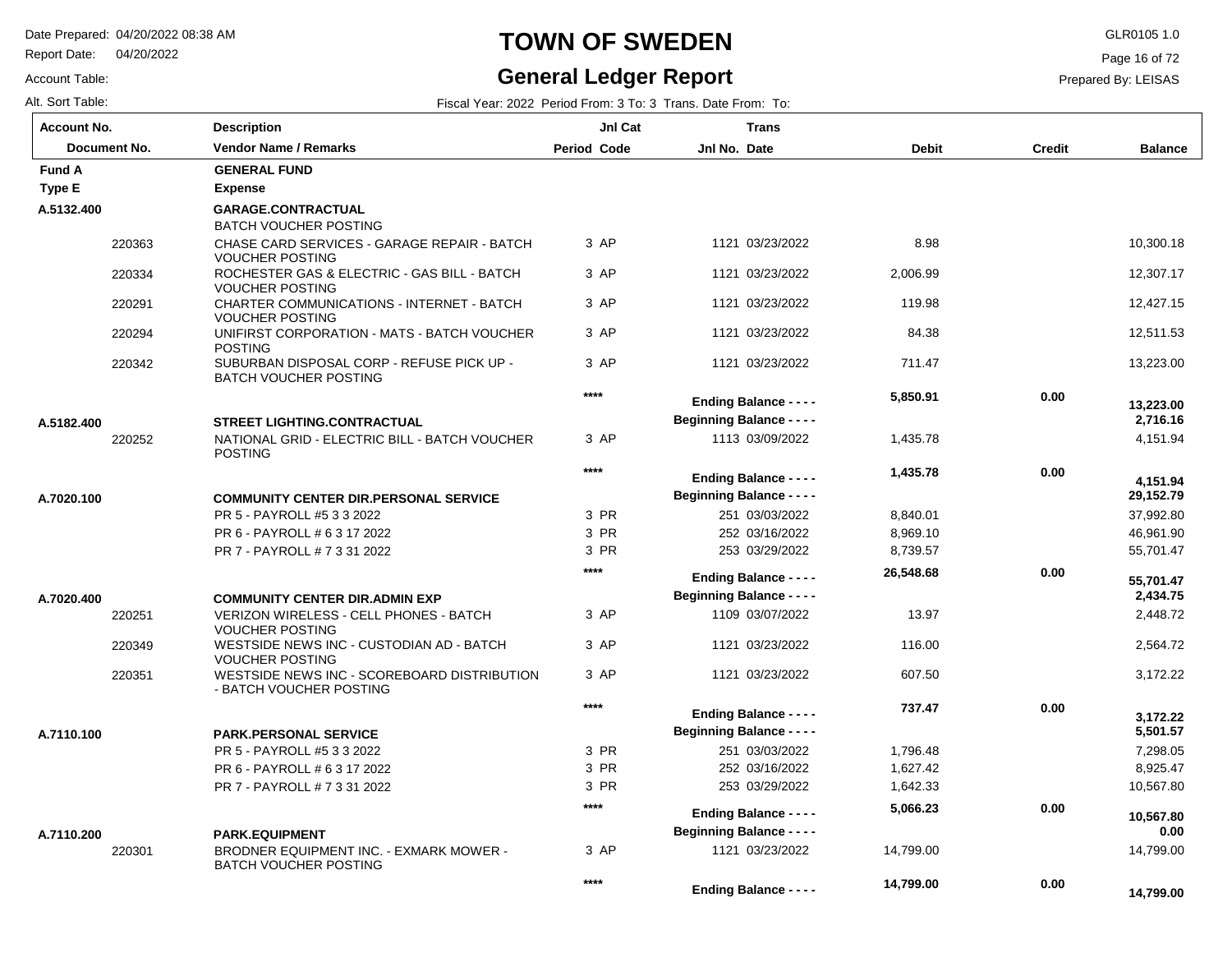Report Date: 04/20/2022

Account Table:

#### **TOWN OF SWEDEN** GLR0105 1.0

### **General Ledger Report**

Page 17 of 72

#### Prepared By: LEISAS

| <b>Account No.</b> |        | <b>Description</b>                                                                 | JnI Cat            | <b>Trans</b>                                                      |              |               |                    |
|--------------------|--------|------------------------------------------------------------------------------------|--------------------|-------------------------------------------------------------------|--------------|---------------|--------------------|
| Document No.       |        | <b>Vendor Name / Remarks</b>                                                       | <b>Period Code</b> | Jnl No. Date                                                      | <b>Debit</b> | <b>Credit</b> | <b>Balance</b>     |
| <b>Fund A</b>      |        | <b>GENERAL FUND</b>                                                                |                    |                                                                   |              |               |                    |
| Type E             |        | <b>Expense</b>                                                                     |                    |                                                                   |              |               |                    |
| A.7110.400         |        | PARK.CONTRACTUAL                                                                   |                    | <b>Beginning Balance - - - -</b>                                  |              |               | 8.866.03           |
|                    | 220253 | NATIONAL GRID - ELECTRIC BILL - BATCH VOUCHER<br><b>POSTING</b>                    | 3 AP               | 1113 03/09/2022                                                   | 297.96       |               | 9,163.99           |
|                    | 220274 | EB&G ENTERPRISES, INC. - FLAGS - BATCH<br><b>VOUCHER POSTING</b>                   | 3 AP               | 1121 03/23/2022                                                   | 210.00       |               | 9,373.99           |
|                    | 220347 | WEST FIRE SYSTEMS, INC. - MONITORING SECURITY<br>LODGE - BATCH VOUCHER POSTING     | 3 AP               | 1121 03/23/2022                                                   | 924.00       |               | 10,297.99          |
|                    | 220316 | HOMETOWNE ENERGY COMPANY, INC. - PROPANE -<br><b>BATCH VOUCHER POSTING</b>         | 3 AP               | 1121 03/23/2022                                                   | 768.74       |               | 11,066.73          |
|                    | 220364 | HOMETOWNE ENERGY COMPANY, INC. - PROPANE<br>PARK - BATCH VOUCHER POSTING           | 3 AP               | 1121 03/23/2022                                                   | 1.034.79     |               | 12,101.52          |
|                    | 220342 | SUBURBAN DISPOSAL CORP - REFUSE PICK UP -<br><b>BATCH VOUCHER POSTING</b>          | 3 AP               | 1121 03/23/2022                                                   | 21.00        |               | 12,122.52          |
|                    |        |                                                                                    | $***$              | <b>Ending Balance - - - -</b>                                     | 3,256.49     | 0.00          | 12,122.52          |
| A.7110.401         |        | <b>PARK.EQUIPMENT REPAIRS</b>                                                      |                    | <b>Beginning Balance - - - -</b>                                  |              |               | 0.00               |
|                    | 220313 | <b>GENUINE PARTS COMPANY - BATTERY TODD CHECK</b><br>- BATCH VOUCHER POSTING       | 3 AP               | 1121 03/23/2022                                                   | 152.06       |               | 152.06             |
|                    | 220354 | WHA ONE, LLC - REPAIRS DOBSON TRUCK - BATCH<br><b>VOUCHER POSTING</b>              | 3 AP               | 1121 03/23/2022                                                   | 2,686.84     |               | 2,838.90           |
|                    |        |                                                                                    | $****$             | <b>Ending Balance - - - -</b>                                     | 2,838.90     | 0.00          | 2,838.90           |
| A.7110.402         |        | <b>PARK.FUEL</b>                                                                   |                    | <b>Beginning Balance - - - -</b>                                  |              |               | 0.00               |
|                    | 220344 | SUNOCO LP - GASOLINE - BATCH VOUCHER POSTING                                       | 3 AP               | 1121 03/23/2022                                                   | 1,439.82     |               | 1,439.82           |
|                    |        |                                                                                    | $***$              | <b>Ending Balance - - - -</b><br><b>Beginning Balance - - - -</b> | 1,439.82     | 0.00          | 1,439.82<br>390.00 |
| A.7140.400         |        | <b>RECREATION/COMMUNITY CENTER</b>                                                 |                    |                                                                   |              |               |                    |
|                    | 220327 | NATIONAL ENTERTAINMENT TECHNOLOGIES, INC. -<br>EASTER EGGS - BATCH VOUCHER POSTING | 3 AP               | 1121 03/23/2022                                                   | 390.00       |               | 780.00             |
|                    | 220330 | OTC BRANDS, INC - EASTER SUPPLIES - BATCH<br><b>VOUCHER POSTING</b>                | 3 AP               | 1121 03/23/2022                                                   | 307.34       |               | 1,087.34           |
|                    | 220365 | ADVANTAGE SPORT & FITNESS INC - FITNESS EQUIP<br>REPAIRS - BATCH VOUCHER POSTING   | 3 AP               | 1121 03/23/2022                                                   | 234.00       |               | 1,321.34           |
|                    |        |                                                                                    | $****$             | <b>Ending Balance - - - -</b>                                     | 931.34       | 0.00          | 1,321.34           |
| A.7310.100         |        | COMMUNITY CENTER, YOUTH SERVICES.PERSONAL<br><b>SERVICE</b>                        |                    | <b>Beginning Balance - - - -</b>                                  |              |               | 3,329.70           |
|                    |        | PR 5 - PAYROLL #5 3 3 2022                                                         | 3 PR               | 251 03/03/2022                                                    | 891.00       |               | 4,220.70           |
|                    |        | PR 6 - PAYROLL # 6 3 17 2022                                                       | 3 PR               | 252 03/16/2022                                                    | 1,428.90     |               | 5,649.60           |
|                    |        | PR 7 - PAYROLL # 7 3 31 2022                                                       | 3 PR               | 253 03/29/2022                                                    | 1,108.80     |               | 6,758.40           |
|                    |        |                                                                                    | $****$             | <b>Ending Balance - - - -</b>                                     | 3,428.70     | 0.00          | 6,758.40           |
| A.7310.400         |        | <b>COMMUNITY CENTER, YOUTH</b><br><b>SERVICES.CONTRACTUAL</b>                      |                    | <b>Beginning Balance - - - -</b>                                  |              |               | 3,528.66           |
|                    | 220303 | BSN SPORTS - BBALL EQUIP - BATCH VOUCHER                                           | 3 AP               | 1121 03/23/2022                                                   | 99.55        |               | 3,628.21           |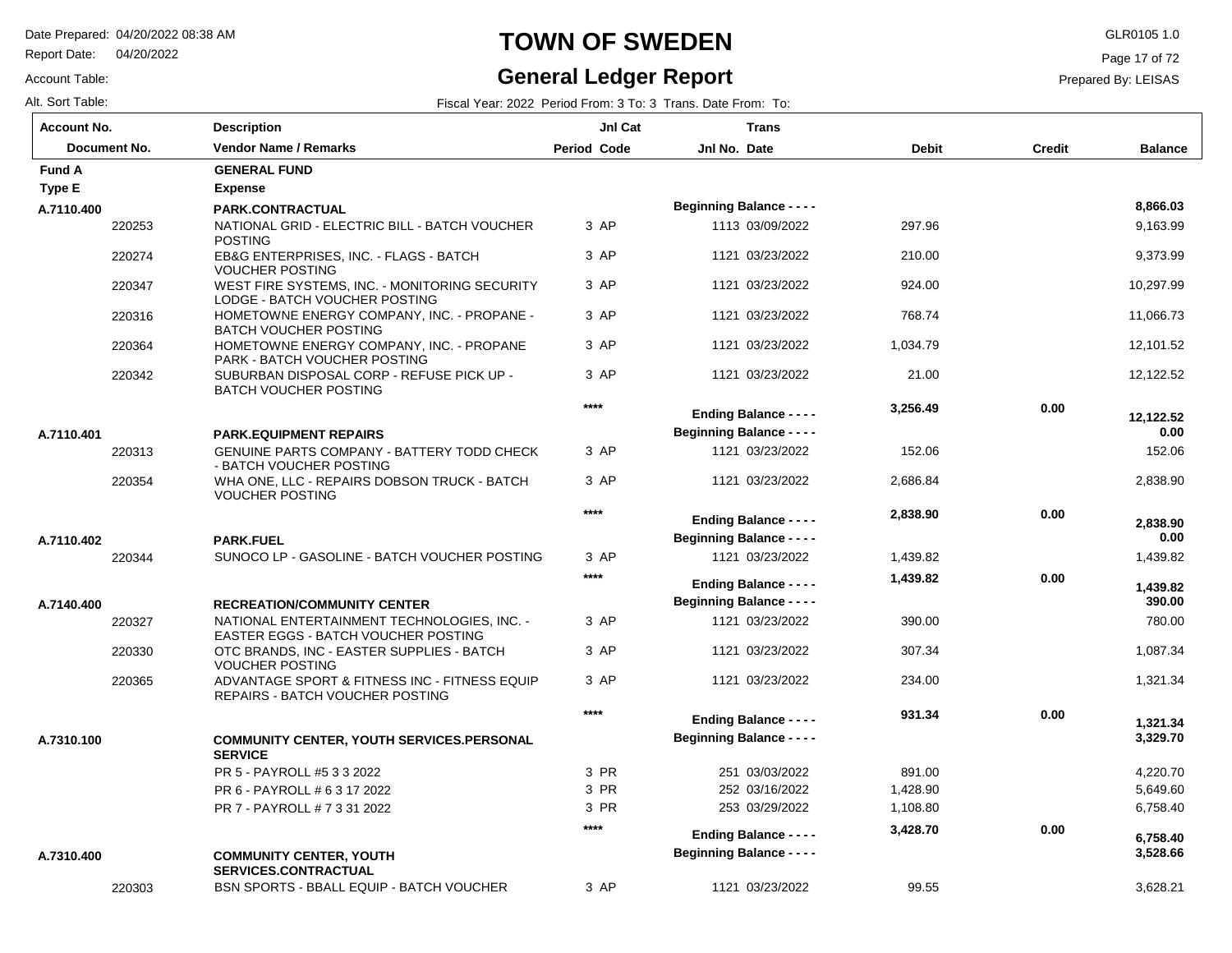Report Date: 04/20/2022

### **TOWN OF SWEDEN** GLR0105 1.0

### **General Ledger Report**

Page 18 of 72

Prepared By: LEISAS

Account Table:

| Alt. Sort Table:   |                                                                                       |                    | Fiscal Year: 2022 Period From: 3 To: 3 Trans. Date From: To: |              |               |                |
|--------------------|---------------------------------------------------------------------------------------|--------------------|--------------------------------------------------------------|--------------|---------------|----------------|
| <b>Account No.</b> | <b>Description</b>                                                                    | JnI Cat            | <b>Trans</b>                                                 |              |               |                |
| Document No.       | <b>Vendor Name / Remarks</b>                                                          | <b>Period Code</b> | Jnl No. Date                                                 | <b>Debit</b> | <b>Credit</b> | <b>Balance</b> |
| <b>Fund A</b>      | <b>GENERAL FUND</b>                                                                   |                    |                                                              |              |               |                |
| <b>Type E</b>      | <b>Expense</b>                                                                        |                    |                                                              |              |               |                |
| A.7310.400         | <b>COMMUNITY CENTER, YOUTH</b><br>SERVICES.CONTRACTUAL<br><b>POSTING</b>              |                    |                                                              |              |               |                |
| 220305             | CAPITAL ONE - WALMART PURCHASES - BATCH<br><b>VOUCHER POSTING</b>                     | 3 AP               | 1121 03/23/2022                                              | 73.76        |               | 3,701.97       |
| 220336             | S&S WORLDWIDE, INC - YOUTH PROGRAM SUPPLIES<br>- BATCH VOUCHER POSTING                | 3 AP               | 1121 03/23/2022                                              | 163.72       |               | 3,865.69       |
|                    |                                                                                       | $****$             | <b>Ending Balance - - - -</b>                                | 337.03       | 0.00          | 3,865.69       |
| A.7620.400         | <b>COMMUNITY CENTER ADULT PROGRAMS</b>                                                |                    | <b>Beginning Balance - - - -</b>                             |              |               | 1,435.35       |
| 220321             | LAWRENZ - PAINTING INSTRUCTOR - BATCH<br><b>VOUCHER POSTING</b>                       | 3 AP               | 1121 03/23/2022                                              | 152.00       |               | 1,587.35       |
| 220366             | DAVY - PERSONAL TRAINER - BATCH VOUCHER<br><b>POSTING</b>                             | 3 AP               | 1121 03/23/2022                                              | 105.00       |               | 1,692.35       |
| 220305             | CAPITAL ONE - WALMART PURCHASES - BATCH<br><b>VOUCHER POSTING</b>                     | 3 AP               | 1121 03/23/2022                                              | 93.96        |               | 1,786.31       |
| 220355             | WHITED - YOGA INSTRUCTOR - BATCH VOUCHER<br><b>POSTING</b>                            | 3 AP               | 1121 03/23/2022                                              | 427.00       |               | 2,213.31       |
|                    |                                                                                       | $****$             | <b>Ending Balance - - - -</b>                                | 777.96       | 0.00          | 2,213.31       |
| A.7620.401         | <b>COMMUNITY CENTER SENIOR PROGRAMS</b>                                               |                    | <b>Beginning Balance - - - -</b>                             |              |               | 761.29         |
| 220343             | SUDS PIZZA, INC. - PIZZA EUCHRE TOURNEY - BATCH<br><b>VOUCHER POSTING</b>             | 3 AP               | 1121 03/23/2022                                              | 64.97        |               | 826.26         |
| 220308             | DEBAUN - SILVER SNEAKERS INSTRUCTOR - BATCH<br><b>VOUCHER POSTING</b>                 | 3 AP               | 1121 03/23/2022                                              | 195.00       |               | 1,021.26       |
| 220357             | YAEGER - SILVER SNEAKERS INSTRUCTOR - BATCH<br><b>VOUCHER POSTING</b>                 | 3 AP               | 1121 03/23/2022                                              | 192.00       |               | 1,213.26       |
| 220363             | CHASE CARD SERVICES - SR PROGRAM - BATCH<br><b>VOUCHER POSTING</b>                    | 3 AP               | 1121 03/23/2022                                              | 27.71        |               | 1,240.97       |
| 220302             | BRUNING - TAIJI INSTRUCTOR - BATCH VOUCHER<br><b>POSTING</b>                          | 3 AP               | 1121 03/23/2022                                              | 255.50       |               | 1,496.47       |
| 220305             | CAPITAL ONE - WALMART PURCHASES - BATCH<br><b>VOUCHER POSTING</b>                     | 3 AP               | 1121 03/23/2022                                              | 198.70       |               | 1,695.17       |
|                    |                                                                                       | $***$              | <b>Ending Balance - - - -</b>                                | 933.88       | 0.00          | 1,695.17       |
| A.8810.400         | <b>CEMETERY.CONTRACTUAL</b>                                                           |                    | <b>Beginning Balance - - - -</b>                             |              |               | 1,290.81       |
| 220253             | NATIONAL GRID - ELECTRIC BILL - BATCH VOUCHER<br><b>POSTING</b>                       | 3 AP               | 1113 03/09/2022                                              | 118.17       |               | 1,408.98       |
| 220274             | EB&G ENTERPRISES, INC. - FLAGS - BATCH<br><b>VOUCHER POSTING</b>                      | 3 AP               | 1121 03/23/2022                                              | 907.20       |               | 2,316.18       |
| 220334             | ROCHESTER GAS & ELECTRIC - GAS BILL - BATCH<br><b>VOUCHER POSTING</b>                 | 3 AP               | 1121 03/23/2022                                              | 110.91       |               | 2,427.09       |
| 220342             | SUBURBAN DISPOSAL CORP - REFUSE PICK UP -<br>BATCH VOUCHER POSTING                    | 3 AP               | 1121 03/23/2022                                              | 16.51        |               | 2,443.60       |
| 220269             | INTERSTATE BATTERY SYSTEM OF ROCHESTER -<br>VARIOUS BATTERIES - BATCH VOUCHER POSTING | 3 AP               | 1121 03/23/2022                                              | 40.95        |               | 2,484.55       |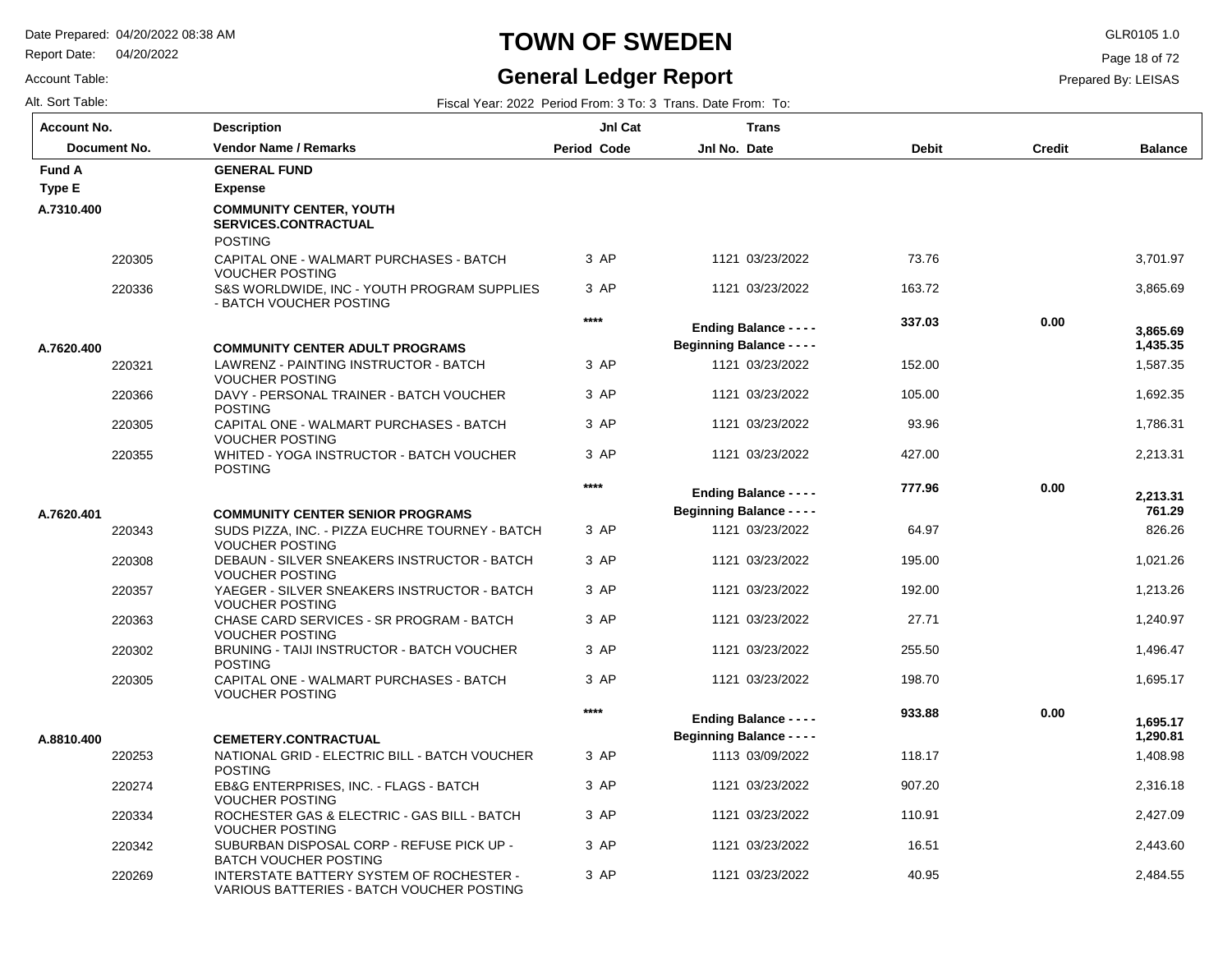Report Date: 04/20/2022

Account Table:

### **TOWN OF SWEDEN** GLR0105 1.0

### **General Ledger Report**

Page 19 of 72

Prepared By: LEISAS

| <b>Account No.</b> | <b>Description</b>                                                   | JnI Cat     | <b>Trans</b>                     |              |               |                       |
|--------------------|----------------------------------------------------------------------|-------------|----------------------------------|--------------|---------------|-----------------------|
| Document No.       | <b>Vendor Name / Remarks</b>                                         | Period Code | Jnl No. Date                     | <b>Debit</b> | <b>Credit</b> | <b>Balance</b>        |
| <b>Fund A</b>      | <b>GENERAL FUND</b>                                                  |             |                                  |              |               |                       |
| <b>Type E</b>      | <b>Expense</b>                                                       |             |                                  |              |               |                       |
| A.8810.400         | <b>CEMETERY.CONTRACTUAL</b>                                          |             |                                  |              |               |                       |
|                    |                                                                      | $****$      | <b>Ending Balance - - - -</b>    | 1,193.74     | 0.00          | 2,484.55              |
| A.9030.800         | <b>SOCIAL SECURITY</b>                                               |             | <b>Beginning Balance - - - -</b> |              |               | 8,527.71              |
|                    | PR 5 - PAYROLL #5 3 3 2022                                           | 3 PR        | 251 03/03/2022                   | 2,405.76     |               | 10,933.47             |
|                    | PR 6 - PAYROLL # 6 3 17 2022                                         | 3 PR        | 252 03/16/2022                   | 2,500.92     |               | 13,434.39             |
|                    | PR 7 - PAYROLL # 7 3 31 2022                                         | 3 PR        | 253 03/29/2022                   | 2,460.34     |               | 15,894.73             |
|                    |                                                                      | $***$       | <b>Ending Balance - - - -</b>    | 7,367.02     | 0.00          |                       |
| A.9035.800         | <b>MEDICARE</b>                                                      |             | <b>Beginning Balance - - - -</b> |              |               | 15,894.73<br>1,994.46 |
|                    | PR 5 - PAYROLL #5 3 3 2022                                           | 3 PR        | 251 03/03/2022                   | 562.63       |               | 2,557.09              |
|                    | PR6 - PAYROLL # 6 3 17 2022                                          | 3 PR        | 252 03/16/2022                   | 584.90       |               | 3,141.99              |
|                    | PR 7 - PAYROLL # 7 3 31 2022                                         | 3 PR        | 253 03/29/2022                   | 575.42       |               | 3,717.41              |
|                    |                                                                      | ****        |                                  | 1,722.95     | 0.00          |                       |
|                    |                                                                      |             | <b>Ending Balance - - - -</b>    |              |               | 3,717.41              |
| A.9040.800         | <b>WORKERS COMPENSATION</b>                                          |             | <b>Beginning Balance - - - -</b> |              |               | 10,557.00             |
|                    |                                                                      | $****$      |                                  |              |               |                       |
|                    |                                                                      |             | <b>Ending Balance - - - -</b>    | 0.00         | 0.00          | 10,557.00             |
| A.9055.800         | <b>DISABILITY INSURANCE</b>                                          |             | <b>Beginning Balance - - - -</b> |              |               | 64.18                 |
|                    | GUARDIAN DISABILITY - ME JE 3/31/2022                                | 3 JE        | 918 03/31/2022                   | 46.95        |               | 111.13                |
|                    |                                                                      | $****$      | <b>Ending Balance - - - -</b>    | 46.95        | 0.00          | 111.13                |
| A.9060.800         | <b>HOSPITAL &amp; MEDICAL INSURANCE</b>                              |             | <b>Beginning Balance - - - -</b> |              |               | 65,412.06             |
| 220326             | MVP SELECT CARE INC. - ADMIN FEE HSA - BATCH                         | 3 AP        | 1121 03/23/2022                  | 50.00        |               | 65,462.06             |
|                    | <b>VOUCHER POSTING</b>                                               |             |                                  |              |               |                       |
|                    | EXCELLUS DENTAL - ME JE 3/31/2022                                    | 3 JE        | 918 03/31/2022                   | 4,494.42     |               | 69,956.48             |
|                    | MVP GOLD - ME JE 3/31/2022                                           | 3 JE        | 918 03/31/2022                   | 402.43       |               | 70,358.91             |
|                    | MVP HSA - ME JE 3/31/2022                                            | 3 JE        | 918 03/31/2022                   | 10,401.12    |               | 80,760.03             |
|                    |                                                                      | $***$       | <b>Ending Balance - - - -</b>    | 15,347.97    | 0.00          | 80,760.03             |
| A.9901.900         | <b>TRANSFERS TO OTHER FUNDS</b>                                      |             | <b>Beginning Balance - - - -</b> |              |               | 0.00                  |
|                    | SR ROOM ADD TRANSFER - TO CAP FUND SENIOR<br>ROOM ADDITION 3/22/2022 | 3 JE        | 921 03/31/2022                   | 11,192.30    |               | 11,192.30             |
|                    |                                                                      | $***$       | <b>Ending Balance - - - -</b>    | 11,192.30    | 0.00          | 11,192.30             |
| <b>Fund B</b>      | <b>GENERAL PART TOWN</b>                                             |             |                                  |              |               |                       |
| Type A             | <b>Asset</b>                                                         |             |                                  |              |               |                       |
| <b>B.0200</b>      | <b>CASH</b>                                                          |             | <b>Beginning Balance - - - -</b> |              |               | 0.00                  |
|                    | PR 5 - PAYROLL #5 3 3 2022                                           | 3 PR        | 251 03/03/2022                   | 5,073.26     |               | 5,073.26              |
|                    | PR 5 - PAYROLL #5 3 3 2022                                           | 3 PR        | 251 03/03/2022                   |              | 5,073.26      | 0.00                  |
|                    | PR 6 - PAYROLL # 6 3 17 2022                                         | 3 PR        | 252 03/16/2022                   | 4,973.68     |               | 4,973.68              |
|                    | PR 6 - PAYROLL # 6 3 17 2022                                         | 3 PR        | 252 03/16/2022                   |              | 4,973.68      | 0.00                  |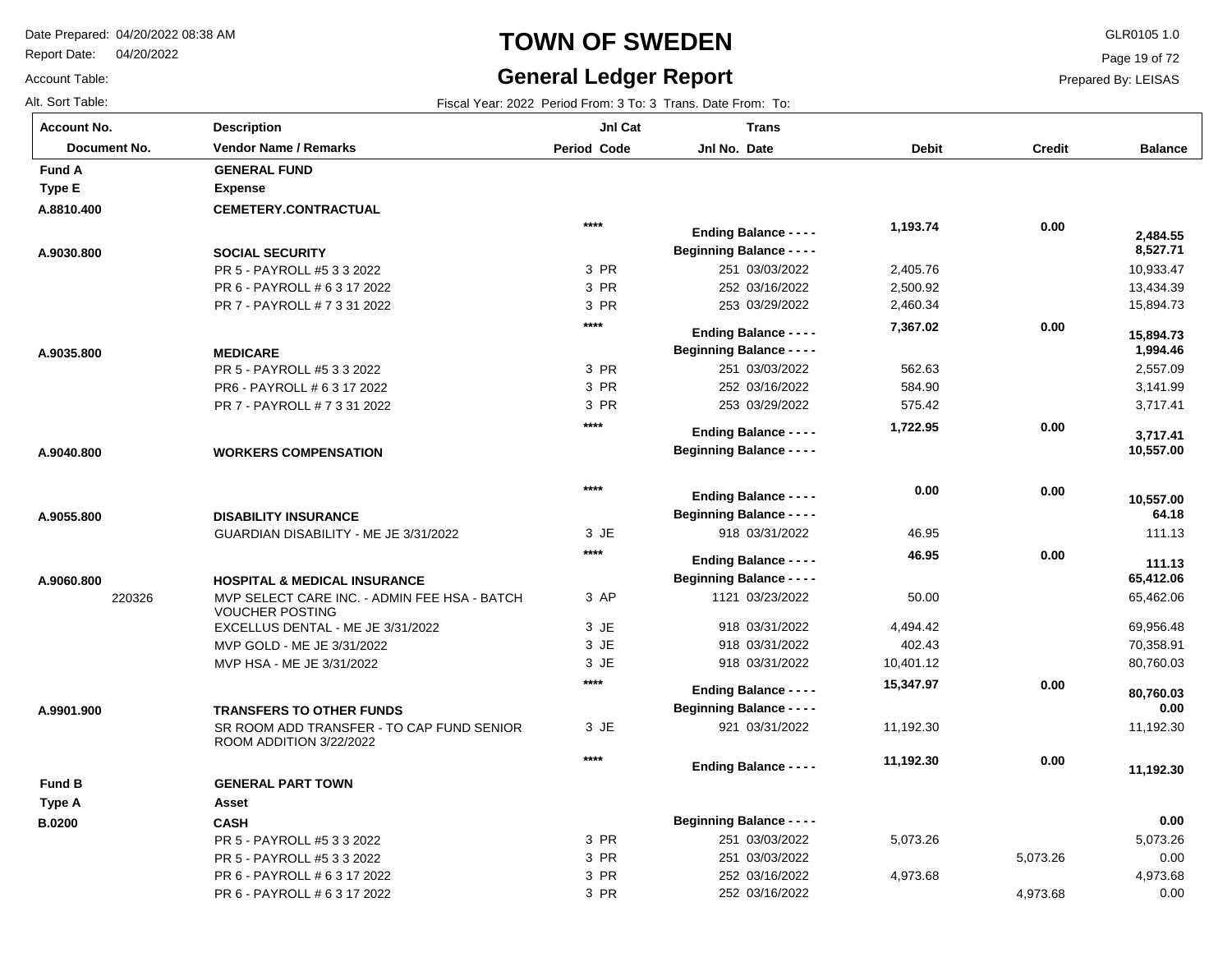Report Date: 04/20/2022

#### Account Table:

#### **TOWN OF SWEDEN** GLR0105 1.0

### **General Ledger Report**

Page 20 of 72

#### Prepared By: LEISAS

| <b>Account No.</b> | <b>Description</b>                                                                                                                                                                                                             | Jnl Cat     | <b>Trans</b>                     |              |               |                          |
|--------------------|--------------------------------------------------------------------------------------------------------------------------------------------------------------------------------------------------------------------------------|-------------|----------------------------------|--------------|---------------|--------------------------|
| Document No.       | <b>Vendor Name / Remarks</b>                                                                                                                                                                                                   | Period Code | Jnl No. Date                     | <b>Debit</b> | <b>Credit</b> | <b>Balance</b>           |
| <b>Fund B</b>      | <b>GENERAL PART TOWN</b>                                                                                                                                                                                                       |             |                                  |              |               |                          |
| Type A             | Asset                                                                                                                                                                                                                          |             |                                  |              |               |                          |
| <b>B.0200</b>      | <b>CASH</b>                                                                                                                                                                                                                    |             |                                  |              |               |                          |
|                    | FROM A/P CHECK PROCESS                                                                                                                                                                                                         | 3 AP        | 1122 03/23/2022                  |              | 6,413.96      | (6,413.96)               |
|                    | TO CHECKING AB 3 - TO CHECKING AB 3 2022                                                                                                                                                                                       | 3 JE        | 917 03/23/2022                   | 6,413.96     |               | 0.00                     |
|                    | PR 7 - PAYROLL # 7 3 31 2022                                                                                                                                                                                                   | 3 PR        | 253 03/29/2022                   | 5,231.63     |               | 5,231.63                 |
|                    | PR 7 - PAYROLL # 7 3 31 2022                                                                                                                                                                                                   | 3 PR        | 253 03/29/2022                   |              | 5,231.63      | 0.00                     |
|                    |                                                                                                                                                                                                                                | $***$       | <b>Ending Balance - - - -</b>    | 21,692.53    | 21,692.53     | 0.00                     |
| <b>B.0201</b>      | <b>CASH IN TIME DEPOSITS</b>                                                                                                                                                                                                   |             | <b>Beginning Balance - - - -</b> |              |               | 1,307,029.92             |
|                    | PR 5 - PAYROLL #5 3 3 2022                                                                                                                                                                                                     | 3 PR        | 251 03/03/2022                   |              | 5,073.26      | 1,301,956.66             |
| 247                | DETAIL GR POSTING                                                                                                                                                                                                              | 3 GR        | 247 03/14/2022                   | 52,247.75    |               | 1,354,204.41             |
|                    | PR 6 - PAYROLL # 6 3 17 2022                                                                                                                                                                                                   | 3 PR        | 252 03/16/2022                   |              | 4,973.68      | 1,349,230.73             |
|                    | TO CHECKING AB 3 - TO CHECKING AB 3 2022                                                                                                                                                                                       | 3 JE        | 917 03/23/2022                   |              | 6,413.96      | 1,342,816.77             |
|                    | PR 7 - PAYROLL # 7 3 31 2022                                                                                                                                                                                                   | 3 PR        | 253 03/29/2022                   |              | 5,231.63      | 1,337,585.14             |
|                    | EXCELLUS DENTAL - ME JE 3/31/2022                                                                                                                                                                                              | 3 JE        | 918 03/31/2022                   |              | 593.58        | 1,336,991.56             |
|                    | GUARDIAN DISABILITY - ME JE 3/31/2022                                                                                                                                                                                          | 3 JE        | 918 03/31/2022                   |              | 6.63          | 1,336,984.93             |
|                    | INTEREST - INTEREST 3 31 2022                                                                                                                                                                                                  | 3 JE        | 920 03/31/2022                   | 58.00        |               | 1,337,042.93             |
|                    | MVP HSA - ME JE 3/31/2022                                                                                                                                                                                                      | 3 JE        | 918 03/31/2022                   |              | 2,446.05      | 1,334,596.88             |
|                    |                                                                                                                                                                                                                                | $***$       |                                  |              |               |                          |
|                    |                                                                                                                                                                                                                                |             | <b>Ending Balance - - - -</b>    | 52,305.75    | 24,738.79     | 1,334,596.88             |
| B.0231             | CASH IN TIME DEPOSITS, SPECIAL RESERVES LIBRARY                                                                                                                                                                                |             | <b>Beginning Balance - - - -</b> |              |               | 40,055.88                |
|                    | INTEREST - INTEREST 3 31 2022                                                                                                                                                                                                  | 3 JE        | 920 03/31/2022                   | 1.02         |               | 40,056.90                |
|                    |                                                                                                                                                                                                                                | $***$       | <b>Ending Balance - - - -</b>    | 1.02         | 0.00          | 40,056.90                |
| B.0391             | DUE FROM OTHER FUNDS                                                                                                                                                                                                           |             | <b>Beginning Balance - - - -</b> |              |               | 736,932.09               |
|                    |                                                                                                                                                                                                                                |             |                                  |              |               |                          |
|                    |                                                                                                                                                                                                                                | $***$       | <b>Ending Balance - - - -</b>    | 0.00         | 0.00          |                          |
| <b>B.0510</b>      | <b>ESTIMATED REVENUE</b>                                                                                                                                                                                                       |             | <b>Beginning Balance - - - -</b> |              |               | 736,932.09<br>689,900.00 |
|                    |                                                                                                                                                                                                                                |             |                                  |              |               |                          |
|                    |                                                                                                                                                                                                                                | $***$       |                                  | 0.00         | 0.00          |                          |
|                    |                                                                                                                                                                                                                                |             | <b>Ending Balance - - - -</b>    |              |               | 689,900.00               |
| B.0522             | <b>EXPENDITURES</b>                                                                                                                                                                                                            |             | <b>Beginning Balance - - - -</b> |              |               | 178,342.42               |
|                    | POSTED FROM CHILD B.9035.800, B.1420.100,<br>B.9030.800, B.3620.100, B.8020.100 -- PR5 - PAYROLL<br>#5 3 3 2022                                                                                                                | 3 PR        | 251 03/03/2022                   | 5,073.26     |               | 183,415.68               |
|                    | POSTED FROM CHILD B.3620.100, B.9035.800,<br>B.8020.100, B.1420.100, B.9030.800 -- PR 6 - PAYROLL #                                                                                                                            | 3 PR        | 252 03/16/2022                   | 4,973.68     |               | 188,389.36               |
|                    | 6 3 17 2022<br>POSTED FROM CHILD B.7410.400, B.3620.400,<br>B.3620.400, B.1440.400, B.3620.401, B.3310.400,<br>B.1440.400, B.8020.400, B.8020.400, B.8020.400 --<br>HISTORIAN BUSINESS CARDS - BATCH VOUCHER<br><b>POSTING</b> | 3 AP        | 1121 03/23/2022                  | 6,413.96     |               | 194,803.32               |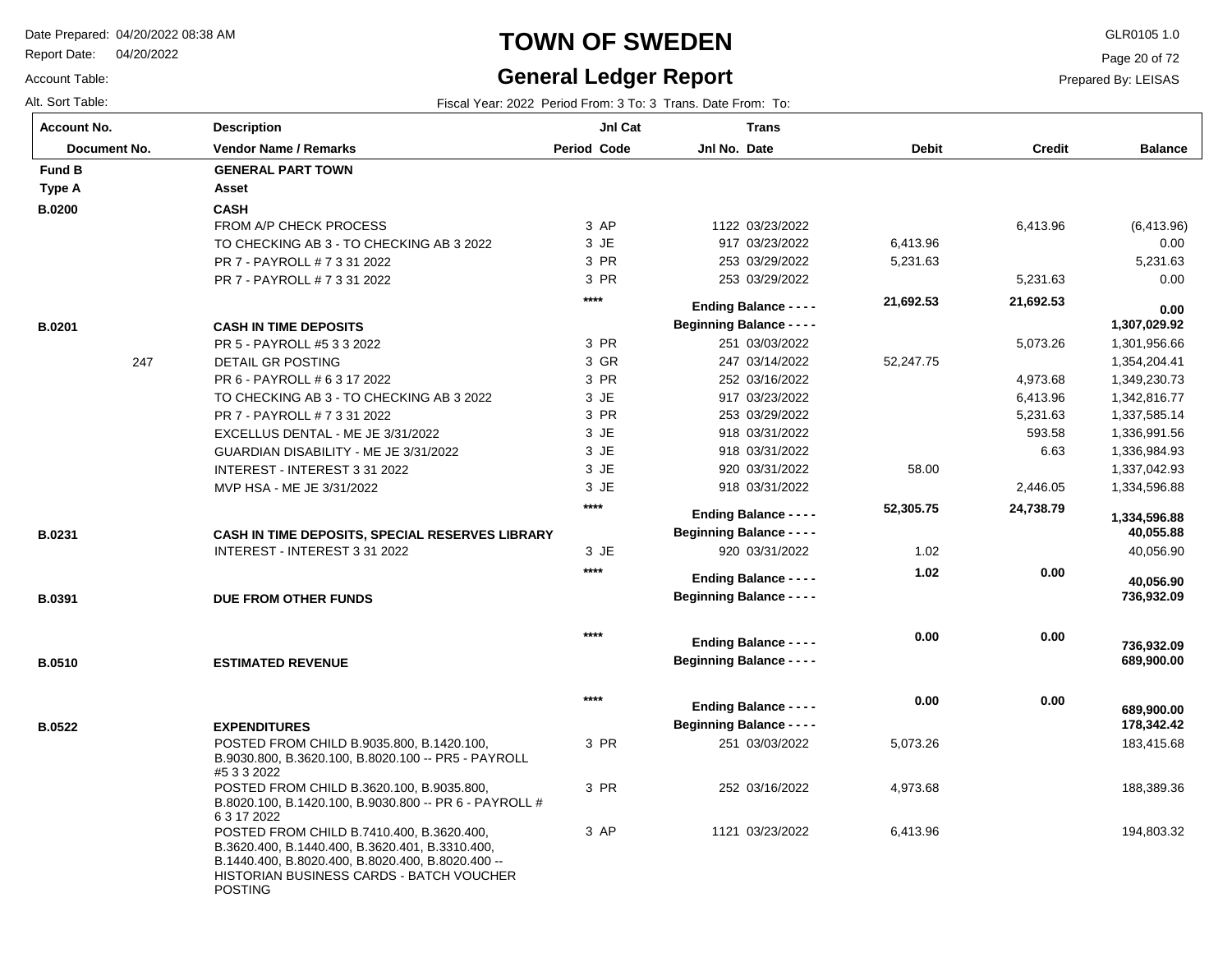Report Date: 04/20/2022

#### Account Table:

#### **TOWN OF SWEDEN** GLR0105 1.0

### **General Ledger Report**

**Balance**

200,034.95

203,081.21

 **408,727.00** 

 **408,727.00** 

 **203,081.21** 

(6,413.96) 0.00

**(40,053.94)**

**(40,053.94)**

**(1,908,164.23)**

**(1,908,164.23)**

**(235,094.97)**

 **0.00** 

 **0.00** 

Page 21 of 72

| Alt. Sort Table:   | Fiscal Year: 2022 Period From: 3 To: 3 Trans. Date From: To:                                                       |                    |                                  |              |               |  |  |  |
|--------------------|--------------------------------------------------------------------------------------------------------------------|--------------------|----------------------------------|--------------|---------------|--|--|--|
| <b>Account No.</b> | <b>Description</b>                                                                                                 | JnI Cat            | <b>Trans</b>                     |              |               |  |  |  |
| Document No.       | <b>Vendor Name / Remarks</b>                                                                                       | <b>Period Code</b> | Jnl No. Date                     | <b>Debit</b> | <b>Credit</b> |  |  |  |
| <b>Fund B</b>      | <b>GENERAL PART TOWN</b>                                                                                           |                    |                                  |              |               |  |  |  |
| Type A             | Asset                                                                                                              |                    |                                  |              |               |  |  |  |
| <b>B.0522</b>      | <b>EXPENDITURES</b>                                                                                                |                    |                                  |              |               |  |  |  |
|                    | POSTED FROM CHILD B.9035.800, B.1420.100,<br>B.9030.800, B.3620.100, B.8020.100 -- PR 7 - PAYROLL #<br>7 3 31 2022 | 3 PR               | 253 03/29/2022                   | 5,231.63     |               |  |  |  |
|                    | POSTED FROM CHILD B.9055.800, B.9060.800,<br>B.9060.800 -- GUARDIAN DISABILITY - ME JE 3/31/2022                   | 3 JE               | 918 03/31/2022                   | 3,046.26     |               |  |  |  |
|                    |                                                                                                                    | $****$             | <b>Ending Balance - - - -</b>    | 24,738.79    | 0.00          |  |  |  |
| <b>B.0599</b>      | <b>APPROPRIATED FUND BALANCE</b>                                                                                   |                    | <b>Beginning Balance - - - -</b> |              |               |  |  |  |
|                    |                                                                                                                    | $***$              | <b>Ending Balance - - - -</b>    | 0.00         | 0.00          |  |  |  |
| Type L             | Liability                                                                                                          |                    |                                  |              |               |  |  |  |
| <b>B.0600</b>      | <b>ACCOUNTS PAYABLE</b>                                                                                            |                    | <b>Beginning Balance - - - -</b> |              |               |  |  |  |
|                    | <b>BATCH VOUCHER POSTING</b>                                                                                       | 3 AP               | 1121 03/23/2022                  |              | 6,413.96      |  |  |  |
|                    | FROM A/P CHECK PROCESS                                                                                             | 3 AP               | 1122 03/23/2022                  | 6,413.96     |               |  |  |  |
|                    |                                                                                                                    | $****$             | <b>Ending Balance - - - -</b>    | 6,413.96     | 6,413.96      |  |  |  |
| <b>Type F</b>      | <b>Fund Balance</b>                                                                                                |                    |                                  |              |               |  |  |  |
| <b>B.0878</b>      | <b>CAPITAL RESERVE BALANCE LIBRARY</b>                                                                             |                    | <b>Beginning Balance - - - -</b> |              |               |  |  |  |
|                    |                                                                                                                    | $***$              | <b>Ending Balance - - - -</b>    | 0.00         | 0.00          |  |  |  |
| <b>B.0909</b>      | <b>FUND BALANCE, UNRESERVED</b>                                                                                    |                    | <b>Beginning Balance - - - -</b> |              |               |  |  |  |
|                    |                                                                                                                    | $****$             | Ending Balance - - - -           | 0.00         | 0.00          |  |  |  |

| <b>B.0960</b> | <b>APPROPRIATIONS</b>                                                                                              |        | <b>Beginning Balance - - - -</b>                                  |      |           | (1,098,627.00)                  |
|---------------|--------------------------------------------------------------------------------------------------------------------|--------|-------------------------------------------------------------------|------|-----------|---------------------------------|
| <b>B.0980</b> | <b>REVENUES</b>                                                                                                    | $***$  | <b>Ending Balance - - - -</b><br><b>Beginning Balance - - - -</b> | 0.00 | 0.00      | (1,098,627.00)<br>(314, 142.14) |
|               | POSTED FROM CHILD B.2590.000, B.2115.000,<br>B.2770.000, B.2701.000 -- B2590 - 22460 - DETAIL GR<br><b>POSTING</b> | 3 GR   | 247 03/14/2022                                                    |      | 52.247.75 | (366, 389.89)                   |
|               | POSTED FROM CHILD B.2401.000, B.2401.000 --<br>INTEREST - INTEREST 3 31 2022                                       | 3 JE   | 920 03/31/2022                                                    |      | 59.02     | (366, 448.91)                   |
|               |                                                                                                                    | $****$ | <b>Ending Balance - - - -</b>                                     | 0.00 | 52,306.77 | (366, 448.91)                   |
| Type R        | Revenue                                                                                                            |        |                                                                   |      |           |                                 |
| <b>B.1120</b> | NON-PROPERTY TAX DISTRIB BY CNTY                                                                                   |        | <b>Beginning Balance - - - -</b>                                  |      |           | (235,094.97)                    |
|               |                                                                                                                    | $****$ | <b>Ending Balance - - - -</b>                                     | 0.00 | 0.00      | (235.094.97)                    |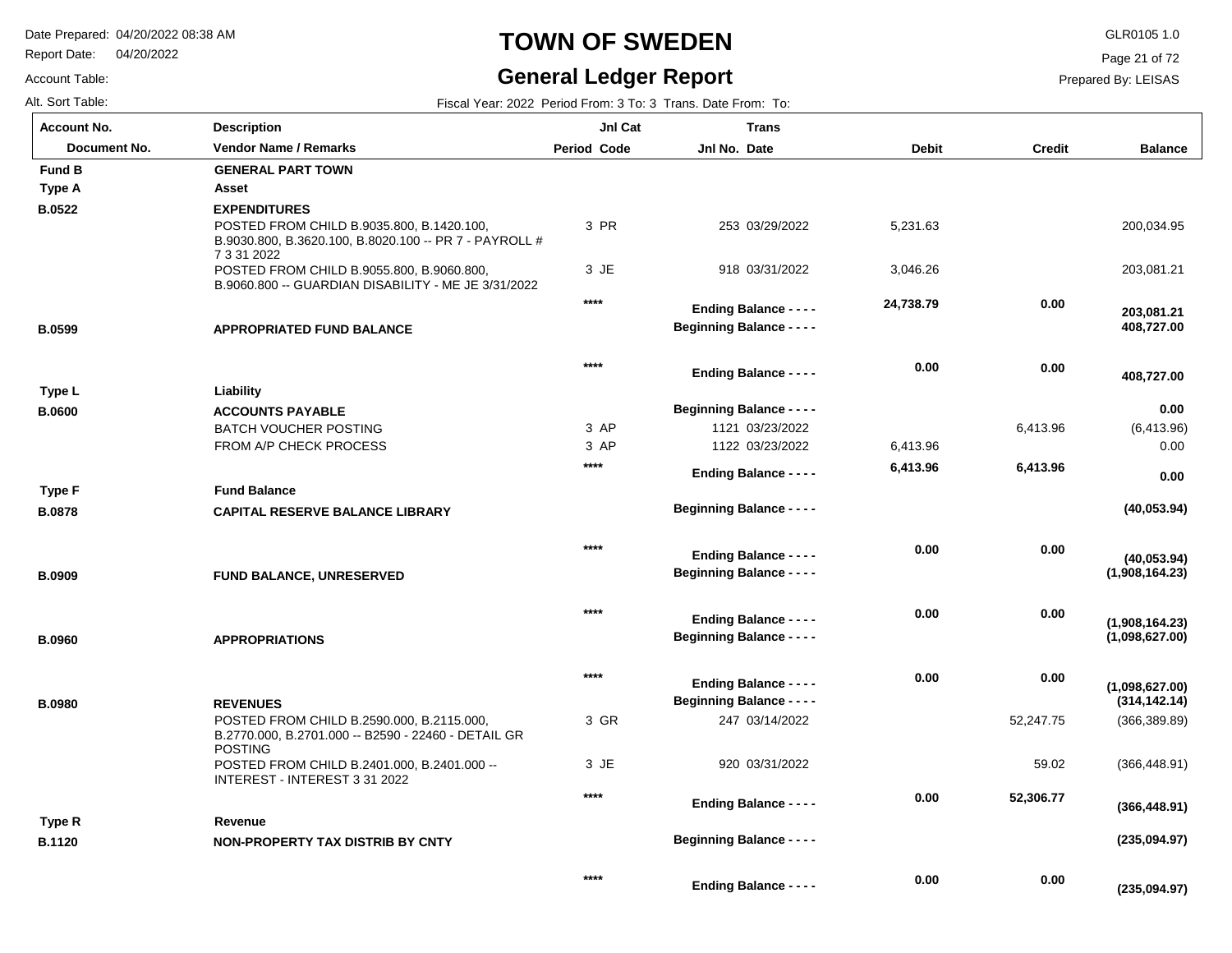Report Date: 04/20/2022

## **TOWN OF SWEDEN** GLR0105 1.0

#### **General Ledger Report**

**Balance**

**(69,259.45)**

**(1,000.00)**

**(69,259.45)**

(3,040.00)

**(1,000.00)**

**(2,000.00)**

**(2,000.00)**

**(3,040.00)**

**(120.00)**

(90.54) (148.54)

**(89.52)**

(18,292.95)

**(18,292.95)**

**(6,578.20)**

**(148.54)**

(37,463.00)

**(37,463.00)**

 **0.00** 

(150.00)

**(150.00)**

 **0.00** 

 2,761.55 3,313.86 3,866.17

 **2,209.24** 

6,045.00

 **5,430.00** 

 **3,866.17** 

Page 22 of 72

Prepared By: LEISAS

Account Table: Alt. Sort Table: Fiscal Year: 2022 Period From: 3 To: 3 Trans. Date From: To: 4 Trans. Date From: To: 3 Trans. Date From: To: **Account No.**

**B.1170**

**Type R**

**Fund B** 

**B.1589**

**B.2115**

**B.2389**

**B.2401**

**B.2590**

**B.2701**

**B.2770**

**B.1420.100**

**Type E**

| unt No.      | <b>Description</b>                                | JnI Cat            | <b>Trans</b>                                                      |              |               |
|--------------|---------------------------------------------------|--------------------|-------------------------------------------------------------------|--------------|---------------|
| Document No. | <b>Vendor Name / Remarks</b>                      | <b>Period Code</b> | Jnl No. Date                                                      | <b>Debit</b> | <b>Credit</b> |
| I B          | <b>GENERAL PART TOWN</b>                          |                    |                                                                   |              |               |
| ۰R           | Revenue                                           |                    |                                                                   |              |               |
| 70           | <b>CABLE TV FEES</b>                              |                    | <b>Beginning Balance - - - -</b>                                  |              |               |
|              |                                                   | ****               | <b>Ending Balance - - - -</b>                                     | 0.00         | 0.00          |
| 39           | <b>PUBLIC SAFETY VACANT BUILDING REGISTRATION</b> |                    | <b>Beginning Balance - - - -</b>                                  |              |               |
|              |                                                   | $****$             |                                                                   | 0.00         | 0.00          |
|              |                                                   |                    | <b>Ending Balance - - - -</b><br><b>Beginning Balance - - - -</b> |              |               |
| 15<br>4763   | <b>PLANNING BOARD FEES</b>                        | 3 GR               | 247 03/14/2022                                                    |              | 2,920.00      |
|              | B2115 - 22460 - DETAIL GR POSTING                 | ****               |                                                                   |              |               |
|              |                                                   |                    | <b>Ending Balance - - - -</b>                                     | 0.00         | 2,920.00      |
| 39           | <b>ROAD WORK PERMIT</b>                           |                    | <b>Beginning Balance - - - -</b>                                  |              |               |
|              |                                                   | $****$             | <b>Ending Balance - - - -</b>                                     | 0.00         | 0.00          |
| )1           | <b>INTEREST AND EARNINGS</b>                      |                    | <b>Beginning Balance - - - -</b>                                  |              |               |
|              | INTEREST - INTEREST 3 31 2022                     | 3 JE               | 920 03/31/2022                                                    |              | 1.02          |
|              | INTEREST - INTEREST 3 31 2022                     | 3 JE               | 920 03/31/2022                                                    |              | 58.00         |
|              |                                                   | ****               | <b>Ending Balance - - - -</b>                                     | 0.00         | 59.02         |
| 90           | <b>PERMITS AND FEES</b>                           |                    | <b>Beginning Balance - - - -</b>                                  |              |               |
| 4763         | B2590 - 22460 - DETAIL GR POSTING                 | 3 GR               | 247 03/14/2022                                                    |              | 11,714.75     |
|              |                                                   | $****$             | <b>Ending Balance - - - -</b>                                     | 0.00         | 11,714.75     |
| )1           | <b>REFUNDS OF PRIOR YEARS EXPENDITURES</b>        |                    | <b>Beginning Balance - - - -</b>                                  |              |               |
| 4772         | B2701 - 22471 - DETAIL GR POSTING                 | 3 GR               | 247 03/14/2022                                                    |              | 37,463.00     |
|              |                                                   | ****               | <b>Ending Balance - - - -</b>                                     | 0.00         | 37,463.00     |
| 70           | <b>MISCELLANEOUS REVENUES</b>                     |                    | <b>Beginning Balance - - - -</b>                                  |              |               |
| 4763         | B2770 - 22460 - DETAIL GR POSTING                 | 3 GR               | 247 03/14/2022                                                    |              | 150.00        |
|              |                                                   | ****               | <b>Ending Balance - - - -</b>                                     | 0.00         | 150.00        |
| ۱E           | <b>Expense</b>                                    |                    |                                                                   |              |               |
| 20.100       | <b>ATTORNEY.PERSONAL SERVICE</b>                  |                    | <b>Beginning Balance - - - -</b>                                  |              |               |
|              | PR 5 - PAYROLL #5 3 3 2022                        | 3 PR               | 251 03/03/2022                                                    | 552.31       |               |
|              | PR 6 - PAYROLL # 6 3 17 2022                      | 3 PR               | 252 03/16/2022                                                    | 552.31       |               |
|              | PR 7 - PAYROLL # 7 3 31 2022                      | 3 PR               | 253 03/29/2022                                                    | 552.31       |               |
|              |                                                   | ****               | <b>Ending Balance - - - -</b>                                     | 1,656.93     | 0.00          |

3 AP

1121 03/23/2022

**Beginning Balance - - - -**

615.00

220325 MRB GROUP INC - ENGINEERING CRESTVIEW - BATCH VOUCHER POSTING **ENGINEER.CONTRACTUAL B.1440.400**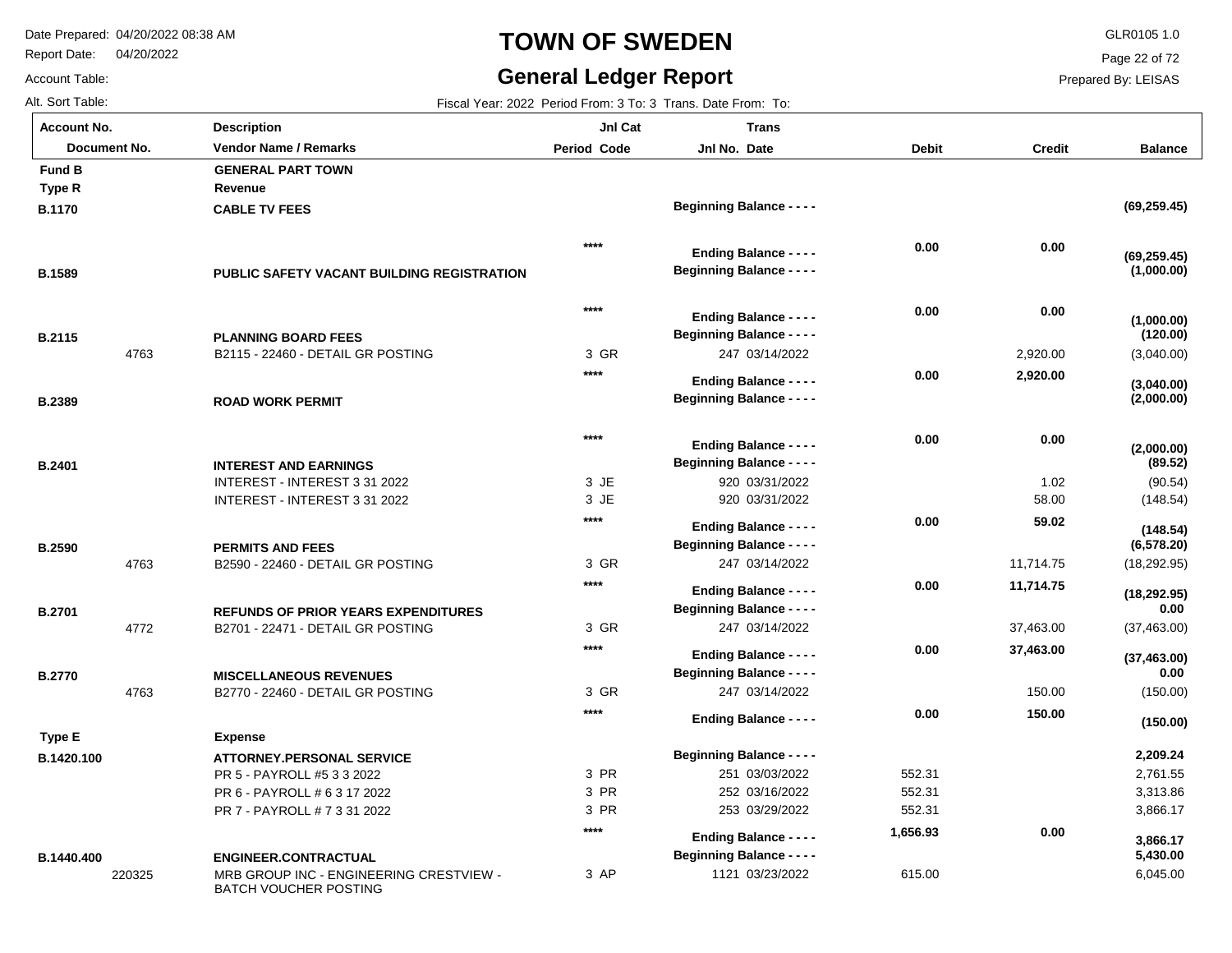220368

Report Date: 04/20/2022

Account Table:

### **TOWN OF SWEDEN** GLR0105 1.0

#### **General Ledger Report**

3 AP

1121 03/23/2022

1,269.00

**Balance**

9,180.00

5,549.60

 **4,889.60** 

 **9,180.00** 

 9,348.07 11,827.93 14,552.99

 **6,770.13** 

 **5,549.60** 

 3,110.73 3,246.16

 **2,822.73** 

 **14,552.99** 

625.77

 **198.00** 

 **198.00** 

 **625.77** 

 **501.75** 

 **3,246.16** 

133,847.39

 **133,847.39** 

 **133,775.39** 

 6,377.80 8,000.13 9,616.88

 **4,761.05** 

2,074.00

 **9,616.88** 

 **805.00** 

Page 23 of 72

Prepared By: LEISAS

| Alt. Sort Table:<br>Fiscal Year: 2022 Period From: 3 To: 3 Trans. Date From: To: |                                                                                               |                    |                                                                   |              |        |
|----------------------------------------------------------------------------------|-----------------------------------------------------------------------------------------------|--------------------|-------------------------------------------------------------------|--------------|--------|
| <b>Account No.</b>                                                               | <b>Description</b>                                                                            | JnI Cat            | <b>Trans</b>                                                      |              |        |
| Document No.                                                                     | <b>Vendor Name / Remarks</b>                                                                  | <b>Period Code</b> | Jnl No. Date                                                      | <b>Debit</b> | Credit |
| <b>Fund B</b>                                                                    | <b>GENERAL PART TOWN</b>                                                                      |                    |                                                                   |              |        |
| <b>Type E</b>                                                                    | <b>Expense</b>                                                                                |                    |                                                                   |              |        |
| B.1440.400                                                                       | <b>ENGINEER.CONTRACTUAL</b>                                                                   |                    |                                                                   |              |        |
| 220324                                                                           | MRB GROUP INC - ENGINEERING GARY DRIVE -<br><b>BATCH VOUCHER POSTING</b>                      | 3 AP               | 1121 03/23/2022                                                   | 3,135.00     |        |
|                                                                                  |                                                                                               | $***$              | <b>Ending Balance - - - -</b>                                     | 3,750.00     | 0.00   |
| B.3310.400                                                                       | <b>TRAFFIC CONTROL.CONTRACTUAL</b>                                                            |                    | <b>Beginning Balance - - - -</b>                                  |              |        |
| 220285                                                                           | NORTHERN SUPPLY INC - PEDESTRIAN SIGNS -<br><b>BATCH VOUCHER POSTING</b>                      | 3 AP               | 1121 03/23/2022                                                   | 660.00       |        |
|                                                                                  |                                                                                               | $***$              |                                                                   | 660.00       | 0.00   |
|                                                                                  |                                                                                               |                    | <b>Ending Balance - - - -</b>                                     |              |        |
| B.3620.100                                                                       | SAFETY INSPECTION.PERSONAL SERVICE                                                            |                    | <b>Beginning Balance - - - -</b>                                  |              |        |
|                                                                                  | PR 5 - PAYROLL #5 3 3 2022                                                                    | 3 PR               | 251 03/03/2022                                                    | 2,577.94     |        |
|                                                                                  | PR 6 - PAYROLL # 6 3 17 2022                                                                  | 3 PR               | 252 03/16/2022                                                    | 2,479.86     |        |
|                                                                                  | PR 7 - PAYROLL # 7 3 31 2022                                                                  | 3 PR               | 253 03/29/2022                                                    | 2,725.06     |        |
|                                                                                  |                                                                                               | $***$              | <b>Ending Balance - - - -</b>                                     | 7,782.86     | 0.00   |
| B.3620.400                                                                       | SAFETY INSPECTION.CONTRACTUAL                                                                 |                    | <b>Beginning Balance - - - -</b>                                  |              |        |
| 220339                                                                           | STRABEL - COMMERCIAL INSPECTIONS - BATCH<br><b>VOUCHER POSTING</b>                            | 3 AP               | 1121 03/23/2022                                                   | 288.00       |        |
| 220338                                                                           | STIRK - STIRK MILEAGE - BATCH VOUCHER POSTING                                                 | 3 AP               | 1121 03/23/2022                                                   | 135.43       |        |
|                                                                                  |                                                                                               | $***$              | <b>Ending Balance - - - -</b>                                     | 423.43       | 0.00   |
|                                                                                  |                                                                                               |                    | <b>Beginning Balance - - - -</b>                                  |              |        |
| B.3620.401<br>220346                                                             | FIRE MARSHALL.CONTRACTUAL<br>VERGARI - VERGARI MILEAGE - BATCH VOUCHER<br><b>POSTING</b>      | 3 AP               | 1121 03/23/2022                                                   | 124.02       |        |
|                                                                                  |                                                                                               | $***$              | <b>Ending Balance - - - -</b>                                     | 124.02       | 0.00   |
| B.4010.400                                                                       | PUBLIC HEALTH.CONTRACTUAL                                                                     |                    | <b>Beginning Balance - - - -</b>                                  |              |        |
|                                                                                  |                                                                                               | $***$              |                                                                   | 0.00         | 0.00   |
|                                                                                  |                                                                                               |                    | <b>Ending Balance - - - -</b><br><b>Beginning Balance - - - -</b> |              |        |
| B.7410.400<br>220370                                                             | LIBRARY.CONTRACTUAL<br>RYNO INC. - HISTORIAN BUSINESS CARDS - BATCH<br><b>VOUCHER POSTING</b> | 3 AP               | 1121 03/23/2022                                                   | 72.00        |        |
|                                                                                  |                                                                                               | ****               |                                                                   | 72.00        | 0.00   |
|                                                                                  |                                                                                               |                    | <b>Ending Balance - - - -</b>                                     |              |        |
| B.8020.100                                                                       | <b>PLANNING.PERSONAL SERVICE</b>                                                              |                    | <b>Beginning Balance - - - -</b>                                  |              |        |
|                                                                                  | PR 5 - PAYROLL #5 3 3 2022                                                                    | 3 PR               | 251 03/03/2022                                                    | 1,616.75     |        |
|                                                                                  | PR 6 - PAYROLL # 6 3 17 2022                                                                  | 3 PR               | 252 03/16/2022                                                    | 1,622.33     |        |
|                                                                                  | PR 7 - PAYROLL # 7 3 31 2022                                                                  | 3 PR               | 253 03/29/2022                                                    | 1,616.75     |        |
|                                                                                  |                                                                                               | $***$              | <b>Ending Balance - - - -</b>                                     | 4,855.83     | 0.00   |
| B.8020,400                                                                       | PLANNING.CONTRACTUAL                                                                          |                    | <b>Beginning Balance - - - -</b>                                  |              |        |

MRB GROUP INC - PLANNING BOARD SUPPORT -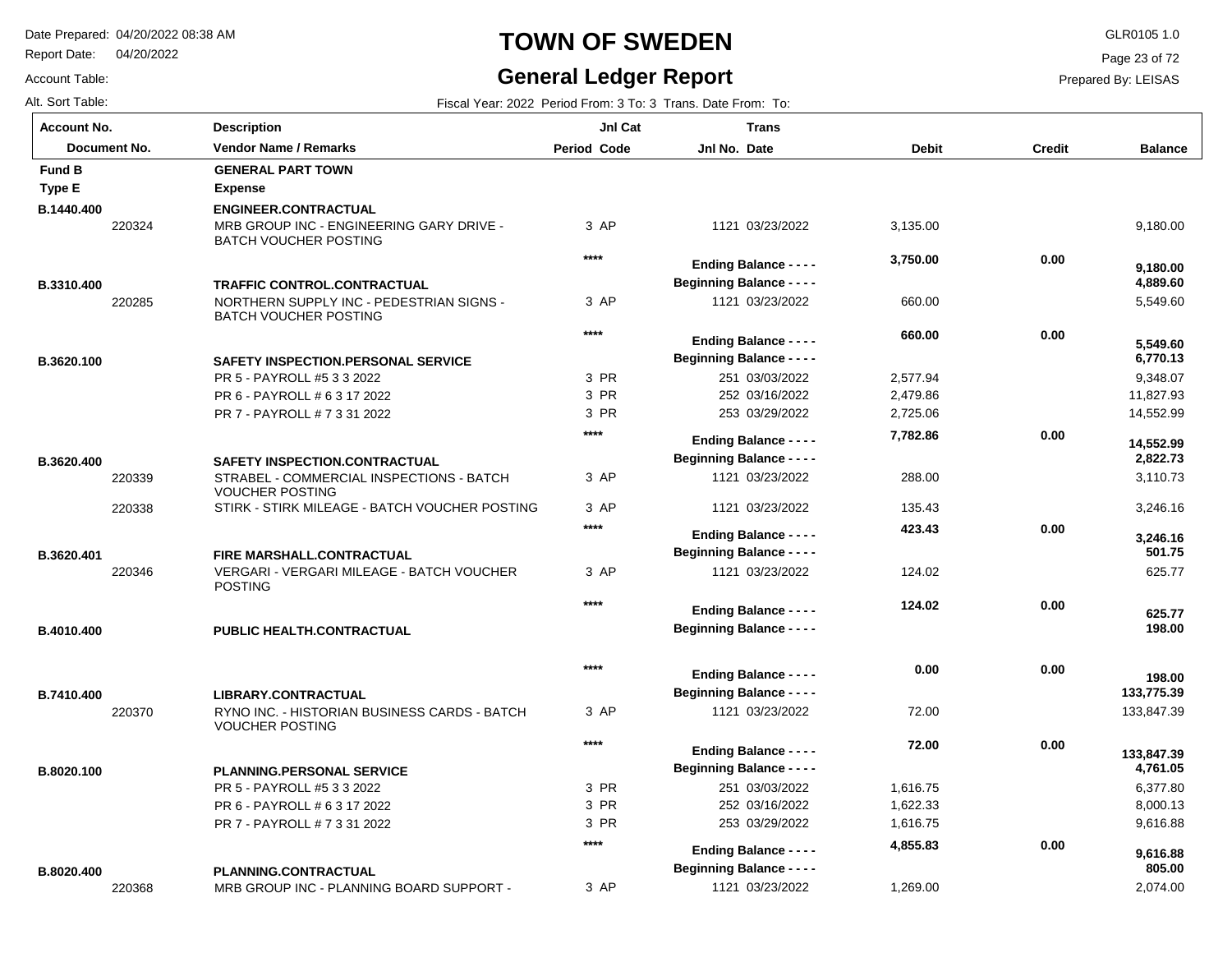Report Date: 04/20/2022

## **TOWN OF SWEDEN** GLR0105 1.0

### **General Ledger Report**

Page 24 of 72

| Account Table:   |
|------------------|
| Alt. Sort Table: |

| Alt. Sort Table:   |                                                                              |                    | Fiscal Year: 2022 Period From: 3 To: 3 Trans. Date From: To: |              |               |                    |
|--------------------|------------------------------------------------------------------------------|--------------------|--------------------------------------------------------------|--------------|---------------|--------------------|
| <b>Account No.</b> | <b>Description</b>                                                           | JnI Cat            | <b>Trans</b>                                                 |              |               |                    |
| Document No.       | <b>Vendor Name / Remarks</b>                                                 | <b>Period Code</b> | Jnl No. Date                                                 | <b>Debit</b> | <b>Credit</b> | <b>Balance</b>     |
| <b>Fund B</b>      | <b>GENERAL PART TOWN</b>                                                     |                    |                                                              |              |               |                    |
| Type E             | <b>Expense</b>                                                               |                    |                                                              |              |               |                    |
| B.8020.400         | PLANNING.CONTRACTUAL<br><b>BATCH VOUCHER POSTING</b>                         |                    |                                                              |              |               |                    |
| 220348             | WESTSIDE NEWS INC - PLANNING LEGAL - BATCH<br><b>VOUCHER POSTING</b>         | 3 AP               | 1121 03/23/2022                                              | 62.76        |               | 2,136.76           |
| 220352             | WESTSIDE NEWS INC - PLANNING LEGAL - BATCH<br><b>VOUCHER POSTING</b>         | 3 AP               | 1121 03/23/2022                                              | 52.75        |               | 2,189.51           |
|                    |                                                                              | $****$             | <b>Ending Balance - - - -</b>                                | 1,384.51     | 0.00          | 2,189.51           |
| B.9030.800         | <b>SOCIAL SECURITY</b>                                                       |                    | <b>Beginning Balance - - - -</b>                             |              |               | 732.29             |
|                    | PR 5 - PAYROLL #5 3 3 2022                                                   | 3 PR               | 251 03/03/2022                                               | 264.41       |               | 996.70             |
|                    | PR 6 - PAYROLL # 6 3 17 2022                                                 | 3 PR               | 252 03/16/2022                                               | 258.68       |               | 1,255.38           |
|                    | PR 7 - PAYROLL # 7 3 31 2022                                                 | 3 PR               | 253 03/29/2022                                               | 273.53       |               | 1,528.91           |
|                    |                                                                              | $***$              | <b>Ending Balance - - - -</b>                                | 796.62       | 0.00          | 1,528.91           |
| B.9035.800         | <b>MEDICARE</b>                                                              |                    | <b>Beginning Balance - - - -</b>                             |              |               | 171.28             |
|                    | PR5 - PAYROLL #5 3 3 2022                                                    | 3 PR               | 251 03/03/2022                                               | 61.85        |               | 233.13             |
|                    | PR 6 - PAYROLL # 6 3 17 2022                                                 | 3 PR               | 252 03/16/2022                                               | 60.50        |               | 293.63             |
|                    | PR 7 - PAYROLL # 7 3 31 2022                                                 | 3 PR               | 253 03/29/2022                                               | 63.98        |               | 357.61             |
|                    |                                                                              | $***$              | <b>Ending Balance - - - -</b>                                | 186.33       | 0.00          | 357.61             |
| B.9040.800         | <b>WORKERS COMPENSATION</b>                                                  |                    | <b>Beginning Balance - - - -</b>                             |              |               | 3,298.00           |
|                    |                                                                              | $****$             | <b>Ending Balance - - - -</b>                                | 0.00         | 0.00          | 3,298.00           |
| B.9055.800         | <b>DISABILITY INSURANCE</b>                                                  |                    | <b>Beginning Balance - - - -</b>                             |              |               | 9.05               |
|                    | GUARDIAN DISABILITY - ME JE 3/31/2022                                        | 3 JE               | 918 03/31/2022                                               | 6.63         |               | 15.68              |
|                    |                                                                              | ****               | <b>Ending Balance - - - -</b>                                | 6.63         | 0.00          |                    |
|                    |                                                                              |                    | <b>Beginning Balance - - - -</b>                             |              |               | 15.68<br>11,968.91 |
| B.9060.800         | <b>HOSPITAL &amp; MEDICAL INSURANCE</b><br>EXCELLUS DENTAL - ME JE 3/31/2022 | 3 JE               | 918 03/31/2022                                               | 593.58       |               | 12,562.49          |
|                    | MVP HSA - ME JE 3/31/2022                                                    | 3 JE               | 918 03/31/2022                                               | 2,446.05     |               | 15,008.54          |
|                    |                                                                              | $***$              | <b>Ending Balance - - - -</b>                                | 3,039.63     | 0.00          |                    |
| <b>Fund DA</b>     | <b>HIGHWAY TOWNWIDE</b>                                                      |                    |                                                              |              |               | 15,008.54          |
| Type A             | Asset                                                                        |                    |                                                              |              |               |                    |
| DA.0200            | <b>CASH</b>                                                                  |                    | <b>Beginning Balance - - - -</b>                             |              |               | 0.00               |
|                    | PR 5 - PAYROLL #5 3 3 2022                                                   | 3 PR               | 251 03/03/2022                                               | 9,825.62     |               | 9,825.62           |
|                    | PR 5 - PAYROLL #5 3 3 2022                                                   | 3 PR               | 251 03/03/2022                                               |              | 9,825.62      | 0.00               |
|                    | PR 6 - PAYROLL # 6 3 17 2022                                                 | 3 PR               | 252 03/16/2022                                               | 7,550.48     |               | 7,550.48           |
|                    | PR 6 - PAYROLL # 6 3 17 2022                                                 | 3 PR               | 252 03/16/2022                                               |              | 7,550.48      | 0.00               |
|                    | FROM A/P CHECK PROCESS                                                       | 3 AP               | 1122 03/23/2022                                              |              | 6,993.99      | (6,993.99)         |
|                    | TO CHECKING AB 3 - TO CHECKING AB 3 2022                                     | 3 JE               | 917 03/23/2022                                               | 6,993.99     |               | 0.00               |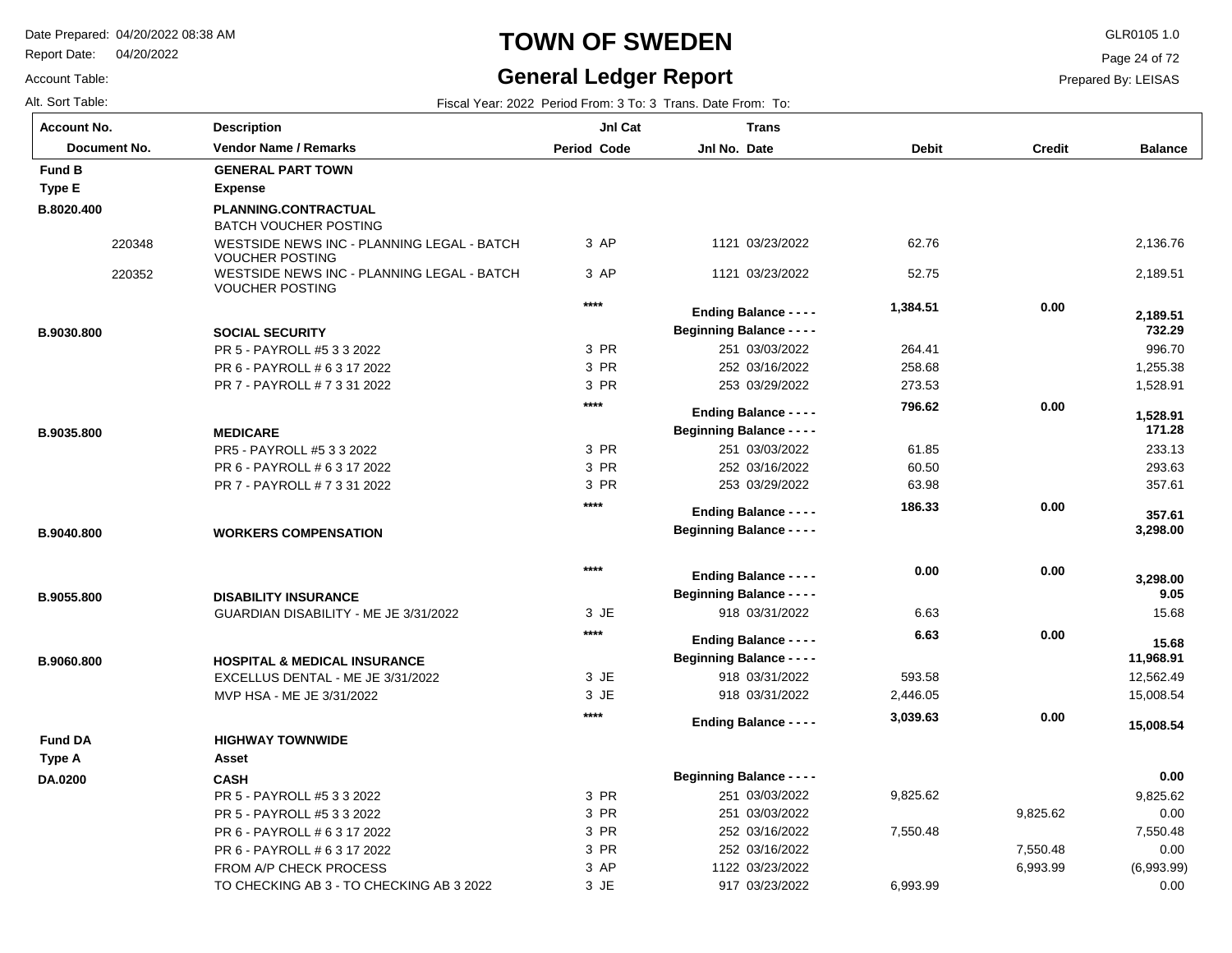Report Date: 04/20/2022

#### Account Table:

#### **TOWN OF SWEDEN** GLR0105 1.0

### **General Ledger Report**

Page 25 of 72

Prepared By: LEISAS

| <b>Account No.</b> | <b>Description</b>                                                                                 | JnI Cat            | <b>Trans</b>                     |              |               |                |
|--------------------|----------------------------------------------------------------------------------------------------|--------------------|----------------------------------|--------------|---------------|----------------|
| Document No.       | Vendor Name / Remarks                                                                              | <b>Period Code</b> | Jnl No. Date                     | <b>Debit</b> | <b>Credit</b> | <b>Balance</b> |
| <b>Fund DA</b>     | <b>HIGHWAY TOWNWIDE</b>                                                                            |                    |                                  |              |               |                |
| Type A             | Asset                                                                                              |                    |                                  |              |               |                |
| DA.0200            | <b>CASH</b>                                                                                        |                    |                                  |              |               |                |
|                    | PR 7 - PAYROLL # 7 3 31 2022                                                                       | 3 PR               | 253 03/29/2022                   | 4,703.76     |               | 4,703.76       |
|                    | PR 7 - PAYROLL # 7 3 31 2022                                                                       | 3 PR               | 253 03/29/2022                   |              | 4,703.76      | 0.00           |
|                    |                                                                                                    | $***$              | <b>Ending Balance - - - -</b>    | 29,073.85    | 29,073.85     | 0.00           |
| DA.0201            | <b>CASH IN TIME DEPOSITS</b>                                                                       |                    | <b>Beginning Balance - - - -</b> |              |               | 161,055.00     |
|                    | PR 5 - PAYROLL #5 3 3 2022                                                                         | 3 PR               | 251 03/03/2022                   |              | 9,825.62      | 151,229.38     |
|                    | PR 6 - PAYROLL # 6 3 17 2022                                                                       | 3 PR               | 252 03/16/2022                   |              | 7,550.48      | 143,678.90     |
|                    | TO CHECKING AB 3 - TO CHECKING AB 3 2022                                                           | 3 JE               | 917 03/23/2022                   |              | 6,993.99      | 136,684.91     |
|                    | PR 7 - PAYROLL # 7 3 31 2022                                                                       | 3 PR               | 253 03/29/2022                   |              | 4,703.76      | 131,981.15     |
|                    | EXCELLUS DENTAL - ME JE 3/31/2022                                                                  | 3 JE               | 918 03/31/2022                   |              | 115.35        | 131,865.80     |
|                    | GUARDIAN DISABILITY - ME JE 3/31/2022                                                              | 3 JE               | 918 03/31/2022                   |              | 2.05          | 131,863.75     |
|                    | INTEREST - INTEREST 3 31 2022                                                                      | $3$ JE             | 920 03/31/2022                   | 5.72         |               | 131,869.47     |
|                    | MVP HSA - ME JE 3/31/2022                                                                          | 3 JE               | 918 03/31/2022                   |              | 519.44        | 131,350.03     |
|                    |                                                                                                    | $***$              | <b>Ending Balance - - - -</b>    | 5.72         | 29,710.69     | 131,350.03     |
| DA.0510            | <b>ESTIMATED REVENUE</b>                                                                           |                    | <b>Beginning Balance - - - -</b> |              |               | 199,972.00     |
|                    |                                                                                                    |                    |                                  |              |               |                |
|                    |                                                                                                    | $****$             | <b>Ending Balance - - - -</b>    | 0.00         | 0.00          | 199,972.00     |
| DA.0522            | <b>EXPENDITURES</b>                                                                                |                    | <b>Beginning Balance - - - -</b> |              |               | 52,549.07      |
|                    | POSTED FROM CHILD DA.5142.100, DA.5130.100,                                                        | 3 PR               | 251 03/03/2022                   | 9,825.62     |               | 62,374.69      |
|                    | DA.9035.800, DA.9030.800 -- PR 5 - PAYROLL #5 3 3<br>2022                                          |                    |                                  |              |               |                |
|                    | POSTED FROM CHILD DA.5142.100, DA.9035.800,                                                        | 3 PR               | 252 03/16/2022                   | 7,550.48     |               | 69,925.17      |
|                    | DA.9030.800, DA.5130.100 -- PR 6 - PAYROLL # 6 3 17<br>2022                                        |                    |                                  |              |               |                |
|                    | POSTED FROM CHILD DA.5142.400, DA.5142.400,                                                        | 3 AP               | 1121 03/23/2022                  | 6,993.99     |               | 76,919.16      |
|                    | DA.5142.400, DA.5142.400 -- ROAD SALT - BATCH<br><b>VOUCHER POSTING</b>                            |                    |                                  |              |               |                |
|                    | POSTED FROM CHILD DA.5142.100, DA.5130.100,<br>DA.9035.800, DA.9030.800 -- PR 7 - PAYROLL # 7 3 31 | 3 PR               | 253 03/29/2022                   | 4,703.76     |               | 81,622.92      |
|                    | 2022                                                                                               |                    |                                  |              |               |                |
|                    | POSTED FROM CHILD DA.9055.800, DA.9060.800,<br>DA.9060.800 -- GUARDIAN DISABILITY - ME JE          | 3 JE               | 918 03/31/2022                   | 636.84       |               | 82,259.76      |
|                    | 3/31/2022                                                                                          |                    |                                  |              |               |                |
|                    |                                                                                                    | $****$             | <b>Ending Balance - - - -</b>    | 29,710.69    | 0.00          | 82,259.76      |
| DA.0599            | <b>APPROPRIATED FUND BALANCE</b>                                                                   |                    | <b>Beginning Balance - - - -</b> |              |               | 12,010.00      |
|                    |                                                                                                    |                    |                                  |              |               |                |
|                    |                                                                                                    | $***$              | <b>Ending Balance - - - -</b>    | 0.00         | 0.00          | 12,010.00      |
| Type L             | Liability                                                                                          |                    |                                  |              |               |                |
| <b>DA.0600</b>     | <b>ACCOUNTS PAYABLE</b>                                                                            |                    | <b>Beginning Balance - - - -</b> |              |               | 0.00           |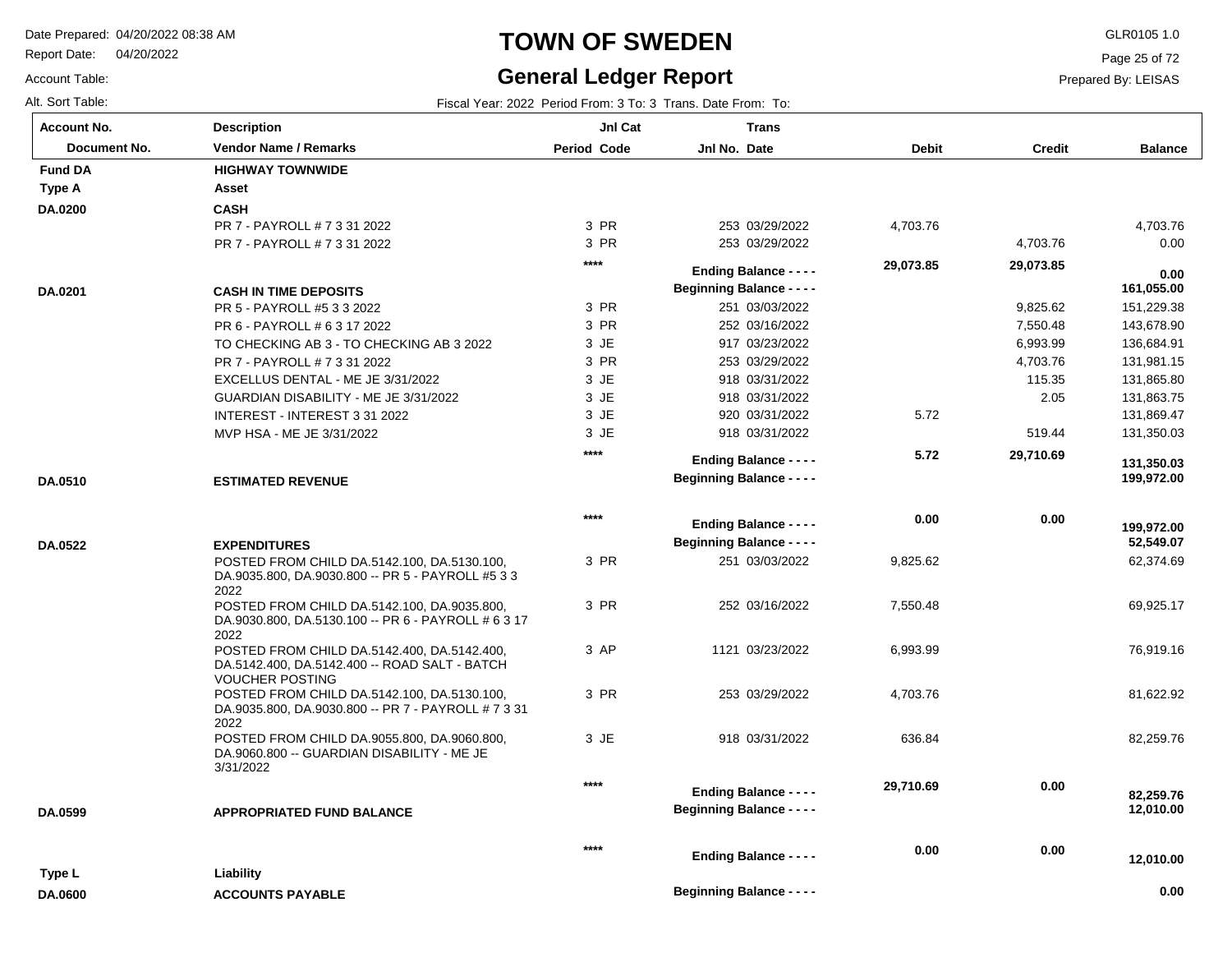Report Date: 04/20/2022

Account Table:

# **TOWN OF SWEDEN** GLR0105 1.0

#### **General Ledger Report**

Page 26 of 72

| Alt. Sort Table:   |                                                                          |                    | Fiscal Year: 2022 Period From: 3 To: 3 Trans. Date From: To:      |              |               |                                |
|--------------------|--------------------------------------------------------------------------|--------------------|-------------------------------------------------------------------|--------------|---------------|--------------------------------|
| <b>Account No.</b> | <b>Description</b>                                                       | JnI Cat            | <b>Trans</b>                                                      |              |               |                                |
| Document No.       | <b>Vendor Name / Remarks</b>                                             | <b>Period Code</b> | Jnl No. Date                                                      | <b>Debit</b> | <b>Credit</b> | <b>Balance</b>                 |
| <b>Fund DA</b>     | <b>HIGHWAY TOWNWIDE</b>                                                  |                    |                                                                   |              |               |                                |
| Type L             | Liability                                                                |                    |                                                                   |              |               |                                |
| DA.0600            | <b>ACCOUNTS PAYABLE</b>                                                  |                    |                                                                   |              |               |                                |
|                    | <b>BATCH VOUCHER POSTING</b>                                             | 3 AP               | 1121 03/23/2022                                                   |              | 6,993.99      | (6,993.99)                     |
|                    | FROM A/P CHECK PROCESS                                                   | 3 AP               | 1122 03/23/2022                                                   | 6,993.99     |               | 0.00                           |
|                    |                                                                          | $***$              | <b>Ending Balance - - - -</b>                                     | 6,993.99     | 6,993.99      | 0.00                           |
| Type F             | <b>Fund Balance</b>                                                      |                    |                                                                   |              |               |                                |
| DA.0909            | FUND BALANCE, UNRESERVED                                                 |                    | <b>Beginning Balance - - - -</b>                                  |              |               | (24, 654.37)                   |
|                    |                                                                          | $***$              |                                                                   | 0.00         | 0.00          |                                |
|                    |                                                                          |                    | <b>Ending Balance - - - -</b><br><b>Beginning Balance - - - -</b> |              |               | (24, 654.37)<br>(211, 982.00)  |
| DA.0960            | <b>APPROPRIATIONS</b>                                                    |                    |                                                                   |              |               |                                |
|                    |                                                                          | $***$              | <b>Ending Balance - - - -</b>                                     | 0.00         | 0.00          |                                |
| DA.0980            | <b>REVENUES</b>                                                          |                    | <b>Beginning Balance - - - -</b>                                  |              |               | (211, 982.00)<br>(188, 949.70) |
|                    | POSTED FROM CHILD DA.2401.000 -- INTEREST -<br><b>INTEREST 3 31 2022</b> | 3 JE               | 920 03/31/2022                                                    |              | 5.72          | (188, 955.42)                  |
|                    |                                                                          | $***$              | <b>Ending Balance - - - -</b>                                     | 0.00         | 5.72          | (188, 955.42)                  |
| Type R             | Revenue                                                                  |                    |                                                                   |              |               |                                |
| DA.1001            | <b>REAL PROPERTY TAXES</b>                                               |                    | <b>Beginning Balance - - - -</b>                                  |              |               | (188, 937.00)                  |
|                    |                                                                          | $***$              | <b>Ending Balance - - - -</b>                                     | 0.00         | 0.00          |                                |
| DA.2401            | <b>INTEREST AND EARNINGS</b>                                             |                    | <b>Beginning Balance - - - -</b>                                  |              |               | (188, 937.00)<br>(12.70)       |
|                    | INTEREST - INTEREST 3 31 2022                                            | 3 JE               | 920 03/31/2022                                                    |              | 5.72          | (18.42)                        |
|                    |                                                                          | $****$             | <b>Ending Balance - - - -</b>                                     | 0.00         | 5.72          | (18.42)                        |
| Type E             | <b>Expense</b>                                                           |                    |                                                                   |              |               |                                |
| DA.5130.100        | <b>MACHINERY.PERSONAL SERVICE</b>                                        |                    | <b>Beginning Balance - - - -</b>                                  |              |               | 7,101.60                       |
|                    | PR 5 - PAYROLL #5 3 3 2022                                               | 3 PR               | 251 03/03/2022                                                    | 2,367.21     |               | 9,468.81                       |
|                    | PR 6 - PAYROLL # 6 3 17 2022                                             | 3 PR               | 252 03/16/2022                                                    | 2,367.20     |               | 11,836.01                      |
|                    | PR 7 - PAYROLL # 7 3 31 2022                                             | 3 PR               | 253 03/29/2022                                                    | 2,041.71     |               | 13,877.72                      |
|                    |                                                                          | $***$              | <b>Ending Balance - - - -</b>                                     | 6,776.12     | 0.00          | 13,877.72                      |
| DA.5142.100        | <b>SNOW REMOVAL.PERSONAL SERVICE</b>                                     |                    | <b>Beginning Balance - - - -</b>                                  |              |               | 19,546.18                      |
|                    | PR 5 - PAYROLL #5 3 3 2022                                               | 3 PR               | 251 03/03/2022                                                    | 6,799.15     |               | 26,345.33                      |
|                    | PR 6 - PAYROLL # 6 3 17 2022                                             | 3 PR               | 252 03/16/2022                                                    | 4,676.92     |               | 31,022.25                      |
|                    | PR 7 - PAYROLL # 7 3 31 2022                                             | 3 PR               | 253 03/29/2022                                                    | 2,346.17     |               | 33,368.42                      |
|                    |                                                                          | $****$             | <b>Ending Balance - - - -</b>                                     | 13,822.24    | 0.00          | 33,368.42                      |
| DA.5142.400        | <b>SNOW REMOVAL.CONTRACTUAL</b>                                          |                    | <b>Beginning Balance - - - -</b>                                  |              |               | 18,831.69                      |
| 220259             | AMERICAN ROCK SALT HOLDINGS LLC - ROAD SALT -                            | 3 AP               | 1121 03/23/2022                                                   | 3,144.52     |               | 21,976.21                      |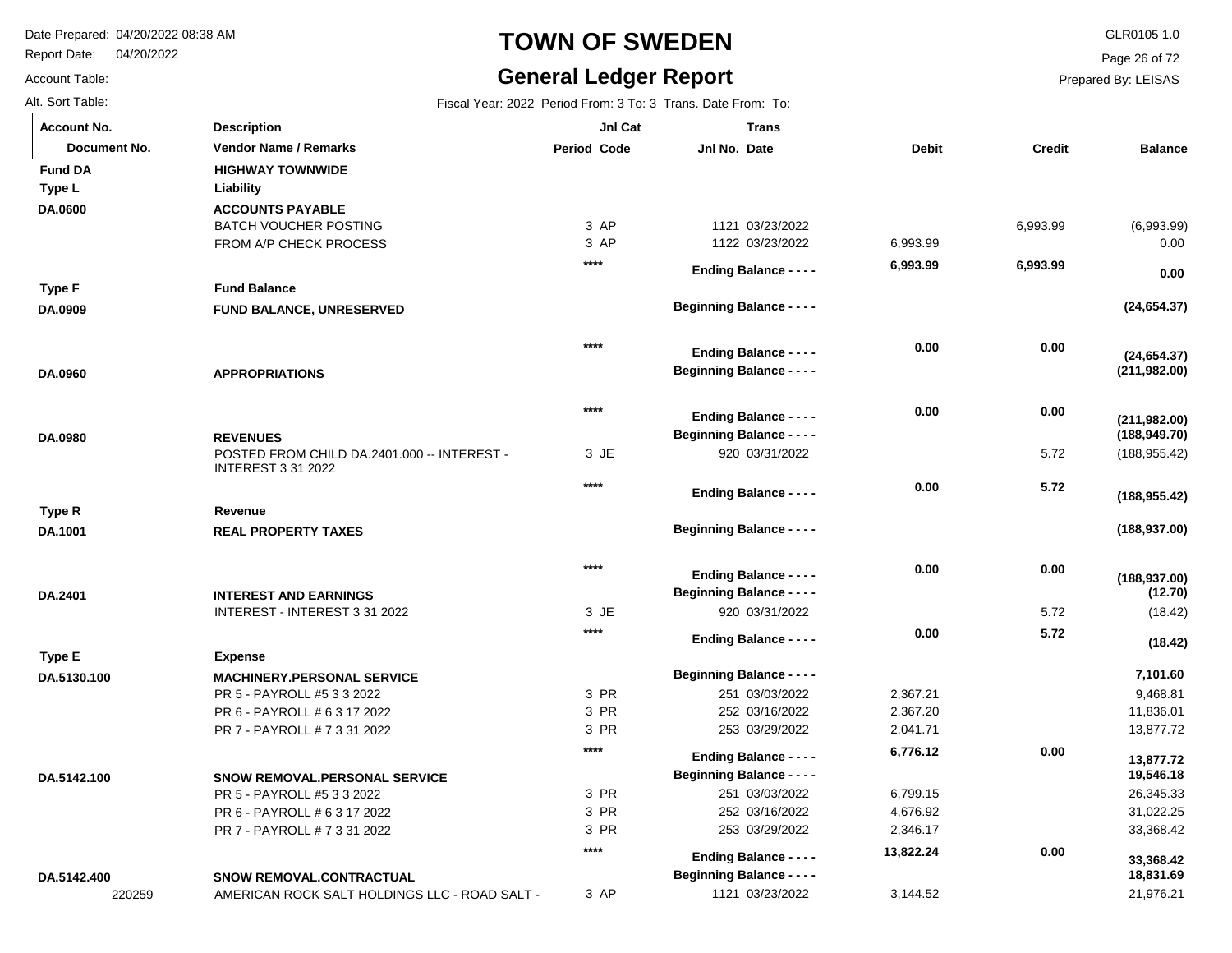Report Date: 04/20/2022

Account Table:

# **TOWN OF SWEDEN** GLR0105 1.0

### **General Ledger Report**

Page 27 of 72

| Alt. Sort Table: | Fiscal Year: 2022 Period From: 3 To: 3 Trans. Date From: To: |
|------------------|--------------------------------------------------------------|
|                  |                                                              |

| <b>Account No.</b> | <b>Description</b>                                                                    | JnI Cat     | <b>Trans</b>                                                      |              |               |                    |
|--------------------|---------------------------------------------------------------------------------------|-------------|-------------------------------------------------------------------|--------------|---------------|--------------------|
| Document No.       | <b>Vendor Name / Remarks</b>                                                          | Period Code | Jnl No. Date                                                      | <b>Debit</b> | <b>Credit</b> | <b>Balance</b>     |
| <b>Fund DA</b>     | <b>HIGHWAY TOWNWIDE</b>                                                               |             |                                                                   |              |               |                    |
| <b>Type E</b>      | Expense                                                                               |             |                                                                   |              |               |                    |
| DA.5142.400        | SNOW REMOVAL.CONTRACTUAL<br><b>BATCH VOUCHER POSTING</b>                              |             |                                                                   |              |               |                    |
| 220260             | AMERICAN ROCK SALT HOLDINGS LLC - ROAD SALT -<br><b>BATCH VOUCHER POSTING</b>         | 3 AP        | 1121 03/23/2022                                                   | 1,143.93     |               | 23,120.14          |
| 220360             | AMERICAN ROCK SALT HOLDINGS LLC - ROAD SALT -<br>BATCH VOUCHER POSTING                | 3 AP        | 1121 03/23/2022                                                   | 1,508.88     |               | 24,629.02          |
| 220281             | INNOVATIVE MUNICIPAL PRODUCTS US INC. - ROAD<br>SALT ADDITIVE - BATCH VOUCHER POSTING | 3 AP        | 1121 03/23/2022                                                   | 1,196.66     |               | 25,825.68          |
|                    |                                                                                       | $***$       | <b>Ending Balance - - - -</b>                                     | 6,993.99     | 0.00          | 25.825.68          |
| DA.9030.800        | <b>SOCIAL SECURITY</b>                                                                |             | <b>Beginning Balance - - - -</b>                                  |              |               | 1,518.05           |
|                    | PR 5 - PAYROLL #5 3 3 2022                                                            | 3 PR        | 251 03/03/2022                                                    | 534.31       |               | 2,052.36           |
|                    | PR 6 - PAYROLL # 6 3 17 2022                                                          | 3 PR        | 252 03/16/2022                                                    | 410.39       |               | 2,462.75           |
|                    | PR 7 - PAYROLL # 7 3 31 2022                                                          | 3 PR        | 253 03/29/2022                                                    | 256.00       |               | 2,718.75           |
|                    |                                                                                       | $****$      | <b>Ending Balance - - - -</b>                                     | 1,200.70     | 0.00          | 2,718.75           |
| DA.9035.800        | <b>MEDICARE</b>                                                                       |             | <b>Beginning Balance - - - -</b>                                  |              |               | 355.08             |
|                    | PR 5 - PAYROLL #5 3 3 2022                                                            | 3 PR        | 251 03/03/2022                                                    | 124.95       |               | 480.03             |
|                    | PR 6 - PAYROLL # 6 3 17 2022                                                          | 3 PR        | 252 03/16/2022                                                    | 95.97        |               | 576.00             |
|                    | PR 7 - PAYROLL # 7 3 31 2022                                                          | 3 PR        | 253 03/29/2022                                                    | 59.88        |               | 635.88             |
|                    |                                                                                       | $****$      |                                                                   | 280.80       | 0.00          |                    |
|                    |                                                                                       |             | <b>Ending Balance - - - -</b><br><b>Beginning Balance - - - -</b> |              |               | 635.88<br>1,320.00 |
| DA.9040.800        | <b>WORKERS COMPENSATION</b>                                                           |             |                                                                   |              |               |                    |
|                    |                                                                                       | $****$      | <b>Ending Balance - - - -</b>                                     | 0.00         | 0.00          |                    |
|                    |                                                                                       |             | <b>Beginning Balance - - - -</b>                                  |              |               | 1,320.00<br>2.80   |
| DA.9055.800        | <b>DISABILITY INSURANCE</b><br>GUARDIAN DISABILITY - ME JE 3/31/2022                  | 3 JE        | 918 03/31/2022                                                    | 2.05         |               | 4.85               |
|                    |                                                                                       | $***$       |                                                                   | 2.05         | 0.00          |                    |
|                    |                                                                                       |             | <b>Ending Balance - - - -</b>                                     |              |               | 4.85               |
| DA.9060.800        | <b>HOSPITAL &amp; MEDICAL INSURANCE</b>                                               |             | <b>Beginning Balance - - - -</b>                                  |              |               | 3,873.67           |
|                    | EXCELLUS DENTAL - ME JE 3/31/2022                                                     | 3 JE        | 918 03/31/2022                                                    | 115.35       |               | 3,989.02           |
|                    | MVP HSA - ME JE 3/31/2022                                                             | 3 JE        | 918 03/31/2022                                                    | 519.44       |               | 4,508.46           |
|                    |                                                                                       | $****$      | <b>Ending Balance - - - -</b>                                     | 634.79       | 0.00          | 4,508.46           |
| <b>Fund DB</b>     | <b>HIGHWAY PART TOWN</b>                                                              |             |                                                                   |              |               |                    |
| Type A             | Asset                                                                                 |             |                                                                   |              |               |                    |
| <b>DB.0200</b>     | <b>CASH</b>                                                                           |             | <b>Beginning Balance - - - -</b>                                  |              |               | 0.00               |
|                    | PR 5 - PAYROLL #5 3 3 2022                                                            | 3 PR        | 251 03/03/2022                                                    | 21,759.34    |               | 21,759.34          |
|                    | PR 5 - PAYROLL #5 3 3 2022                                                            | 3 PR        | 251 03/03/2022                                                    |              | 21,759.34     | 0.00               |
|                    | FROM A/P CHECK PROCESS                                                                | 3 AP        | 1116 03/09/2022                                                   |              | 2,772.56      | (2,772.56)         |
|                    | <b>VOID FROM A/P CHECK PROCESS</b>                                                    | 3 AP        | 1115 03/09/2022                                                   | 2,772.56     |               | 0.00               |
|                    | PR 6 - PAYROLL # 6 3 17 2022                                                          | 3 PR        | 252 03/16/2022                                                    | 21,400.68    |               | 21,400.68          |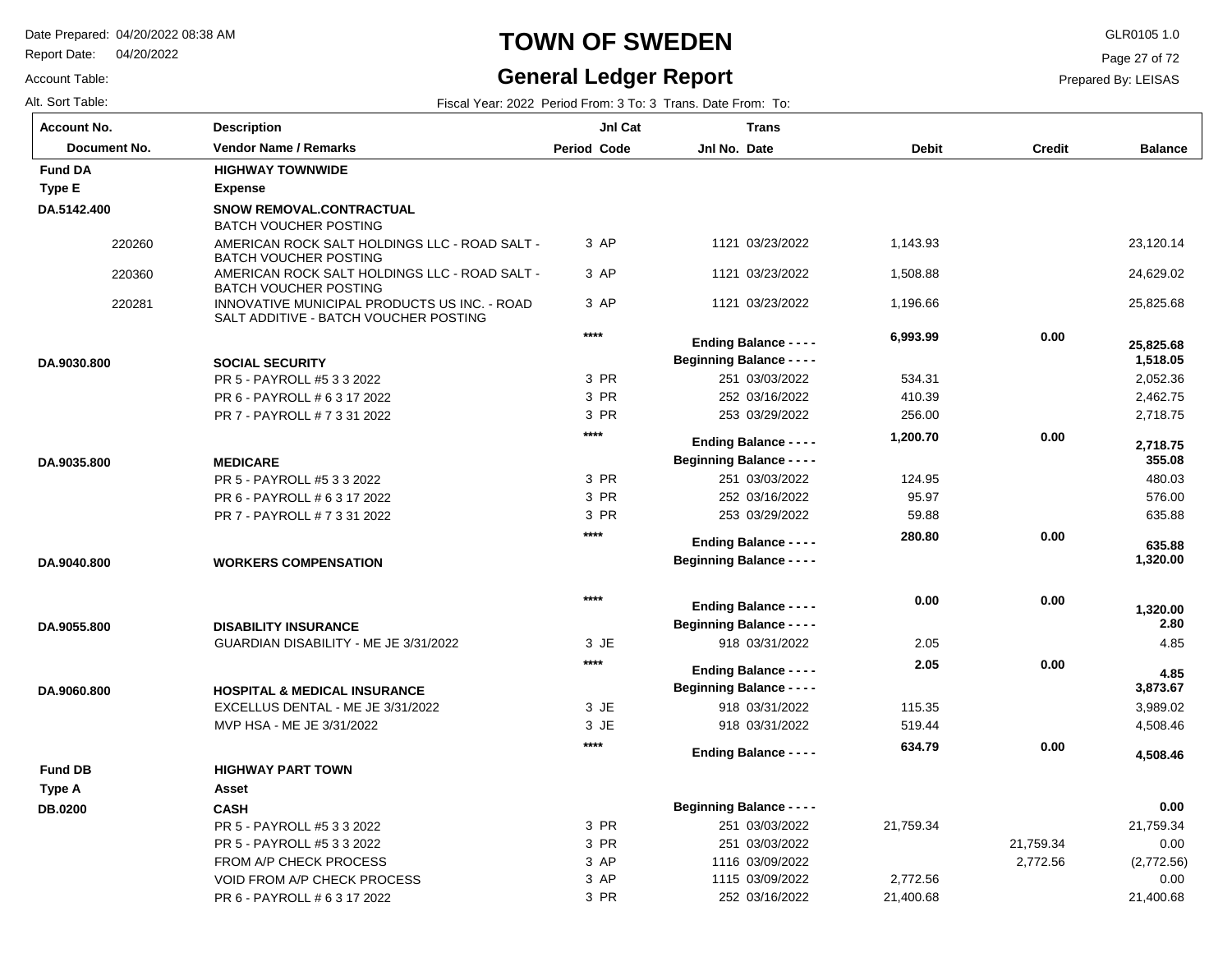Report Date: 04/20/2022

#### Account Table:

Alt. Sort Table: Fiscal Year: 2022 Period From: 3 To: 3 Trans. Date From: To:

#### **TOWN OF SWEDEN** GLR0105 1.0

## **General Ledger Report**

Page 28 of 72

| Period Code<br>Jnl No. Date<br><b>Debit</b><br>Document No.<br><b>Vendor Name / Remarks</b><br><b>Credit</b>                            | <b>Balance</b>             |
|-----------------------------------------------------------------------------------------------------------------------------------------|----------------------------|
| <b>Fund DB</b><br><b>HIGHWAY PART TOWN</b>                                                                                              |                            |
| Type A<br>Asset                                                                                                                         |                            |
| <b>CASH</b><br>DB.0200                                                                                                                  |                            |
| 3 PR<br>252 03/16/2022<br>21,400.68<br>PR 6 - PAYROLL # 6 3 17 2022                                                                     | 0.00                       |
| 3 AP<br>1122 03/23/2022<br>64,418.65<br>FROM A/P CHECK PROCESS                                                                          | (64, 418.65)               |
| 3 JE<br>917 03/23/2022<br>64,418.65<br>TO CHECKING AB 3 - TO CHECKING AB 3 2022                                                         | 0.00                       |
| 3 PR<br>253 03/29/2022<br>PR 7 - PAYROLL # 7 3 31 2022<br>22,489.16                                                                     | 22,489.16                  |
| 253 03/29/2022<br>3 PR<br>PR 7 - PAYROLL # 7 3 31 2022<br>22,489.16                                                                     | 0.00                       |
| ****<br>132,840.39<br>132,840.39<br><b>Ending Balance - - - -</b>                                                                       | 0.00                       |
| <b>Beginning Balance - - - -</b><br>DB.0201<br><b>CASH IN TIME DEPOSITS</b>                                                             | 1,492,898.07               |
| 3 PR<br>21,759.34<br>PR 5 - PAYROLL #5 3 3 2022<br>251 03/03/2022                                                                       | 1,471,138.73               |
| 3 PR<br>252 03/16/2022<br>21,400.68<br>PR 6 - PAYROLL # 6 3 17 2022                                                                     | 1,449,738.05               |
| 3 JE<br>917 03/23/2022<br>64,418.65<br>TO CHECKING AB 3 - TO CHECKING AB 3 2022                                                         | 1,385,319.40               |
| 3 PR<br>253 03/29/2022<br>22,489.16<br>PR 7 - PAYROLL # 7 3 31 2022                                                                     | 1,362,830.24               |
| 3 GR<br>248 03/31/2022<br>248<br>DETAIL GR POSTING<br>149,015.32                                                                        | 1,511,845.56               |
| 3 JE<br>918 03/31/2022<br>EXCELLUS DENTAL - ME JE 3/31/2022<br>3,009.48                                                                 | 1,508,836.08               |
| 3 JE<br>918 03/31/2022<br>23.27<br>GUARDIAN DISABILITY - ME JE 3/31/2022                                                                | 1,508,812.81               |
| 3 JE<br>920 03/31/2022<br>65.15<br>INTEREST - INTEREST 3 31 2022                                                                        | 1,508,877.96               |
| 3 JE<br>MVP GOLD - ME JE 3/31/2022<br>918 03/31/2022<br>222.76                                                                          | 1,508,655.20               |
| 3 JE<br>918 03/31/2022<br>8,564.35<br>MVP HSA - ME JE 3/31/2022                                                                         | 1,500,090.85               |
| ****<br>141,887.69<br>149,080.47<br><b>Ending Balance - - - -</b>                                                                       |                            |
| <b>Beginning Balance - - - -</b><br>DB.0231                                                                                             | 1,500,090.85<br>416,032.01 |
| <b>CASH IN TIME DEPOSITS, SPECIAL RESERVES</b><br><b>EQUIPMENT</b>                                                                      |                            |
| 3 JE<br>920 03/31/2022<br>10.61<br>INTEREST - INTEREST 3 31 2022                                                                        | 416,042.62                 |
| ****<br>10.61<br>0.00<br><b>Ending Balance - - - -</b>                                                                                  |                            |
| <b>Beginning Balance - - - -</b><br><b>ESTIMATED REVENUE</b>                                                                            | 416,042.62<br>1,396,000.00 |
| DB.0510                                                                                                                                 |                            |
| $****$<br>0.00<br>0.00                                                                                                                  |                            |
| <b>Ending Balance - - - -</b>                                                                                                           | 1,396,000.00               |
| <b>Beginning Balance - - - -</b><br><b>DB.0522</b><br><b>EXPENDITURES</b>                                                               | 286,067.68                 |
| 3 PR<br>POSTED FROM CHILD DB.5144.100, DB.9030.800,<br>251 03/03/2022<br>21,759.34<br>DB.9035.800, DB.5146.100 -- PR 5 - PAYROLL #5 3 3 | 307,827.02                 |
| 2022                                                                                                                                    |                            |
| 3 PR<br>252 03/16/2022<br>21,400.68<br>POSTED FROM CHILD DB.5144.100, DB.5146.100,                                                      | 329,227.70                 |
| DB.9035.800, DB.9030.800, DB.5110.100 -- PR 6 -                                                                                         |                            |
| PAYROLL # 6 3 17 2022<br>3 AP<br>1121 03/23/2022<br>64,418.65                                                                           | 393,646.35                 |
| POSTED FROM CHILD DB.5110.400, DB.5130.400,<br>DB.5130.400, DB.5110.400, DB.5110.400, DB.5130.400,                                      |                            |
| DB.5130.400, DB.5110.400, DB.5130.400, DB.5130.401,                                                                                     |                            |
| DB.5130.400, DB.5130.400, DB.5130.400, DB.5146.400,                                                                                     |                            |
| DB.5144.400, DB.5130.400, DB.5130.401, DB.5130.400,<br>DB.5140.400, DB.5110.400, DB.5130.400, DB.5130.400,                              |                            |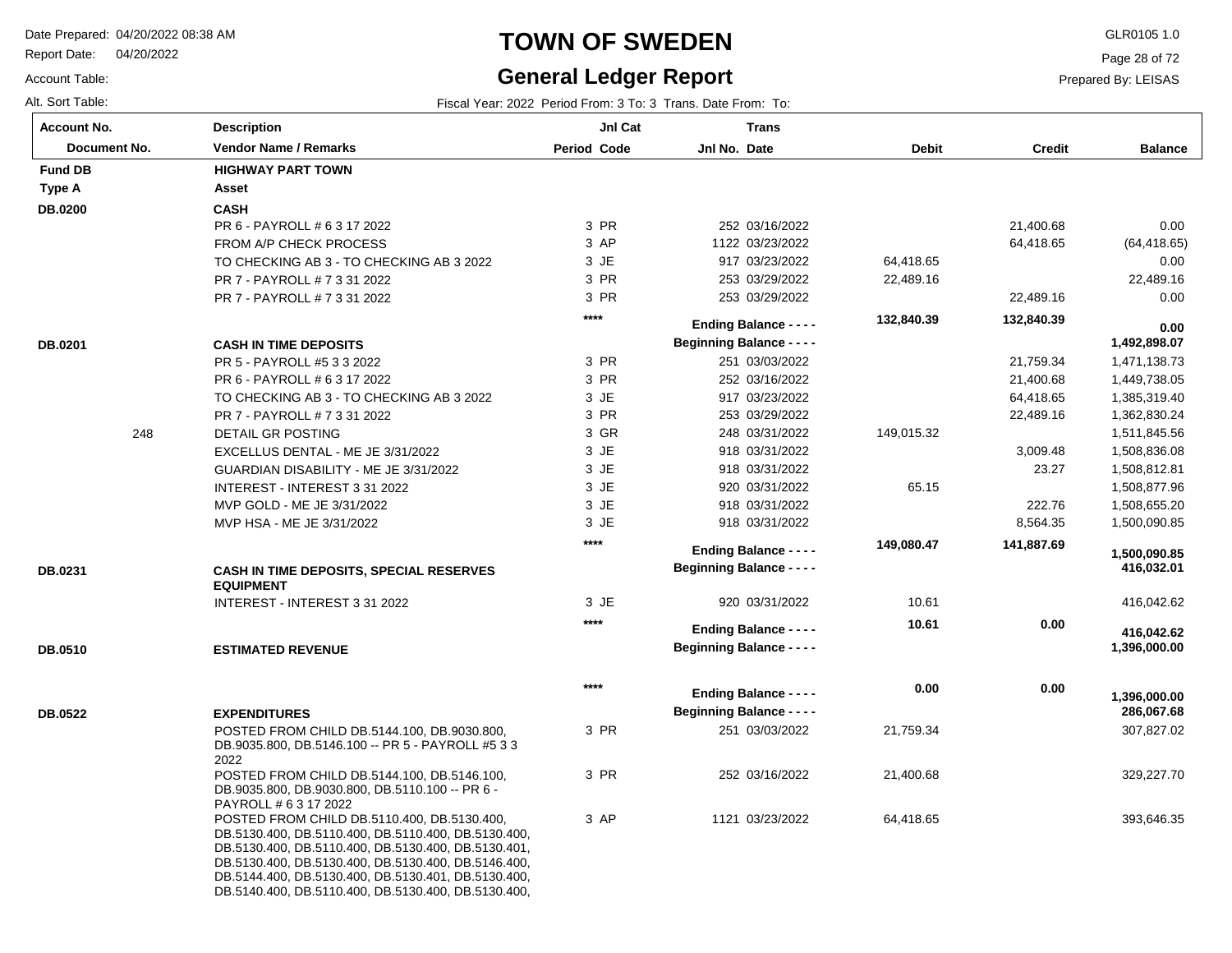Report Date: 04/20/2022

Account Table:

### **TOWN OF SWEDEN** GLR0105 1.0

### **General Ledger Report**

Page 29 of 72

Prepared By: LEISAS

| <b>Account No.</b> | <b>Description</b>                                                                                         | Jnl Cat            | <b>Trans</b>                     |              |               |                |
|--------------------|------------------------------------------------------------------------------------------------------------|--------------------|----------------------------------|--------------|---------------|----------------|
| Document No.       | <b>Vendor Name / Remarks</b>                                                                               | <b>Period Code</b> | Jnl No. Date                     | <b>Debit</b> | <b>Credit</b> | <b>Balance</b> |
| <b>Fund DB</b>     | <b>HIGHWAY PART TOWN</b>                                                                                   |                    |                                  |              |               |                |
| Type A             | Asset                                                                                                      |                    |                                  |              |               |                |
| <b>DB.0522</b>     | <b>EXPENDITURES</b>                                                                                        |                    |                                  |              |               |                |
|                    | DB.5146.400, DB.5144.400, DB.5144.400, DB.5146.400,                                                        |                    |                                  |              |               |                |
|                    | DB.5130.400, DB.5130.401, DB.5130.400, DB.5144.400,<br>DB.5146.400, DB.5130.400, DB.5130.400, DB.5130.200, |                    |                                  |              |               |                |
|                    | DB.5144.400, DB.5130.400, DB.5130.401, DB.5130.400,                                                        |                    |                                  |              |               |                |
|                    | DB.5110.400 -- WASHERS GRATES GARY DR - BATCH                                                              |                    |                                  |              |               |                |
|                    | <b>VOUCHER POSTING</b>                                                                                     | 3 PR               |                                  |              |               |                |
|                    | POSTED FROM CHILD DB.9030.800, DB.5144.100,<br>DB.5110.100, DB.9035.800, DB.5146.100 -- PR 7 -             |                    | 253 03/29/2022                   | 22,489.16    |               | 416,135.51     |
|                    | PAYROLL # 7 3 31 2022                                                                                      |                    |                                  |              |               |                |
|                    | POSTED FROM CHILD DB.9055.800, DB.9060.800,                                                                | 3 JE               | 918 03/31/2022                   | 11,819.86    |               | 427,955.37     |
|                    | DB.9060.800, DB.9060.800 -- GUARDIAN DISABILITY -                                                          |                    |                                  |              |               |                |
|                    | ME JE 3/31/2022                                                                                            | $****$             |                                  |              | 0.00          |                |
|                    |                                                                                                            |                    | <b>Ending Balance - - - -</b>    | 141,887.69   |               | 427,955.37     |
| DB.0599            | <b>APPROPRIATED FUND BALANCE</b>                                                                           |                    | <b>Beginning Balance - - - -</b> |              |               | 91,100.00      |
|                    |                                                                                                            |                    |                                  |              |               |                |
|                    |                                                                                                            | $***$              | <b>Ending Balance - - - -</b>    | 0.00         | 0.00          | 91,100.00      |
| Type L             | Liability                                                                                                  |                    |                                  |              |               |                |
| <b>DB.0600</b>     | <b>ACCOUNTS PAYABLE</b>                                                                                    |                    | <b>Beginning Balance - - - -</b> |              |               | 0.00           |
|                    | FROM A/P CHECK PROCESS                                                                                     | 3 AP               | 1116 03/09/2022                  | 2,772.56     |               | 2,772.56       |
|                    | VOID FROM A/P CHECK PROCESS                                                                                | 3 AP               | 1115 03/09/2022                  |              | 2,772.56      | 0.00           |
|                    | <b>BATCH VOUCHER POSTING</b>                                                                               | 3 AP               | 1121 03/23/2022                  |              | 64,418.65     | (64, 418.65)   |
|                    | FROM A/P CHECK PROCESS                                                                                     | 3 AP               | 1122 03/23/2022                  | 64,418.65    |               | 0.00           |
|                    |                                                                                                            | $****$             | <b>Ending Balance - - - -</b>    | 67,191.21    | 67,191.21     |                |
| Type F             | <b>Fund Balance</b>                                                                                        |                    |                                  |              |               | 0.00           |
|                    |                                                                                                            |                    | <b>Beginning Balance - - - -</b> |              |               | (416, 011.90)  |
| <b>DB.0878</b>     | <b>CAPITAL RESERVE BALANCE HIGHWAY EQUIPMENT</b>                                                           |                    |                                  |              |               |                |
|                    |                                                                                                            | $***$              |                                  | 0.00         | 0.00          |                |
|                    |                                                                                                            |                    | <b>Ending Balance - - - -</b>    |              |               | (416, 011.90)  |
| DB.0902            | <b>FUND BALANCE, HIGHWAY PROJECTS</b>                                                                      |                    | <b>Beginning Balance - - - -</b> |              |               | (5,691.19)     |
|                    |                                                                                                            |                    |                                  |              |               |                |
|                    |                                                                                                            | $***$              | <b>Ending Balance - - - -</b>    | 0.00         | 0.00          | (5,691.19)     |
| DB.0909            | FUND BALANCE, UNRESERVED                                                                                   |                    | <b>Beginning Balance - - - -</b> |              |               | (915,800.82)   |
|                    |                                                                                                            |                    |                                  |              |               |                |
|                    |                                                                                                            | $***$              |                                  | 0.00         | 0.00          |                |
|                    |                                                                                                            |                    | <b>Ending Balance - - - -</b>    |              |               | (915,800.82)   |
| <b>DB.0960</b>     | <b>APPROPRIATIONS</b>                                                                                      |                    | <b>Beginning Balance - - - -</b> |              |               | (1,487,100.00) |
|                    |                                                                                                            |                    |                                  |              |               |                |
|                    |                                                                                                            | $***$              | <b>Ending Balance - - - -</b>    | 0.00         | 0.00          | (1,487,100.00) |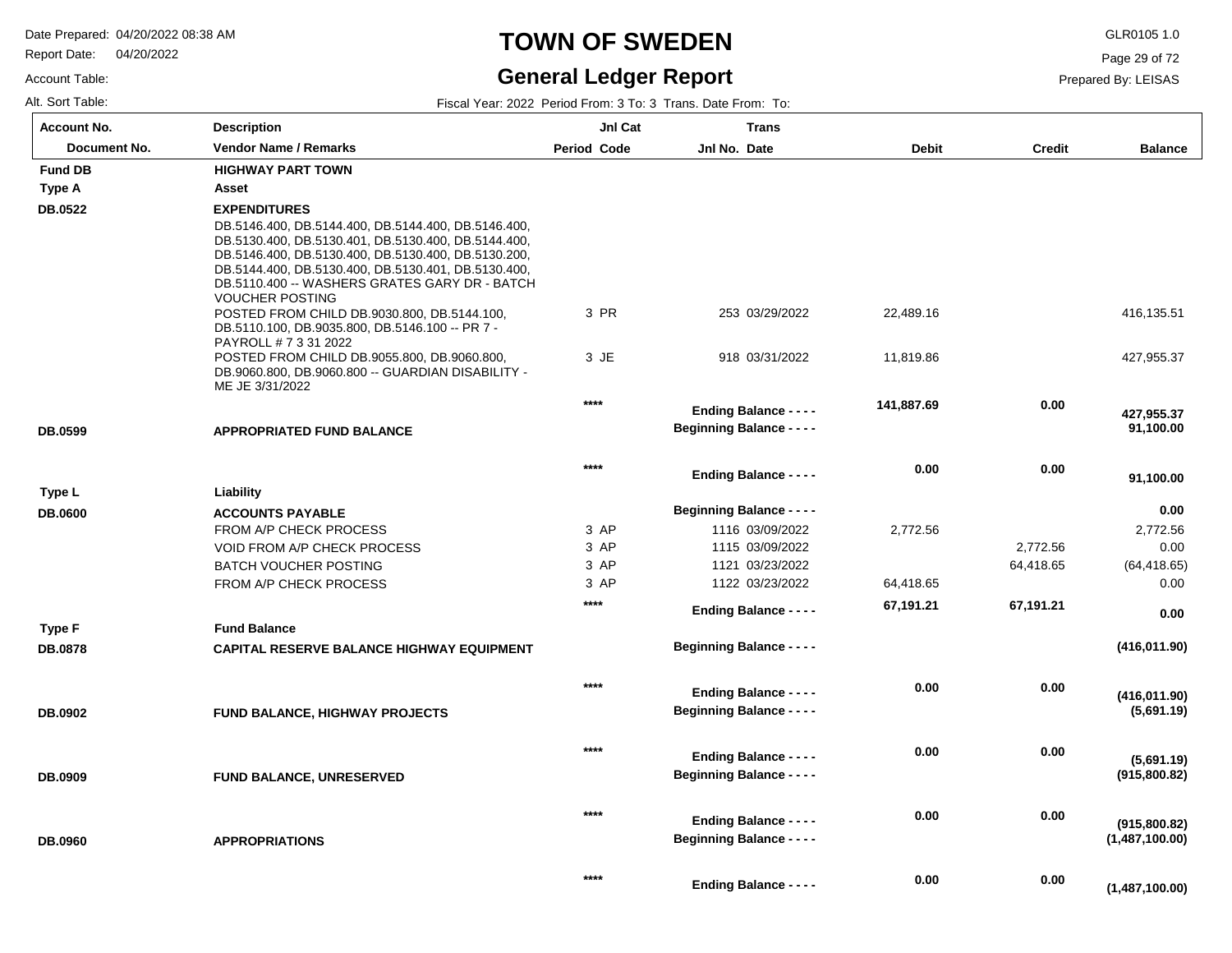Report Date: 04/20/2022

#### Account Table:

### **TOWN OF SWEDEN** GLR0105 1.0

### **General Ledger Report**

Page 30 of 72

#### Prepared By: LEISAS

Alt. Sort Table: Fiscal Year: 2022 Period From: 3 To: 3 Trans. Date From: To: 4 Trans. Date From: To: 7 Trans. Date From: To:

| <b>Account No.</b> | <b>Description</b>                                                                                    | JnI Cat            | <b>Trans</b>                                                      |              |               |                                |
|--------------------|-------------------------------------------------------------------------------------------------------|--------------------|-------------------------------------------------------------------|--------------|---------------|--------------------------------|
| Document No.       | <b>Vendor Name / Remarks</b>                                                                          | <b>Period Code</b> | Jnl No. Date                                                      | <b>Debit</b> | <b>Credit</b> | <b>Balance</b>                 |
| <b>Fund DB</b>     | <b>HIGHWAY PART TOWN</b>                                                                              |                    |                                                                   |              |               |                                |
| <b>Type F</b>      | <b>Fund Balance</b>                                                                                   |                    |                                                                   |              |               |                                |
| DB.0980            | <b>REVENUES</b>                                                                                       |                    | <b>Beginning Balance - - - -</b>                                  |              |               | (857, 493.85)                  |
|                    | POSTED FROM CHILD DB.2300.000, DB.2302.000                                                            | 3 GR               | 248 03/31/2022                                                    |              | 149,015.32    | (1,006,509.17)                 |
|                    | DB.2304.000 -- DB2300 - 22494 - DETAIL GR POSTING<br>POSTED FROM CHILD DB.2302.000 -- CORRECT S & I - | 3 JE               | 918 03/31/2022                                                    |              | 101,214.79    | (1, 107, 723.96)               |
|                    | ME JE 3/31/2022                                                                                       |                    |                                                                   |              |               |                                |
|                    | POSTED FROM CHILD DB.2304.000 -- CORRECT S & I -<br>ME JE 3/31/2022                                   | 3 JE               | 918 03/31/2022                                                    | 101,214.79   |               | (1,006,509.17)                 |
|                    | POSTED FROM CHILD DB.2401.000, DB.2401.000 --<br>INTEREST - INTEREST 3 31 2022                        | 3 JE               | 920 03/31/2022                                                    |              | 75.76         | (1,006,584.93)                 |
|                    |                                                                                                       | ****               | <b>Ending Balance - - - -</b>                                     | 101,214.79   | 250,305.87    | (1,006,584.93)                 |
| Type R             | Revenue                                                                                               |                    |                                                                   |              |               |                                |
| DB.1001            | <b>REAL PROPERTY TAXES</b>                                                                            |                    | <b>Beginning Balance - - - -</b>                                  |              |               | (755, 150.00)                  |
|                    |                                                                                                       | ****               | <b>Ending Balance - - - -</b>                                     | 0.00         | 0.00          | (755, 150.00)                  |
| DB.2300            | <b>SERVICES, OTHER GOVTS</b>                                                                          |                    | <b>Beginning Balance - - - -</b>                                  |              |               | (995.76)                       |
| 4787               | DB2300 - 22494 - DETAIL GR POSTING                                                                    | 3 GR               | 248 03/31/2022                                                    |              | 2,812.12      | (3,807.88)                     |
|                    |                                                                                                       | ****               | <b>Ending Balance - - - -</b>                                     | 0.00         | 2,812.12      |                                |
| <b>DB.2302</b>     | <b>SERVICES, OTHER GOVT COUNTY</b>                                                                    |                    | <b>Beginning Balance - - - -</b>                                  |              |               | (3,807.88)<br>0.00             |
|                    | CORRECT S & I - ME JE 3/31/2022                                                                       | $3$ JE             | 918 03/31/2022                                                    |              | 101,214.79    | (101, 214.79)                  |
| 4778               | DB2302 - 22480 - DETAIL GR POSTING                                                                    | 3 GR               | 248 03/31/2022                                                    |              | 3,399.92      | (104, 614.71)                  |
|                    |                                                                                                       | ****               | <b>Ending Balance - - - -</b>                                     | 0.00         | 104,614.71    |                                |
| DB.2304            | <b>SERVICES, OTHER GOVT STATE</b>                                                                     |                    | <b>Beginning Balance - - - -</b>                                  |              |               | (104, 614.71)<br>(101, 214.79) |
|                    | CORRECT S & I - ME JE 3/31/2022                                                                       | 3 JE               | 918 03/31/2022                                                    | 101,214.79   |               | 0.00                           |
| 4773               | DB2304 - 22472 - DETAIL GR POSTING                                                                    | 3 GR               | 248 03/31/2022                                                    |              | 142,803.28    | (142,803.28)                   |
|                    |                                                                                                       | ****               | <b>Ending Balance - - - -</b>                                     | 101,214.79   | 142,803.28    |                                |
| DB.2401            | <b>INTEREST AND EARNINGS</b>                                                                          |                    | <b>Beginning Balance - - - -</b>                                  |              |               | (142, 803.28)<br>(133.30)      |
|                    | INTEREST - INTEREST 3 31 2022                                                                         | 3 JE               | 920 03/31/2022                                                    |              | 10.61         | (143.91)                       |
|                    | INTEREST - INTEREST 3 31 2022                                                                         | 3 JE               | 920 03/31/2022                                                    |              | 65.15         | (209.06)                       |
|                    |                                                                                                       | ****               |                                                                   | 0.00         | 75.76         |                                |
| Type E             | <b>Expense</b>                                                                                        |                    | <b>Ending Balance - - - -</b>                                     |              |               | (209.06)                       |
| DB.5110.100        | <b>GENERAL REPAIRS.PERSONAL SERVICE</b>                                                               |                    | <b>Beginning Balance - - - -</b>                                  |              |               | 0.00                           |
|                    | PR 6 - PAYROLL # 6 3 17 2022                                                                          | 3 PR               | 252 03/16/2022                                                    | 5,198.33     |               | 5,198.33                       |
|                    | PR 7 - PAYROLL # 7 3 31 2022                                                                          | 3 PR               | 253 03/29/2022                                                    | 13,774.96    |               | 18,973.29                      |
|                    |                                                                                                       | ****               |                                                                   | 18,973.29    | 0.00          |                                |
|                    |                                                                                                       |                    | <b>Ending Balance - - - -</b><br><b>Beginning Balance - - - -</b> |              |               | 18.973.29<br>11,111.31         |
| DB.5110.400        | <b>GENERAL REPAIRS.CONTRACTUAL</b>                                                                    | 3 AP               | 1121 03/23/2022                                                   |              |               | 13,287.76                      |
| 220271             | KISTNER CONCRETE PRODUCTS INC - CATCH<br><b>BASINS GARY - BATCH VOUCHER POSTING</b>                   |                    |                                                                   | 2,176.45     |               |                                |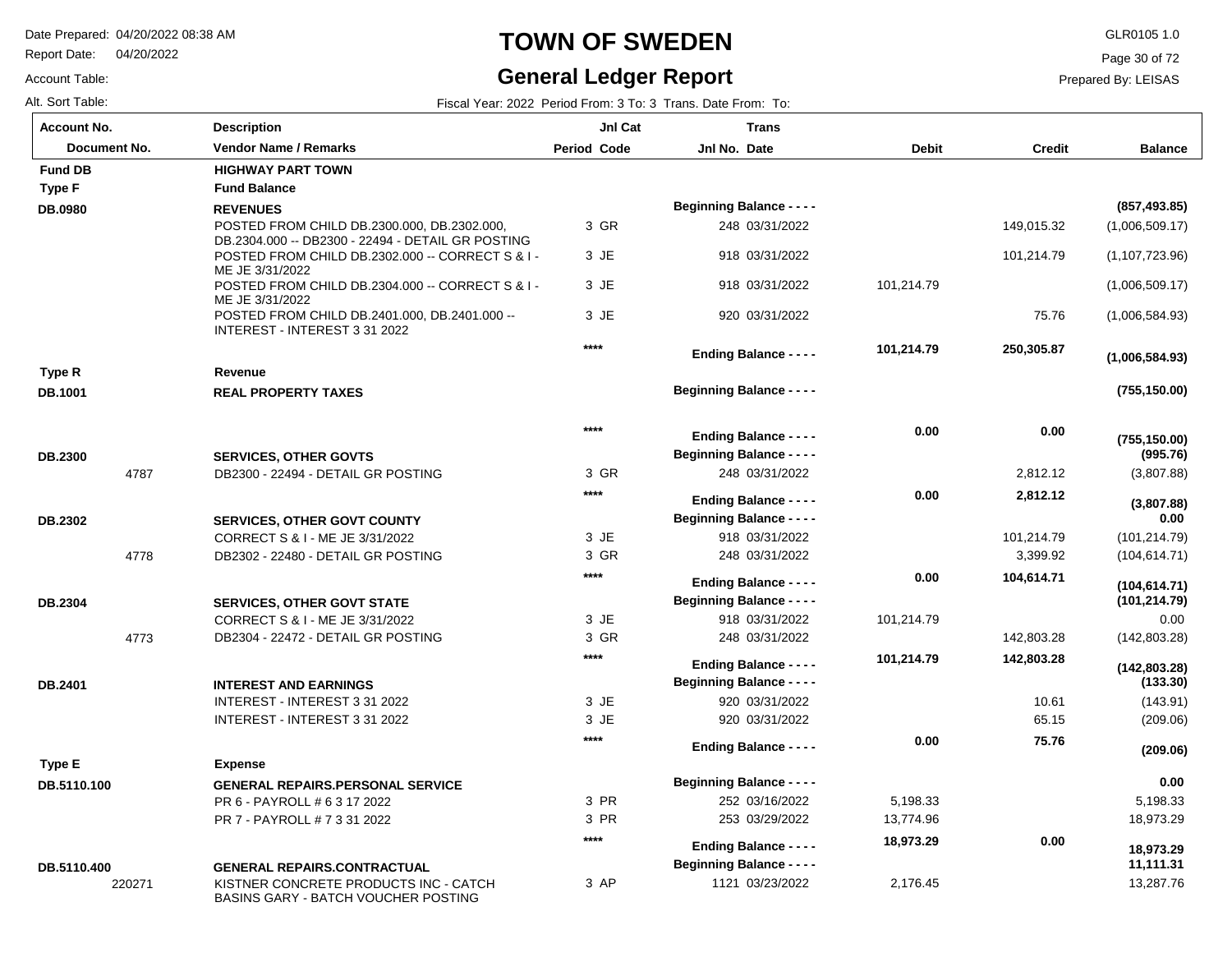Report Date: 04/20/2022

#### Account Table:

# **TOWN OF SWEDEN** GLR0105 1.0

### **General Ledger Report**

Page 31 of 72

| Alt. Sort Table: |  |  | Fiscal Year: 2022 Period From: 3 To: 3 Trans. Date From: To: |  |
|------------------|--|--|--------------------------------------------------------------|--|
|------------------|--|--|--------------------------------------------------------------|--|

| <b>Account No.</b> | <b>Description</b>                                                                    | JnI Cat            | <b>Trans</b>                     |              |               |                       |
|--------------------|---------------------------------------------------------------------------------------|--------------------|----------------------------------|--------------|---------------|-----------------------|
| Document No.       | <b>Vendor Name / Remarks</b>                                                          | <b>Period Code</b> | Jnl No. Date                     | <b>Debit</b> | <b>Credit</b> | <b>Balance</b>        |
| <b>Fund DB</b>     | <b>HIGHWAY PART TOWN</b>                                                              |                    |                                  |              |               |                       |
| Type E             | <b>Expense</b>                                                                        |                    |                                  |              |               |                       |
| DB.5110.400        | <b>GENERAL REPAIRS.CONTRACTUAL</b>                                                    |                    |                                  |              |               |                       |
| 220296             | UNITED CONCRETE PRODUCTS, INC. - CONCRETE<br>GARY DR - BATCH VOUCHER POSTING          | 3 AP               | 1121 03/23/2022                  | 4,730.00     |               | 18,017.76             |
| 220270             | JC SMITH INC. - GEOFABRIC GARY - BATCH<br><b>VOUCHER POSTING</b>                      | 3 AP               | 1121 03/23/2022                  | 1,600.00     |               | 19,617.76             |
| 220275             | HANES SUPPLY, INC. - ROAD MAINT SLINGS - BATCH<br><b>VOUCHER POSTING</b>              | 3 AP               | 1121 03/23/2022                  | 116.43       |               | 19,734.19             |
| 220264             | <b>COLONY HARDWARE CORPORATION - ROAD</b><br>MARKING PAINT - BATCH VOUCHER POSTING    | 3 AP               | 1121 03/23/2022                  | 204.59       |               | 19,938.78             |
| 220267             | EJ USA, INC. - WASHERS GRATES GARY DR - BATCH<br><b>VOUCHER POSTING</b>               | 3 AP               | 1121 03/23/2022                  | 1.818.84     |               | 21.757.62             |
|                    |                                                                                       | $***$              | <b>Ending Balance - - - -</b>    | 10,646.31    | 0.00          |                       |
| DB.5130.200        | <b>MACHINERY.EQUIPMENT</b>                                                            |                    | <b>Beginning Balance - - - -</b> |              |               | 21,757.62<br>2,749.00 |
| 220287             | ROYAL STANTON - DOUBLE DRUM ROLLER - BATCH<br><b>VOUCHER POSTING</b>                  | 3 AP               | 1121 03/23/2022                  | 3,900.00     |               | 6,649.00              |
|                    |                                                                                       | ****               | <b>Ending Balance - - - -</b>    | 3,900.00     | 0.00          | 6,649.00              |
| DB.5130.400        | <b>MACHINERY.CONTRACTUAL</b>                                                          |                    | <b>Beginning Balance - - - -</b> |              |               | 13,675.73             |
| 220266             | DJM EQUIPMENT INC. - FILTERS - BATCH VOUCHER<br><b>POSTING</b>                        | 3 AP               | 1121 03/23/2022                  | 552.93       |               | 14,228.66             |
| 220289             | MILTON CAT - FILTERS - BATCH VOUCHER POSTING                                          | 3 AP               | 1121 03/23/2022                  | 531.70       |               | 14,760.36             |
| 220283             | <b>GENUINE PARTS COMPANY - FUSE - BATCH</b><br><b>VOUCHER POSTING</b>                 | 3 AP               | 1121 03/23/2022                  | 4.00         |               | 14,764.36             |
| 220263             | CYNCON EQUIPMENT INC - LEAF VACUUM REPAIRS -<br><b>BATCH VOUCHER POSTING</b>          | 3 AP               | 1121 03/23/2022                  | 3,856.01     |               | 18,620.37             |
| 220280             | HEMLOCK REGAL SALES, LLC - LOCKING NUTS<br>WASHERS - BATCH VOUCHER POSTING            | 3 AP               | 1121 03/23/2022                  | 46.89        |               | 18,667.26             |
| 220363             | CHASE CARD SERVICES - PARTS - BATCH VOUCHER<br><b>POSTING</b>                         | 3 AP               | 1121 03/23/2022                  | 394.68       |               | 19,061.94             |
| 220286             | POWER DRIVES, INC. - REPAIRS TRUCK 4 - BATCH<br><b>VOUCHER POSTING</b>                | 3 AP               | 1121 03/23/2022                  | 79.93        |               | 19.141.87             |
| 220272             | PRO REBUILDERS INC. - STARTER REPAIR - BATCH<br><b>VOUCHER POSTING</b>                | 3 AP               | 1121 03/23/2022                  | 230.00       |               | 19,371.87             |
| 220276             | JC SMITH INC. - STREET SIGN EQUIPMENT - BATCH<br><b>VOUCHER POSTING</b>               | 3 AP               | 1121 03/23/2022                  | 455.75       |               | 19,827.62             |
| 220262             | CYNCON EQUIPMENT INC - SWEEPER REPAIRS -<br><b>BATCH VOUCHER POSTING</b>              | 3 AP               | 1121 03/23/2022                  | 364.43       |               | 20,192.05             |
| 220273             | METZGER GEAR, INC - SWEEPER REPAIRS - BATCH<br><b>VOUCHER POSTING</b>                 | 3 AP               | 1121 03/23/2022                  | 88.10        |               | 20,280.15             |
| 220361             | MIDWEST MOTOR SUPPLY CO, INC. - TERMINALS<br>HOSE ENDS - BATCH VOUCHER POSTING        | 3 AP               | 1121 03/23/2022                  | 177.64       |               | 20,457.79             |
| 220369             | TALLMADGE TIRE SERVICE OF GENEVA NEW YORK,<br>INC. - TIRES - BATCH VOUCHER POSTING    | 3 AP               | 1121 03/23/2022                  | 665.72       |               | 21,123.51             |
| 220269             | INTERSTATE BATTERY SYSTEM OF ROCHESTER -<br>VARIOUS BATTERIES - BATCH VOUCHER POSTING | 3 AP               | 1121 03/23/2022                  | 40.95        |               | 21,164.46             |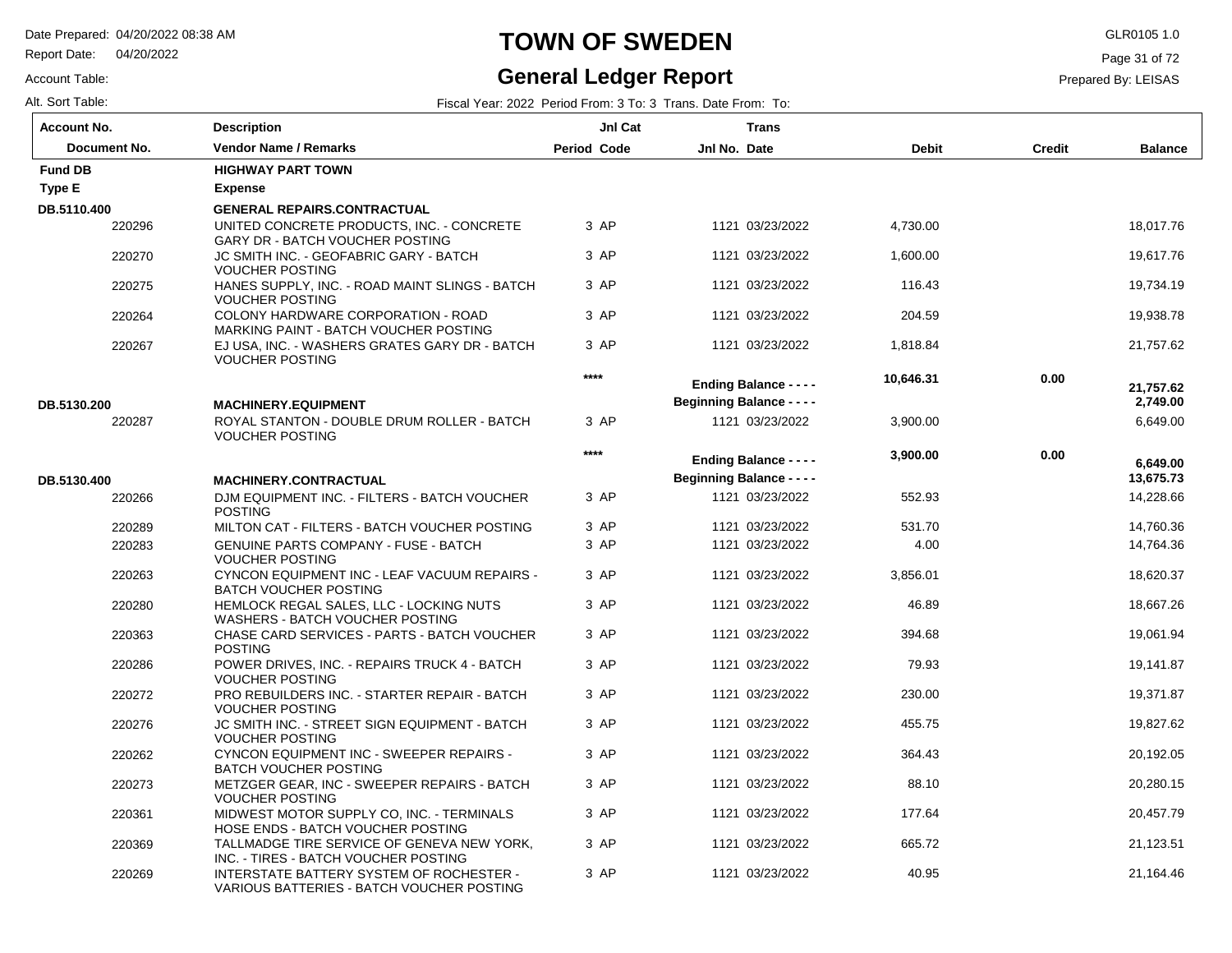Report Date: 04/20/2022

Account Table:

### **TOWN OF SWEDEN** GLR0105 1.0

#### **General Ledger Report**

Page 32 of 72

| Fiscal Year: 2022 Period From: 3 To: 3 Trans. Date From: To: |
|--------------------------------------------------------------|
|                                                              |

| <b>Account No.</b> | <b>Description</b>                                                                   | JnI Cat            | <b>Trans</b>                     |              |               |                |
|--------------------|--------------------------------------------------------------------------------------|--------------------|----------------------------------|--------------|---------------|----------------|
| Document No.       | <b>Vendor Name / Remarks</b>                                                         | <b>Period Code</b> | Jnl No. Date                     | <b>Debit</b> | <b>Credit</b> | <b>Balance</b> |
| <b>Fund DB</b>     | <b>HIGHWAY PART TOWN</b>                                                             |                    |                                  |              |               |                |
| <b>Type E</b>      | <b>Expense</b>                                                                       |                    |                                  |              |               |                |
| DB.5130.400        | <b>MACHINERY.CONTRACTUAL</b>                                                         |                    |                                  |              |               |                |
| 220278             | FLEETPRIDE, INC. - VARIOUS PARTS - BATCH<br><b>VOUCHER POSTING</b>                   | 3 AP               | 1121 03/23/2022                  | 1,933.85     |               | 23,098.31      |
| 220279             | FLEETPRIDE, INC. - VARIOUS PARTS - BATCH<br><b>VOUCHER POSTING</b>                   | 3 AP               | 1121 03/23/2022                  | 248.59       |               | 23,346.90      |
| 220293             | UNITED AUTO SUPPLY OF SYRACUSE WEST, INC. -<br>VARIOUS PARTS - BATCH VOUCHER POSTING | 3 AP               | 1121 03/23/2022                  | 91.77        |               | 23.438.67      |
| 220295             | UNITED AUTO SUPPLY OF SYRACUSE WEST, INC. -<br>VARIOUS PARTS - BATCH VOUCHER POSTING | 3 AP               | 1121 03/23/2022                  | 318.50       |               | 23,757.17      |
|                    |                                                                                      | $****$             | <b>Ending Balance - - - -</b>    | 10,081.44    | 0.00          | 23.757.17      |
| DB.5130.401        | <b>MACHINERY.CONTRACTUAL</b>                                                         |                    | <b>Beginning Balance - - - -</b> |              |               | 22,989.88      |
| 220284             | NOCO ENERGY CORP. - DIESEL - BATCH VOUCHER<br><b>POSTING</b>                         | 3 AP               | 1121 03/23/2022                  | 5,240.72     |               | 28,230.60      |
| 220290             | SUNOCO LP - GASOLINE - BATCH VOUCHER POSTING                                         | 3 AP               | 1121 03/23/2022                  | 2,068.58     |               | 30,299.18      |
| 220362             | DECKMAN OIL COMPANY - KENDALL OIL HYKEN -<br><b>BATCH VOUCHER POSTING</b>            | 3 AP               | 1121 03/23/2022                  | 2,963.70     |               | 33,262.88      |
| 220277             | DECKMAN OIL COMPANY - OIL - BATCH VOUCHER<br><b>POSTING</b>                          | 3 AP               | 1121 03/23/2022                  | 326.64       |               | 33,589.52      |
|                    |                                                                                      | $****$             | <b>Ending Balance - - - -</b>    | 10,599.64    | 0.00          | 33,589.52      |
| DB.5130.402        | MACHINERY.CONTRACTUAL                                                                |                    | <b>Beginning Balance - - - -</b> |              |               | 62.65          |
|                    |                                                                                      | $***$              | <b>Ending Balance - - - -</b>    | 0.00         | 0.00          | 62.65          |
| DB.5140.400        | <b>MISC (BRUSH &amp; WEEDS).CONTRACTUAL</b>                                          |                    | <b>Beginning Balance - - - -</b> |              |               | 743.15         |
| 220265             | DUNHAM - DUNHAM WORKCLOTHES - BATCH<br><b>VOUCHER POSTING</b>                        | 3 AP               | 1121 03/23/2022                  | 237.63       |               | 980.78         |
|                    |                                                                                      | $***$              | <b>Ending Balance - - - -</b>    | 237.63       | 0.00          | 980.78         |
| DB.5144.100        | SNOW REMOVAL STATE HWY.PERSONAL SERVICE                                              |                    | <b>Beginning Balance - - - -</b> |              |               | 24,153.97      |
|                    | PR 5 - PAYROLL #5 3 3 2022                                                           | 3 PR               | 251 03/03/2022                   | 8,307.88     |               | 32,461.85      |
|                    | PR 6 - PAYROLL # 6 3 17 2022                                                         | 3 PR               | 252 03/16/2022                   | 6,059.50     |               | 38,521.35      |
|                    | PR 7 - PAYROLL # 7 3 31 2022                                                         | 3 PR               | 253 03/29/2022                   | 2,954.26     |               | 41,475.61      |
|                    |                                                                                      | $***$              | <b>Ending Balance - - - -</b>    | 17,321.64    | 0.00          | 41,475.61      |
| DB.5144.400        | SNOW REMOVAL STATE HWY.CONTRACTUAL                                                   |                    | <b>Beginning Balance - - - -</b> |              |               | 30,367.16      |
| 220288             | SANDWELL, INC. - BOBCAT PARTS - BATCH VOUCHER<br><b>POSTING</b>                      | 3 AP               | 1121 03/23/2022                  | 977.66       |               | 31,344.82      |
| 220259             | AMERICAN ROCK SALT HOLDINGS LLC - ROAD SALT -<br><b>BATCH VOUCHER POSTING</b>        | 3 AP               | 1121 03/23/2022                  | 5,502.90     |               | 36,847.72      |
| 220260             | AMERICAN ROCK SALT HOLDINGS LLC - ROAD SALT -<br><b>BATCH VOUCHER POSTING</b>        | 3 AP               | 1121 03/23/2022                  | 2,001.87     |               | 38,849.59      |
| 220360             | AMERICAN ROCK SALT HOLDINGS LLC - ROAD SALT -<br>BATCH VOUCHER POSTING               | 3 AP               | 1121 03/23/2022                  | 2,640.55     |               | 41,490.14      |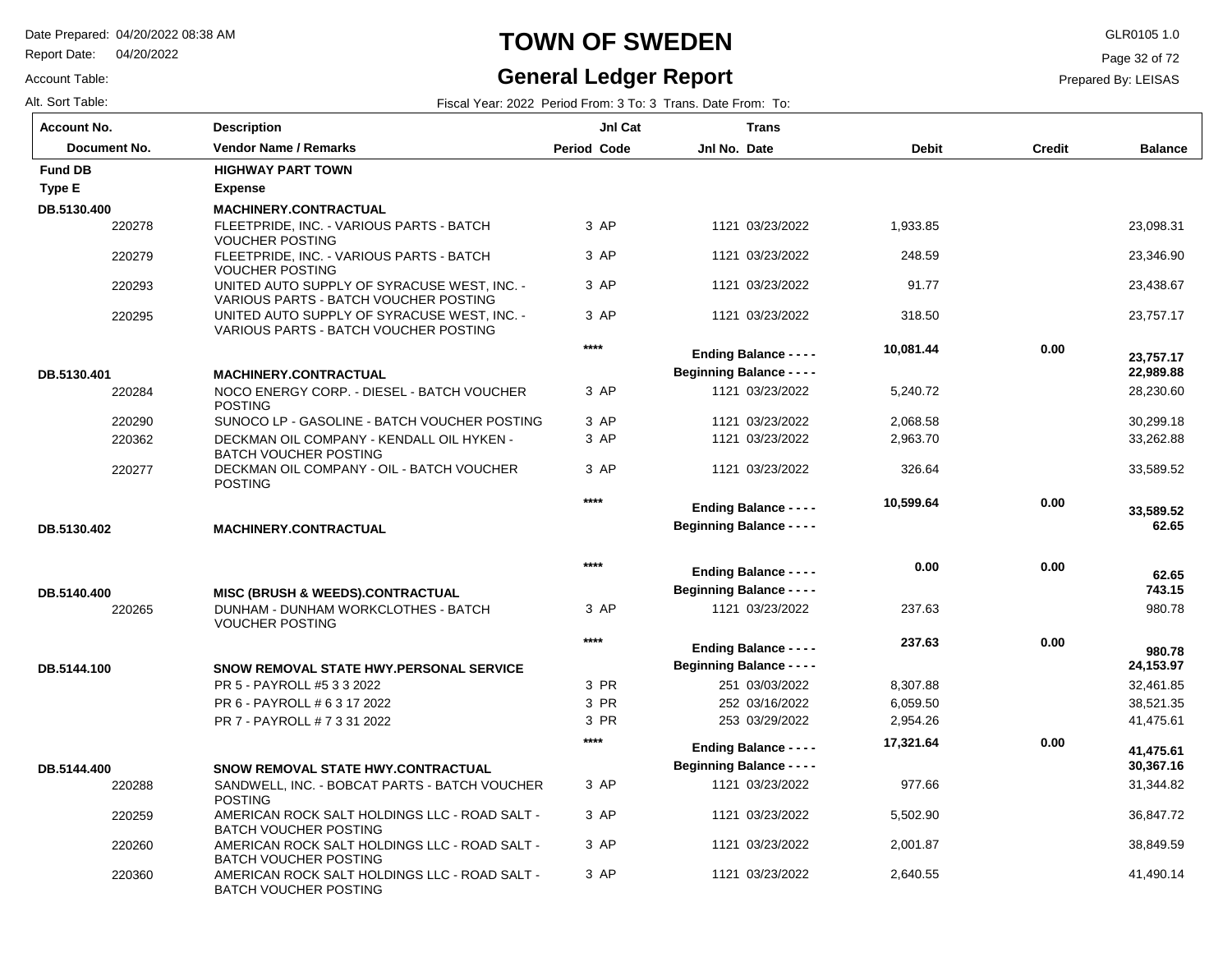Report Date: 04/20/2022

#### Account Table:

## **TOWN OF SWEDEN** GLR0105 1.0

#### **General Ledger Report**

Page 33 of 72

| Alt. Sort Table: | Fiscal Year: 2022 Period From: 3 To: 3 Trans. Date From: To: |
|------------------|--------------------------------------------------------------|
|------------------|--------------------------------------------------------------|

| <b>Account No.</b> |              | <b>Description</b>                                                                    | JnI Cat            | <b>Trans</b>                     |              |               |                |
|--------------------|--------------|---------------------------------------------------------------------------------------|--------------------|----------------------------------|--------------|---------------|----------------|
|                    | Document No. | <b>Vendor Name / Remarks</b>                                                          | <b>Period Code</b> | Jnl No. Date                     | <b>Debit</b> | <b>Credit</b> | <b>Balance</b> |
| <b>Fund DB</b>     |              | <b>HIGHWAY PART TOWN</b>                                                              |                    |                                  |              |               |                |
| Type E             |              | <b>Expense</b>                                                                        |                    |                                  |              |               |                |
| DB.5144.400        |              | SNOW REMOVAL STATE HWY.CONTRACTUAL                                                    |                    |                                  |              |               |                |
|                    | 220281       | INNOVATIVE MUNICIPAL PRODUCTS US INC. - ROAD<br>SALT ADDITIVE - BATCH VOUCHER POSTING | 3 AP               | 1121 03/23/2022                  | 2,094.17     |               | 43.584.31      |
|                    |              |                                                                                       | ****               | <b>Ending Balance - - - -</b>    | 13,217.15    | 0.00          | 43,584.31      |
| DB.5146.100        |              | SNOW REMOVAL CTY HWY.PERSONAL SERVICE                                                 |                    | <b>Beginning Balance - - - -</b> |              |               | 35,467.43      |
|                    |              | PR 5 - PAYROLL #5 3 3 2022                                                            | 3 PR               | 251 03/03/2022                   | 11,994.78    |               | 47,462.21      |
|                    |              | PR 6 - PAYROLL # 6 3 17 2022                                                          | 3 PR               | 252 03/16/2022                   | 8,719.71     |               | 56,181.92      |
|                    |              | PR 7 - PAYROLL # 7 3 31 2022                                                          | 3 PR               | 253 03/29/2022                   | 4,271.99     |               | 60,453.91      |
|                    |              |                                                                                       | $***$              | <b>Ending Balance - - - -</b>    | 24,986.48    | 0.00          | 60,453.91      |
| DB.5146.400        |              | <b>SNOW REMOVAL CTY HWY.CONTRACTUAL</b>                                               |                    | <b>Beginning Balance - - - -</b> |              |               | 38,230.14      |
|                    | 220259       | AMERICAN ROCK SALT HOLDINGS LLC - ROAD SALT -<br><b>BATCH VOUCHER POSTING</b>         | 3 AP               | 1121 03/23/2022                  | 7,075.17     |               | 45,305.31      |
|                    | 220260       | AMERICAN ROCK SALT HOLDINGS LLC - ROAD SALT -<br><b>BATCH VOUCHER POSTING</b>         | 3 AP               | 1121 03/23/2022                  | 2,573.83     |               | 47,879.14      |
|                    | 220360       | AMERICAN ROCK SALT HOLDINGS LLC - ROAD SALT -<br><b>BATCH VOUCHER POSTING</b>         | 3 AP               | 1121 03/23/2022                  | 3,394.98     |               | 51,274.12      |
|                    | 220281       | INNOVATIVE MUNICIPAL PRODUCTS US INC. - ROAD<br>SALT ADDITIVE - BATCH VOUCHER POSTING | 3 AP               | 1121 03/23/2022                  | 2,692.50     |               | 53,966.62      |
|                    |              |                                                                                       | ****               | <b>Ending Balance - - - -</b>    | 15,736.48    | 0.00          | 53,966.62      |
| DB.9030.800        |              | <b>SOCIAL SECURITY</b>                                                                |                    | <b>Beginning Balance - - - -</b> |              |               | 3,494.51       |
|                    |              | PR 5 - PAYROLL #5 3 3 2022                                                            | 3 PR               | 251 03/03/2022                   | 1,180.57     |               | 4,675.08       |
|                    |              | PR 6 - PAYROLL # 6 3 17 2022                                                          | 3 PR               | 252 03/16/2022                   | 1,153.38     |               | 5,828.46       |
|                    |              | PR 7 - PAYROLL # 7 3 31 2022                                                          | 3 PR               | 253 03/29/2022                   | 1,205.93     |               | 7,034.39       |
|                    |              |                                                                                       | ****               | <b>Ending Balance - - - -</b>    | 3,539.88     | 0.00          | 7,034.39       |
| DB.9035.800        |              | <b>MEDICARE</b>                                                                       |                    | <b>Beginning Balance - - - -</b> |              |               | 817.27         |
|                    |              | PR 5 - PAYROLL #5 3 3 2022                                                            | 3 PR               | 251 03/03/2022                   | 276.11       |               | 1,093.38       |
|                    |              | PR 6 - PAYROLL # 6 3 17 2022                                                          | 3 PR               | 252 03/16/2022                   | 269.76       |               | 1,363.14       |
|                    |              | PR 7 - PAYROLL # 7 3 31 2022                                                          | 3 PR               | 253 03/29/2022                   | 282.02       |               | 1,645.16       |
|                    |              |                                                                                       | ****               | <b>Ending Balance - - - -</b>    | 827.89       | 0.00          | 1,645.16       |
| DB.9040.800        |              | <b>WORKERS COMPENSATION</b>                                                           |                    | <b>Beginning Balance - - - -</b> |              |               | 50,803.00      |
|                    |              |                                                                                       | ****               | <b>Ending Balance - - - -</b>    | 0.00         | 0.00          | 50,803.00      |
| DB.9055.800        |              | <b>DISABILITY INSURANCE</b>                                                           |                    | <b>Beginning Balance - - - -</b> |              |               | 31.67          |
|                    |              | GUARDIAN DISABILITY - ME JE 3/31/2022                                                 | 3 JE               | 918 03/31/2022                   | 23.27        |               | 54.94          |
|                    |              |                                                                                       | ****               | <b>Ending Balance - - - -</b>    | 23.27        | 0.00          | 54.94          |
| DB.9060.800        |              | <b>HOSPITAL &amp; MEDICAL INSURANCE</b>                                               |                    | <b>Beginning Balance - - - -</b> |              |               | 51,370.81      |
|                    |              | EXCELLUS DENTAL - ME JE 3/31/2022                                                     | 3 JE               | 918 03/31/2022                   | 3,009.48     |               | 54,380.29      |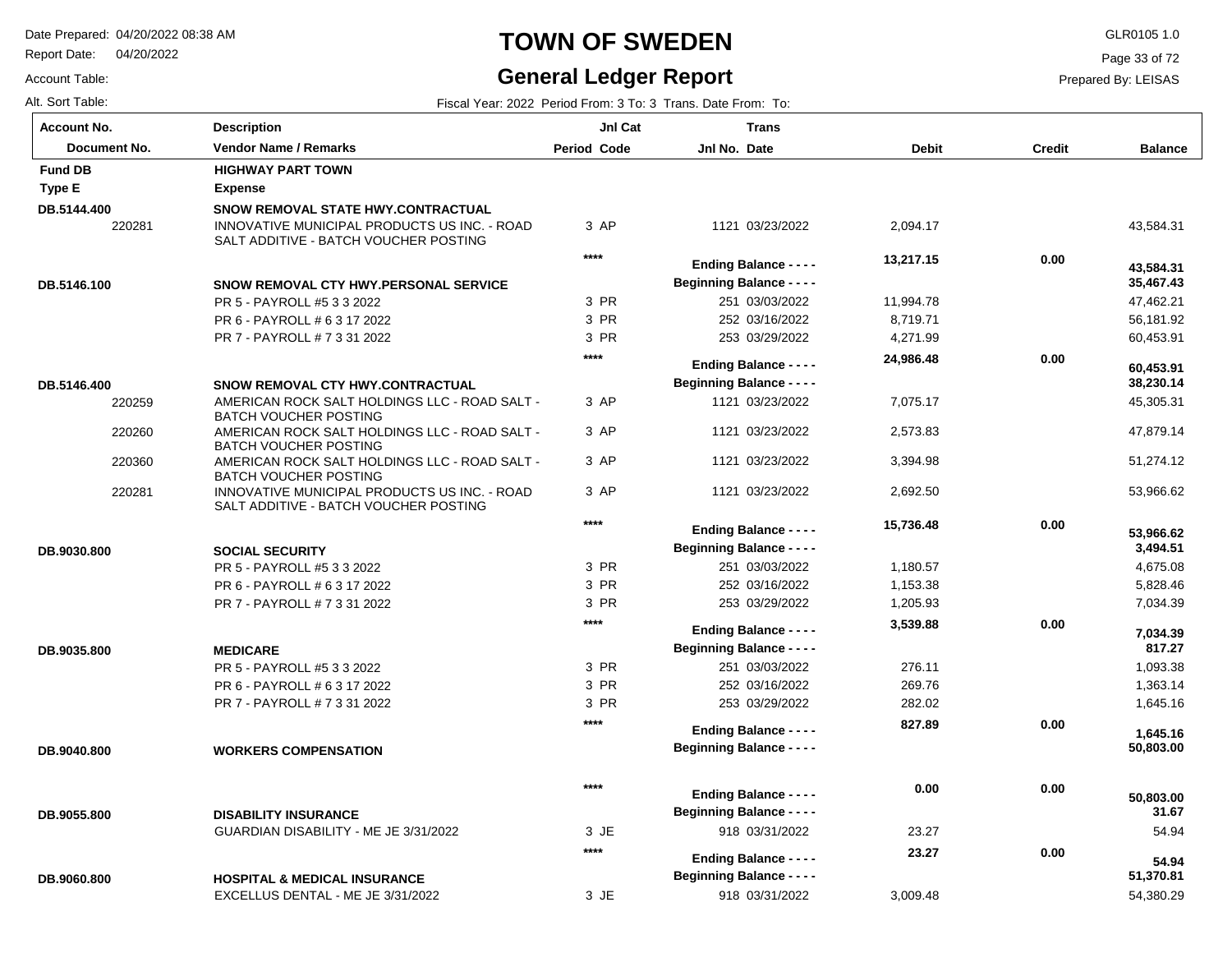Report Date: 04/20/2022

Account Table:

### **TOWN OF SWEDEN** GLR0105 1.0

### **General Ledger Report**

Page 34 of 72

| Alt. Sort Table:   | Fiscal Year: 2022 Period From: 3 To: 3 Trans. Date From: To:                  |             |                                  |              |               |                          |  |
|--------------------|-------------------------------------------------------------------------------|-------------|----------------------------------|--------------|---------------|--------------------------|--|
| <b>Account No.</b> | <b>Description</b>                                                            | JnI Cat     | <b>Trans</b>                     |              |               |                          |  |
| Document No.       | <b>Vendor Name / Remarks</b>                                                  | Period Code | Jnl No. Date                     | <b>Debit</b> | <b>Credit</b> | <b>Balance</b>           |  |
| <b>Fund DB</b>     | <b>HIGHWAY PART TOWN</b>                                                      |             |                                  |              |               |                          |  |
| <b>Type E</b>      | <b>Expense</b>                                                                |             |                                  |              |               |                          |  |
| DB.9060.800        | <b>HOSPITAL &amp; MEDICAL INSURANCE</b>                                       |             |                                  |              |               |                          |  |
|                    | MVP GOLD - ME JE 3/31/2022                                                    | 3 JE        | 918 03/31/2022                   | 222.76       |               | 54,603.05                |  |
|                    | MVP HSA - ME JE 3/31/2022                                                     | 3 JE        | 918 03/31/2022                   | 8,564.35     |               | 63,167.40                |  |
|                    |                                                                               | $***$       | <b>Ending Balance - - - -</b>    | 11,796.59    | 0.00          | 63,167.40                |  |
| <b>Fund HA</b>     | <b>CAPITAL WATER PROJECT</b>                                                  |             |                                  |              |               |                          |  |
| Type A             | Asset                                                                         |             |                                  |              |               |                          |  |
| HA.0200            | <b>CASH</b>                                                                   |             | <b>Beginning Balance - - - -</b> |              |               | 0.00                     |  |
|                    | FROM A/P CHECK PROCESS                                                        | 3 AP        | 1118 03/21/2022                  |              | 15,725.37     | (15, 725.37)             |  |
|                    | TO CHECKING CAP WATER - TO CHECKING CAP<br>WATER 3 21 2022                    | 3 JE        | 916 03/21/2022                   | 15,725.37    |               | 0.00                     |  |
|                    |                                                                               | $***$       | <b>Ending Balance - - - -</b>    | 15,725.37    | 15,725.37     | 0.00                     |  |
| HA.0201            | <b>CASH IN TIME DEPOSITS</b>                                                  |             | <b>Beginning Balance - - - -</b> |              |               | 392,732.63               |  |
|                    | TO CHECKING CAP WATER - TO CHECKING CAP<br>WATER 3 21 2022                    | 3 JE        | 916 03/21/2022                   |              | 15,725.37     | 377,007.26               |  |
|                    | INTEREST - INTEREST 3 31 2022                                                 | 3 JE        | 920 03/31/2022                   | 10.00        |               | 377,017.26               |  |
|                    |                                                                               | $***$       | <b>Ending Balance - - - -</b>    | 10.00        | 15,725.37     |                          |  |
| HA.0522            | <b>EXPENDITURES</b>                                                           |             | <b>Beginning Balance - - - -</b> |              |               | 377,017.26<br>289,840.68 |  |
|                    | POSTED FROM CHILD HA.1440.400 -- ENGINEERING<br>WATER - BATCH VOUCHER POSTING | 3 AP        | 1117 03/21/2022                  | 15,725.37    |               | 305,566.05               |  |
|                    |                                                                               | $***$       | <b>Ending Balance - - - -</b>    | 15,725.37    | 0.00          |                          |  |
| Type L             | Liability                                                                     |             |                                  |              |               | 305,566.05               |  |
| HA.0600            | <b>ACCOUNTS PAYABLE</b>                                                       |             | <b>Beginning Balance - - - -</b> |              |               | 0.00                     |  |
|                    | <b>BATCH VOUCHER POSTING</b>                                                  | 3 AP        | 1117 03/21/2022                  |              | 15,725.37     | (15, 725.37)             |  |
|                    | <b>FROM A/P CHECK PROCESS</b>                                                 | 3 AP        | 1118 03/21/2022                  | 15,725.37    |               | 0.00                     |  |
|                    |                                                                               | $***$       |                                  | 15,725.37    | 15,725.37     |                          |  |
|                    |                                                                               |             | <b>Ending Balance - - - -</b>    |              |               | 0.00                     |  |
| HA.0630            | DUE TO OTHER FUNDS                                                            |             | <b>Beginning Balance - - - -</b> |              |               | (736, 932.09)            |  |
|                    |                                                                               | $***$       | <b>Ending Balance - - - -</b>    | 0.00         | 0.00          | (736, 932.09)            |  |
| Type F             | <b>Fund Balance</b>                                                           |             |                                  |              |               |                          |  |
| HA.0909            | <b>FUND BALANCE, UNRESERVED</b>                                               |             | <b>Beginning Balance - - - -</b> |              |               | 54,391.51                |  |
|                    |                                                                               | $***$       | <b>Ending Balance - - - -</b>    | 0.00         | 0.00          | 54,391.51                |  |
| <b>HA.0980</b>     | <b>REVENUES</b>                                                               |             | <b>Beginning Balance - - - -</b> |              |               | (32.73)                  |  |
|                    | POSTED FROM CHILD HA.2401.000 -- INTEREST -<br><b>INTEREST 3 31 2022</b>      | 3 JE        | 920 03/31/2022                   |              | 10.00         | (42.73)                  |  |
|                    |                                                                               | $***$       | <b>Ending Balance - - - -</b>    | 0.00         | 10.00         | (42.73)                  |  |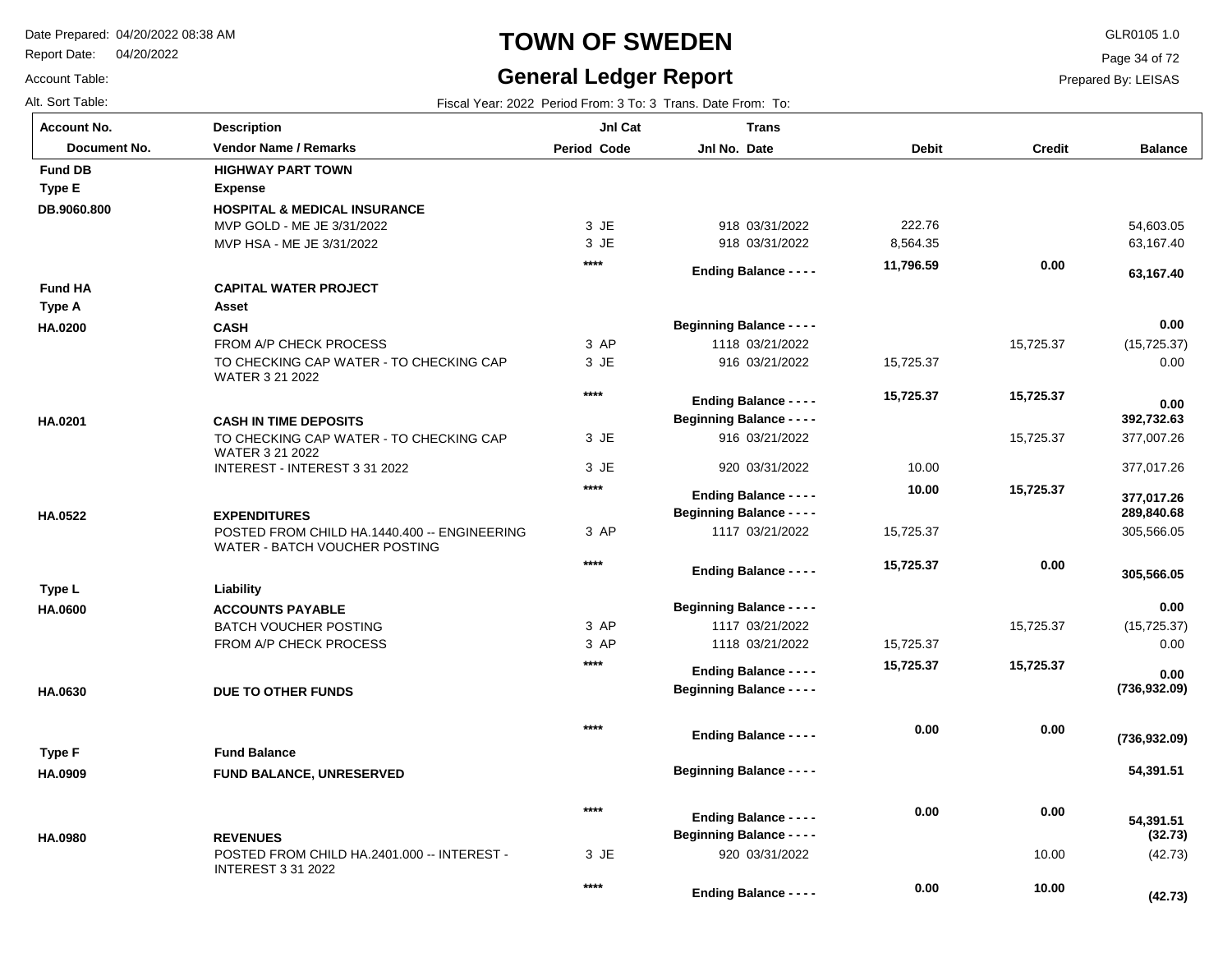Report Date: 04/20/2022

Account Table:

### **TOWN OF SWEDEN** GLR0105 1.0

### **General Ledger Report**

**Balance**

(42.73)

**(42.73)**

 **779.85** 

 **779.85** 

**(32.73)**

26,157.87

 **273,942.00** 

 **273,942.00** 

 **26,157.87** 

 **10,432.50** 

 **4,686.33** 

 **4,686.33** 

(11,192.30)

**(11,192.30)**

 **0.00** 

 **0.00** 

 **0.00** 

11,192.30

11,192.30

 **11,192.30** 

 **11,192.30** 

(11,192.30) 0.00

 **0.00** 

Page 35 of 72

Prepared By: LEISAS

 **11,192.30** 

 **11,192.30** 

| Alt. Sort Table:      |                                                                              |                    | Fiscal Year: 2022 Period From: 3 To: 3 Trans. Date From: To:      |              |               |
|-----------------------|------------------------------------------------------------------------------|--------------------|-------------------------------------------------------------------|--------------|---------------|
| <b>Account No.</b>    | <b>Description</b>                                                           | JnI Cat            | <b>Trans</b>                                                      |              |               |
| Document No.          | <b>Vendor Name / Remarks</b>                                                 | <b>Period Code</b> | Jnl No. Date                                                      | <b>Debit</b> | <b>Credit</b> |
| <b>Fund HA</b>        | <b>CAPITAL WATER PROJECT</b>                                                 |                    |                                                                   |              |               |
| Type R                | Revenue                                                                      |                    |                                                                   |              |               |
| HA.2401               | <b>INTEREST AND EARNINGS</b>                                                 |                    | <b>Beginning Balance - - - -</b>                                  |              |               |
|                       | INTEREST - INTEREST 3 31 2022                                                | 3 JE               | 920 03/31/2022                                                    |              | 10.00         |
|                       |                                                                              | $***$              | <b>Ending Balance - - - -</b>                                     | 0.00         | 10.00         |
| Type E                | <b>Expense</b>                                                               |                    |                                                                   |              |               |
| HA.1310.400           | DIRECTOR OF FINANCE.CONTRACTUAL                                              |                    | <b>Beginning Balance - - - -</b>                                  |              |               |
|                       |                                                                              | ****               | <b>Ending Balance - - - -</b>                                     | 0.00         | 0.00          |
| HA.1420.400           | ATTORNEY.CONTRACTUAL                                                         |                    | <b>Beginning Balance - - - -</b>                                  |              |               |
|                       |                                                                              |                    |                                                                   |              |               |
|                       |                                                                              | $***$              |                                                                   | 0.00         | 0.00          |
|                       |                                                                              |                    | <b>Ending Balance - - - -</b><br><b>Beginning Balance - - - -</b> |              |               |
| HA.1440.400<br>220254 | <b>ENGINEER.CONTRACTUAL</b><br>MRB GROUP INC - ENGINEERING WATER - BATCH     | 3 AP               | 1117 03/21/2022                                                   | 15,725.37    |               |
|                       | <b>VOUCHER POSTING</b>                                                       |                    |                                                                   |              |               |
|                       |                                                                              | $***$              | <b>Ending Balance - - - -</b>                                     | 15,725.37    | 0.00          |
| HA.8340.400           | TRANSMISSION AND DISTRIBUTION.CONTRACTUAL                                    |                    | <b>Beginning Balance - - - -</b>                                  |              |               |
|                       |                                                                              | ****               |                                                                   | 0.00         | 0.00          |
| <b>Fund HB</b>        | <b>RECREATION/COMMUNITY CENTER FUND</b>                                      |                    | <b>Ending Balance - - - -</b>                                     |              |               |
| Type A                | Asset                                                                        |                    |                                                                   |              |               |
| <b>HB.0200</b>        | <b>CASH</b>                                                                  |                    | <b>Beginning Balance - - - -</b>                                  |              |               |
|                       | FROM A/P CHECK PROCESS                                                       | 3 AP               | 1120 03/22/2022                                                   |              | 11,192.30     |
|                       |                                                                              | $***$              |                                                                   | 0.00         | 11,192.30     |
|                       |                                                                              |                    | <b>Ending Balance - - - -</b>                                     |              |               |
| HB.0201               | <b>CASH IN TIME DEPOSITS</b>                                                 |                    | <b>Beginning Balance - - - -</b>                                  |              |               |
|                       | SR ROOM ADD TRANSFER - TO CAP FUND SENIOR<br>ROOM ADDITION 3/22/2022         | 3 JE               | 921 03/31/2022                                                    | 11,192.30    |               |
|                       |                                                                              | $***$              | <b>Ending Balance - - - -</b>                                     | 11,192.30    | 0.00          |
| HB.0522               | <b>EXPENDITURES</b>                                                          |                    | <b>Beginning Balance - - - -</b>                                  |              |               |
|                       | POSTED FROM CHILD HB.1622.400, HB.1622.400,                                  | 3 AP               | 1119 03/22/2022                                                   | 11,192.30    |               |
|                       | HB.1622.400, HB.1622.400 -- SRA ELECTRICAL DRAW 1<br>- BATCH VOUCHER POSTING |                    |                                                                   |              |               |
|                       |                                                                              | $***$              | <b>Ending Balance - - - -</b>                                     | 11,192.30    | 0.00          |
| Type L                | Liability                                                                    |                    |                                                                   |              |               |
| <b>HB.0600</b>        | <b>ACCOUNTS PAYABLE</b>                                                      |                    | <b>Beginning Balance - - - -</b>                                  |              |               |
|                       | <b>BATCH VOUCHER POSTING</b>                                                 | 3 AP               | 1119 03/22/2022                                                   |              | 11,192.30     |
|                       | FROM A/P CHECK PROCESS                                                       | 3 AP               | 1120 03/22/2022                                                   | 11,192.30    |               |

**\*\*\*\***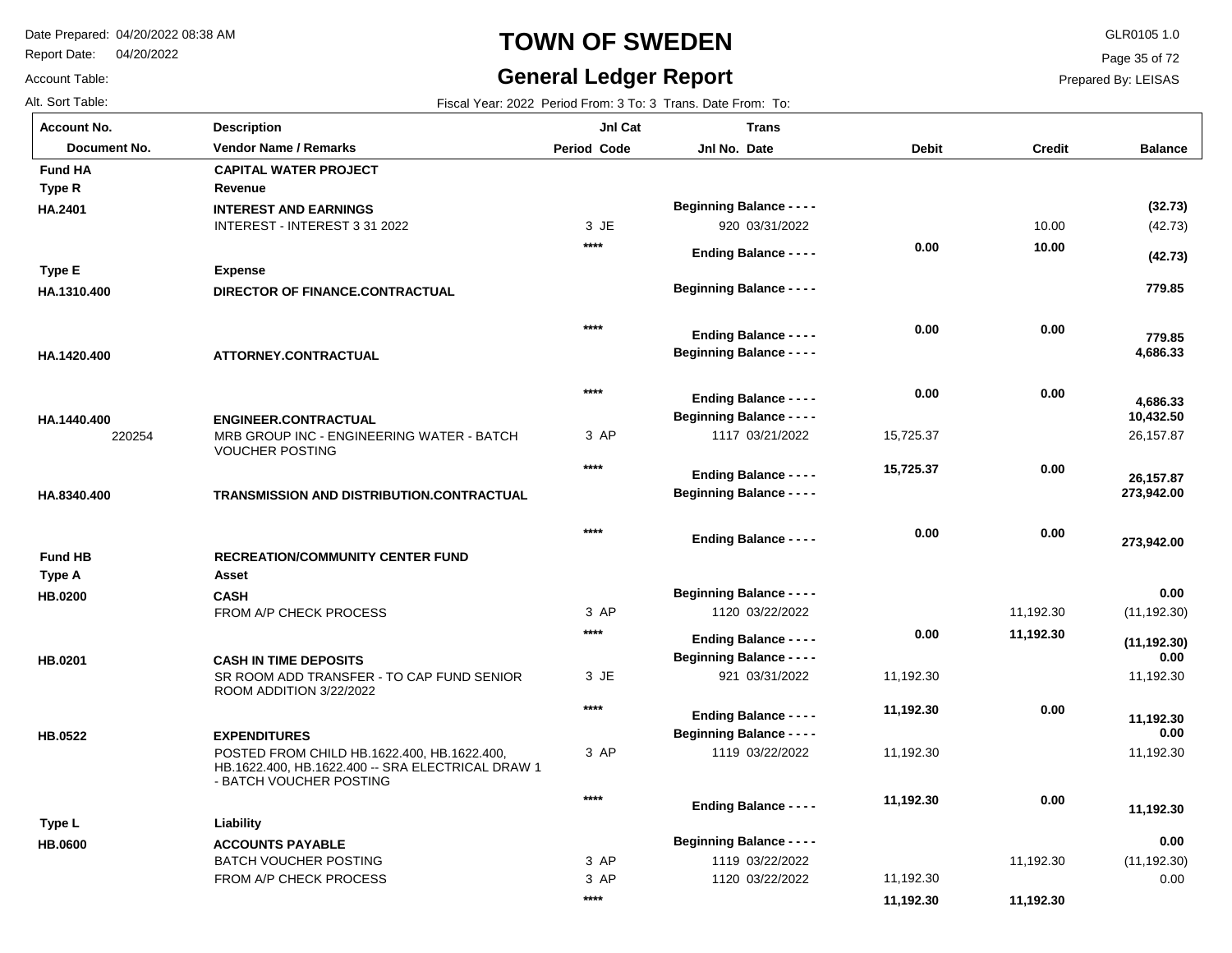**Liability**

**Description**

Report Date: 04/20/2022

# **TOWN OF SWEDEN** GLR0105 1.0

## **General Ledger Report** Fiscal Year: 2022 Period From: 3 To: 3 Trans. Date From: To:

**Balance**

Page 36 of 72

Prepared By: LEISAS

| Alt. Sort Table:   |  |
|--------------------|--|
| <b>Account No.</b> |  |

Account Table:

**Type L**

**Fund HB**

**RECREATION/COMMUNITY CENTER FUND Document No. Vendor Name / Remarks Period Jnl No. Debit Credit Period Code Jnl Cat Jnl No. Date Trans**

| <b>HB.0600</b> |        | <b>ACCOUNTS PAYABLE</b>                                                                                  |        |                                  |           |           |                             |
|----------------|--------|----------------------------------------------------------------------------------------------------------|--------|----------------------------------|-----------|-----------|-----------------------------|
|                |        |                                                                                                          |        | <b>Ending Balance - - - -</b>    |           |           | 0.00                        |
| Type F         |        | <b>Fund Balance</b>                                                                                      |        |                                  |           |           |                             |
| HB.0980        |        | <b>REVENUES</b>                                                                                          |        | <b>Beginning Balance - - - -</b> |           |           | 0.00                        |
|                |        | POSTED FROM CHILD HB.5031.000 -- SR ROOM ADD<br>TRANSFER - TO CAP FUND SENIOR ROOM ADDITION<br>3/22/2022 | 3 JE   | 921 03/31/2022                   |           | 11,192.30 | (11, 192.30)                |
|                |        |                                                                                                          | $***$  | <b>Ending Balance - - - -</b>    | 0.00      | 11,192.30 | (11, 192.30)                |
| Type R         |        | Revenue                                                                                                  |        |                                  |           |           |                             |
| HB.5031        |        | <b>INTERFUND TRANSFERS</b>                                                                               |        | <b>Beginning Balance - - - -</b> |           |           | 0.00                        |
|                |        | SR ROOM ADD TRANSFER - TO CAP FUND SENIOR<br>ROOM ADDITION 3/22/2022                                     | 3 JE   | 921 03/31/2022                   |           | 11,192.30 | (11, 192.30)                |
|                |        |                                                                                                          | $****$ | <b>Ending Balance - - - -</b>    | 0.00      | 11,192.30 | (11, 192.30)                |
| <b>Type E</b>  |        | <b>Expense</b>                                                                                           |        |                                  |           |           |                             |
| HB.1622.400    |        | <b>COMM CTR RESERVE.CONTRACTUAL</b>                                                                      |        | <b>Beginning Balance - - - -</b> |           |           | 0.00                        |
|                | 220255 | BUILDING INNOVATION GROUP, INC - DRAW 1 SRA<br><b>GENERAL - BATCH VOUCHER POSTING</b>                    | 3 AP   | 1119 03/22/2022                  | 7,245.00  |           | 7,245.00                    |
|                | 220258 | LEO J. ROTH CORPORATION - MECHANICAL DRAW 1<br>SRA - BATCH VOUCHER POSTING                               | 3 AP   | 1119 03/22/2022                  | 1,620.00  |           | 8,865.00                    |
|                | 220256 | CONCORD ELECTRIC CORP - SRA ELECTRICAL DRAW<br>1 - BATCH VOUCHER POSTING                                 | 3 AP   | 1119 03/22/2022                  | 665.00    |           | 9,530.00                    |
|                | 220257 | E PLUMBING & PIPING, INC. - SRA PLUMB DRAW 1 -<br><b>BATCH VOUCHER POSTING</b>                           | 3 AP   | 1119 03/22/2022                  | 1,662.30  |           | 11,192.30                   |
|                |        |                                                                                                          | $****$ | <b>Ending Balance - - - -</b>    | 11,192.30 | 0.00      | 11,192.30                   |
| <b>Fund HD</b> |        | <b>RESERVE FOR PARKS AND RECREATION</b>                                                                  |        |                                  |           |           |                             |
| <b>Type F</b>  |        | <b>Fund Balance</b>                                                                                      |        |                                  |           |           |                             |
| HD.0878        |        | <b>CAPITAL RESERVE BALANCE</b>                                                                           |        | <b>Beginning Balance - - - -</b> |           |           | (298, 467.32)               |
|                |        |                                                                                                          | $***$  | <b>Ending Balance - - - -</b>    | 0.00      | 0.00      |                             |
| HD.0909        |        | FUND BALANCE, UNRESERVED                                                                                 |        | <b>Beginning Balance - - - -</b> |           |           | (298, 467.32)<br>298,467.32 |
|                |        |                                                                                                          | $***$  |                                  | 0.00      | 0.00      |                             |
|                |        |                                                                                                          |        | <b>Ending Balance - - - -</b>    |           |           | 298,467.32                  |
| <b>Fund HL</b> |        | <b>LIBRARY CAPITAL PROJECT</b>                                                                           |        |                                  |           |           |                             |
| Type A         |        | Asset                                                                                                    |        |                                  |           |           |                             |
| HL.0395        |        | <b>DEPOSITS WITH OTHER GOVERNMENTS</b>                                                                   |        | <b>Beginning Balance - - - -</b> |           |           | 496,198.11                  |
|                |        |                                                                                                          | $***$  | <b>Ending Balance - - - -</b>    | 0.00      | 0.00      | 496,198.11                  |
| <b>Type F</b>  |        | <b>Fund Balance</b>                                                                                      |        |                                  |           |           |                             |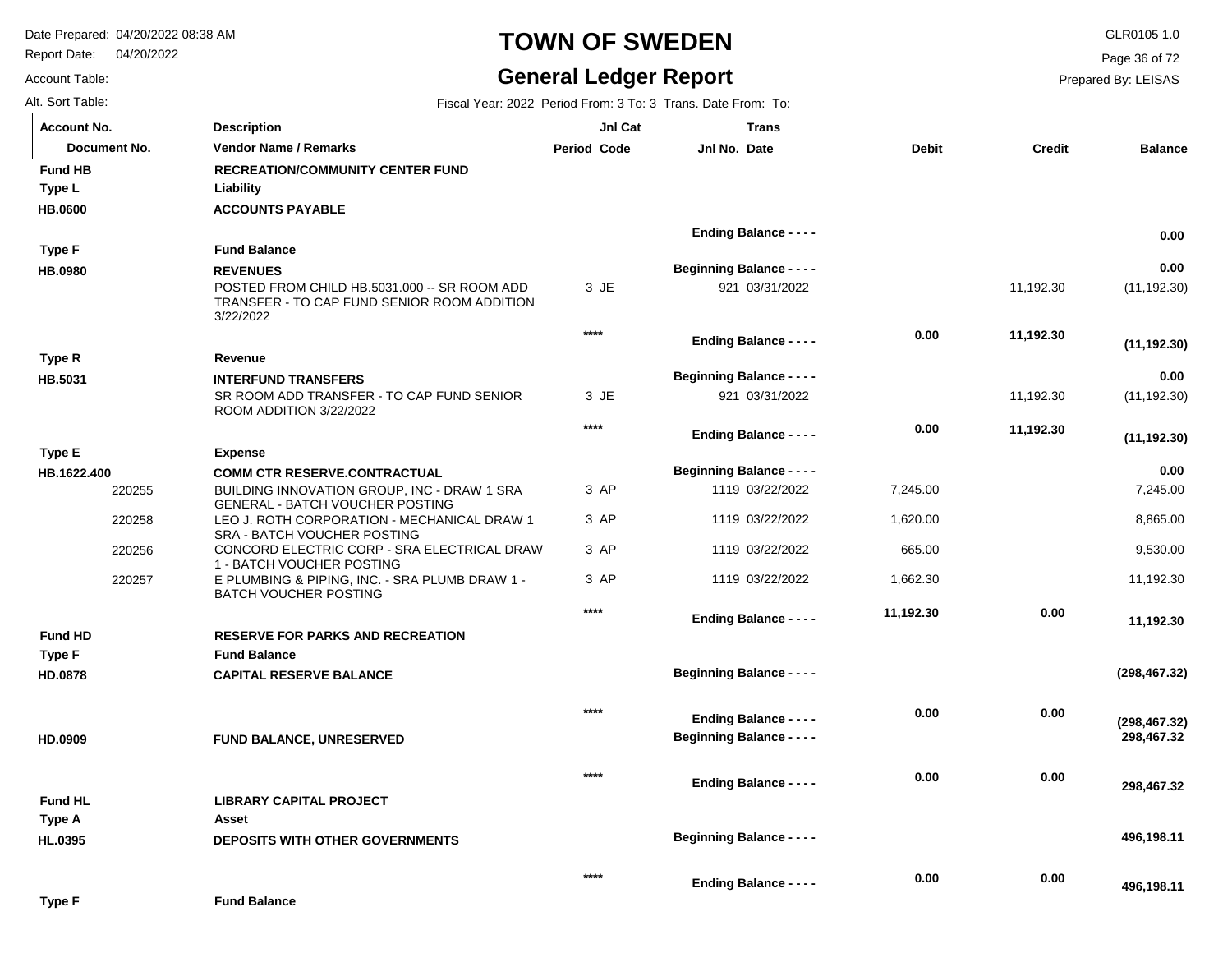Report Date: 04/20/2022

### Account Table:

# **TOWN OF SWEDEN** GLR0105 1.0

## **General Ledger Report**

Page 37 of 72

Prepared By: LEISAS

| Fiscal Year: 2022 Period From: 3 To: 3 Trans. Date From: To: |
|--------------------------------------------------------------|
|                                                              |

| <b>Account No.</b> | <b>Description</b>                       | JnI Cat            | <b>Trans</b>                                                      |              |               |                                   |
|--------------------|------------------------------------------|--------------------|-------------------------------------------------------------------|--------------|---------------|-----------------------------------|
| Document No.       | <b>Vendor Name / Remarks</b>             | <b>Period Code</b> | Jnl No. Date                                                      | <b>Debit</b> | <b>Credit</b> | <b>Balance</b>                    |
| <b>Fund HL</b>     | <b>LIBRARY CAPITAL PROJECT</b>           |                    |                                                                   |              |               |                                   |
| <b>Type F</b>      | <b>Fund Balance</b>                      |                    |                                                                   |              |               |                                   |
| HL.0909            | <b>FUND BALANCE, UNRESERVED</b>          |                    | <b>Beginning Balance - - - -</b>                                  |              |               | (496, 198.11)                     |
|                    |                                          |                    |                                                                   |              |               |                                   |
|                    |                                          | $***$              | Ending Balance - - - -                                            | 0.00         | 0.00          | (496, 198.11)                     |
| <b>Fund K</b>      | <b>GENERALL FIXED ASSETS</b>             |                    |                                                                   |              |               |                                   |
| Type A             | Asset                                    |                    |                                                                   |              |               |                                   |
| K.0101             | <b>FIXED ASSET: LAND</b>                 |                    | <b>Beginning Balance - - - -</b>                                  |              |               | 1,186,546.22                      |
|                    |                                          |                    |                                                                   |              |               |                                   |
|                    |                                          | $***$              | <b>Ending Balance - - - -</b>                                     | 0.00         | 0.00          | 1,186,546.22                      |
| K.0102             | <b>FIXED ASSET: BUILDINGS</b>            |                    | <b>Beginning Balance - - - -</b>                                  |              |               | 6,097,622.89                      |
|                    |                                          |                    |                                                                   |              |               |                                   |
|                    |                                          | $***$              |                                                                   | 0.00         | 0.00          |                                   |
|                    |                                          |                    | <b>Ending Balance - - - -</b><br><b>Beginning Balance - - - -</b> |              |               | 6,097,622.89<br>11,494,948.00     |
| K.0103             | <b>FXDAST: IMPVMTS OTHER THAN BLD</b>    |                    |                                                                   |              |               |                                   |
|                    |                                          | $***$              |                                                                   | 0.00         | 0.00          |                                   |
|                    |                                          |                    | <b>Ending Balance - - - -</b>                                     |              |               | 11,494,948.00                     |
| K.0104             | <b>FIXED ASSET: MACH &amp; EQUIPMENT</b> |                    | <b>Beginning Balance - - - -</b>                                  |              |               | 4,968,900.85                      |
|                    |                                          | $***$              |                                                                   |              |               |                                   |
|                    |                                          |                    | <b>Ending Balance - - - -</b>                                     | 0.00         | 0.00          | 4,968,900.85                      |
| K.0151             | <b>INVESTMT GFA - BONDS AND NOTES</b>    |                    | <b>Beginning Balance - - - -</b>                                  |              |               | (1,474,315.81)                    |
|                    |                                          |                    |                                                                   |              |               |                                   |
|                    |                                          | $***$              | <b>Ending Balance - - - -</b>                                     | 0.00         | 0.00          | (1,474,315.81)                    |
| K.0152             | <b>INVSTMT GFA - CURRENT APPROPRI</b>    |                    | <b>Beginning Balance - - - -</b>                                  |              |               | (13,072,268.88)                   |
|                    |                                          |                    |                                                                   |              |               |                                   |
|                    |                                          | $***$              | <b>Ending Balance - - - -</b>                                     | 0.00         | 0.00          |                                   |
| K.0153             | <b>INVSTMT IN GENL FXD ASST - GIF</b>    |                    | <b>Beginning Balance - - - -</b>                                  |              |               | (13,072,268.88)<br>(3,951,868.23) |
|                    |                                          |                    |                                                                   |              |               |                                   |
|                    |                                          | $***$              |                                                                   | 0.00         | 0.00          |                                   |
|                    |                                          |                    | <b>Ending Balance - - - -</b><br><b>Beginning Balance - - - -</b> |              |               | (3,951,868.23)<br>(117, 027.30)   |
| K.0156             | <b>INVSTMT GENLFXDASST - STATE AI</b>    |                    |                                                                   |              |               |                                   |
|                    |                                          | $***$              |                                                                   | 0.00         | 0.00          |                                   |
|                    |                                          |                    | <b>Ending Balance - - - -</b>                                     |              |               | (117, 027.30)                     |
| K.0157             | <b>INVSTMT GENLFXDASST - FEDERAL</b>     |                    | <b>Beginning Balance - - - -</b>                                  |              |               | (3,687,899.00)                    |
|                    |                                          |                    |                                                                   |              |               |                                   |
|                    |                                          | ****               | <b>Ending Balance - - - -</b>                                     | 0.00         | 0.00          | (3,687,899.00)                    |
| K.0158             | <b>INVSTMT GENL FXD ASST - OTHER</b>     |                    | <b>Beginning Balance - - - -</b>                                  |              |               | (1,444,638.74)                    |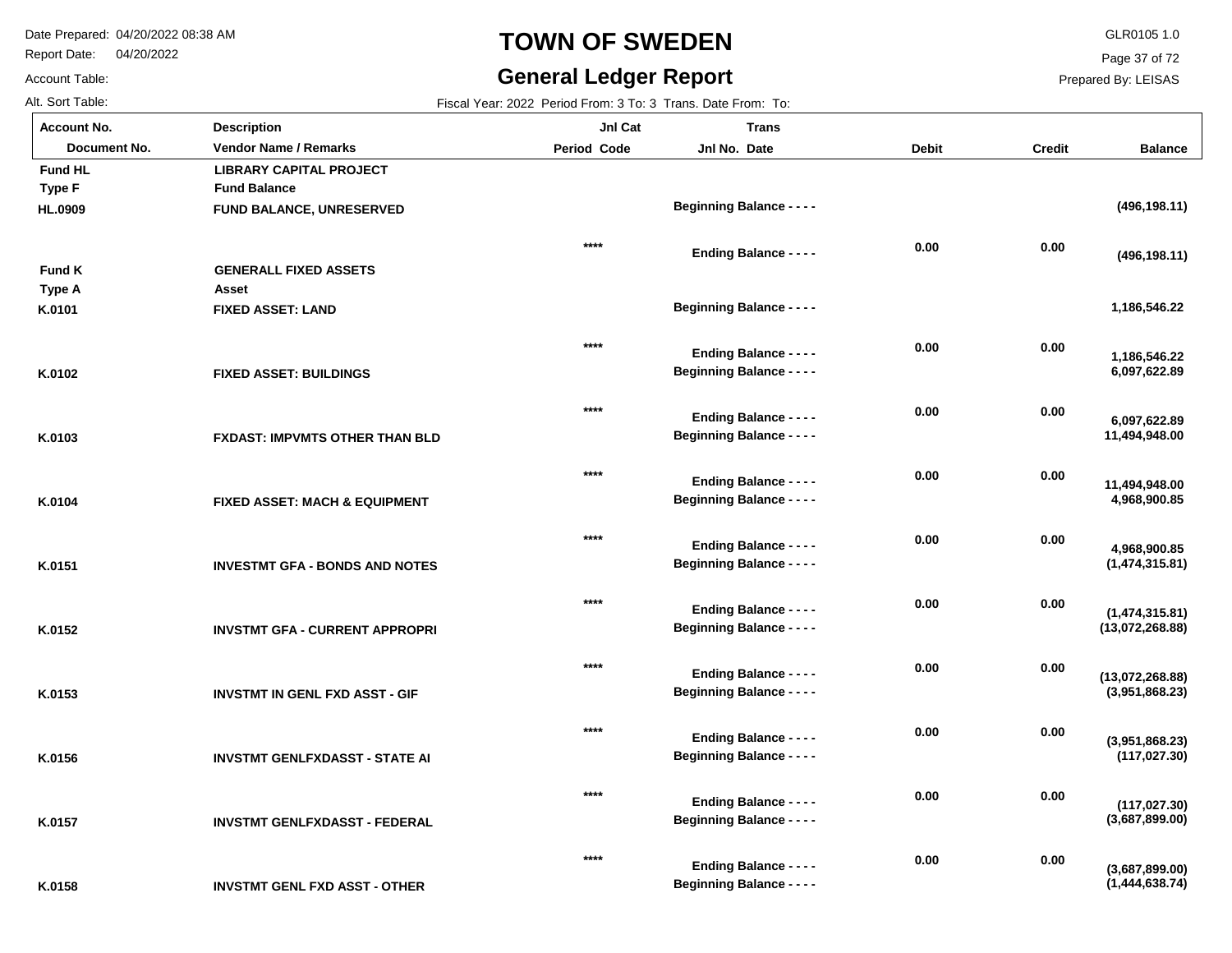Report Date: 04/20/2022

# **TOWN OF SWEDEN** GLR0105 1.0

## **General Ledger Report**

Page 38 of 72

Prepared By: LEISAS

Account Table:

| Alt. Sort Table:   |                                                                          |                    | Fiscal Year: 2022 Period From: 3 To: 3 Trans. Date From: To:      |              |               |                            |
|--------------------|--------------------------------------------------------------------------|--------------------|-------------------------------------------------------------------|--------------|---------------|----------------------------|
| <b>Account No.</b> | <b>Description</b>                                                       | JnI Cat            | <b>Trans</b>                                                      |              |               |                            |
| Document No.       | <b>Vendor Name / Remarks</b>                                             | <b>Period Code</b> | Jnl No. Date                                                      | <b>Debit</b> | <b>Credit</b> | <b>Balance</b>             |
| Fund K             | <b>GENERALL FIXED ASSETS</b>                                             |                    |                                                                   |              |               |                            |
| Type A             | Asset                                                                    |                    |                                                                   |              |               |                            |
| K.0158             | <b>INVSTMT GENL FXD ASST - OTHER</b>                                     |                    |                                                                   |              |               |                            |
|                    |                                                                          | $***$              | <b>Ending Balance - - - -</b>                                     | 0.00         | 0.00          | (1,444,638.74)             |
| <b>Fund SD</b>     | <b>SWEDEN DRAINAGE DISTRICT</b>                                          |                    |                                                                   |              |               |                            |
| Type A             | Asset                                                                    |                    |                                                                   |              |               |                            |
| SD.0201            | <b>CASH IN TIME DEPOSITS</b>                                             |                    | <b>Beginning Balance - - - -</b>                                  |              |               | 24,511.23                  |
|                    | INTEREST - INTEREST 3 31 2022                                            | 3 JE               | 920 03/31/2022                                                    | 1.06         |               | 24,512.29                  |
|                    |                                                                          | ****               | <b>Ending Balance - - - -</b>                                     | 1.06         | 0.00          | 24,512.29                  |
| SD.0510            | <b>ESTIMATED REVENUE</b>                                                 |                    | <b>Beginning Balance - - - -</b>                                  |              |               | 7,905.00                   |
|                    |                                                                          | $***$              |                                                                   | 0.00         | 0.00          |                            |
|                    |                                                                          |                    | <b>Ending Balance - - - -</b><br><b>Beginning Balance - - - -</b> |              |               | 7,905.00<br>2,945.00       |
| SD.0599            | <b>APPROPRIATED FUND BALANCE</b>                                         |                    |                                                                   |              |               |                            |
|                    |                                                                          | $****$             | <b>Ending Balance - - - -</b>                                     | 0.00         | 0.00          | 2,945.00                   |
| Type F             | <b>Fund Balance</b>                                                      |                    |                                                                   |              |               |                            |
| SD.0909            | FUND BALANCE, UNRESERVED                                                 |                    | <b>Beginning Balance - - - -</b>                                  |              |               | (16,609.43)                |
|                    |                                                                          | $***$              | <b>Ending Balance - - - -</b>                                     | 0.00         | 0.00          | (16,609.43)                |
| <b>SD.0960</b>     | <b>APPROPRIATIONS</b>                                                    |                    | <b>Beginning Balance - - - -</b>                                  |              |               | (10, 850.00)               |
|                    |                                                                          | $***$              | <b>Ending Balance - - - -</b>                                     | 0.00         | 0.00          |                            |
| <b>SD.0980</b>     | <b>REVENUES</b>                                                          |                    | <b>Beginning Balance - - - -</b>                                  |              |               | (10, 850.00)<br>(7,901.80) |
|                    | POSTED FROM CHILD SD.2401.000 -- INTEREST -<br><b>INTEREST 3 31 2022</b> | 3 JE               | 920 03/31/2022                                                    |              | 1.06          | (7,902.86)                 |
|                    |                                                                          | $****$             |                                                                   | 0.00         | 1.06          |                            |
|                    | Revenue                                                                  |                    | <b>Ending Balance - - - -</b>                                     |              |               | (7,902.86)                 |
| Type R             |                                                                          |                    | <b>Beginning Balance - - - -</b>                                  |              |               | (7,900.00)                 |
| SD.1001            | <b>REAL PROPERTY TAXES</b>                                               |                    |                                                                   |              |               |                            |
|                    |                                                                          | $****$             | <b>Ending Balance - - - -</b>                                     | 0.00         | 0.00          | (7,900.00)                 |
| SD.2401            | <b>INTEREST AND EARNINGS</b>                                             |                    | <b>Beginning Balance - - - -</b>                                  |              |               | (1.80)                     |
|                    | INTEREST - INTEREST 3 31 2022                                            | 3 JE               | 920 03/31/2022                                                    |              | 1.06          | (2.86)                     |
|                    |                                                                          | $****$             | <b>Ending Balance - - - -</b>                                     | 0.00         | 1.06          | (2.86)                     |
| Fund SK1           | <b>WALMART SIDEWALK DISTRICT</b>                                         |                    |                                                                   |              |               |                            |
| Type A             | Asset                                                                    |                    |                                                                   |              |               |                            |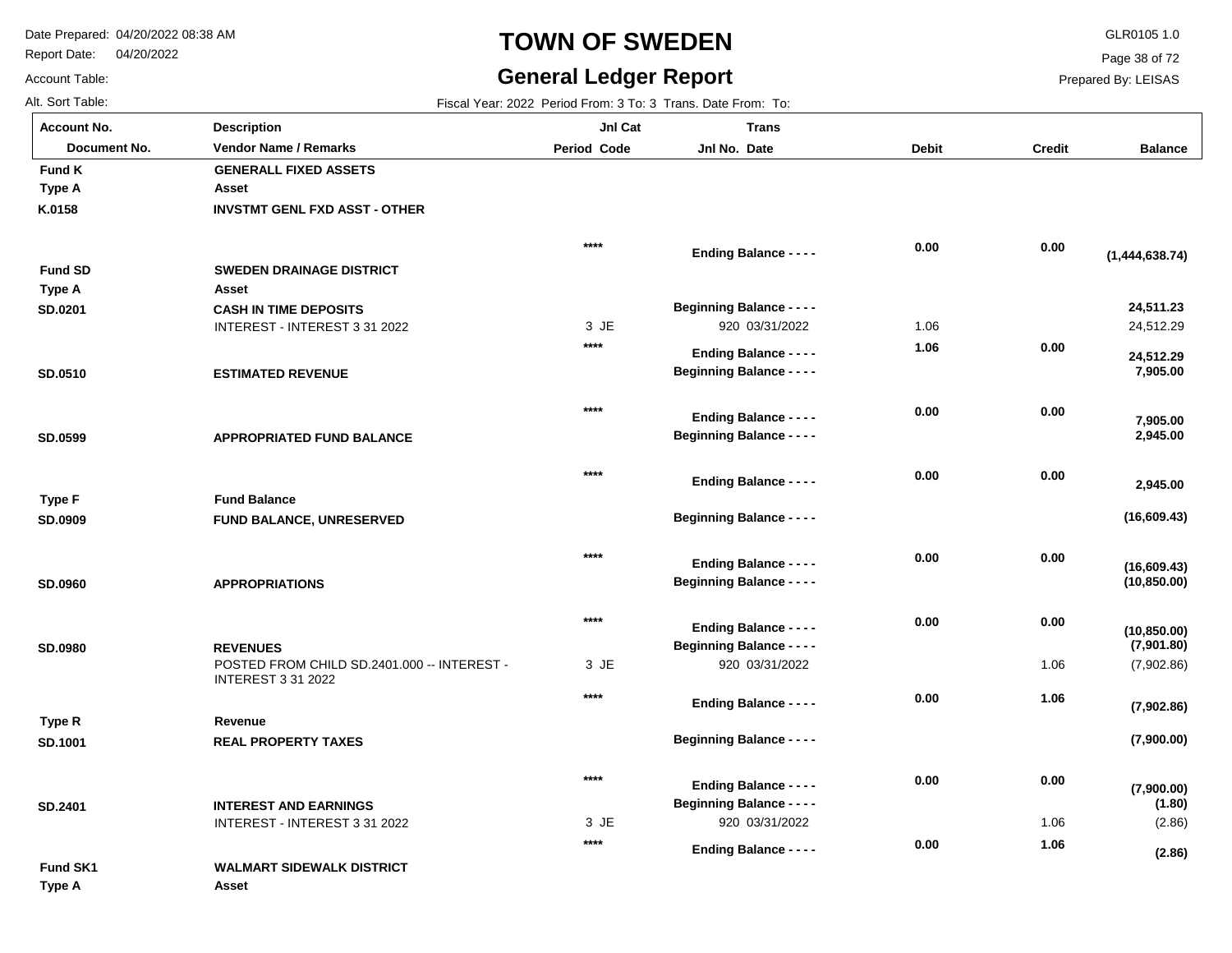Report Date: 04/20/2022

# **TOWN OF SWEDEN** GLR0105 1.0

## **General Ledger Report**

Page 39 of 72

Prepared By: LEISAS

Account Table:

| Alt. Sort Table:   |                                                                           |             | Fiscal Year: 2022 Period From: 3 To: 3 Trans. Date From: To: |              |               |                      |
|--------------------|---------------------------------------------------------------------------|-------------|--------------------------------------------------------------|--------------|---------------|----------------------|
| <b>Account No.</b> | <b>Description</b>                                                        | JnI Cat     | <b>Trans</b>                                                 |              |               |                      |
| Document No.       | <b>Vendor Name / Remarks</b>                                              | Period Code | Jnl No. Date                                                 | <b>Debit</b> | <b>Credit</b> | <b>Balance</b>       |
| Fund SK1           | <b>WALMART SIDEWALK DISTRICT</b>                                          |             |                                                              |              |               |                      |
| Type A             | Asset                                                                     |             |                                                              |              |               |                      |
| SK1.0201           | <b>CASH IN TIME DEPOSITS</b>                                              |             | <b>Beginning Balance - - - -</b>                             |              |               | 8,215.24             |
|                    | INTEREST - INTEREST 3 31 2022                                             | 3 JE        | 920 03/31/2022                                               | 0.35         |               | 8,215.59             |
|                    |                                                                           | $***$       | <b>Ending Balance - - - -</b>                                | 0.35         | 0.00          | 8,215.59             |
| SK1.0510           | <b>ESTIMATED REVENUE</b>                                                  |             | <b>Beginning Balance - - - -</b>                             |              |               | 1,000.00             |
|                    |                                                                           |             |                                                              |              |               |                      |
|                    |                                                                           | $***$       | <b>Ending Balance - - - -</b>                                | 0.00         | 0.00          | 1,000.00             |
| SK1.0599           | <b>APPROPRIATED FUND BALANCE</b>                                          |             | <b>Beginning Balance - - - -</b>                             |              |               | 1,665.00             |
|                    |                                                                           |             |                                                              |              |               |                      |
|                    |                                                                           | $****$      |                                                              | 0.00         | 0.00          |                      |
|                    | <b>Fund Balance</b>                                                       |             | <b>Ending Balance - - - -</b>                                |              |               | 1,665.00             |
| Type F             |                                                                           |             | <b>Beginning Balance - - - -</b>                             |              |               | (13, 156.79)         |
| SK1.0899           | <b>RESTRICTED FUND BALANCE</b>                                            |             |                                                              |              |               |                      |
|                    |                                                                           | $****$      |                                                              | 0.00         | 0.00          |                      |
|                    |                                                                           |             | <b>Ending Balance - - - -</b>                                |              |               | (13, 156.79)         |
| SK1.0909           | <b>FUND BALANCE, UNRESERVED</b>                                           |             | <b>Beginning Balance - - - -</b>                             |              |               | 5,942.15             |
|                    |                                                                           | $***$       |                                                              | 0.00         | 0.00          |                      |
|                    |                                                                           |             | <b>Ending Balance - - - -</b>                                |              |               | 5,942.15             |
| SK1.0960           | <b>APPROPRIATIONS</b>                                                     |             | <b>Beginning Balance - - - -</b>                             |              |               | (2,665.00)           |
|                    |                                                                           | $***$       |                                                              | 0.00         | 0.00          |                      |
|                    |                                                                           |             | <b>Ending Balance - - - -</b>                                |              |               | (2,665.00)           |
| SK1.0980           | <b>REVENUES</b>                                                           |             | <b>Beginning Balance - - - -</b>                             |              |               | (1,000.60)           |
|                    | POSTED FROM CHILD SK1.2401.000 -- INTEREST -<br><b>INTEREST 3 31 2022</b> | 3 JE        | 920 03/31/2022                                               |              | 0.35          | (1,000.95)           |
|                    |                                                                           | ****        | <b>Ending Balance - - - -</b>                                | 0.00         | 0.35          |                      |
| Type R             | Revenue                                                                   |             |                                                              |              |               | (1,000.95)           |
| SK1.1001           | <b>REAL PROPERTY TAXES</b>                                                |             | <b>Beginning Balance - - - -</b>                             |              |               | (1,000.00)           |
|                    |                                                                           |             |                                                              |              |               |                      |
|                    |                                                                           | $****$      | <b>Ending Balance - - - -</b>                                | 0.00         | 0.00          |                      |
| SK1.2401           | <b>INTEREST AND EARNINGS</b>                                              |             | <b>Beginning Balance - - - -</b>                             |              |               | (1,000.00)<br>(0.60) |
|                    | INTEREST - INTEREST 3 31 2022                                             | 3 JE        | 920 03/31/2022                                               |              | 0.35          | (0.95)               |
|                    |                                                                           | $***$       |                                                              | 0.00         | 0.35          |                      |
|                    |                                                                           |             | <b>Ending Balance - - - -</b>                                |              |               | (0.95)               |
| <b>Fund SL1</b>    | <b>SWEDEN HILLS LIGHTING</b><br>Asset                                     |             |                                                              |              |               |                      |
| Type A             |                                                                           |             | <b>Beginning Balance - - - -</b>                             |              |               | 0.00                 |
| <b>SL1.0200</b>    | <b>CASH</b><br>FROM A/P CHECK PROCESS                                     | 3 AP        | 1114 03/09/2022                                              |              | 1,867.10      | (1,867.10)           |
|                    |                                                                           |             |                                                              |              |               |                      |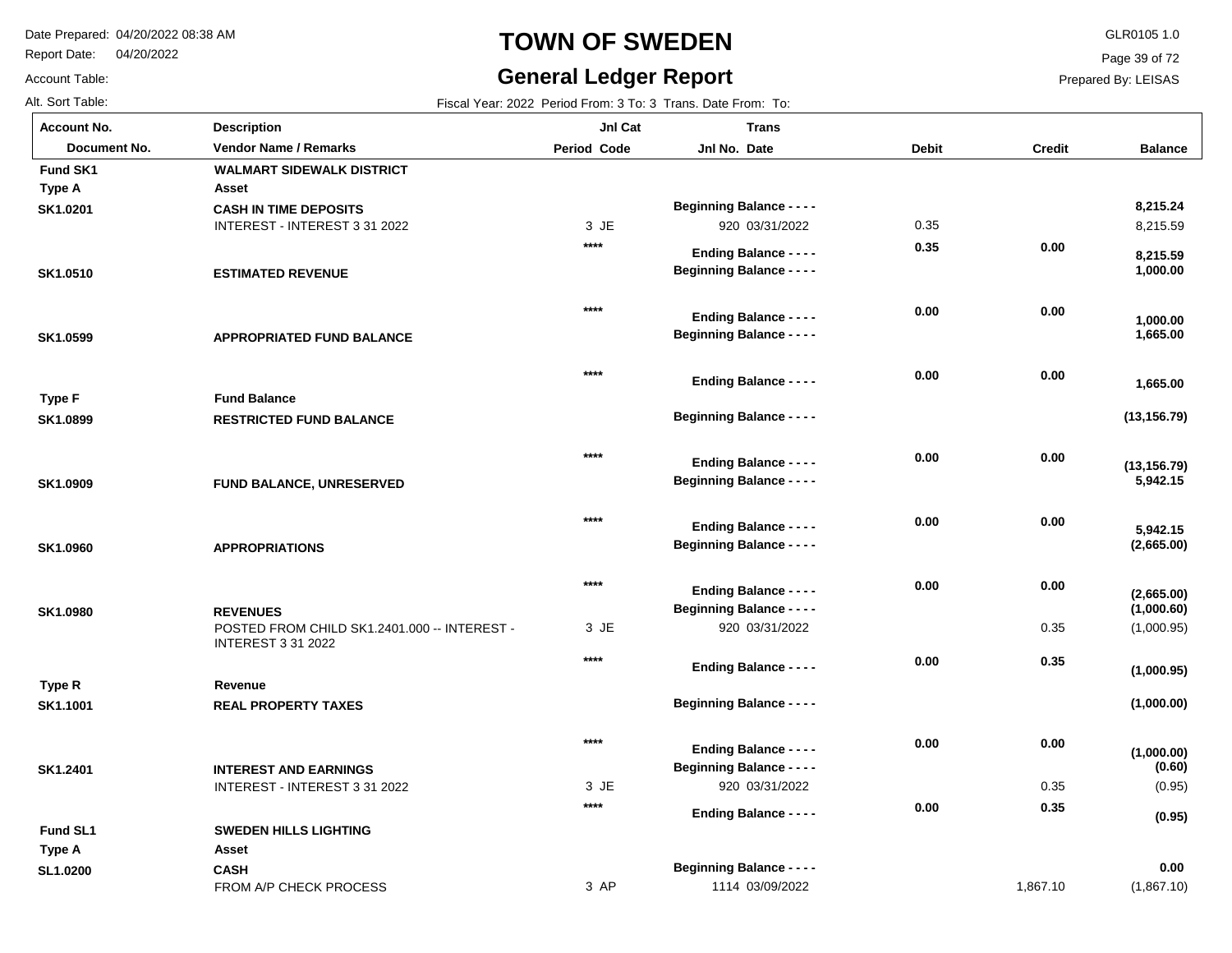Report Date: 04/20/2022

### Account Table:

# **TOWN OF SWEDEN** GLR0105 1.0

## **General Ledger Report**

Page 40 of 72

Prepared By: LEISAS

| Alt. Sort Table: | Fiscal Year: 2022 Period From: 3 To: 3 Trans. Date From: To: |
|------------------|--------------------------------------------------------------|
|------------------|--------------------------------------------------------------|

| <b>Account No.</b> | <b>Description</b>                                                                                       | JnI Cat            | <b>Trans</b>                                                      |              |               |                             |
|--------------------|----------------------------------------------------------------------------------------------------------|--------------------|-------------------------------------------------------------------|--------------|---------------|-----------------------------|
| Document No.       | <b>Vendor Name / Remarks</b>                                                                             | <b>Period Code</b> | Jnl No. Date                                                      | <b>Debit</b> | <b>Credit</b> | <b>Balance</b>              |
| Fund SL1           | <b>SWEDEN HILLS LIGHTING</b>                                                                             |                    |                                                                   |              |               |                             |
| Type A             | Asset                                                                                                    |                    |                                                                   |              |               |                             |
| SL1.0200           | <b>CASH</b><br>TO CHECKING EP - TO CHECKING EARLY PAYS 39<br>2022                                        | 3 JE               | 915 03/09/2022                                                    | 1,867.10     |               | 0.00                        |
|                    |                                                                                                          | $****$             | <b>Ending Balance - - - -</b>                                     | 1,867.10     | 1,867.10      | 0.00                        |
| SL1.0201           | <b>CASH IN TIME DEPOSITS</b>                                                                             |                    | <b>Beginning Balance - - - -</b>                                  |              |               | 17,378.87                   |
|                    | TO CHECKING EP - TO CHECKING EARLY PAYS 39<br>2022                                                       | 3 JE               | 915 03/09/2022                                                    |              | 1,867.10      | 15,511.77                   |
|                    | INTEREST - INTEREST 3 31 2022                                                                            | 3 JE               | 920 03/31/2022                                                    | 0.67         |               | 15,512.44                   |
|                    |                                                                                                          | $***$              | <b>Ending Balance - - - -</b>                                     | 0.67         | 1,867.10      | 15,512.44                   |
| SL1.0510           | <b>ESTIMATED REVENUE</b>                                                                                 |                    | <b>Beginning Balance - - - -</b>                                  |              |               | 19,250.00                   |
| SL1.0522           |                                                                                                          | $***$              | <b>Ending Balance - - - -</b><br><b>Beginning Balance - - - -</b> | 0.00         | 0.00          | 19,250.00<br>3,543.18       |
|                    | <b>EXPENDITURES</b><br>POSTED FROM CHILD SL1.5182.400 -- ELECTRIC BILL -<br><b>BATCH VOUCHER POSTING</b> | 3 AP               | 1113 03/09/2022                                                   | 1,867.10     |               | 5,410.28                    |
|                    |                                                                                                          | $***$              | <b>Ending Balance - - - -</b>                                     | 1,867.10     | 0.00          | 5,410.28                    |
| SL1.0599           | <b>APPROPRIATED FUND BALANCE</b>                                                                         |                    | <b>Beginning Balance - - - -</b>                                  |              |               | 250.00                      |
|                    |                                                                                                          | $****$             | <b>Ending Balance - - - -</b>                                     | 0.00         | 0.00          | 250.00                      |
| Type L             | Liability                                                                                                |                    |                                                                   |              |               |                             |
| SL1.0600           | <b>ACCOUNTS PAYABLE</b>                                                                                  |                    | <b>Beginning Balance - - - -</b>                                  |              |               | 0.00                        |
|                    | <b>BATCH VOUCHER POSTING</b>                                                                             | 3 AP               | 1113 03/09/2022                                                   |              | 1,867.10      | (1,867.10)                  |
|                    | FROM A/P CHECK PROCESS                                                                                   | 3 AP               | 1114 03/09/2022                                                   | 1,867.10     |               | 0.00                        |
|                    |                                                                                                          | $***$              | <b>Ending Balance - - - -</b>                                     | 1,867.10     | 1,867.10      | 0.00                        |
| Type F             | <b>Fund Balance</b>                                                                                      |                    |                                                                   |              |               |                             |
| SL1.0909           | FUND BALANCE, UNRESERVED                                                                                 |                    | <b>Beginning Balance - - - -</b>                                  |              |               | (1,675.72)                  |
| SL1.0960           | <b>APPROPRIATIONS</b>                                                                                    | $***$              | <b>Ending Balance - - - -</b><br><b>Beginning Balance - - - -</b> | 0.00         | 0.00          | (1,675.72)<br>(19,500.00)   |
|                    |                                                                                                          |                    |                                                                   |              |               |                             |
| SL1.0980           | <b>REVENUES</b>                                                                                          | $****$             | <b>Ending Balance - - - -</b><br><b>Beginning Balance - - - -</b> | 0.00         | 0.00          | (19,500.00)<br>(19, 246.33) |
|                    | POSTED FROM CHILD SL1.2401.000 -- INTEREST -                                                             | 3 JE               | 920 03/31/2022                                                    |              | 0.67          | (19, 247.00)                |
|                    | <b>INTEREST 3 31 2022</b>                                                                                | $****$             | <b>Ending Balance - - - -</b>                                     | 0.00         | 0.67          | (19, 247.00)                |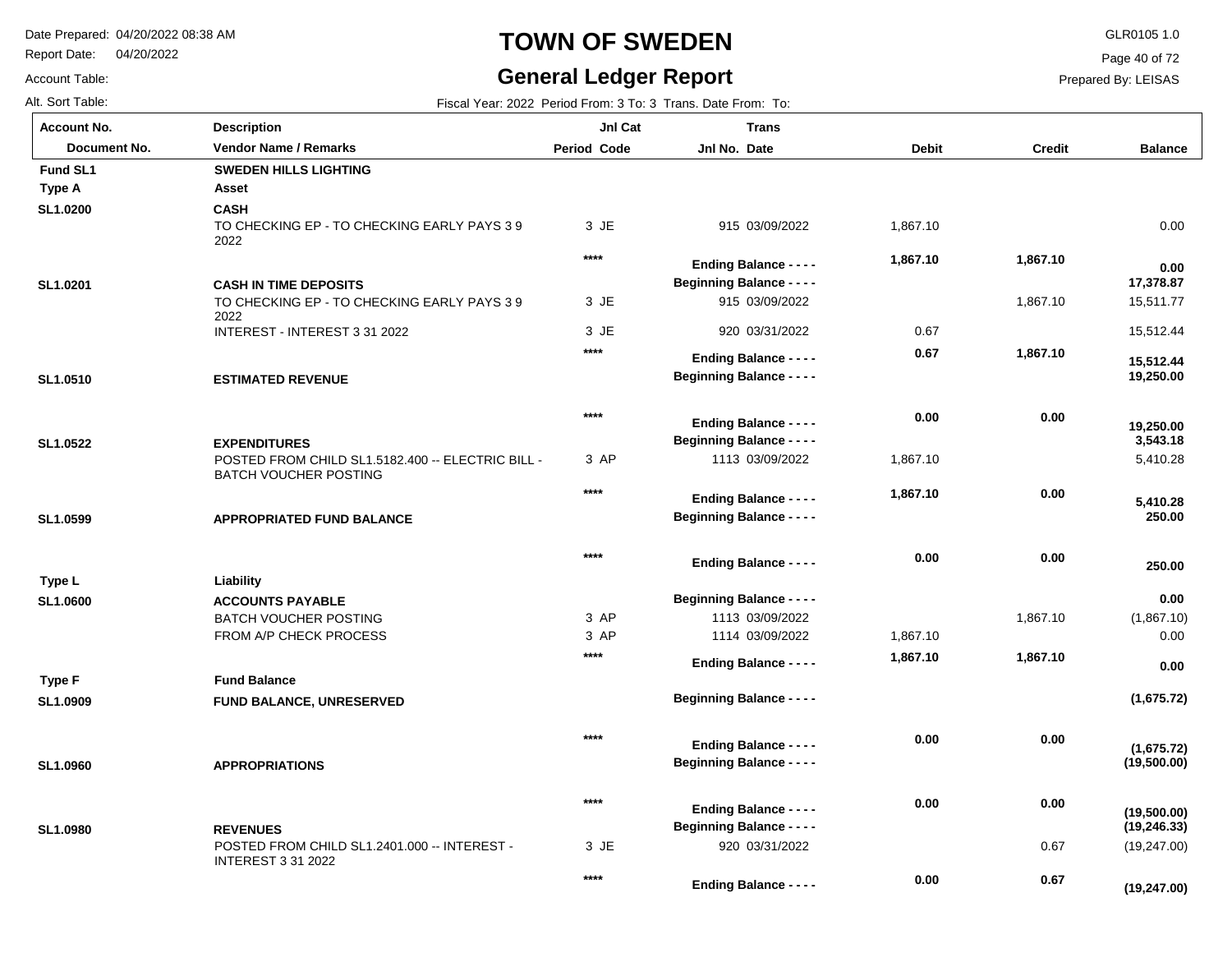BATCH VOUCHER POSTING

Report Date: 04/20/2022

# **TOWN OF SWEDEN** GLR0105 1.0

## **General Ledger Report**

Page 41 of 72

Prepared By: LEISAS

247.91

(247.91)

Account Table: Alt. Sort Table: Fiscal Year: 2022 Period From: 3 To: 3 Trans. Date From: To:

| <b>Account No.</b> | <b>Description</b>                                                          | JnI Cat            | <b>Trans</b>                     |              |               |                        |
|--------------------|-----------------------------------------------------------------------------|--------------------|----------------------------------|--------------|---------------|------------------------|
| Document No.       | <b>Vendor Name / Remarks</b>                                                | <b>Period Code</b> | Jnl No. Date                     | <b>Debit</b> | <b>Credit</b> | <b>Balance</b>         |
| Fund SL1           | <b>SWEDEN HILLS LIGHTING</b>                                                |                    |                                  |              |               |                        |
| Type R             | Revenue                                                                     |                    |                                  |              |               |                        |
| SL1.1001           | <b>REAL PROPERTY TAXES</b>                                                  |                    | <b>Beginning Balance - - - -</b> |              |               | (19, 245.00)           |
|                    |                                                                             | $****$             | <b>Ending Balance - - - -</b>    | 0.00         | 0.00          |                        |
|                    | <b>INTEREST AND EARNINGS</b>                                                |                    | <b>Beginning Balance - - - -</b> |              |               | (19, 245.00)<br>(1.33) |
| SL1.2401           | INTEREST - INTEREST 3 31 2022                                               | 3 JE               | 920 03/31/2022                   |              | 0.67          | (2.00)                 |
|                    |                                                                             | $****$             |                                  | 0.00         | 0.67          |                        |
|                    |                                                                             |                    | <b>Ending Balance - - - -</b>    |              |               | (2.00)                 |
| <b>Type E</b>      | <b>Expense</b>                                                              |                    |                                  |              |               |                        |
| SL1.5182.400       | <b>STREET LIGHTING.CONTRACTUAL</b>                                          |                    | <b>Beginning Balance - - - -</b> |              |               | 3,543.18               |
| 220252             | NATIONAL GRID - ELECTRIC BILL - BATCH VOUCHER<br><b>POSTING</b>             | 3 AP               | 1113 03/09/2022                  | 1,867.10     |               | 5,410.28               |
|                    |                                                                             | $****$             | <b>Ending Balance - - - -</b>    | 1,867.10     | 0.00          | 5,410.28               |
| Fund SL10          | <b>HERITAGE SQUARE LIGHTING</b>                                             |                    |                                  |              |               |                        |
| Type A             | <b>Asset</b>                                                                |                    |                                  |              |               |                        |
| SL10.0200          | <b>CASH</b>                                                                 |                    | <b>Beginning Balance - - - -</b> |              |               | 0.00                   |
|                    | FROM A/P CHECK PROCESS                                                      | 3 AP               | 1114 03/09/2022                  |              | 247.91        | (247.91)               |
|                    | TO CHECKING EP - TO CHECKING EARLY PAYS 39<br>2022                          | 3 JE               | 915 03/09/2022                   | 247.91       |               | 0.00                   |
|                    |                                                                             | $***$              | <b>Ending Balance - - - -</b>    | 247.91       | 247.91        | 0.00                   |
| SL10.0201          | <b>CASH IN TIME DEPOSITS</b>                                                |                    | <b>Beginning Balance - - - -</b> |              |               | 3,089.62               |
|                    | TO CHECKING EP - TO CHECKING EARLY PAYS 39                                  | 3 JE               | 915 03/09/2022                   |              | 247.91        | 2,841.71               |
|                    | 2022                                                                        |                    |                                  |              |               |                        |
|                    | INTEREST - INTEREST 3 31 2022                                               | 3 JE               | 920 03/31/2022                   | 0.12         |               | 2,841.83               |
|                    |                                                                             | $****$             | <b>Ending Balance - - - -</b>    | 0.12         | 247.91        | 2,841.83               |
| SL10.0510          | <b>ESTIMATED REVENUE</b>                                                    |                    | <b>Beginning Balance - - - -</b> |              |               | 2,675.00               |
|                    |                                                                             | $****$             |                                  | 0.00         | 0.00          |                        |
|                    |                                                                             |                    | <b>Ending Balance - - - -</b>    |              |               | 2,675.00               |
| SL10.0522          | <b>EXPENDITURES</b>                                                         |                    | <b>Beginning Balance - - - -</b> |              |               | 472.27                 |
|                    | POSTED FROM CHILD SL10.5182.400 -- ELECTRIC BILL<br>- BATCH VOUCHER POSTING | 3 AP               | 1113 03/09/2022                  | 247.91       |               | 720.18                 |
|                    |                                                                             | $***$              | <b>Ending Balance - - - -</b>    | 247.91       | 0.00          | 720.18                 |
| SL10.0599          | <b>APPROPRIATED FUND BALANCE</b>                                            |                    | <b>Beginning Balance - - - -</b> |              |               | 100.00                 |
|                    |                                                                             | $***$              |                                  | 0.00         | 0.00          |                        |
|                    |                                                                             |                    | <b>Ending Balance - - - -</b>    |              |               | 100.00                 |
| Type L             | Liability                                                                   |                    |                                  |              |               |                        |
| SL10.0600          | <b>ACCOUNTS PAYABLE</b>                                                     |                    | <b>Beginning Balance - - - -</b> |              |               | 0.00                   |

3 AP

1113 03/09/2022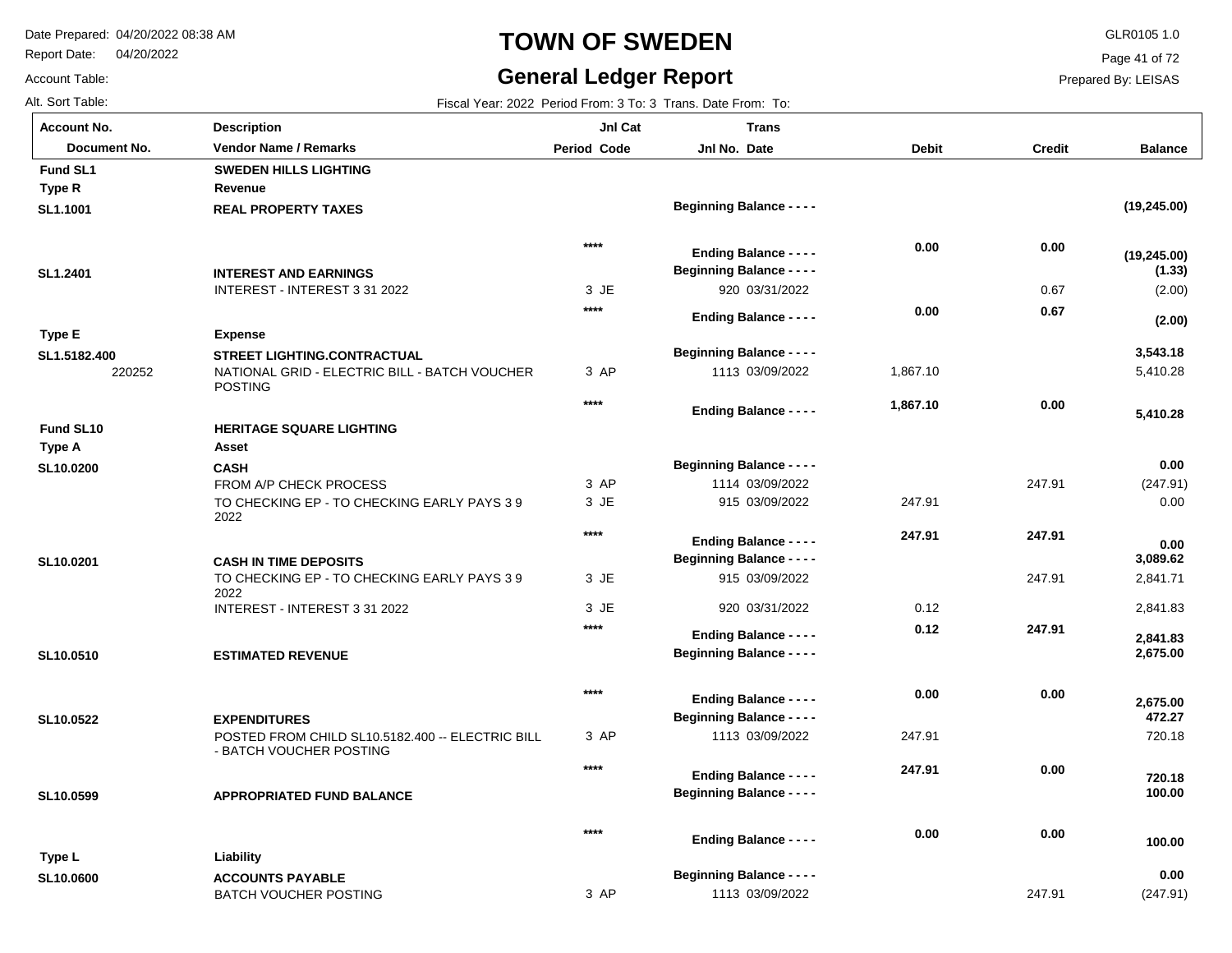2022

Report Date: 04/20/2022

# **TOWN OF SWEDEN** GLR0105 1.0

## **General Ledger Report**

Page 42 of 72

Prepared By: LEISAS

Alt. Sort Table: Fiscal Year: 2022 Period From: 3 To: 3 Trans. Date From: To: **Balance** 220252 FROM A/P CHECK PROCESS POSTED FROM CHILD SL10.2401.000 -- INTEREST - INTEREST 3 31 2022 INTEREST - INTEREST 3 31 2022 NATIONAL GRID - ELECTRIC BILL - BATCH VOUCHER POSTING FROM A/P CHECK PROCESS TO CHECKING EP - TO CHECKING EARLY PAYS 3 9 2022 TO CHECKING EP - TO CHECKING EARLY PAYS 3 9 0.12 0.12 259.03 259.03 **ACCOUNTS PAYABLE FUND BALANCE, UNRESERVED APPROPRIATIONS REVENUES REAL PROPERTY TAXES INTEREST AND EARNINGS STREET LIGHTING.CONTRACTUAL CASH CASH IN TIME DEPOSITS SL10.0600 SL10.0909 SL10.0960 SL10.0980 SL10.1001 SL10.2401 SL10.5182.400 SL2.0200 SL2.0201** 3 AP JE 3 JE 3 3 AP 3 AP JE 3 JE 3 1114 03/09/2022 920 03/31/2022 920 03/31/2022 1113 03/09/2022 1114 03/09/2022 915 03/09/2022 915 03/09/2022 0.00 (2,675.35) (0.35) 720.18 (259.03) 0.00 3,144.83 247.91 247.91 259.03 **(886.66) (2,775.00) (2,675.23) (2,675.00) (0.23) 472.27 0.00 3,403.86 Liability Fund Balance Revenue Expense Asset Type L Type F Type R Type E Type A HERITAGE SQUARE LIGHTING CRESTVIEW ESTATES LIGHTING Fund SL10 Fund SL2 0.00 (886.66) (2,775.00) (2,675.35) (2,675.00) (0.35) 720.18 0.00 247.91 0.00 0.00 0.12 0.00 0.12 0.00 259.03 247.91 0.00 0.00 0.00 0.00 0.00 247.91 259.03 \*\*\*\* \*\*\*\* \*\*\*\* \*\*\*\* \*\*\*\* \*\*\*\* \*\*\*\* \*\*\*\* Account No. Document No. Vendor Name / Remarks Period Jnl No. Debit Credit Description Period Code Jnl Cat Jnl No. Date Trans Beginning Balance - - - - Beginning Balance - - - - Beginning Balance - - - - Beginning Balance - - - - Beginning Balance - - - - Beginning Balance - - - - Beginning Balance - - - - Beginning Balance - - - - Ending Balance - - - - Ending Balance - - - - Ending Balance - - - - Ending Balance - - - - Ending Balance - - - - Ending Balance - - - - Ending Balance - - - - Ending Balance - - - -**

Account Table: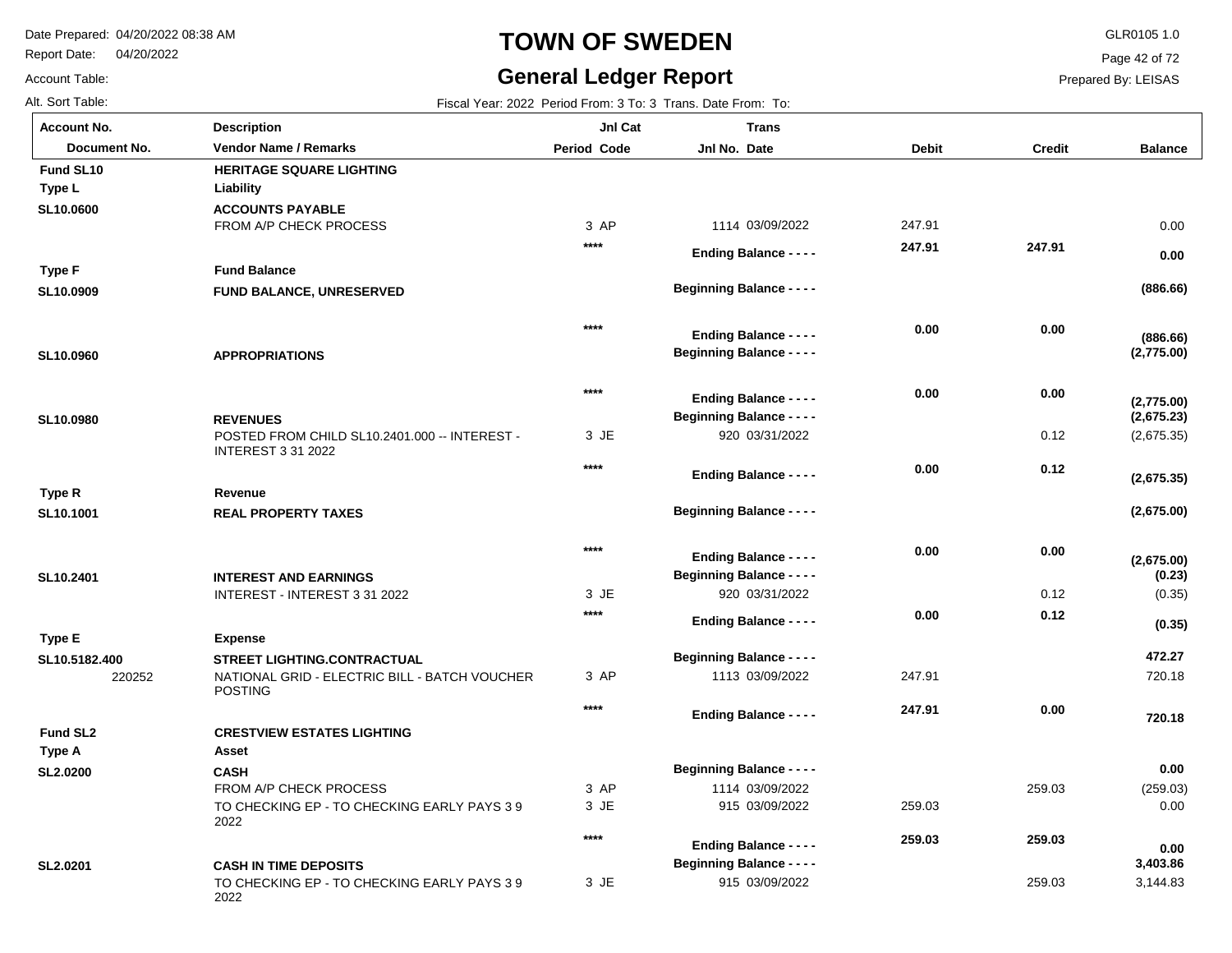Report Date: 04/20/2022

Account Table:

# **TOWN OF SWEDEN** GLR0105 1.0

## **General Ledger Report**

Page 43 of 72

Prepared By: LEISAS

Alt. Sort Table: Fiscal Year: 2022 Period From: 3 To: 3 Trans. Date From: To: **Balance** INTEREST - INTEREST 3 31 2022 POSTED FROM CHILD SL2.5182.400 -- ELECTRIC BILL -BATCH VOUCHER POSTING BATCH VOUCHER POSTING FROM A/P CHECK PROCESS POSTED FROM CHILD SL2.2401.000 -- INTEREST - INTEREST 3 31 2022 INTEREST - INTEREST 3 31 2022 259.03 0.15 0.15 **CASH IN TIME DEPOSITS ESTIMATED REVENUE EXPENDITURES APPROPRIATED FUND BALANCE ACCOUNTS PAYABLE FUND BALANCE, UNRESERVED APPROPRIATIONS REVENUES REAL PROPERTY TAXES INTEREST AND EARNINGS SL2.0201 SL2.0510 SL2.0522 SL2.0599 SL2.0600 SL2.0909 SL2.0960 SL2.0980 SL2.1001 SL2.2401** JE 3 3 AP 3 AP 3 AP JE 3 JE 3 920 03/31/2022 1113 03/09/2022 1113 03/09/2022 1114 03/09/2022 920 03/31/2022 920 03/31/2022 3,144.98 732.14 (259.03) 0.00 (1,975.40) (0.40) 0.15 259.03 259.03  **1,975.00 473.11 325.00 0.00 (1,901.72) (2,300.00) (1,975.25) (1,975.00) (0.25) Asset Liability Fund Balance Revenue Type A Type L Type F Type R Fund SL2 CRESTVIEW ESTATES LIGHTING 3,144.98 1,975.00 732.14 325.00 0.00 (1,901.72) (2,300.00) (1,975.40) (1,975.00) 259.03 0.00 0.00 0.00 259.03 0.00 0.00 0.15 0.00 0.15 0.00 259.03 0.00 259.03 0.00 0.00 0.00 0.00 \*\*\*\* \*\*\*\* \*\*\*\* \*\*\*\* \*\*\*\* \*\*\*\* \*\*\*\* \*\*\*\* \*\*\*\* Account No. Document No. Vendor Name / Remarks Period Jnl No. Debit Credit Description Period Code Jnl Cat Jnl No. Date Trans Beginning Balance - - - - Beginning Balance - - - - Beginning Balance - - - - Beginning Balance - - - - Beginning Balance - - - - Beginning Balance - - - - Beginning Balance - - - - Beginning Balance - - - - Beginning Balance - - - - Ending Balance - - - - Ending Balance - - - - Ending Balance - - - - Ending Balance - - - - Ending Balance - - - - Ending Balance - - - - Ending Balance - - - - Ending Balance - - - - Ending Balance - - - -**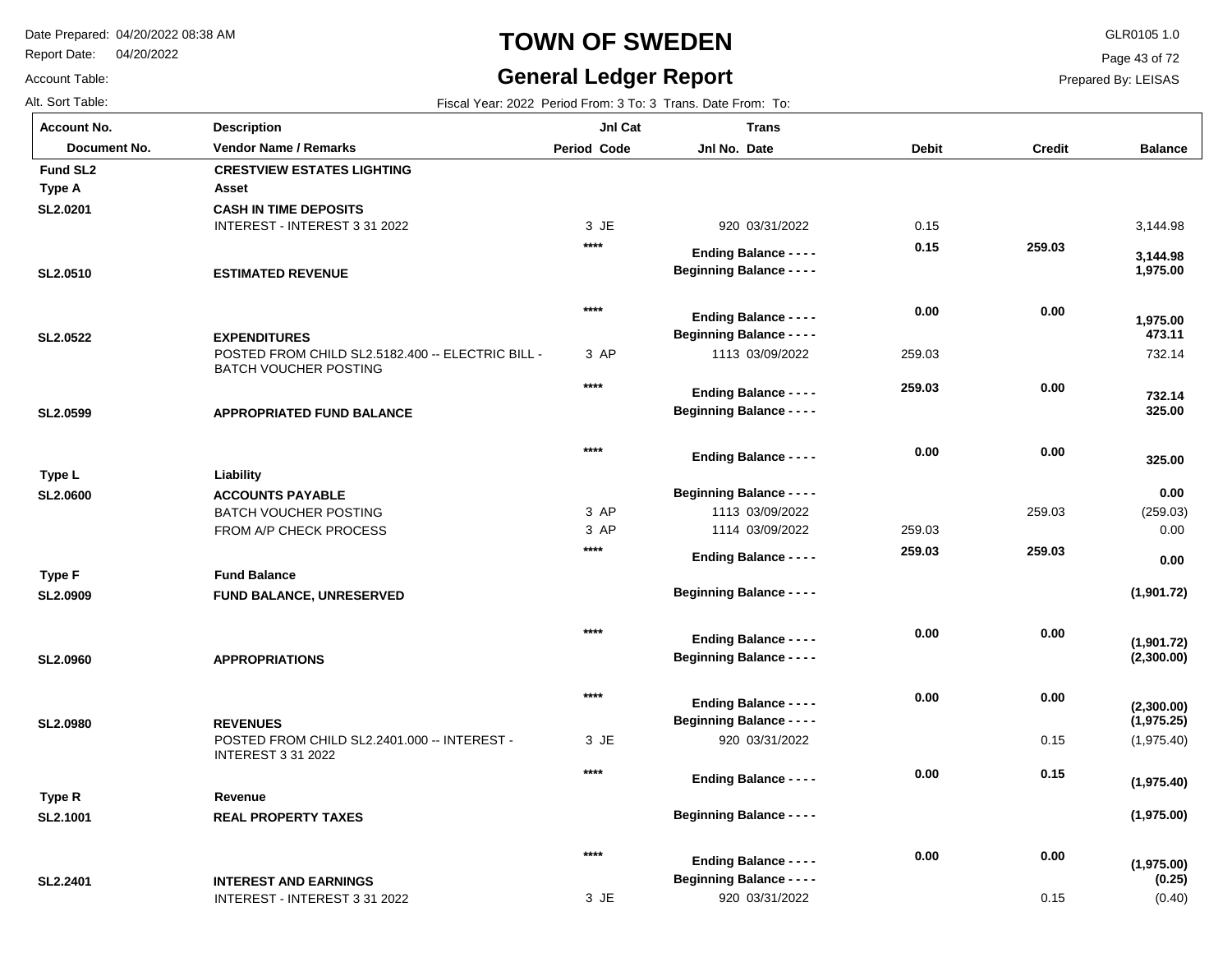Report Date: 04/20/2022

## **TOWN OF SWEDEN** GLR0105 1.0

## **General Ledger Report**

**Balance**

732.14

 **732.14** 

 **473.11** 

**(0.40)**

(1,679.52) 0.00

 **0.00** 

 **0.00** 

 14,781.67 14,782.31

 **17,780.00** 

 **14,782.31** 

 **16,461.19** 

4,890.86

 **220.00** 

 **220.00** 

 **4,890.86** 

 **3,211.34** 

 **17,780.00** 

(1,679.52) 0.00

 **0.00** 

 **0.00** 

Page 44 of 72

Prepared By: LEISAS

Account Table:

| Alt. Sort Table:     |                                                                                   |                    | Fiscal Year: 2022 Period From: 3 To: 3 Trans. Date From: To: |              |               |
|----------------------|-----------------------------------------------------------------------------------|--------------------|--------------------------------------------------------------|--------------|---------------|
| <b>Account No.</b>   | <b>Description</b>                                                                | JnI Cat            | <b>Trans</b>                                                 |              |               |
| Document No.         | <b>Vendor Name / Remarks</b>                                                      | <b>Period Code</b> | Jnl No. Date                                                 | <b>Debit</b> | <b>Credit</b> |
| Fund SL <sub>2</sub> | <b>CRESTVIEW ESTATES LIGHTING</b>                                                 |                    |                                                              |              |               |
| Type R               | Revenue                                                                           |                    |                                                              |              |               |
| SL2.2401             | <b>INTEREST AND EARNINGS</b>                                                      |                    |                                                              |              |               |
|                      |                                                                                   | $***$              | <b>Ending Balance - - - -</b>                                | 0.00         | 0.15          |
| <b>Type E</b>        | <b>Expense</b>                                                                    |                    |                                                              |              |               |
| SL2.5182.400         | STREET LIGHTING.CONTRACTUAL                                                       |                    | <b>Beginning Balance - - - -</b>                             |              |               |
| 220252               | NATIONAL GRID - ELECTRIC BILL - BATCH VOUCHER<br><b>POSTING</b>                   | 3 AP               | 1113 03/09/2022                                              | 259.03       |               |
|                      |                                                                                   | $***$              | <b>Ending Balance - - - -</b>                                | 259.03       | 0.00          |
| <b>Fund SL3</b>      | HILLTOP ESTATES LIGHTING                                                          |                    |                                                              |              |               |
| <b>Type A</b>        | Asset                                                                             |                    |                                                              |              |               |
| SL3.0200             | <b>CASH</b>                                                                       |                    | <b>Beginning Balance - - - -</b>                             |              |               |
|                      | FROM A/P CHECK PROCESS                                                            | 3 AP               | 1114 03/09/2022                                              |              | 1,679.52      |
|                      | TO CHECKING EP - TO CHECKING EARLY PAYS 39<br>2022                                | 3 JE               | 915 03/09/2022                                               | 1,679.52     |               |
|                      |                                                                                   | $****$             | <b>Ending Balance - - - -</b>                                | 1,679.52     | 1,679.52      |
| SL3.0201             | <b>CASH IN TIME DEPOSITS</b>                                                      |                    | <b>Beginning Balance - - - -</b>                             |              |               |
|                      | TO CHECKING EP - TO CHECKING EARLY PAYS 39<br>2022                                | 3 JE               | 915 03/09/2022                                               |              | 1,679.52      |
|                      | INTEREST - INTEREST 3 31 2022                                                     | 3 JE               | 920 03/31/2022                                               | 0.64         |               |
|                      |                                                                                   | ****               | <b>Ending Balance - - - -</b>                                | 0.64         | 1,679.52      |
| SL3.0510             | <b>ESTIMATED REVENUE</b>                                                          |                    | <b>Beginning Balance - - - -</b>                             |              |               |
|                      |                                                                                   | $***$              | <b>Ending Balance - - - -</b>                                | 0.00         | 0.00          |
| SL3.0522             | <b>EXPENDITURES</b>                                                               |                    | <b>Beginning Balance - - - -</b>                             |              |               |
|                      | POSTED FROM CHILD SL3.5182.400 -- ELECTRIC BILL -<br><b>BATCH VOUCHER POSTING</b> | 3 AP               | 1113 03/09/2022                                              | 1,679.52     |               |
|                      |                                                                                   | $***$              | <b>Ending Balance - - - -</b>                                | 1,679.52     | 0.00          |
| SL3.0599             | <b>APPROPRIATED FUND BALANCE</b>                                                  |                    | <b>Beginning Balance - - - -</b>                             |              |               |
|                      |                                                                                   | $***$              | <b>Ending Balance - - - -</b>                                | 0.00         | 0.00          |
| Type L               | Liability                                                                         |                    |                                                              |              |               |
| SL3.0600             | <b>ACCOUNTS PAYABLE</b>                                                           |                    | <b>Beginning Balance - - - -</b>                             |              |               |
|                      | <b>BATCH VOUCHER POSTING</b>                                                      | 3 AP               | 1113 03/09/2022                                              |              | 1,679.52      |
|                      | FROM A/P CHECK PROCESS                                                            | 3 AP               | 1114 03/09/2022                                              | 1,679.52     |               |
|                      |                                                                                   | $***$              | <b>Ending Balance - - - -</b>                                | 1,679.52     | 1,679.52      |

**Beginning Balance - - - -**

**FUND BALANCE, UNRESERVED SL3.0909 Type F**

**Fund Balance**

**(1,896.28)**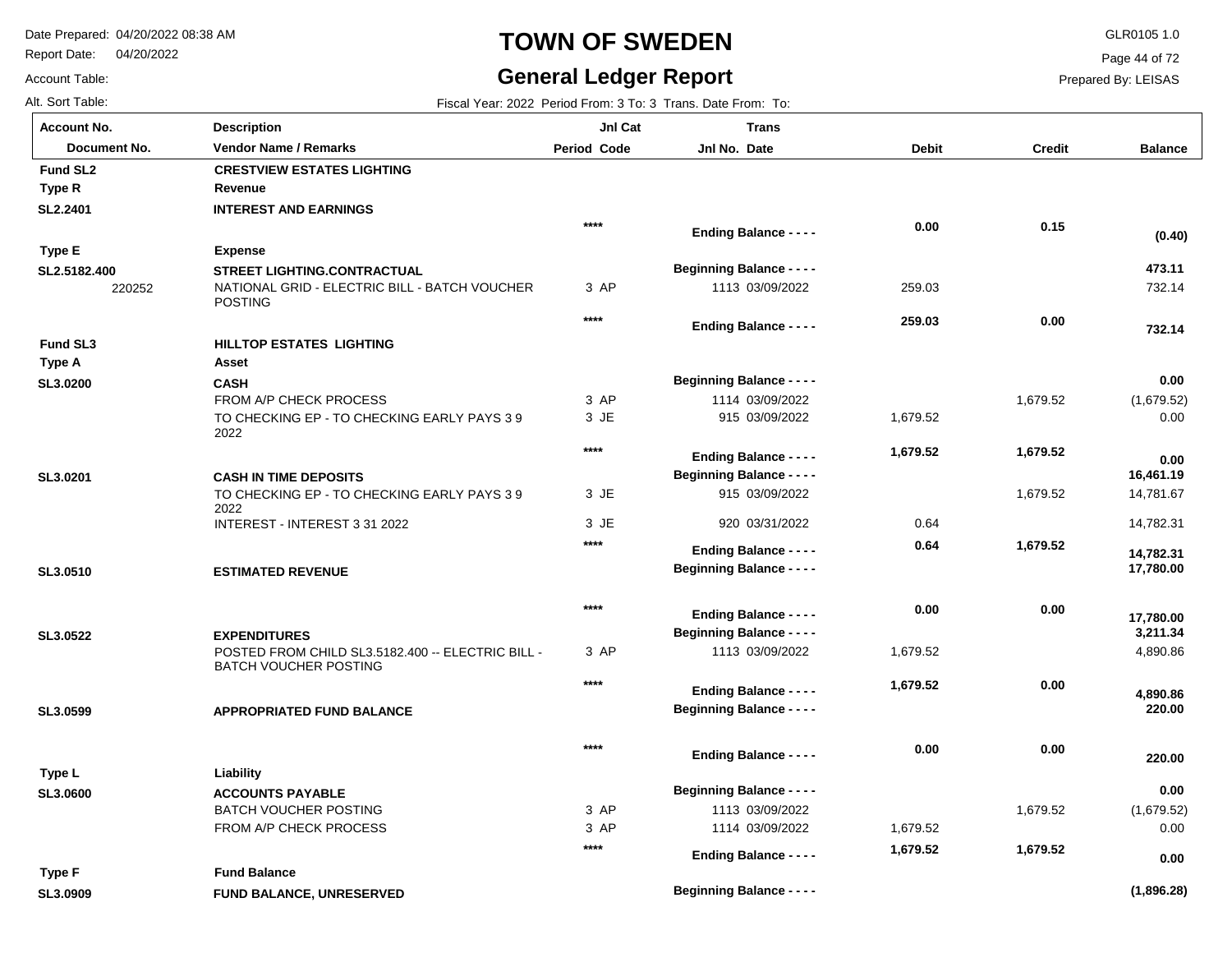Report Date: 04/20/2022

Account Table:

# **TOWN OF SWEDEN** GLR0105 1.0

## **General Ledger Report**

**Balance**

(17,776.89)

**(17,775.00)**

**(17,775.00)**

**(17,776.89)**

**(17,776.25)**

**(18,000.00)**

**(18,000.00)**

**(1,896.28)**

Page 45 of 72

Prepared By: LEISAS

| Alt. Sort Table:   |                                                                           |             | Fiscal Year: 2022 Period From: 3 To: 3 Trans. Date From: To:      |              |               |
|--------------------|---------------------------------------------------------------------------|-------------|-------------------------------------------------------------------|--------------|---------------|
| <b>Account No.</b> | <b>Description</b>                                                        | JnI Cat     | <b>Trans</b>                                                      |              |               |
| Document No.       | <b>Vendor Name / Remarks</b>                                              | Period Code | Jnl No. Date                                                      | <b>Debit</b> | <b>Credit</b> |
| <b>Fund SL3</b>    | HILLTOP ESTATES LIGHTING                                                  |             |                                                                   |              |               |
| <b>Type F</b>      | <b>Fund Balance</b>                                                       |             |                                                                   |              |               |
| SL3.0909           | <b>FUND BALANCE, UNRESERVED</b>                                           |             |                                                                   |              |               |
|                    |                                                                           | $***$       | <b>Ending Balance - - - -</b><br><b>Beginning Balance - - - -</b> | 0.00         | 0.00          |
| SL3.0960           | <b>APPROPRIATIONS</b>                                                     |             |                                                                   |              |               |
|                    |                                                                           | $****$      | <b>Ending Balance - - - -</b>                                     | 0.00         | 0.00          |
| SL3.0980           | <b>REVENUES</b>                                                           |             | <b>Beginning Balance - - - -</b>                                  |              |               |
|                    | POSTED FROM CHILD SL3.2401.000 -- INTEREST -<br><b>INTEREST 3 31 2022</b> | 3 JE        | 920 03/31/2022                                                    |              | 0.64          |
|                    |                                                                           | $****$      | <b>Ending Balance - - - -</b>                                     | 0.00         | 0.64          |
| Type R             | Revenue                                                                   |             |                                                                   |              |               |
| SL3.1001           | <b>REAL PROPERTY TAXES</b>                                                |             | <b>Beginning Balance - - - -</b>                                  |              |               |
|                    |                                                                           | $****$      | <b>Ending Balance - - - -</b>                                     | 0.00         | 0.00          |
| SL3.2401           | <b>INTEREST AND EARNINGS</b>                                              |             | <b>Beginning Balance - - - -</b>                                  |              |               |
|                    | INTEREST - INTEREST 3 31 2022                                             | 3 JE        | 920 03/31/2022                                                    |              | 0.64          |

| SL3.2401        | <b>INTEREST AND EARNINGS</b>                                    |       | <b>Beginning Balance - - - -</b>                                  |          |        | (1.25)                |
|-----------------|-----------------------------------------------------------------|-------|-------------------------------------------------------------------|----------|--------|-----------------------|
|                 | INTEREST - INTEREST 3 31 2022                                   | 3 JE  | 920 03/31/2022                                                    |          | 0.64   | (1.89)                |
|                 |                                                                 | $***$ | <b>Ending Balance - - - -</b>                                     | 0.00     | 0.64   | (1.89)                |
| Type E          | <b>Expense</b>                                                  |       |                                                                   |          |        |                       |
| SL3.5182.400    | <b>STREET LIGHTING.CONTRACTUAL</b>                              |       | <b>Beginning Balance - - - -</b>                                  |          |        | 3,211.34              |
| 220252          | NATIONAL GRID - ELECTRIC BILL - BATCH VOUCHER<br><b>POSTING</b> | 3 AP  | 1113 03/09/2022                                                   | 1,679.52 |        | 4,890.86              |
|                 |                                                                 | $***$ | <b>Ending Balance - - - -</b>                                     | 1,679.52 | 0.00   | 4,890.86              |
| <b>Fund SL4</b> | <b>TALAMORA TRAIL LIGHTING</b>                                  |       |                                                                   |          |        |                       |
| Type A          | Asset                                                           |       |                                                                   |          |        |                       |
| <b>SL4.0200</b> | <b>CASH</b>                                                     |       | <b>Beginning Balance - - - -</b>                                  |          |        | 0.00                  |
|                 | FROM A/P CHECK PROCESS                                          | 3 AP  | 1114 03/09/2022                                                   |          | 990.95 | (990.95)              |
|                 | TO CHECKING EP - TO CHECKING EARLY PAYS 39<br>2022              | 3 JE  | 915 03/09/2022                                                    | 990.95   |        | 0.00                  |
|                 |                                                                 | $***$ | <b>Ending Balance - - - -</b>                                     | 990.95   | 990.95 | 0.00                  |
| SL4.0201        | <b>CASH IN TIME DEPOSITS</b>                                    |       | <b>Beginning Balance - - - -</b>                                  |          |        | 8,878.74              |
|                 | TO CHECKING EP - TO CHECKING EARLY PAYS 39<br>2022              | 3 JE  | 915 03/09/2022                                                    |          | 990.95 | 7,887.79              |
|                 | INTEREST - INTEREST 3 31 2022                                   | 3 JE  | 920 03/31/2022                                                    | 0.35     |        | 7,888.14              |
| <b>SL4.0510</b> | <b>ESTIMATED REVENUE</b>                                        | $***$ | <b>Ending Balance - - - -</b><br><b>Beginning Balance - - - -</b> | 0.35     | 990.95 | 7,888.14<br>10,100.00 |
|                 |                                                                 |       |                                                                   |          |        |                       |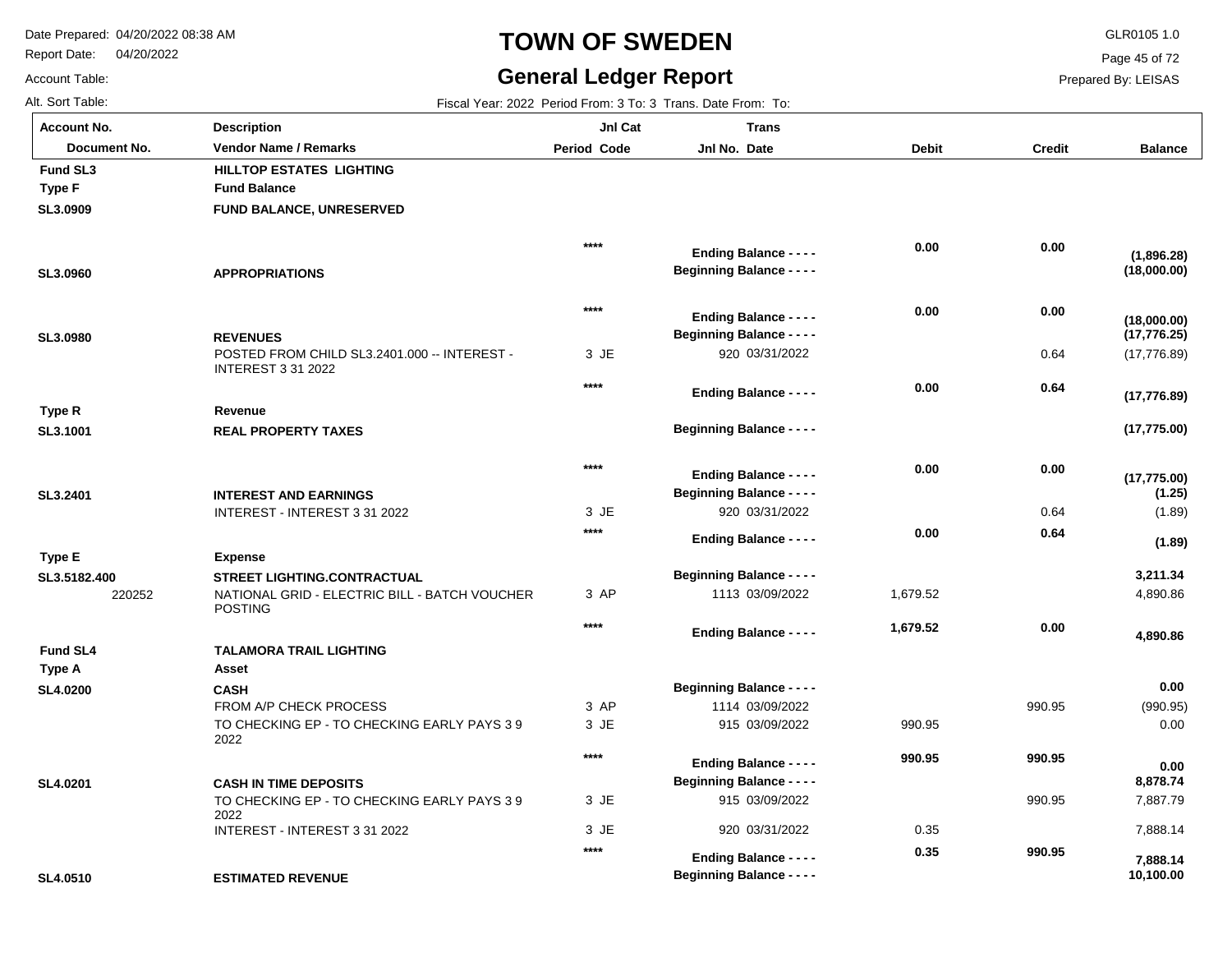Report Date: 04/20/2022

# **TOWN OF SWEDEN** GLR0105 1.0

## **General Ledger Report**

**Balance**

2,880.49

 **100.00** 

 **100.00** 

 **2,880.49** 

 **1,889.54** 

 **10,100.00** 

(990.95) 0.00

**(667.60)**

**(667.60)**

 **0.00** 

 **0.00** 

(10,101.03)

**(10,100.00)**

**(10,100.00)**

**(10,101.03)**

**(10,100.68)**

**(10,200.00)**

**(10,200.00)**

(1.03)

**(0.68)**

Page 46 of 72

Prepared By: LEISAS

Account Table: Alt. Sort Table: Fiscal Year: 2022 Period From: 3 To: 3 Trans. Date From: To: **Account No.**

**SL4.0510**

**Fund SL4** 

**Type A**

**SL4.0522**

**SL4.0599**

**SL4.0600**

**Type L**

**SL4.0909**

**Type F**

**SL4.0960**

**SL4.0980**

**SL4.1001**

**Type R**

**SL4.2401**

| unt No.      | <b>Description</b>                                                                | JnI Cat     | <b>Trans</b>                     |              |               |
|--------------|-----------------------------------------------------------------------------------|-------------|----------------------------------|--------------|---------------|
| Document No. | <b>Vendor Name / Remarks</b>                                                      | Period Code | Jnl No. Date                     | <b>Debit</b> | <b>Credit</b> |
| I SL4        | <b>TALAMORA TRAIL LIGHTING</b>                                                    |             |                                  |              |               |
| : A          | Asset                                                                             |             |                                  |              |               |
| )510         | <b>ESTIMATED REVENUE</b>                                                          |             |                                  |              |               |
|              |                                                                                   | $****$      | <b>Ending Balance - - - -</b>    | 0.00         | 0.00          |
| )522         | <b>EXPENDITURES</b>                                                               |             | <b>Beginning Balance - - - -</b> |              |               |
|              | POSTED FROM CHILD SL4.5182.400 -- ELECTRIC BILL -<br><b>BATCH VOUCHER POSTING</b> | 3 AP        | 1113 03/09/2022                  | 990.95       |               |
|              |                                                                                   | ****        | <b>Ending Balance - - - -</b>    | 990.95       | 0.00          |
| )599         | APPROPRIATED FUND BALANCE                                                         |             | <b>Beginning Balance - - - -</b> |              |               |
|              |                                                                                   | $****$      | <b>Ending Balance - - - -</b>    | 0.00         | 0.00          |
| ۱L           | Liability                                                                         |             |                                  |              |               |
| 000          | <b>ACCOUNTS PAYABLE</b>                                                           |             | <b>Beginning Balance - - - -</b> |              |               |
|              | <b>BATCH VOUCHER POSTING</b>                                                      | 3 AP        | 1113 03/09/2022                  |              | 990.95        |
|              | FROM A/P CHECK PROCESS                                                            | 3 AP        | 1114 03/09/2022                  | 990.95       |               |
|              |                                                                                   | $****$      | <b>Ending Balance - - - -</b>    | 990.95       | 990.95        |
| ۱F           | <b>Fund Balance</b>                                                               |             |                                  |              |               |
| )909         | FUND BALANCE, UNRESERVED                                                          |             | <b>Beginning Balance - - - -</b> |              |               |
|              |                                                                                   | $****$      | <b>Ending Balance - - - -</b>    | 0.00         | 0.00          |
| )960         | <b>APPROPRIATIONS</b>                                                             |             | <b>Beginning Balance - - - -</b> |              |               |
|              |                                                                                   | $****$      | <b>Ending Balance - - - -</b>    | 0.00         | 0.00          |
|              | <b>REVENUES</b>                                                                   |             | <b>Beginning Balance - - - -</b> |              |               |
| )980         | POSTED FROM CHILD SL4.2401.000 -- INTEREST -<br><b>INTEREST 3 31 2022</b>         | 3 JE        | 920 03/31/2022                   |              | 0.35          |
|              |                                                                                   | $****$      | <b>Ending Balance - - - -</b>    | 0.00         | 0.35          |
| R            | Revenue                                                                           |             |                                  |              |               |
| 1001         | <b>REAL PROPERTY TAXES</b>                                                        |             | <b>Beginning Balance - - - -</b> |              |               |
|              |                                                                                   | $****$      | <b>Ending Balance - - - -</b>    | 0.00         | 0.00          |
|              |                                                                                   |             | <b>Beginning Balance - - - -</b> |              |               |
| 2401         | <b>INTEREST AND EARNINGS</b><br>INTEREST - INTEREST 3 31 2022                     | 3 JE        | 920 03/31/2022                   |              | 0.35          |
|              |                                                                                   | $****$      | <b>Providence</b> Products       | 0.00         | 0.35          |
|              |                                                                                   |             |                                  |              |               |

220252 NATIONAL GRID - ELECTRIC BILL - BATCH VOUCHER **STREET LIGHTING.CONTRACTUAL SL4.5182.400** 3 AP 1113 03/09/2022 2,880.49 990.95  **1,889.54 Expense Type E (1.03) Beginning Balance - - - - Ending Balance - - - -**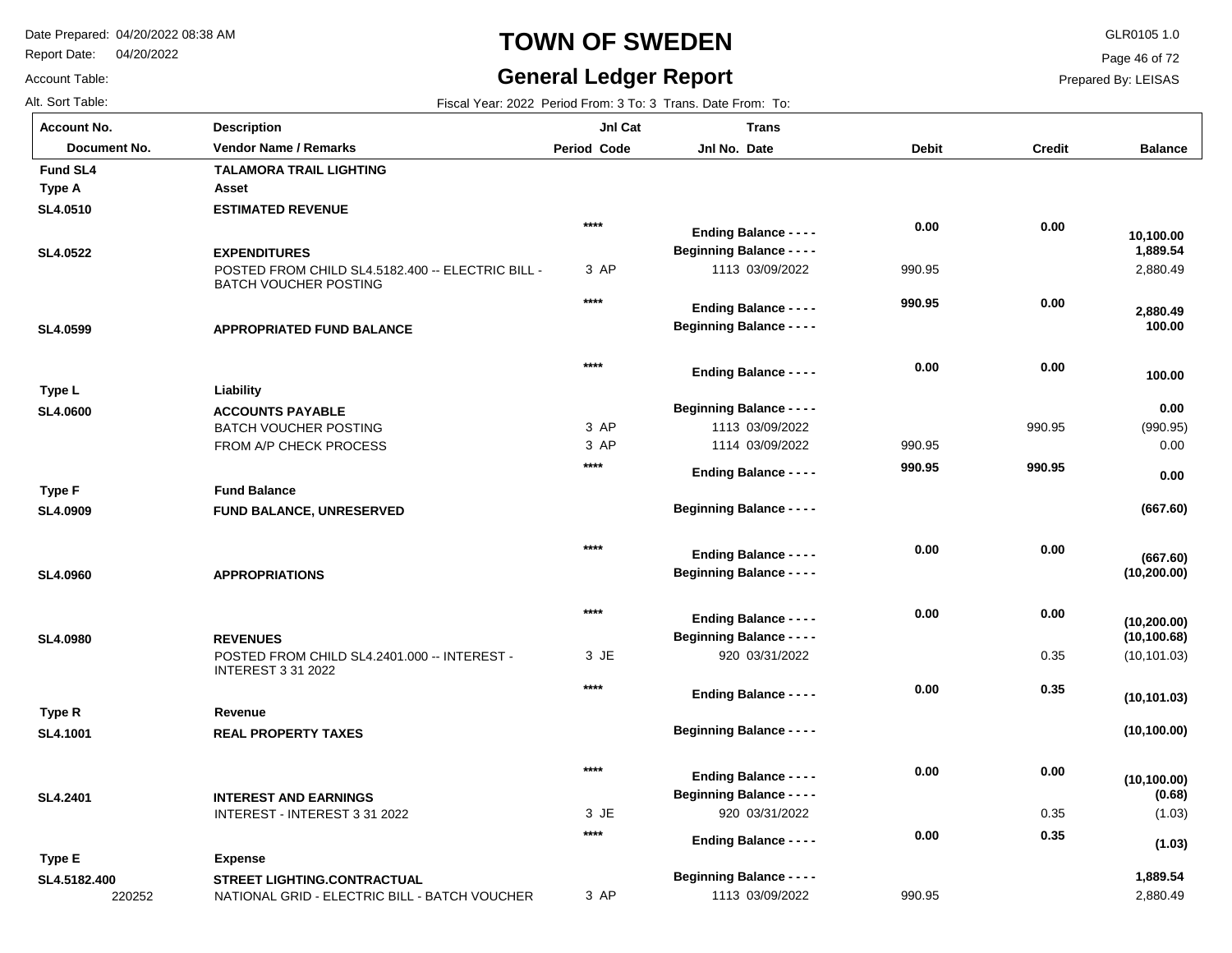Report Date: 04/20/2022

# **TOWN OF SWEDEN** GLR0105 1.0

## **General Ledger Report**

**Balance**

(195.75) 0.00

 **2,880.49** 

 **0.00** 

 3,024.53 3,024.65

 **2,350.00** 

 **3,024.65** 

 **3,220.28** 

 **0.00** 

576.95

 **250.00** 

 **250.00** 

 **576.95** 

 **381.20** 

 **2,350.00** 

(195.75) 0.00

**(1,251.23)**

 **0.00** 

 **0.00** 

Page 47 of 72

Prepared By: LEISAS

Account Table: Alt. Sort Table: Fiscal Year: 2022 Period From: 3 To: 3 Trans. Date From: To: 3 Trans. Date From: To: 3 Trans. Date From: To:

**SL5.0960**

| <b>Account No.</b> | <b>Description</b>                                                       | JnI Cat            | <b>Trans</b>                     |              |               |
|--------------------|--------------------------------------------------------------------------|--------------------|----------------------------------|--------------|---------------|
| Document No.       | <b>Vendor Name / Remarks</b>                                             | <b>Period Code</b> | Jnl No. Date                     | <b>Debit</b> | <b>Credit</b> |
| <b>Fund SL4</b>    | <b>TALAMORA TRAIL LIGHTING</b>                                           |                    |                                  |              |               |
| Type E             | <b>Expense</b>                                                           |                    |                                  |              |               |
| SL4.5182.400       | STREET LIGHTING.CONTRACTUAL<br><b>POSTING</b>                            |                    |                                  |              |               |
|                    |                                                                          | $***$              | <b>Ending Balance - - - -</b>    | 990.95       | 0.00          |
| <b>Fund SL5</b>    | <b>FIELDSTONE ACRES</b>                                                  |                    |                                  |              |               |
| <b>Type A</b>      | Asset                                                                    |                    |                                  |              |               |
| <b>SL5.0200</b>    | <b>CASH</b>                                                              |                    | <b>Beginning Balance - - - -</b> |              |               |
|                    | FROM A/P CHECK PROCESS                                                   | 3 AP               | 1114 03/09/2022                  |              | 195.75        |
|                    | TO CHECKING EP - TO CHECKING EARLY PAYS 39<br>2022                       | 3 JE               | 915 03/09/2022                   | 195.75       |               |
|                    |                                                                          | $****$             | <b>Ending Balance - - - -</b>    | 195.75       | 195.75        |
| SL5.0201           | <b>CASH IN TIME DEPOSITS</b>                                             |                    | <b>Beginning Balance - - - -</b> |              |               |
|                    | TO CHECKING EP - TO CHECKING EARLY PAYS 39<br>2022                       | 3 JE               | 915 03/09/2022                   |              | 195.75        |
|                    | INTEREST - INTEREST 3 31 2022                                            | 3 JE               | 920 03/31/2022                   | 0.12         |               |
|                    |                                                                          | ****               | <b>Ending Balance - - - -</b>    | 0.12         | 195.75        |
| SL5.0510           | <b>ESTIMATED REVENUE</b>                                                 |                    | <b>Beginning Balance - - - -</b> |              |               |
|                    |                                                                          |                    |                                  |              |               |
|                    |                                                                          | $****$             | <b>Ending Balance - - - -</b>    | 0.00         | 0.00          |
|                    |                                                                          |                    | <b>Beginning Balance - - - -</b> |              |               |
| SL5.0522           | <b>EXPENDITURES</b><br>POSTED FROM CHILD SL5.5182.400 -- ELECTRIC BILL - | 3 AP               | 1113 03/09/2022                  | 195.75       |               |
|                    | <b>BATCH VOUCHER POSTING</b>                                             |                    |                                  |              |               |
|                    |                                                                          | $****$             | <b>Ending Balance - - - -</b>    | 195.75       | 0.00          |
| SL5.0599           | <b>APPROPRIATED FUND BALANCE</b>                                         |                    | <b>Beginning Balance - - - -</b> |              |               |
|                    |                                                                          |                    |                                  |              |               |
|                    |                                                                          | $****$             | <b>Ending Balance - - - -</b>    | 0.00         | 0.00          |
| Type L             | Liability                                                                |                    |                                  |              |               |
| <b>SL5.0600</b>    | <b>ACCOUNTS PAYABLE</b>                                                  |                    | <b>Beginning Balance - - - -</b> |              |               |
|                    | BATCH VOUCHER POSTING                                                    | 3 AP               | 1113 03/09/2022                  |              | 195.75        |
|                    | FROM A/P CHECK PROCESS                                                   | 3 AP               | 1114 03/09/2022                  | 195.75       |               |
|                    |                                                                          | $***$              | <b>Ending Balance - - - -</b>    | 195.75       | 195.75        |
| <b>Type F</b>      | <b>Fund Balance</b>                                                      |                    |                                  |              |               |
| SL5.0909           | <b>FUND BALANCE, UNRESERVED</b>                                          |                    | <b>Beginning Balance - - - -</b> |              |               |

**APPROPRIATIONS (2,600.00) (1,251.23) 0.00 0.00 \*\*\*\* Beginning Balance - - - - Ending Balance - - - -**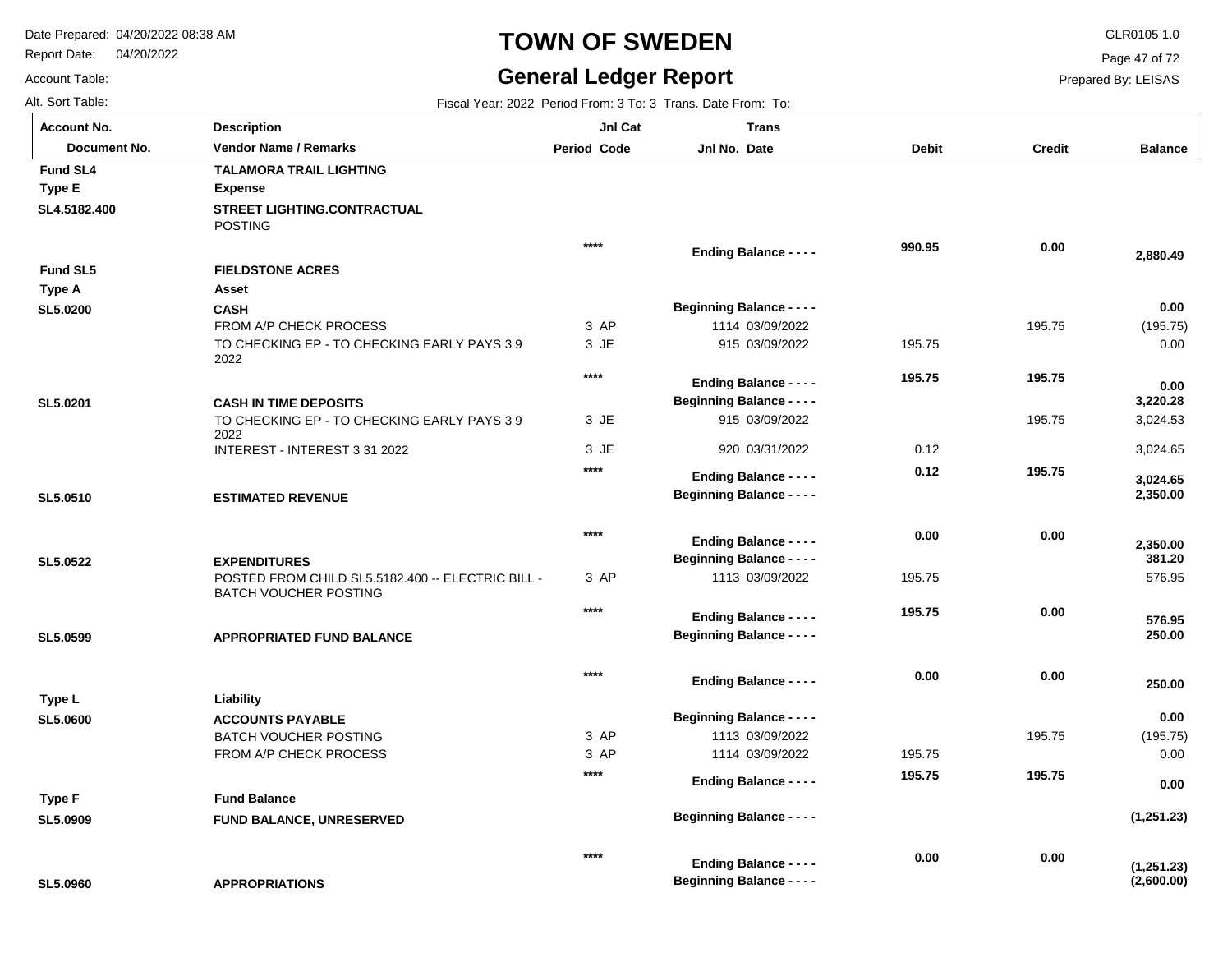Report Date: 04/20/2022

# **TOWN OF SWEDEN** GLR0105 1.0

## **General Ledger Report**

**Balance**

(2,350.37)

**(2,350.00)**

**(2,350.00)**

**(2,350.37)**

**(2,350.25)**

**(2,600.00)**

(0.37)

**(0.37)**

**(0.25)**

576.95

 **576.95** 

 **381.20** 

(199.52) 0.00

 **0.00** 

 2,065.43 2,065.53

 **2,000.00** 

 **2,065.53** 

 **2,264.95** 

 **0.00** 

578.23

 **378.71** 

 **2,000.00** 

Page 48 of 72

Prepared By: LEISAS

 **0.00** 

199.52

 **0.00** 

Account Table: Alt. Sort Table: Fiscal Year: 2022 Period From: 3 To: 3 Trans. Date From: To: 3 Trans. Date From: To: 3 Trans. Date From: To: **Account No.**

**SL5.0960**

**Fund SL5**

**Type F**

**SL5.0980**

**SL5.1001**

**Type R**

**SL5.2401**

**Type E**

**SL5.5182.400**

**SL6.0200**

**Type A**

**Fund SL6**

**SL6.0201**

**SL6.0510**

**SL6.0522**

| unt No.      | <b>Description</b>                                                        | JnI Cat     | <b>Trans</b>                     |              |               |
|--------------|---------------------------------------------------------------------------|-------------|----------------------------------|--------------|---------------|
| Document No. | <b>Vendor Name / Remarks</b>                                              | Period Code | Jnl No. Date                     | <b>Debit</b> | <b>Credit</b> |
| I SL5        | <b>FIELDSTONE ACRES</b>                                                   |             |                                  |              |               |
| ۰F           | <b>Fund Balance</b>                                                       |             |                                  |              |               |
| )960         | <b>APPROPRIATIONS</b>                                                     |             |                                  |              |               |
|              |                                                                           | $****$      | <b>Ending Balance - - - -</b>    | 0.00         | 0.00          |
| )980         | <b>REVENUES</b>                                                           |             | <b>Beginning Balance - - - -</b> |              |               |
|              | POSTED FROM CHILD SL5.2401.000 -- INTEREST -<br><b>INTEREST 3 31 2022</b> | 3 JE        | 920 03/31/2022                   |              | 0.12          |
|              |                                                                           | $****$      | <b>Ending Balance - - - -</b>    | 0.00         | 0.12          |
| ۱R.          | Revenue                                                                   |             |                                  |              |               |
| 1001         | <b>REAL PROPERTY TAXES</b>                                                |             | <b>Beginning Balance - - - -</b> |              |               |
|              |                                                                           | ****        | <b>Ending Balance - - - -</b>    | 0.00         | 0.00          |
| 2401         | <b>INTEREST AND EARNINGS</b>                                              |             | <b>Beginning Balance - - - -</b> |              |               |
|              | INTEREST - INTEREST 3 31 2022                                             | 3 JE        | 920 03/31/2022                   |              | 0.12          |
|              |                                                                           | ****        | <b>Ending Balance - - - -</b>    | 0.00         | 0.12          |
| ۰E           | <b>Expense</b>                                                            |             |                                  |              |               |
| 5182.400     | <b>STREET LIGHTING.CONTRACTUAL</b>                                        |             | <b>Beginning Balance - - - -</b> |              |               |
| 220252       | NATIONAL GRID - ELECTRIC BILL - BATCH VOUCHER<br><b>POSTING</b>           | 3 AP        | 1113 03/09/2022                  | 195.75       |               |
|              |                                                                           | ****        | <b>Ending Balance - - - -</b>    | 195.75       | 0.00          |
| I SL6        | <b>NORTHVIEW</b>                                                          |             |                                  |              |               |
| ۰A           | Asset                                                                     |             |                                  |              |               |
| )200         | <b>CASH</b>                                                               |             | <b>Beginning Balance - - - -</b> |              |               |
|              | FROM A/P CHECK PROCESS                                                    | 3 AP        | 1114 03/09/2022                  |              | 199.52        |
|              | TO CHECKING EP - TO CHECKING EARLY PAYS 39<br>2022                        | 3 JE        | 915 03/09/2022                   | 199.52       |               |
|              |                                                                           | ****        | <b>Ending Balance - - - -</b>    | 199.52       | 199.52        |
| )201         | <b>CASH IN TIME DEPOSITS</b>                                              |             | <b>Beginning Balance - - - -</b> |              |               |
|              | TO CHECKING EP - TO CHECKING EARLY PAYS 39<br>2022                        | 3 JE        | 915 03/09/2022                   |              | 199.52        |
|              | INTEREST - INTEREST 3 31 2022                                             | 3 JE        | 920 03/31/2022                   | 0.10         |               |
|              |                                                                           | ****        | <b>Ending Balance - - - -</b>    | 0.10         | 199.52        |
| )510         | <b>ESTIMATED REVENUE</b>                                                  |             | <b>Beginning Balance - - - -</b> |              |               |

3 AP

**\*\*\*\***

1113 03/09/2022

**Beginning Balance - - - -**

**Ending Balance - - - -**

POSTED FROM CHILD SL6.5182.400 -- ELECTRIC BILL -

**EXPENDITURES**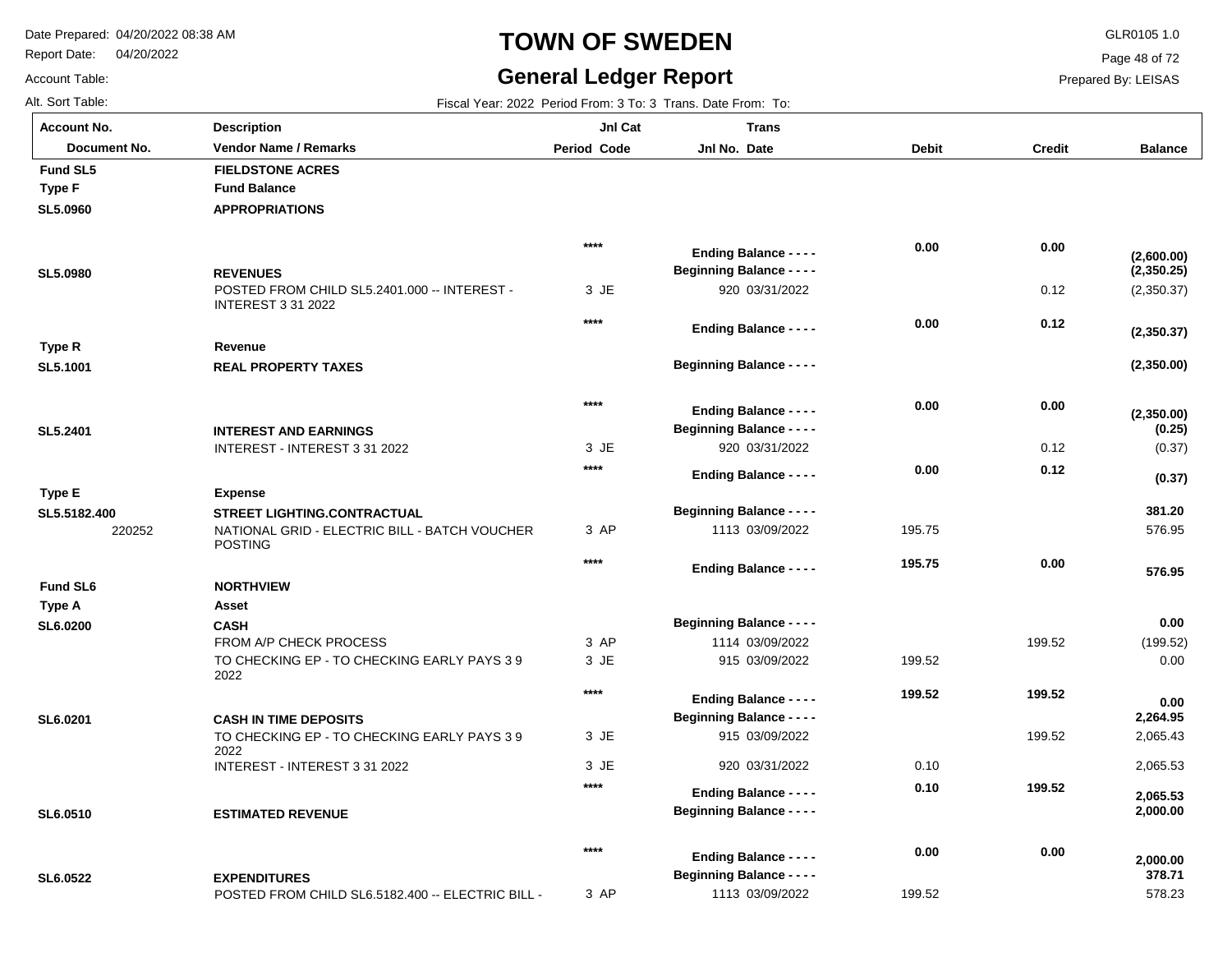Report Date: 04/20/2022

# **TOWN OF SWEDEN** GLR0105 1.0

## **General Ledger Report**

**Balance**

(199.52) 0.00

**(643.49)**

 **0.00** 

 **0.00** 

 **150.00** 

 **150.00** 

 **578.23** 

(2,000.27)

**(2,000.00)**

**(2,000.00)**

**(2,000.27)**

**(2,000.17)**

**(2,150.00)**

**(2,150.00)**

**(643.49)**

(0.27)

**(0.27)**

**(0.17)**

578.23

 **578.23** 

 **0.00** 

 **378.71** 

Page 49 of 72

Prepared By: LEISAS

Account Table: Alt. Sort Table: Fiscal Year: 2022 Period From: 3 To: 3 Trans. Date From: To: 3 Trans. Date From: To: 3 Trans. Date From: To: **Account No.**

| <b>Account No.</b> | Description                                                               | JnI Cat     | Trans                            |              |               |
|--------------------|---------------------------------------------------------------------------|-------------|----------------------------------|--------------|---------------|
| Document No.       | <b>Vendor Name / Remarks</b>                                              | Period Code | Jnl No. Date                     | <b>Debit</b> | <b>Credit</b> |
| Fund SL6           | <b>NORTHVIEW</b>                                                          |             |                                  |              |               |
| Type A             | Asset                                                                     |             |                                  |              |               |
| SL6.0522           | <b>EXPENDITURES</b><br><b>BATCH VOUCHER POSTING</b>                       |             |                                  |              |               |
|                    |                                                                           | $****$      | <b>Ending Balance - - - -</b>    | 199.52       | 0.00          |
| SL6.0599           | <b>APPROPRIATED FUND BALANCE</b>                                          |             | <b>Beginning Balance - - - -</b> |              |               |
|                    |                                                                           | ****        | <b>Ending Balance - - - -</b>    | 0.00         | 0.00          |
| Type L             | Liability                                                                 |             |                                  |              |               |
| <b>SL6.0600</b>    | <b>ACCOUNTS PAYABLE</b>                                                   |             | <b>Beginning Balance - - - -</b> |              |               |
|                    | <b>BATCH VOUCHER POSTING</b>                                              | 3 AP        | 1113 03/09/2022                  |              | 199.52        |
|                    | FROM A/P CHECK PROCESS                                                    | 3 AP        | 1114 03/09/2022                  | 199.52       |               |
|                    |                                                                           | ****        | <b>Ending Balance - - - -</b>    | 199.52       | 199.52        |
| <b>Type F</b>      | <b>Fund Balance</b>                                                       |             |                                  |              |               |
| SL6.0909           | FUND BALANCE, UNRESERVED                                                  |             | <b>Beginning Balance - - - -</b> |              |               |
|                    |                                                                           | $***$       | <b>Ending Balance - - - -</b>    | 0.00         | 0.00          |
| SL6.0960           | <b>APPROPRIATIONS</b>                                                     |             | <b>Beginning Balance - - - -</b> |              |               |
|                    |                                                                           | $****$      |                                  |              |               |
|                    |                                                                           |             | <b>Ending Balance - - - -</b>    | 0.00         | 0.00          |
| <b>SL6.0980</b>    | <b>REVENUES</b>                                                           |             | <b>Beginning Balance - - - -</b> |              |               |
|                    | POSTED FROM CHILD SL6.2401.000 -- INTEREST -<br><b>INTEREST 3 31 2022</b> | 3 JE        | 920 03/31/2022                   |              | 0.10          |
|                    |                                                                           | $***$       | <b>Ending Balance - - - -</b>    | 0.00         | 0.10          |
| Type R             | Revenue                                                                   |             |                                  |              |               |
| SL6.1001           | <b>REAL PROPERTY TAXES</b>                                                |             | <b>Beginning Balance - - - -</b> |              |               |
|                    |                                                                           | $***$       | <b>Ending Balance - - - -</b>    | 0.00         | 0.00          |
| SL6.2401           | <b>INTEREST AND EARNINGS</b>                                              |             | <b>Beginning Balance - - - -</b> |              |               |
|                    | INTEREST - INTEREST 3 31 2022                                             | 3 JE        | 920 03/31/2022                   |              | 0.10          |
|                    |                                                                           | $***$       | <b>Ending Balance - - - -</b>    | 0.00         | 0.10          |
| Type E             | <b>Expense</b>                                                            |             |                                  |              |               |
| SL6.5182.400       | <b>STREET LIGHTING.CONTRACTUAL</b>                                        |             | <b>Beginning Balance - - - -</b> |              |               |

3 AP

**\*\*\*\***

1113 03/09/2022

**Ending Balance - - - -**

199.52

 **199.52** 

**Fund SL8**

220252

POSTING

**WALMART LIGHTING DISTRICT**

NATIONAL GRID - ELECTRIC BILL - BATCH VOUCHER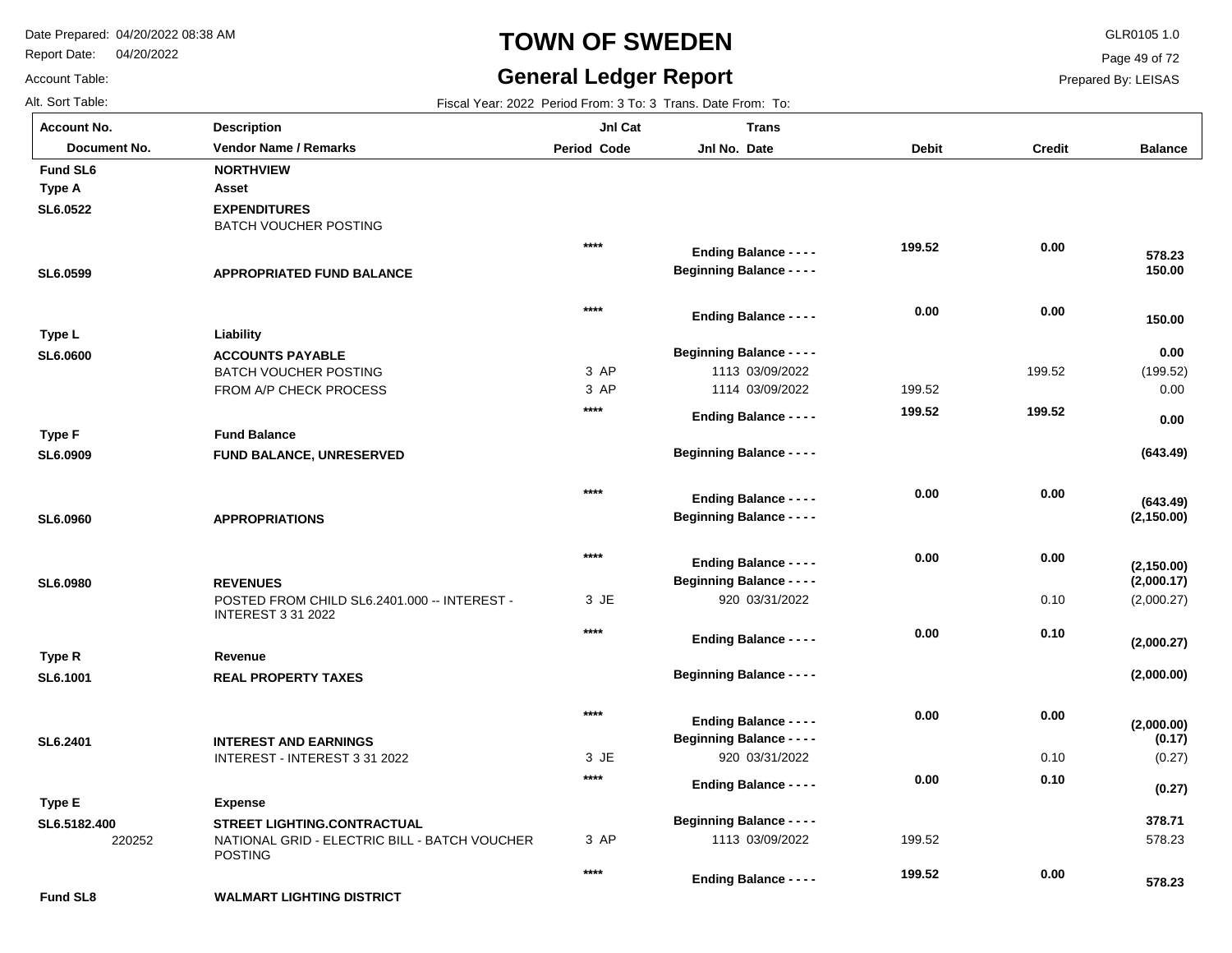**Fund SL8 WALMART LIGHTING DISTRICT**

**Description**

Report Date: 04/20/2022

### Account Table:

**Account No.**

## **TOWN OF SWEDEN** GLR0105 1.0

## **General Ledger Report**

Page 50 of 72

**Balance**

### Prepared By: LEISAS

Alt. Sort Table: Fiscal Year: 2022 Period From: 3 To: 3 Trans. Date From: To: **Jnl Cat**

**Jnl No. Date** 

**Trans**

**Document No. Vendor Name / Remarks Period Jnl No. Debit Credit**

**Period Code** 

| Type A        | Asset                                                                     |        |                                                                   |      |      |                    |
|---------------|---------------------------------------------------------------------------|--------|-------------------------------------------------------------------|------|------|--------------------|
| SL8.0201      | <b>CASH IN TIME DEPOSITS</b>                                              |        | <b>Beginning Balance - - - -</b>                                  |      |      | 1,135.64           |
|               | INTEREST - INTEREST 3 31 2022                                             | 3 JE   | 920 03/31/2022                                                    | 0.05 |      | 1,135.69           |
|               |                                                                           | ****   | <b>Ending Balance - - - -</b>                                     | 0.05 | 0.00 |                    |
| SL8.0510      | <b>ESTIMATED REVENUE</b>                                                  |        | <b>Beginning Balance - - - -</b>                                  |      |      | 1,135.69<br>550.00 |
|               |                                                                           |        |                                                                   |      |      |                    |
|               |                                                                           | $***$  |                                                                   | 0.00 | 0.00 |                    |
|               |                                                                           |        | <b>Ending Balance - - - -</b>                                     |      |      | 550.00             |
| SL8.0522      | <b>EXPENDITURES</b>                                                       |        | <b>Beginning Balance - - - -</b>                                  |      |      | 196.07             |
|               |                                                                           | $****$ |                                                                   | 0.00 | 0.00 |                    |
|               |                                                                           |        | <b>Ending Balance - - - -</b>                                     |      |      | 196.07             |
| SL8.0599      | <b>APPROPRIATED FUND BALANCE</b>                                          |        | <b>Beginning Balance - - - -</b>                                  |      |      | 150.00             |
|               |                                                                           | $***$  |                                                                   | 0.00 | 0.00 |                    |
|               |                                                                           |        | <b>Ending Balance - - - -</b>                                     |      |      | 150.00             |
| <b>Type F</b> | <b>Fund Balance</b>                                                       |        |                                                                   |      |      |                    |
| SL8.0909      | <b>FUND BALANCE, UNRESERVED</b>                                           |        | <b>Beginning Balance - - - -</b>                                  |      |      | (781.63)           |
|               |                                                                           | $****$ |                                                                   | 0.00 | 0.00 |                    |
|               |                                                                           |        | <b>Ending Balance - - - -</b>                                     |      |      | (781.63)           |
| SL8.0960      | <b>APPROPRIATIONS</b>                                                     |        | <b>Beginning Balance - - - -</b>                                  |      |      | (700.00)           |
|               |                                                                           | $***$  |                                                                   | 0.00 | 0.00 |                    |
|               |                                                                           |        | <b>Ending Balance - - - -</b><br><b>Beginning Balance - - - -</b> |      |      | (700.00)           |
| SL8.0980      | <b>REVENUES</b>                                                           |        |                                                                   |      |      | (550.08)           |
|               | POSTED FROM CHILD SL8.2401.000 -- INTEREST -<br><b>INTEREST 3 31 2022</b> | 3 JE   | 920 03/31/2022                                                    |      | 0.05 | (550.13)           |
|               |                                                                           | $****$ | <b>Ending Balance - - - -</b>                                     | 0.00 | 0.05 |                    |
| Type R        | Revenue                                                                   |        |                                                                   |      |      | (550.13)           |
| SL8.1001      | <b>REAL PROPERTY TAXES</b>                                                |        | <b>Beginning Balance - - - -</b>                                  |      |      | (550.00)           |
|               |                                                                           |        |                                                                   |      |      |                    |
|               |                                                                           | $****$ | <b>Ending Balance - - - -</b>                                     | 0.00 | 0.00 | (550.00)           |
| SL8.2401      | <b>INTEREST AND EARNINGS</b>                                              |        | <b>Beginning Balance - - - -</b>                                  |      |      | (0.08)             |
|               | INTEREST - INTEREST 3 31 2022                                             | 3 JE   | 920 03/31/2022                                                    |      | 0.05 | (0.13)             |

**STREET LIGHTING.CONTRACTUAL SL8.5182.400 Expense Type E**

**\*\*\*\***

JE 3

**\*\*\*\***

**Ending Balance - - - -**

920 03/31/2022

**Ending Balance - - - -**

**Beginning Balance - - - -**

 **196.07** 

 **196.07** 

 **0.05** 

 **0.00** 

 **0.00** 

 **0.00** 

**(0.13)**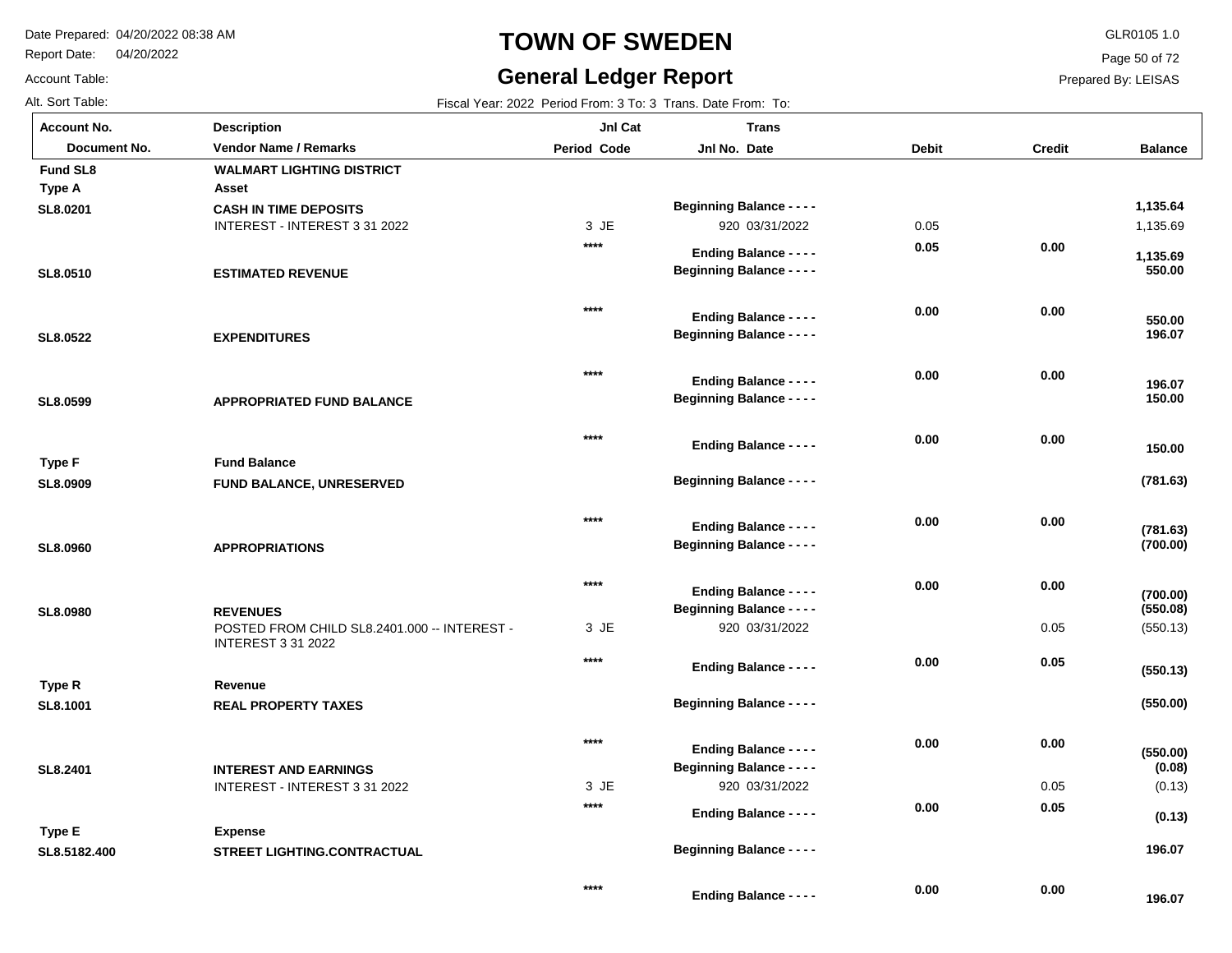Report Date: 04/20/2022

Account Table:

**SL9.0200**

**Type A**

**SL9.0201**

**SL9.0510**

**SL9.0522**

**SL9.0599**

**SL9.0600**

**Type L**

**SL9.0909**

**Type F**

**SL9.0960**

**SL9.0980**

# **TOWN OF SWEDEN** GLR0105 1.0

Alt. Sort Table: Fiscal Year: 2022 Period From: 3 To: 3 Trans. Date From: To: 3 Trans. Date From: To: 3 Trans. Date From: To:

POSTED FROM CHILD SL9.2401.000 -- INTEREST -

INTEREST 3 31 2022

## **General Ledger Report**

**Balance**

(199.52) 0.00

 **0.00** 

 **0.00** 

 2,177.15 2,177.25

 **2,050.00** 

 **2,177.25** 

 **2,376.67** 

574.72

 **100.00** 

 **100.00** 

 **574.72** 

 **375.20** 

 **2,050.00** 

(199.52) 0.00

**(701.70)**

 **0.00** 

 **0.00** 

(2,050.27)

**(2,050.17)**

**(2,150.00)**

**(2,150.00)**

**(701.70)**

Page 51 of 72

Prepared By: LEISAS

0.10

 **0.10** 

 **0.00** 

| <b>Account No.</b> |
|--------------------|
| Document No.       |
| <b>Fund SL9</b>    |

| unt No.      | <b>Description</b>                                                                                       | JnI Cat     | <b>Trans</b>                                                      |              |               |
|--------------|----------------------------------------------------------------------------------------------------------|-------------|-------------------------------------------------------------------|--------------|---------------|
| Document No. | <b>Vendor Name / Remarks</b>                                                                             | Period Code | Jnl No. Date                                                      | <b>Debit</b> | <b>Credit</b> |
| I SL9        | <b>NATHANIEL POOLE TRAIL LIGHTING</b>                                                                    |             |                                                                   |              |               |
| ۱A           | Asset                                                                                                    |             |                                                                   |              |               |
| )200         | <b>CASH</b>                                                                                              |             | <b>Beginning Balance - - - -</b>                                  |              |               |
|              | FROM A/P CHECK PROCESS                                                                                   | 3 AP        | 1114 03/09/2022                                                   |              | 199.52        |
|              | TO CHECKING EP - TO CHECKING EARLY PAYS 39<br>2022                                                       | 3 JE        | 915 03/09/2022                                                    | 199.52       |               |
|              |                                                                                                          | $****$      | <b>Ending Balance - - - -</b>                                     | 199.52       | 199.52        |
| )201         | <b>CASH IN TIME DEPOSITS</b>                                                                             |             | <b>Beginning Balance - - - -</b>                                  |              |               |
|              | TO CHECKING EP - TO CHECKING EARLY PAYS 39<br>2022                                                       | 3 JE        | 915 03/09/2022                                                    |              | 199.52        |
|              | INTEREST - INTEREST 3 31 2022                                                                            | 3 JE        | 920 03/31/2022                                                    | 0.10         |               |
|              |                                                                                                          | $****$      | <b>Ending Balance - - - -</b>                                     | 0.10         | 199.52        |
| )510         | <b>ESTIMATED REVENUE</b>                                                                                 |             | <b>Beginning Balance - - - -</b>                                  |              |               |
|              |                                                                                                          |             |                                                                   |              |               |
|              |                                                                                                          | $****$      |                                                                   | 0.00         | 0.00          |
|              |                                                                                                          |             | <b>Ending Balance - - - -</b><br><b>Beginning Balance - - - -</b> |              |               |
| )522         | <b>EXPENDITURES</b><br>POSTED FROM CHILD SL9.5182.400 -- ELECTRIC BILL -<br><b>BATCH VOUCHER POSTING</b> | 3 AP        | 1113 03/09/2022                                                   | 199.52       |               |
|              |                                                                                                          | $****$      |                                                                   | 199.52       | 0.00          |
|              |                                                                                                          |             | <b>Ending Balance - - - -</b><br><b>Beginning Balance - - - -</b> |              |               |
| )599         | <b>APPROPRIATED FUND BALANCE</b>                                                                         |             |                                                                   |              |               |
|              |                                                                                                          | $****$      |                                                                   | 0.00         | 0.00          |
|              |                                                                                                          |             | <b>Ending Balance - - - -</b>                                     |              |               |
| ۱L           | Liability                                                                                                |             | <b>Beginning Balance - - - -</b>                                  |              |               |
| 000          | <b>ACCOUNTS PAYABLE</b><br><b>BATCH VOUCHER POSTING</b>                                                  | 3 AP        | 1113 03/09/2022                                                   |              | 199.52        |
|              | FROM A/P CHECK PROCESS                                                                                   | 3 AP        | 1114 03/09/2022                                                   | 199.52       |               |
|              |                                                                                                          | $****$      |                                                                   | 199.52       | 199.52        |
|              |                                                                                                          |             | <b>Ending Balance - - - -</b>                                     |              |               |
| ۰F           | <b>Fund Balance</b>                                                                                      |             |                                                                   |              |               |
| )909         | FUND BALANCE, UNRESERVED                                                                                 |             | <b>Beginning Balance - - - -</b>                                  |              |               |
|              |                                                                                                          | $***$       | <b>Ending Balance - - - -</b>                                     | 0.00         | 0.00          |
| )960         | <b>APPROPRIATIONS</b>                                                                                    |             | <b>Beginning Balance - - - -</b>                                  |              |               |
|              |                                                                                                          |             |                                                                   |              |               |
|              |                                                                                                          | $****$      | <b>Ending Balance - - - -</b>                                     | 0.00         | 0.00          |
| )980         | <b>REVENUES</b>                                                                                          |             | <b>Beginning Balance - - - -</b>                                  |              |               |

JE 3

**\*\*\*\***

920 03/31/2022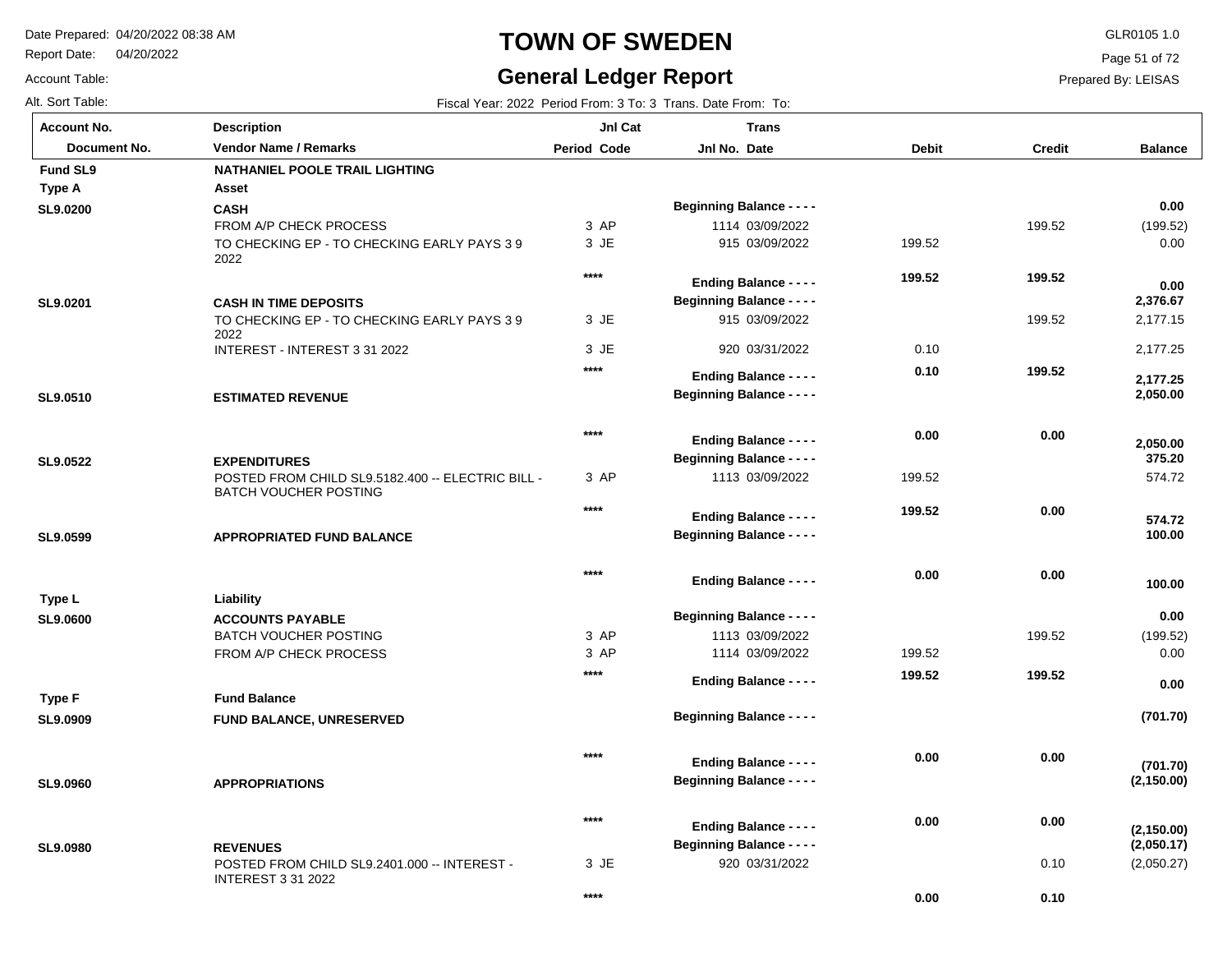Report Date: 04/20/2022

# **TOWN OF SWEDEN** GLR0105 1.0

## **General Ledger Report** Fiscal Year: 2022 Period From: 3 To: 3 Trans. Date From: To:

**Balance**

(0.27)

**(0.27)**

**(0.17)**

**(2,050.00)**

**(2,050.00)**

**(2,050.27)**

574.72

 **574.72** 

 **375.20** 

(29.54) 0.00

 **0.00** 

 **0.00** 

 4,840.64 4,840.86

 **2,350.00** 

 **2,350.00** 

 **4,840.86** 

 **4,870.18** 

89.01

 **420.00** 

 **89.01** 

 **59.47** 

Page 52 of 72

Prepared By: LEISAS

 **29.54** 

 **0.00** 

 **0.00** 

| <b>Account No.</b> |
|--------------------|
| Alt. Sort Table:   |
| Account Table:     |

**SL9.0980**

**Fund SL9**

**Type F**

**SL9.1001**

**Type R**

**SL9.2401**

**Type E**

**SL9.5182.400**

**SP.0200**

**Type A**

**Fund SP**

**SP.0201**

| unt No.      | <b>Description</b>                                              | JnI Cat            | <b>Trans</b>                     |              |               |
|--------------|-----------------------------------------------------------------|--------------------|----------------------------------|--------------|---------------|
| Document No. | <b>Vendor Name / Remarks</b>                                    | <b>Period Code</b> | Jnl No. Date                     | <b>Debit</b> | <b>Credit</b> |
| I SL9        | <b>NATHANIEL POOLE TRAIL LIGHTING</b>                           |                    |                                  |              |               |
| F            | <b>Fund Balance</b>                                             |                    |                                  |              |               |
| )980         | <b>REVENUES</b>                                                 |                    |                                  |              |               |
|              |                                                                 |                    | <b>Ending Balance - - - -</b>    |              |               |
| ۱R.          | Revenue                                                         |                    |                                  |              |               |
| 1001         | <b>REAL PROPERTY TAXES</b>                                      |                    | <b>Beginning Balance - - - -</b> |              |               |
|              |                                                                 | $***$              | <b>Ending Balance - - - -</b>    | 0.00         | 0.00          |
| 2401         | <b>INTEREST AND EARNINGS</b>                                    |                    | <b>Beginning Balance - - - -</b> |              |               |
|              | INTEREST - INTEREST 3 31 2022                                   | 3 JE               | 920 03/31/2022                   |              | 0.10          |
|              |                                                                 | ****               | <b>Ending Balance - - - -</b>    | 0.00         | 0.10          |
| Е            | <b>Expense</b>                                                  |                    |                                  |              |               |
| 5182.400     | <b>STREET LIGHTING.CONTRACTUAL</b>                              |                    | <b>Beginning Balance - - - -</b> |              |               |
| 220252       | NATIONAL GRID - ELECTRIC BILL - BATCH VOUCHER<br><b>POSTING</b> | 3 AP               | 1113 03/09/2022                  | 199.52       |               |
|              |                                                                 | $****$             | <b>Ending Balance - - - -</b>    | 199.52       | 0.00          |
| <b>SP</b>    | <b>SPECIAL PARKS FUND</b>                                       |                    |                                  |              |               |
| ۰A           | Asset                                                           |                    |                                  |              |               |
| 200          | <b>CASH</b>                                                     |                    | <b>Beginning Balance - - - -</b> |              |               |
|              | FROM A/P CHECK PROCESS                                          | 3 AP               | 1114 03/09/2022                  |              | 29.54         |
|              | TO CHECKING EP - TO CHECKING EARLY PAYS 39<br>2022              | 3 JE               | 915 03/09/2022                   | 29.54        |               |
|              |                                                                 | $****$             | <b>Ending Balance - - - -</b>    | 29.54        | 29.54         |
| 201          | <b>CASH IN TIME DEPOSITS</b>                                    |                    | <b>Beginning Balance - - - -</b> |              |               |
|              | TO CHECKING EP - TO CHECKING EARLY PAYS 39                      | 3 JE               | 915 03/09/2022                   |              | 29.54         |

**\*\*\*\***

| SP.0599 | <b>APPROPRIATED FUND BALANCE</b>                                                 |      | <b>Ending Balance - - - -</b><br><b>Beginning Balance - - - -</b> |
|---------|----------------------------------------------------------------------------------|------|-------------------------------------------------------------------|
|         |                                                                                  | **** |                                                                   |
|         | POSTED FROM CHILD SP.7110.400 -- ELECTRIC BILL -<br><b>BATCH VOUCHER POSTING</b> | 3 AP | 1113 03/09/2022                                                   |
| SP.0522 | <b>EXPENDITURES</b>                                                              | **** | <b>Ending Balance - - - -</b><br><b>Beginning Balance - - - -</b> |
| SP.0510 | <b>ESTIMATED REVENUE</b>                                                         |      | <b>Ending Balance - - - -</b><br><b>Beginning Balance - - - -</b> |
|         |                                                                                  | **** |                                                                   |
|         | 2022<br>INTEREST - INTEREST 3 31 2022                                            | 3 JE | 920 03/31/2022                                                    |

0.22

 **0.22** 

29.54

 **29.54** 

 **0.00** 

 **0.00**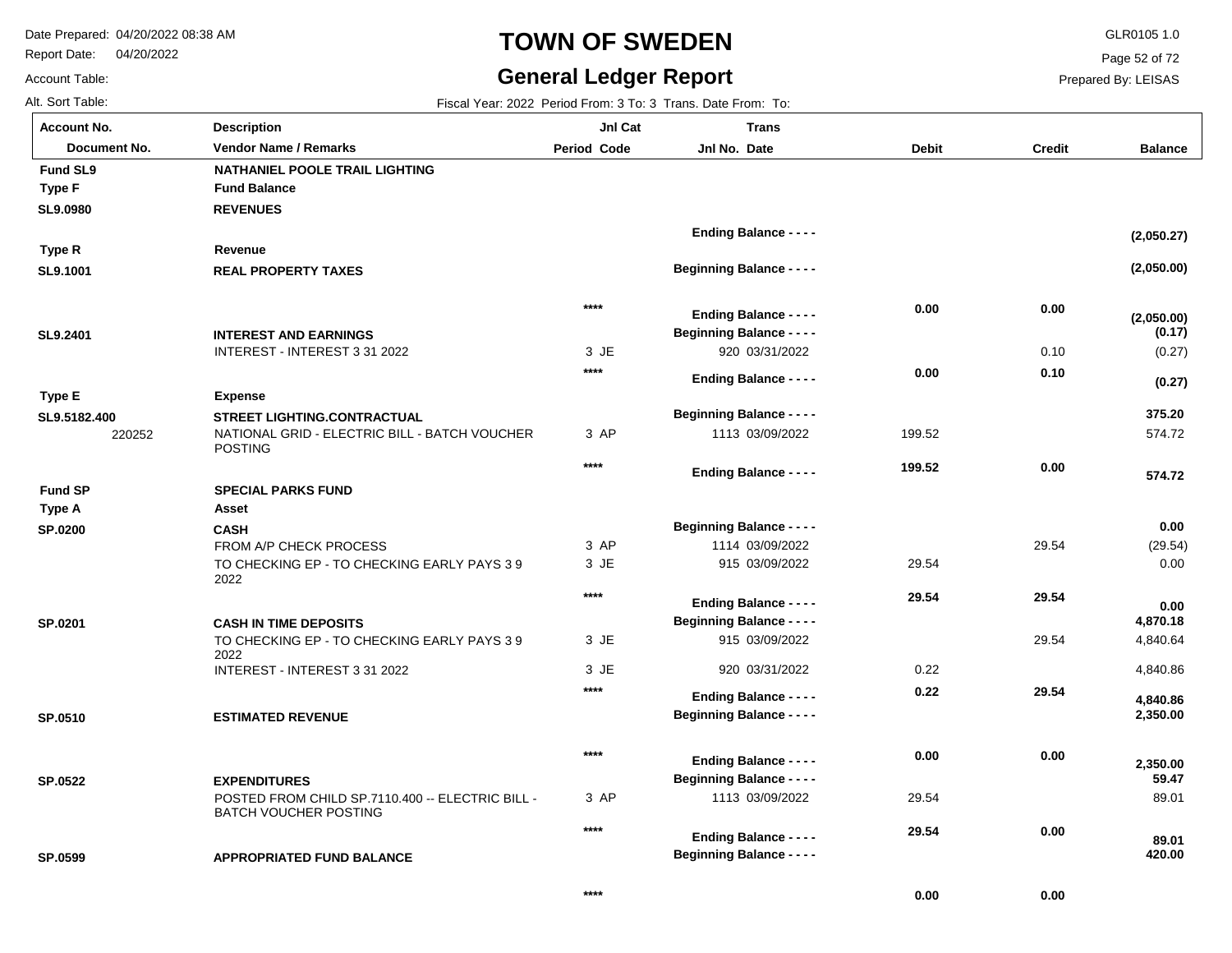**Asset**

Report Date: 04/20/2022

# **TOWN OF SWEDEN** GLR0105 1.0

## **General Ledger Report** Fiscal Year: 2022 Period From: 3 To: 3 Trans. Date From: To:

**Balance**

(29.54) 0.00

 **0.00** 

**(2,579.31)**

**(2,770.00)**

**(2,579.31)**

 **0.00** 

 **420.00** 

(2,350.56)

**(2,350.00)**

**(2,350.00)**

**(2,350.56)**

**(2,350.34)**

**(2,770.00)**

(0.56)

**(0.56)**

**(0.34)**

89.01

 **89.01** 

 **59.47** 

Page 53 of 72

Prepared By: LEISAS

| <b>Account No.</b> |
|--------------------|
| Alt. Sort Table:   |
| Account Table:     |

**SP.0599**

**Type A**

**Fund SP**

**SP.0600**

**Type L**

**SP.0909**

**Type F**

**SP.0960**

**SP.0980**

**SP.1001**

**Type R**

**SP.2401**

**Type E**

**SP.7110.400**

**SS.0200**

**Type A**

**Fund SS**

| unt No.      | <b>Description</b>                                                       | JnI Cat            | <b>Trans</b>                     |              |               |
|--------------|--------------------------------------------------------------------------|--------------------|----------------------------------|--------------|---------------|
| Document No. | <b>Vendor Name / Remarks</b>                                             | <b>Period Code</b> | Jnl No. Date                     | <b>Debit</b> | <b>Credit</b> |
| I SP         | <b>SPECIAL PARKS FUND</b>                                                |                    |                                  |              |               |
| ۰A           | Asset                                                                    |                    |                                  |              |               |
| 599          | <b>APPROPRIATED FUND BALANCE</b>                                         |                    |                                  |              |               |
|              |                                                                          |                    | <b>Ending Balance - - - -</b>    |              |               |
| ۱L           | Liability                                                                |                    |                                  |              |               |
| 600          | <b>ACCOUNTS PAYABLE</b>                                                  |                    | <b>Beginning Balance - - - -</b> |              |               |
|              | <b>BATCH VOUCHER POSTING</b>                                             | 3 AP               | 1113 03/09/2022                  |              | 29.54         |
|              | FROM A/P CHECK PROCESS                                                   | 3 AP               | 1114 03/09/2022                  | 29.54        |               |
|              |                                                                          | $****$             | <b>Ending Balance - - - -</b>    | 29.54        | 29.54         |
| ۰F           | <b>Fund Balance</b>                                                      |                    |                                  |              |               |
| 909          | FUND BALANCE, UNRESERVED                                                 |                    | <b>Beginning Balance - - - -</b> |              |               |
|              |                                                                          |                    |                                  |              |               |
|              |                                                                          | $***$              |                                  | 0.00         | 0.00          |
|              |                                                                          |                    | <b>Ending Balance - - - -</b>    |              |               |
| 960          | <b>APPROPRIATIONS</b>                                                    |                    | <b>Beginning Balance - - - -</b> |              |               |
|              |                                                                          | $****$             |                                  | 0.00         | 0.00          |
|              |                                                                          |                    | <b>Ending Balance - - - -</b>    |              |               |
| 980          | <b>REVENUES</b>                                                          |                    | <b>Beginning Balance - - - -</b> |              |               |
|              | POSTED FROM CHILD SP.2401.000 -- INTEREST -<br><b>INTEREST 3 31 2022</b> | 3 JE               | 920 03/31/2022                   |              | 0.22          |
|              |                                                                          | $****$             | <b>Ending Balance - - - -</b>    | 0.00         | 0.22          |
| ιR.          | Revenue                                                                  |                    |                                  |              |               |
| 001          | <b>REAL PROPERTY TAXES</b>                                               |                    | <b>Beginning Balance - - - -</b> |              |               |
|              |                                                                          |                    |                                  |              |               |
|              |                                                                          | $****$             | <b>Ending Balance - - - -</b>    | 0.00         | 0.00          |
| 401          | <b>INTEREST AND EARNINGS</b>                                             |                    | <b>Beginning Balance - - - -</b> |              |               |
|              | INTEREST - INTEREST 3 31 2022                                            | 3 JE               | 920 03/31/2022                   |              | 0.22          |
|              |                                                                          | ****               | <b>Ending Balance - - - -</b>    | 0.00         | 0.22          |
| Е            | <b>Expense</b>                                                           |                    |                                  |              |               |
| 110.400      | PARKS.CONTRACTUAL                                                        |                    | <b>Beginning Balance - - - -</b> |              |               |
| 220253       | NATIONAL GRID - ELECTRIC BILL - BATCH VOUCHER<br><b>POSTING</b>          | 3 AP               | 1113 03/09/2022                  | 29.54        |               |
|              |                                                                          | $****$             | <b>Ending Balance - - - -</b>    | 29.54        | 0.00          |
| I SS         | <b>SWEDEN CONSOLIDATED SEWER</b>                                         |                    |                                  |              |               |
|              |                                                                          |                    |                                  |              |               |

| .                                                  |      |                                  |        |        |          |
|----------------------------------------------------|------|----------------------------------|--------|--------|----------|
| CASH                                               |      | <b>Beginning Balance - - - -</b> | 0.00   |        |          |
| FROM A/P CHECK PROCESS                             | 3 AP | 1114 03/09/2022                  |        | 163.90 | (163.90) |
| TO CHECKING EP - TO CHECKING EARLY PAYS 39<br>2022 | 3 JE | 915 03/09/2022                   | 163.90 |        | 0.00     |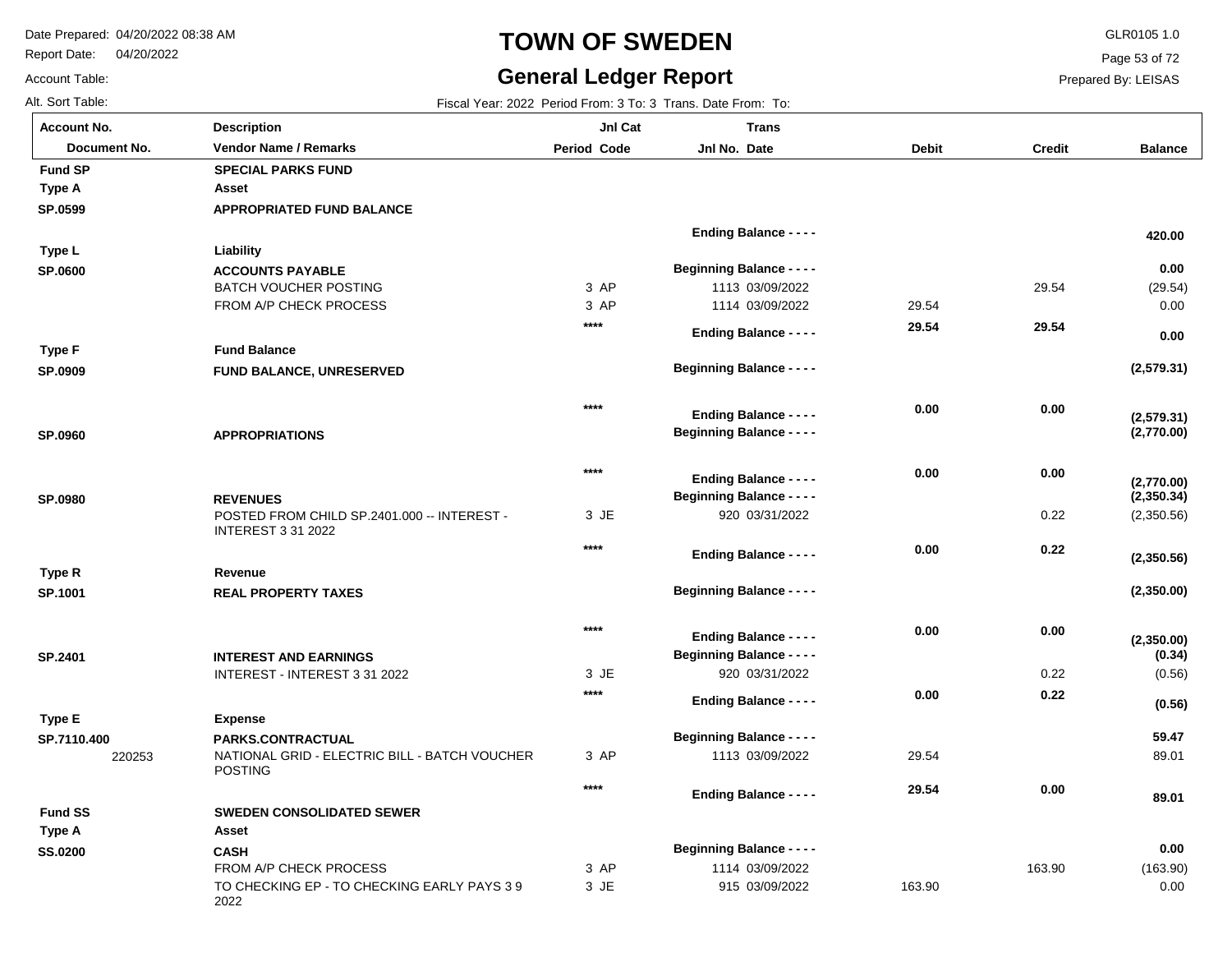Report Date: 04/20/2022

## Account Table:

Alt. Sort Table: Fiscal Year: 2022 Period From: 3 To: 3 Trans. Date From: To:

**Account No.**

## **TOWN OF SWEDEN** GLR0105 1.0

## **General Ledger Report**

**Jnl Cat**

Page 54 of 72

**Balance**

 276.02 0.00 (107.95) 0.00

 70,960.65 70,684.63 70,576.68 70,826.68 70,829.76

 **71,124.55** 

 **0.00** 

80,813.29

 **19,000.00** 

 **80,813.29** 

 **80,811.23** 

 **70,829.76** 

 1,561.42 1,837.44 1,945.39

 **26,100.00** 

 **1,945.39** 

 **1,397.52** 

 **19,000.00** 

Prepared By: LEISAS

 163.90 276.02 107.95

 **547.87** 

 **0.00** 

 **0.00** 

 **0.00** 

 **0.00** 

 250.00 3.08

 **253.08** 

2.06

 **2.06** 

 **0.00** 

 163.90 276.02 107.95

 **547.87** 

 **0.00** 

| Document No.   | <b>Vendor Name / Remarks</b>             | Period Code | Jnl No. Date           | <b>Debit</b> | <b>Credit</b> |
|----------------|------------------------------------------|-------------|------------------------|--------------|---------------|
| <b>Fund SS</b> | <b>SWEDEN CONSOLIDATED SEWER</b>         |             |                        |              |               |
| Type A         | Asset                                    |             |                        |              |               |
| <b>SS.0200</b> | <b>CASH</b>                              |             |                        |              |               |
|                | PR 6 - PAYROLL # 6 3 17 2022             | 3 PR        | 252 03/16/2022         | 276.02       |               |
|                | PR 6 - PAYROLL # 6 3 17 2022             | 3 PR        | 252 03/16/2022         |              | 276.02        |
|                | FROM A/P CHECK PROCESS                   | 3 AP        | 1122 03/23/2022        |              | 107.95        |
|                | TO CHECKING AB 3 - TO CHECKING AB 3 2022 | 3 JE        | 917 03/23/2022         | 107.95       |               |
|                |                                          | ****        | Ending Balance - - - - | 547.87       | 547.87        |

 03/09/2022 03/16/2022 03/23/2022 03/31/2022 03/31/2022

**Beginning Balance - - - -**

**Trans**

920 03/31/2022

**Beginning Balance - - - -**

**Ending Balance - - - -**

**Beginning Balance - - - -**

**Ending Balance - - - -**

**Ending Balance - - - -**

**Beginning Balance - - - -**

**Beginning Balance - - - -**

**Ending Balance - - - -**

1113 03/09/2022 252 03/16/2022 1121 03/23/2022

JE 3 3 PR JE 3 GR 3 JE 3

JE 3

**\*\*\*\***

**\*\*\*\***

**\*\*\*\***

3 AP 3 PR 3 AP

**\*\*\*\***

**\*\*\*\***

| SS.0201 |      | <b>CASH IN TIME DEPOSITS</b>               |
|---------|------|--------------------------------------------|
|         |      | TO CHECKING EP - TO CHECKING EARLY PAYS 39 |
|         |      | 2022                                       |
|         |      | PR 6 - PAYROLL # 6 3 17 2022               |
|         |      | TO CHECKING AB 3 - TO CHECKING AB 3 2022   |
|         | 4777 | DETAIL GR POSTING                          |
|         |      | INTEREST - INTEREST 3 31 2022              |
|         |      |                                            |

**Description**

| SS.0231 | <b>CASH IN TIME DEPOSITS, SPECIAL RESERVES SEWER</b> |
|---------|------------------------------------------------------|
|         | <b>TRUCK</b>                                         |
|         | INTEREST - INTEREST 3 31 2022                        |

**ESTIMATED REVENUE SS.0510**

| SS.0522 | <b>EXPENDITURES</b><br>POSTED FROM CHILD SS.8120.400 -- ELECTRIC BILL -<br><b>BATCH VOUCHER POSTING</b><br>POSTED FROM CHILD SS.9030.800, SS.8120.100,<br>SS.9035.800 -- PR 6 - PAYROLL # 6 3 17 2022<br>POSTED FROM CHILD SS.8120.400 - VARIOUS<br>BATTERIES - BATCH VOUCHER POSTING |
|---------|---------------------------------------------------------------------------------------------------------------------------------------------------------------------------------------------------------------------------------------------------------------------------------------|
|         |                                                                                                                                                                                                                                                                                       |

**APPROPRIATED FUND BALANCE SS.0599**

|                |                              | $****$ | <b>Ending Balance - - - -</b>    | 0.00   | 0.00   | 26,100.00 |
|----------------|------------------------------|--------|----------------------------------|--------|--------|-----------|
| Type L         | Liability                    |        |                                  |        |        |           |
| <b>SS.0600</b> | <b>ACCOUNTS PAYABLE</b>      |        | <b>Beginning Balance - - - -</b> |        |        | 0.00      |
|                | BATCH VOUCHER POSTING        | 3 AP   | 1113 03/09/2022                  |        | 163.90 | (163.90)  |
|                | FROM A/P CHECK PROCESS       | 3 AP   | 1114 03/09/2022                  | 163.90 |        | 0.00      |
|                | <b>BATCH VOUCHER POSTING</b> | 3 AP   | 1121 03/23/2022                  |        | 107.95 | (107.95)  |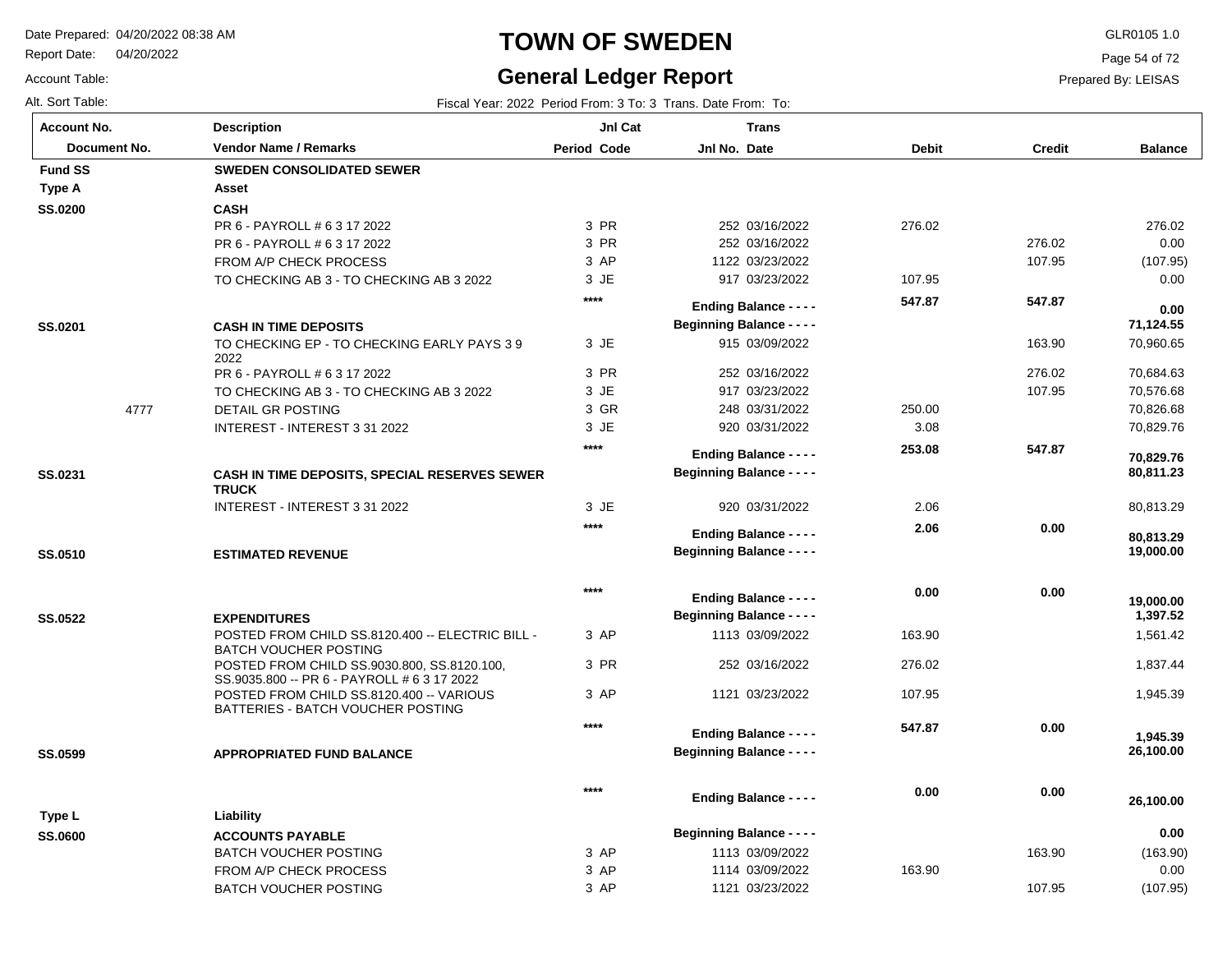Report Date: 04/20/2022

Account Table:

# **TOWN OF SWEDEN** GLR0105 1.0

# **General Ledger Report**

Page 55 of 72

Prepared By: LEISAS

| Alt. Sort Table:       |                                                                               |              | Fiscal Year: 2022 Period From: 3 To: 3 Trans. Date From: To:      |              |               |                    |
|------------------------|-------------------------------------------------------------------------------|--------------|-------------------------------------------------------------------|--------------|---------------|--------------------|
| <b>Account No.</b>     | <b>Description</b>                                                            | JnI Cat      | <b>Trans</b>                                                      |              |               |                    |
| Document No.           | <b>Vendor Name / Remarks</b>                                                  | Period Code  | Jnl No. Date                                                      | <b>Debit</b> | <b>Credit</b> | <b>Balance</b>     |
| <b>Fund SS</b>         | <b>SWEDEN CONSOLIDATED SEWER</b>                                              |              |                                                                   |              |               |                    |
| Type L                 | Liability                                                                     |              |                                                                   |              |               |                    |
| <b>SS.0600</b>         | <b>ACCOUNTS PAYABLE</b>                                                       |              |                                                                   |              |               |                    |
|                        | FROM A/P CHECK PROCESS                                                        | 3 AP         | 1122 03/23/2022                                                   | 107.95       |               | 0.00               |
|                        |                                                                               | $****$       | <b>Ending Balance - - - -</b>                                     | 271.85       | 271.85        | 0.00               |
| <b>Type F</b>          | <b>Fund Balance</b>                                                           |              |                                                                   |              |               |                    |
| <b>SS.0878</b>         | <b>CAPITAL RESERVE BALANCE SEWER TRUCK</b>                                    |              | <b>Beginning Balance - - - -</b>                                  |              |               | (80, 807.31)       |
|                        |                                                                               | $***$        |                                                                   |              |               |                    |
|                        |                                                                               |              | <b>Ending Balance - - - -</b>                                     | 0.00         | 0.00          | (80, 807.31)       |
| <b>SS.0909</b>         | FUND BALANCE, UNRESERVED                                                      |              | <b>Beginning Balance - - - -</b>                                  |              |               | (54, 316.80)       |
|                        |                                                                               | $***$        |                                                                   |              |               |                    |
|                        |                                                                               |              | <b>Ending Balance - - - -</b>                                     | 0.00         | 0.00          | (54, 316.80)       |
| <b>SS.0960</b>         | <b>APPROPRIATIONS</b>                                                         |              | <b>Beginning Balance - - - -</b>                                  |              |               | (45, 100.00)       |
|                        |                                                                               | $***$        |                                                                   |              |               |                    |
|                        |                                                                               |              | <b>Ending Balance - - - -</b>                                     | 0.00         | 0.00          | (45, 100.00)       |
| <b>SS.0980</b>         | <b>REVENUES</b>                                                               |              | <b>Beginning Balance - - - -</b>                                  |              |               | (18, 209.19)       |
|                        | POSTED FROM CHILD SS.2122.000 -- SS2122 - 22479 -<br><b>DETAIL GR POSTING</b> | 3 GR         | 248 03/31/2022                                                    |              | 250.00        | (18, 459.19)       |
|                        | POSTED FROM CHILD SS.2401.000, SS.2401.000 --                                 | 3 JE         | 920 03/31/2022                                                    |              | 5.14          | (18, 464.33)       |
|                        | INTEREST - INTEREST 3 31 2022                                                 |              |                                                                   |              |               |                    |
|                        |                                                                               | $****$       | <b>Ending Balance - - - -</b>                                     | 0.00         | 255.14        | (18, 464.33)       |
| Type R                 | Revenue                                                                       |              |                                                                   |              |               |                    |
| SS.1001                | <b>REAL PROPERTY TAXES</b>                                                    |              | <b>Beginning Balance - - - -</b>                                  |              |               | (18, 200.00)       |
|                        |                                                                               | $***$        |                                                                   | 0.00         | 0.00          |                    |
|                        |                                                                               |              | <b>Ending Balance - - - -</b>                                     |              |               | (18, 200.00)       |
| <b>SS.2122</b><br>4777 | <b>SEWER CHARGES</b><br>SS2122 - 22479 - DETAIL GR POSTING                    | 3 GR         | <b>Beginning Balance - - - -</b><br>248 03/31/2022                |              | 250.00        | 0.00<br>(250.00)   |
|                        |                                                                               | $****$       |                                                                   | 0.00         | 250.00        |                    |
|                        |                                                                               |              | <b>Ending Balance - - - -</b>                                     |              |               | (250.00)           |
| SS.2401                | <b>INTEREST AND EARNINGS</b>                                                  |              | <b>Beginning Balance - - - -</b>                                  |              |               | (9.19)             |
|                        | INTEREST - INTEREST 3 31 2022<br>INTEREST - INTEREST 3 31 2022                | 3 JE<br>3 JE | 920 03/31/2022<br>920 03/31/2022                                  |              | 2.06<br>3.08  | (11.25)<br>(14.33) |
|                        |                                                                               | ****         |                                                                   |              |               |                    |
|                        |                                                                               |              | <b>Ending Balance - - - -</b>                                     | 0.00         | 5.14          | (14.33)            |
| <b>Type E</b>          | <b>Expense</b>                                                                |              | <b>Beginning Balance - - - -</b>                                  |              |               | 340.82             |
| SS.8110.400            | SEWER ADMINISTRATION.CONTRACTUAL                                              |              |                                                                   |              |               |                    |
|                        |                                                                               | $***$        |                                                                   | 0.00         | 0.00          |                    |
|                        |                                                                               |              | <b>Ending Balance - - - -</b><br><b>Beginning Balance - - - -</b> |              |               | 340.82<br>165.33   |
| SS.8120.100            | SEWER COLLECTION SYSTEM.PERSONAL SERVICE                                      |              |                                                                   |              |               |                    |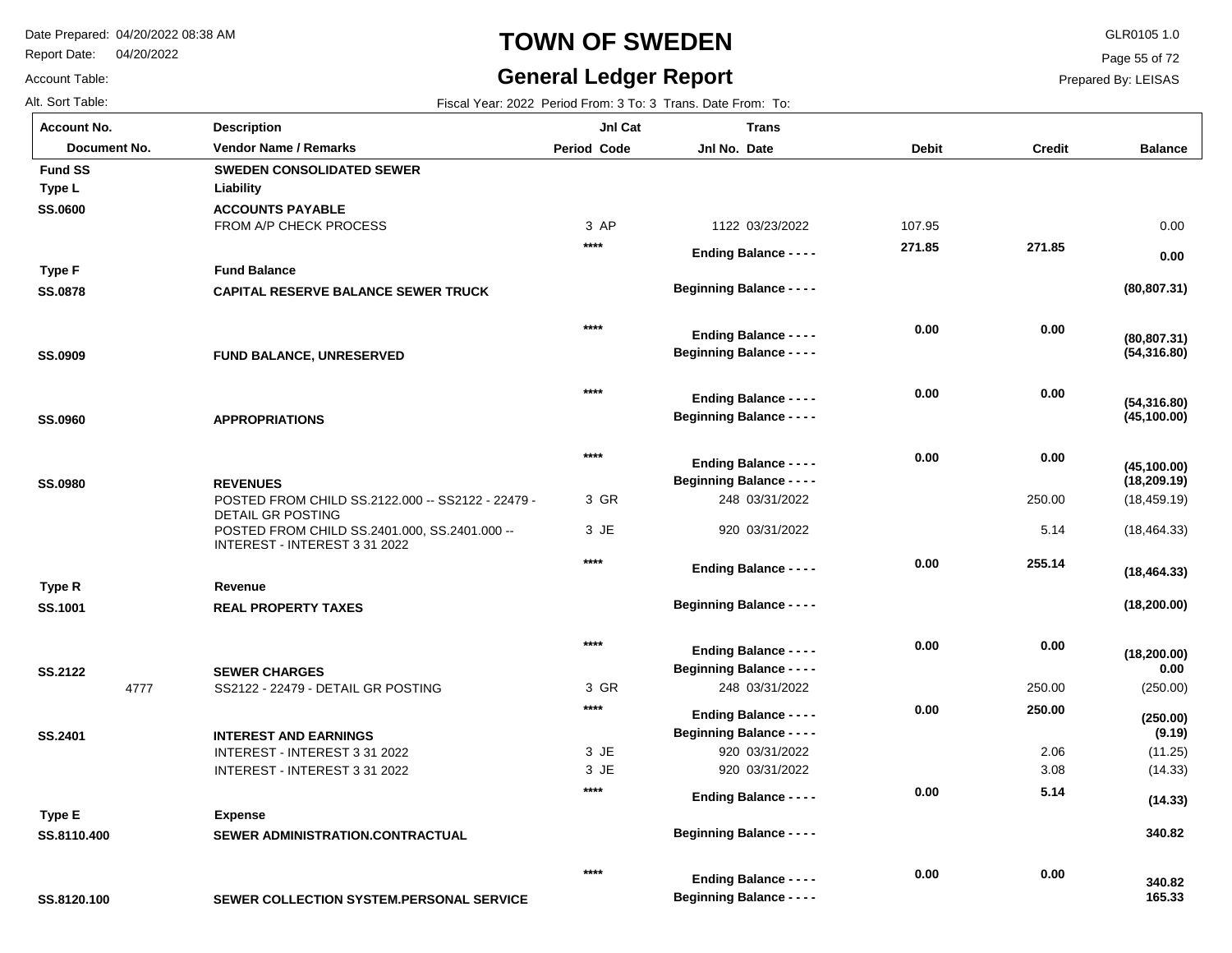Report Date: 04/20/2022

# **TOWN OF SWEDEN** GLR0105 1.0

## **I Ledger Report**

 **0.00** 

 **0.00** 

**Beginning Balance - - - -**

**Beginning Balance - - - -**

920 03/31/2022

**Ending Balance - - - -**

**\*\*\*\***

**\*\*\*\***

**Balance**

422.49

 **879.38** 

 **422.49** 

 1,043.28 1,151.23

 **1,151.23** 

25.01

 **9.72** 

5.84

 **5.84** 

 **2.27** 

 **25.01** 

35,997.28

 **13,330.00** 

 **35,997.28** 

 **6,800.00** 

 **13,330.00** 

**(22,678.07)**

 **6,800.00** 

**(20,130.00)**

**(22,678.07)**

 **35,995.73** 

(13,319.21)

**(13,317.66)**

**(20,130.00)**

Page 56 of 72

Prepared By: LEISAS

 **0.00** 

 **0.00** 

 **0.00** 

| Account Table:     |                                                                                       | General Ledger Report |                                                              |              |               |  |
|--------------------|---------------------------------------------------------------------------------------|-----------------------|--------------------------------------------------------------|--------------|---------------|--|
| Alt. Sort Table:   |                                                                                       |                       | Fiscal Year: 2022 Period From: 3 To: 3 Trans. Date From: To: |              |               |  |
| <b>Account No.</b> | <b>Description</b>                                                                    | JnI Cat               | <b>Trans</b>                                                 |              |               |  |
| Document No.       | <b>Vendor Name / Remarks</b>                                                          | <b>Period Code</b>    | Jnl No. Date                                                 | <b>Debit</b> | <b>Credit</b> |  |
| <b>Fund SS</b>     | <b>SWEDEN CONSOLIDATED SEWER</b>                                                      |                       |                                                              |              |               |  |
| <b>Type E</b>      | <b>Expense</b>                                                                        |                       |                                                              |              |               |  |
| SS.8120.100        | SEWER COLLECTION SYSTEM.PERSONAL SERVICE<br>PR 6 - PAYROLL # 6 3 17 2022              | 3 PR                  | 252 03/16/2022                                               | 257.16       |               |  |
|                    |                                                                                       | $****$                | <b>Ending Balance - - - -</b>                                | 257.16       | 0.00          |  |
| SS.8120.400        | <b>SEWER COLLECTION SYSTEM.CONTRACTUAL</b>                                            |                       | <b>Beginning Balance - - - -</b>                             |              |               |  |
| 220253             | NATIONAL GRID - ELECTRIC BILL - BATCH VOUCHER<br><b>POSTING</b>                       | 3 AP                  | 1113 03/09/2022                                              | 163.90       |               |  |
| 220269             | INTERSTATE BATTERY SYSTEM OF ROCHESTER -<br>VARIOUS BATTERIES - BATCH VOUCHER POSTING | 3 AP                  | 1121 03/23/2022                                              | 107.95       |               |  |
|                    |                                                                                       | $****$                | <b>Ending Balance - - - -</b>                                | 271.85       | 0.00          |  |
| SS.9030.800        | <b>SOCIAL SECURITY</b>                                                                |                       | <b>Beginning Balance - - - -</b>                             |              |               |  |
|                    | PR 6 - PAYROLL # 6 3 17 2022                                                          | 3 PR                  | 252 03/16/2022                                               | 15.29        |               |  |
|                    |                                                                                       | $***$                 | <b>Ending Balance - - - -</b>                                | 15.29        | 0.00          |  |
| SS.9035.800        | <b>MEDICARE</b>                                                                       |                       | <b>Beginning Balance - - - -</b>                             |              |               |  |
|                    | PR 6 - PAYROLL # 6 3 17 2022                                                          | 3 PR                  | 252 03/16/2022                                               | 3.57         |               |  |
|                    |                                                                                       | $****$                | <b>Ending Balance - - - -</b>                                | 3.57         | 0.00          |  |
| Fund SS3           | <b>FOURTH SECTION NORTH SEWER</b>                                                     |                       |                                                              |              |               |  |
| Type A             | Asset                                                                                 |                       |                                                              |              |               |  |
| SS3.0201           | <b>CASH IN TIME DEPOSITS</b>                                                          |                       | <b>Beginning Balance - - - -</b>                             |              |               |  |
|                    | INTEREST - INTEREST 3 31 2022                                                         | 3 JE                  | 920 03/31/2022                                               | 1.55         |               |  |
|                    |                                                                                       | $****$                | <b>Ending Balance - - - -</b>                                | 1.55         | 0.00          |  |
| SS3.0510           | <b>ESTIMATED REVENUE</b>                                                              |                       | <b>Beginning Balance - - - -</b>                             |              |               |  |
|                    |                                                                                       | $****$                | <b>Ending Balance - - - -</b>                                | 0.00         | 0.00          |  |
| CC3 AEAA           | ADDDODDIATED EIIND DAI ANCE                                                           |                       | <b>Beginning Balance - - - -</b>                             |              |               |  |

**APPROPRIATED FUND BALANCE SS3.0599**

|          |                                 |                                  | <b>Ending Balance - - - -</b> | v.vv |
|----------|---------------------------------|----------------------------------|-------------------------------|------|
| Type F   | <b>Fund Balance</b>             |                                  |                               |      |
| SS3.0909 | <b>FUND BALANCE, UNRESERVED</b> | <b>Beginning Balance - - - -</b> |                               |      |
|          |                                 | $****$                           | <b>Ending Balance - - - -</b> | 0.00 |

**APPROPRIATIONS SS3.0960**

POSTED FROM CHILD SS3.2401.000 -- INTEREST - 2.55 **REVENUES SS3.0980** JE 3 **Beginning Balance - - - -**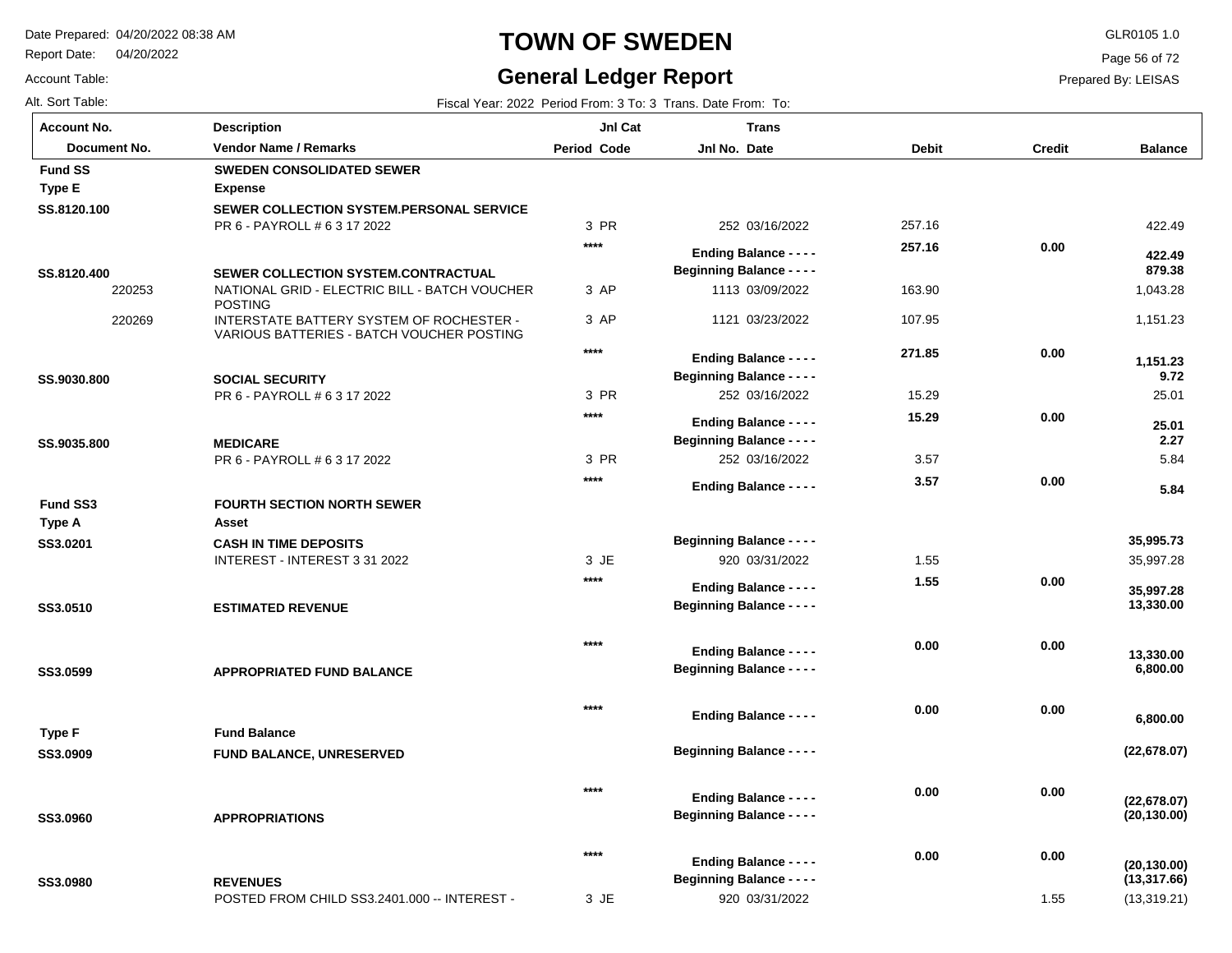Report Date: 04/20/2022

# **TOWN OF SWEDEN** GLR0105 1.0

## **General Ledger Report**

**Balance**

(4.21)

**(4.21)**

**(2.66)**

**(13,315.00)**

**(13,315.00)**

**(13,319.21)**

(185.34) 0.00

 **0.00** 

 **0.00** 

 21,097.35 21,098.26

 **15,000.00** 

 **15,000.00** 

 **21,098.26** 

 **21,282.69** 

802.80

 **802.80** 

 **617.46** 

(185.34) 0.00

 **0.00** 

 **0.00** 

Page 57 of 72

Prepared By: LEISAS

Account Table: Alt. Sort Table: Fiscal Year: 2022 Period From: 3 To: 3 Trans. Date From: To: 3 Trans. Date From: To: 3 Trans. Date From: To: **Account No.**

**SS3.0980**

**Fund SS3**

**Type F**

**SS3.1001**

**Type R**

**SS3.2401**

**SS4.0200**

**Fund SS4**

**Type A**

**SS4.0201**

**SS4.0510**

**SS4.0522**

**SS4.0600**

**Type L**

| unt No.      | <b>Description</b>                                                         | JnI Cat            | <b>Trans</b>                                                      |              |               |
|--------------|----------------------------------------------------------------------------|--------------------|-------------------------------------------------------------------|--------------|---------------|
| Document No. | <b>Vendor Name / Remarks</b>                                               | <b>Period Code</b> | Jnl No. Date                                                      | <b>Debit</b> | <b>Credit</b> |
| I SS3        | <b>FOURTH SECTION NORTH SEWER</b>                                          |                    |                                                                   |              |               |
| F            | <b>Fund Balance</b>                                                        |                    |                                                                   |              |               |
| 0980         | <b>REVENUES</b><br><b>INTEREST 3 31 2022</b>                               |                    |                                                                   |              |               |
|              |                                                                            | $****$             | <b>Ending Balance - - - -</b>                                     | 0.00         | 1.55          |
| ۰R           | Revenue                                                                    |                    |                                                                   |              |               |
| 1001         | <b>REAL PROPERTY TAXES</b>                                                 |                    | <b>Beginning Balance - - - -</b>                                  |              |               |
|              |                                                                            |                    |                                                                   |              |               |
|              |                                                                            | $****$             |                                                                   | 0.00         | 0.00          |
|              |                                                                            |                    | <b>Ending Balance - - - -</b><br><b>Beginning Balance - - - -</b> |              |               |
| 2401         | <b>INTEREST AND EARNINGS</b><br>INTEREST - INTEREST 3 31 2022              | 3 JE               | 920 03/31/2022                                                    |              | 1.55          |
|              |                                                                            | $***$              |                                                                   |              |               |
|              |                                                                            |                    | <b>Ending Balance - - - -</b>                                     | 0.00         | 1.55          |
| l SS4        | <b>HERITAGE SQUARE SEWER</b>                                               |                    |                                                                   |              |               |
| ۰A           | Asset                                                                      |                    |                                                                   |              |               |
| 0200         | <b>CASH</b>                                                                |                    | <b>Beginning Balance - - - -</b>                                  |              |               |
|              | FROM A/P CHECK PROCESS                                                     | 3 AP               | 1114 03/09/2022                                                   |              | 185.34        |
|              | TO CHECKING EP - TO CHECKING EARLY PAYS 39<br>2022                         | 3 JE               | 915 03/09/2022                                                    | 185.34       |               |
|              |                                                                            | $***$              | <b>Ending Balance - - - -</b>                                     | 185.34       | 185.34        |
| 0201         | <b>CASH IN TIME DEPOSITS</b>                                               |                    | <b>Beginning Balance - - - -</b>                                  |              |               |
|              | TO CHECKING EP - TO CHECKING EARLY PAYS 39<br>2022                         | 3 JE               | 915 03/09/2022                                                    |              | 185.34        |
|              | INTEREST - INTEREST 3 31 2022                                              | 3 JE               | 920 03/31/2022                                                    | 0.91         |               |
|              |                                                                            | $***$              | <b>Ending Balance - - - -</b>                                     | 0.91         | 185.34        |
| 0510         | <b>ESTIMATED REVENUE</b>                                                   |                    | <b>Beginning Balance - - - -</b>                                  |              |               |
|              |                                                                            |                    |                                                                   |              |               |
|              |                                                                            | $****$             |                                                                   | 0.00         | 0.00          |
|              |                                                                            |                    | <b>Ending Balance - - - -</b>                                     |              |               |
| 0522         | <b>EXPENDITURES</b>                                                        |                    | <b>Beginning Balance - - - -</b>                                  |              |               |
|              | POSTED FROM CHILD SS4.8120.400 -- ELECTRIC BILL<br>- BATCH VOUCHER POSTING | 3 AP               | 1113 03/09/2022                                                   | 185.34       |               |
|              |                                                                            | $***$              |                                                                   | 185.34       | 0.00          |
|              |                                                                            |                    | <b>Ending Balance - - - -</b>                                     |              |               |
| ۱L           | Liability                                                                  |                    |                                                                   |              |               |
| 0600         | <b>ACCOUNTS PAYABLE</b>                                                    | 3 AP               | <b>Beginning Balance - - - -</b><br>1113 03/09/2022               |              | 185.34        |
|              | <b>BATCH VOUCHER POSTING</b><br>FROM A/P CHECK PROCESS                     | 3 AP               | 1114 03/09/2022                                                   | 185.34       |               |
|              |                                                                            | $***$              |                                                                   |              |               |
|              |                                                                            |                    | <b>Ending Balance - - - -</b>                                     | 185.34       | 185.34        |

**FUND BALANCE, UNRESERVED SS4.0909 Fund Balance Type F**

**Beginning Balance - - - -**

**(6,898.59)**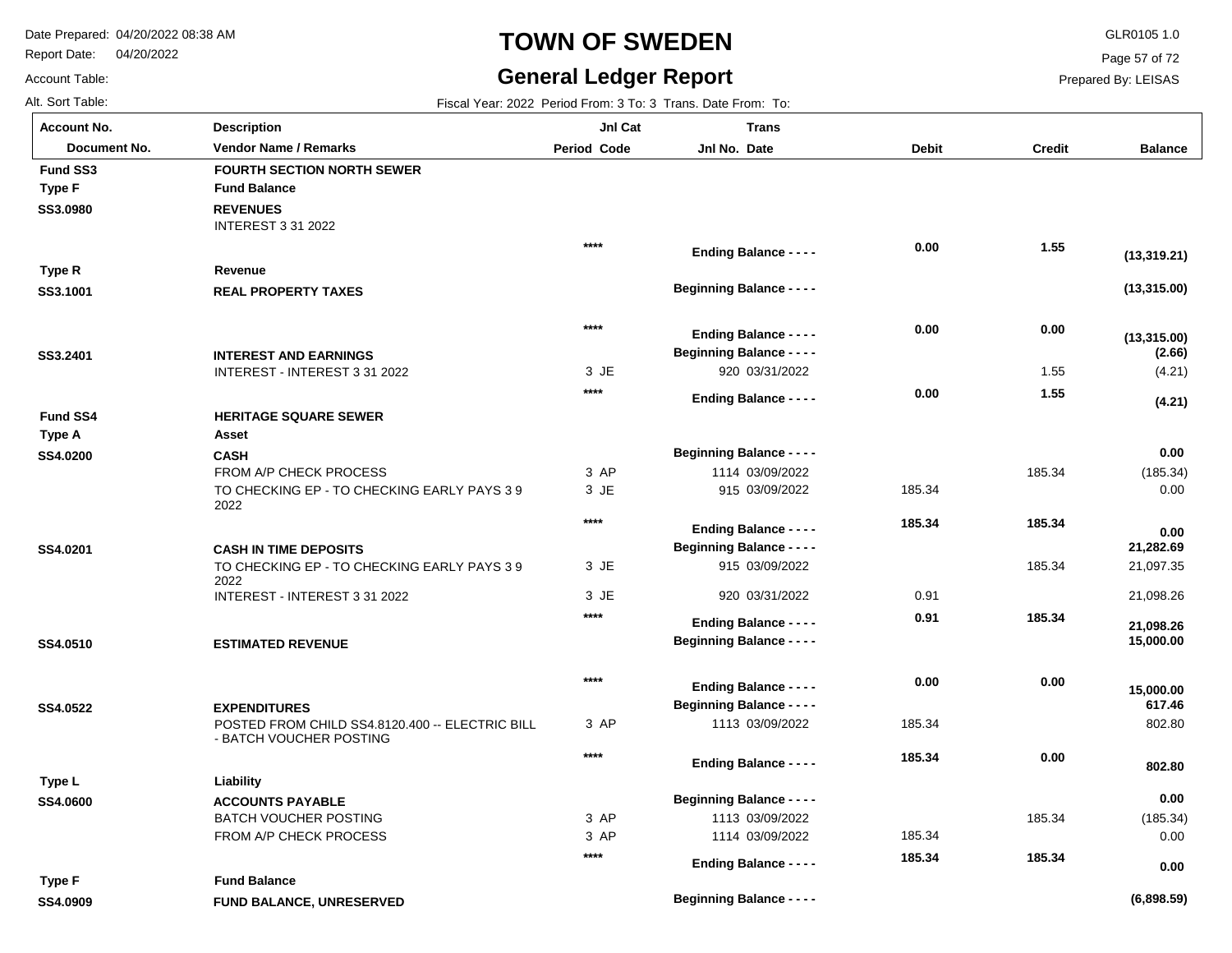**Description**

Report Date: 04/20/2022

# **TOWN OF SWEDEN** GLR0105 1.0

## **General Ledger Report** Fiscal Year: 2022 Period From: 3 To: 3 Trans. Date From: To:

**Jnl Cat**

**Trans**

**Beginning Balance - - - -**

**Balance**

(15,002.47)

**(15,000.00)**

**(15,000.00)**

**(15,002.47)**

**(15,001.56)**

**(15,000.00)**

**(15,000.00)**

**(6,898.59)**

(2.47)

**(2.47)**

**(1.56)**

802.80

 **802.80** 

 **617.46** 

3,980.88

 **3,875.00** 

 **3,980.88** 

 **50.00** 

 **50.00** 

 **3,875.00** 

 **3,980.71** 

Page 58 of 72

Prepared By: LEISAS

| <b>Account No.</b> |
|--------------------|
| Alt. Sort Table:   |
| Account Table:     |

**SS4.0909**

**Fund SS4**

**Type F**

**SS4.0960**

**SS4.0980**

**SS4.1001**

**Type R**

**SS4.2401**

**Type E**

**SS4.8120.400**

**SW10.0201**

**Fund SW10**

**Type A**

**SW10.0510**

**SW10.0599**

**SW10.0909**

**Type F**

| Document No. | <b>Vendor Name / Remarks</b>                                              | Period Code | Jnl No. Date                     | <b>Debit</b> | <b>Credit</b> |
|--------------|---------------------------------------------------------------------------|-------------|----------------------------------|--------------|---------------|
| I SS4        | <b>HERITAGE SQUARE SEWER</b>                                              |             |                                  |              |               |
| F            | <b>Fund Balance</b>                                                       |             |                                  |              |               |
| 0909         | FUND BALANCE, UNRESERVED                                                  |             |                                  |              |               |
|              |                                                                           | $****$      |                                  | 0.00         | 0.00          |
|              |                                                                           |             | <b>Ending Balance - - - -</b>    |              |               |
| 0960         | <b>APPROPRIATIONS</b>                                                     |             | <b>Beginning Balance - - - -</b> |              |               |
|              |                                                                           | $***$       | <b>Ending Balance - - - -</b>    | 0.00         | 0.00          |
| 0980         | <b>REVENUES</b>                                                           |             | <b>Beginning Balance - - - -</b> |              |               |
|              | POSTED FROM CHILD SS4.2401.000 -- INTEREST -<br><b>INTEREST 3 31 2022</b> | 3 JE        | 920 03/31/2022                   |              | 0.91          |
|              |                                                                           | ****        | <b>Ending Balance - - - -</b>    | 0.00         | 0.91          |
| R            | Revenue                                                                   |             |                                  |              |               |
| 1001         | <b>REAL PROPERTY TAXES</b>                                                |             | <b>Beginning Balance - - - -</b> |              |               |
|              |                                                                           | ****        |                                  | 0.00         | 0.00          |
|              |                                                                           |             | <b>Ending Balance - - - -</b>    |              |               |
| 2401         | <b>INTEREST AND EARNINGS</b>                                              |             | <b>Beginning Balance - - - -</b> |              |               |
|              | INTEREST - INTEREST 3 31 2022                                             | 3 JE        | 920 03/31/2022                   |              | 0.91          |
|              |                                                                           | ****        | <b>Ending Balance - - - -</b>    | 0.00         | 0.91          |
| E            | <b>Expense</b>                                                            |             |                                  |              |               |
| 3120.400     | <b>SEWER COLLECTION SYSTEM.CONTRACTUAL</b>                                |             | <b>Beginning Balance - - - -</b> |              |               |
| 220253       | NATIONAL GRID - ELECTRIC BILL - BATCH VOUCHER<br><b>POSTING</b>           | 3 AP        | 1113 03/09/2022                  | 185.34       |               |
|              |                                                                           | ****        | <b>Ending Balance - - - -</b>    | 185.34       | 0.00          |
| I SW10       | <b>CLARKSON EAST AVENUE WATER</b>                                         |             |                                  |              |               |
| ۰A           | Asset                                                                     |             |                                  |              |               |
| 0.0201       | <b>CASH IN TIME DEPOSITS</b>                                              |             | <b>Beginning Balance - - - -</b> |              |               |
|              | INTEREST - INTEREST 3 31 2022                                             | 3 JE        | 920 03/31/2022                   | 0.17         |               |
|              |                                                                           | ****        | <b>Ending Balance - - - -</b>    | 0.17         | 0.00          |
| 0.0510       | <b>ESTIMATED REVENUE</b>                                                  |             | <b>Beginning Balance - - - -</b> |              |               |
|              |                                                                           | $****$      |                                  | 0.00         | 0.00          |
|              |                                                                           |             | <b>Ending Balance - - - -</b>    |              |               |
| 0.0599       | <b>APPROPRIATED FUND BALANCE</b>                                          |             | <b>Beginning Balance - - - -</b> |              |               |
|              |                                                                           | $***$       | Ending Balance - - - -           | 0.00         | 0.00          |

**FUND BALANCE, UNRESERVED**

**Fund Balance**

**(105.41)**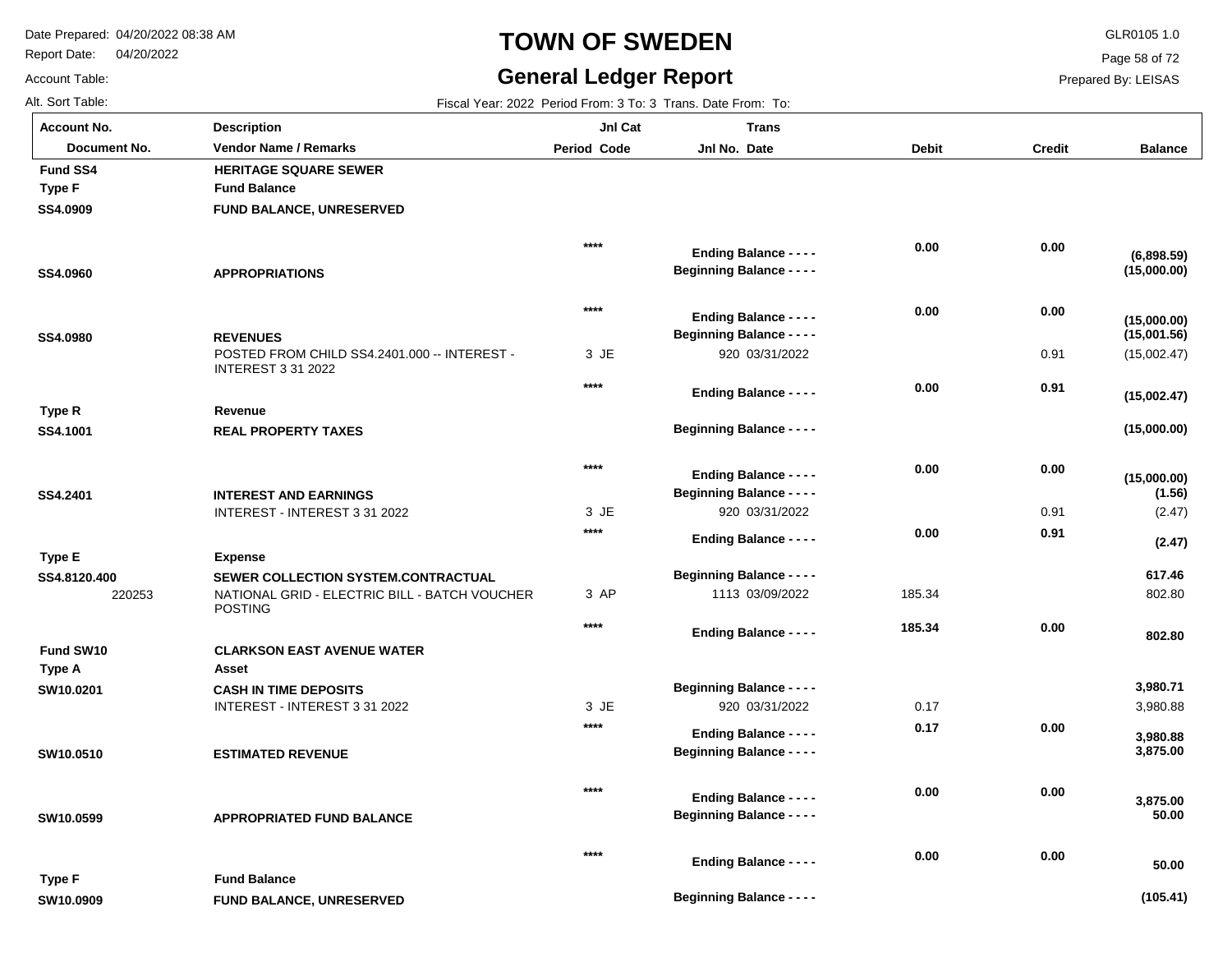**Description**

Report Date: 04/20/2022

# **TOWN OF SWEDEN** GLR0105 1.0

## **General Ledger Report**

**Jnl Cat**

**Trans**

**Balance**

(3,875.47)

**(3,875.00)**

**(3,875.00)**

**(3,875.47)**

**(3,875.30)**

**(3,925.00)**

**(3,925.00)**

**(105.41)**

(0.47)

**(0.47)**

**(0.30)**

12,187.91

 **12,150.00** 

 **12,150.00** 

 **12,187.91** 

**(36.49)**

**(36.49)**

**(12,150.00)**

 **12,187.39** 

Page 59 of 72

Prepared By: LEISAS

Account Table: Alt. Sort Table: Fiscal Year: 2022 Period From: 3 To: 3 Trans. Date From: To: 7 Trans. Date From: To: 7 Trans. Date From: To: 7 Trans. Date From: To: 7 Trans. Date From: To: 7 Trans. Date From: To: 7 Trans. Date From: To: **Account No.**

**SW10.0909**

**Fund SW10**

**Type F**

**SW10.0960**

**SW10.0980**

**SW10.1001**

**Type R**

**SW10.2401**

**SW11.0201**

**Fund SW11**

**Type A**

**SW11.0510**

**SW11.0909**

**Type F**

**SW11.0960**

| <b>Vendor Name / Remarks</b>      | <b>Period Code</b>                                                                                                                                             | Jnl No. Date                     | <b>Debit</b>                                                                                                                                                                                                                                                                                                                                                                                                            | <b>Credit</b> |
|-----------------------------------|----------------------------------------------------------------------------------------------------------------------------------------------------------------|----------------------------------|-------------------------------------------------------------------------------------------------------------------------------------------------------------------------------------------------------------------------------------------------------------------------------------------------------------------------------------------------------------------------------------------------------------------------|---------------|
| <b>CLARKSON EAST AVENUE WATER</b> |                                                                                                                                                                |                                  |                                                                                                                                                                                                                                                                                                                                                                                                                         |               |
| <b>Fund Balance</b>               |                                                                                                                                                                |                                  |                                                                                                                                                                                                                                                                                                                                                                                                                         |               |
| FUND BALANCE, UNRESERVED          |                                                                                                                                                                |                                  |                                                                                                                                                                                                                                                                                                                                                                                                                         |               |
|                                   | $****$                                                                                                                                                         |                                  | 0.00                                                                                                                                                                                                                                                                                                                                                                                                                    | 0.00          |
| <b>APPROPRIATIONS</b>             |                                                                                                                                                                | <b>Beginning Balance - - - -</b> |                                                                                                                                                                                                                                                                                                                                                                                                                         |               |
|                                   | $****$                                                                                                                                                         |                                  |                                                                                                                                                                                                                                                                                                                                                                                                                         | 0.00          |
|                                   |                                                                                                                                                                |                                  |                                                                                                                                                                                                                                                                                                                                                                                                                         |               |
| <b>REVENUES</b>                   |                                                                                                                                                                |                                  |                                                                                                                                                                                                                                                                                                                                                                                                                         |               |
| <b>INTEREST 3 31 2022</b>         |                                                                                                                                                                |                                  |                                                                                                                                                                                                                                                                                                                                                                                                                         | 0.17          |
|                                   | $****$                                                                                                                                                         | <b>Ending Balance - - - -</b>    | 0.00                                                                                                                                                                                                                                                                                                                                                                                                                    | 0.17          |
| Revenue                           |                                                                                                                                                                |                                  |                                                                                                                                                                                                                                                                                                                                                                                                                         |               |
| <b>REAL PROPERTY TAXES</b>        |                                                                                                                                                                |                                  |                                                                                                                                                                                                                                                                                                                                                                                                                         |               |
|                                   | ****                                                                                                                                                           |                                  | 0.00                                                                                                                                                                                                                                                                                                                                                                                                                    | 0.00          |
|                                   |                                                                                                                                                                |                                  |                                                                                                                                                                                                                                                                                                                                                                                                                         |               |
|                                   |                                                                                                                                                                |                                  |                                                                                                                                                                                                                                                                                                                                                                                                                         | 0.17          |
|                                   | $****$                                                                                                                                                         |                                  | 0.00                                                                                                                                                                                                                                                                                                                                                                                                                    | 0.17          |
| <b>SHUMWAY WATER</b>              |                                                                                                                                                                |                                  |                                                                                                                                                                                                                                                                                                                                                                                                                         |               |
| Asset                             |                                                                                                                                                                |                                  |                                                                                                                                                                                                                                                                                                                                                                                                                         |               |
| <b>CASH IN TIME DEPOSITS</b>      |                                                                                                                                                                | <b>Beginning Balance - - - -</b> |                                                                                                                                                                                                                                                                                                                                                                                                                         |               |
| INTEREST - INTEREST 3 31 2022     | 3 JE                                                                                                                                                           | 920 03/31/2022                   | 0.52                                                                                                                                                                                                                                                                                                                                                                                                                    |               |
|                                   | ****                                                                                                                                                           |                                  | 0.52                                                                                                                                                                                                                                                                                                                                                                                                                    | 0.00          |
| <b>ESTIMATED REVENUE</b>          |                                                                                                                                                                | <b>Beginning Balance - - - -</b> |                                                                                                                                                                                                                                                                                                                                                                                                                         |               |
|                                   |                                                                                                                                                                |                                  |                                                                                                                                                                                                                                                                                                                                                                                                                         | 0.00          |
|                                   |                                                                                                                                                                |                                  |                                                                                                                                                                                                                                                                                                                                                                                                                         |               |
|                                   |                                                                                                                                                                |                                  |                                                                                                                                                                                                                                                                                                                                                                                                                         |               |
| FUND BALANCE, UNRESERVED          |                                                                                                                                                                |                                  |                                                                                                                                                                                                                                                                                                                                                                                                                         |               |
|                                   | $****$                                                                                                                                                         |                                  | 0.00                                                                                                                                                                                                                                                                                                                                                                                                                    | 0.00          |
|                                   |                                                                                                                                                                | <b>Beginning Balance - - - -</b> |                                                                                                                                                                                                                                                                                                                                                                                                                         |               |
|                                   |                                                                                                                                                                |                                  |                                                                                                                                                                                                                                                                                                                                                                                                                         |               |
|                                   | POSTED FROM CHILD SW10.2401.000 -- INTEREST -<br><b>INTEREST AND EARNINGS</b><br>INTEREST - INTEREST 3 31 2022<br><b>Fund Balance</b><br><b>APPROPRIATIONS</b> | 3 JE<br>3 JE<br>****             | <b>Ending Balance - - - -</b><br><b>Ending Balance - - - -</b><br><b>Beginning Balance - - - -</b><br>920 03/31/2022<br><b>Beginning Balance - - - -</b><br><b>Ending Balance - - - -</b><br><b>Beginning Balance - - - -</b><br>920 03/31/2022<br><b>Ending Balance - - - -</b><br><b>Ending Balance - - - -</b><br><b>Ending Balance - - - -</b><br><b>Beginning Balance - - - -</b><br><b>Ending Balance - - - -</b> | 0.00<br>0.00  |

POSTED FROM CHILD SW11.2401.000 -- INTEREST -INTEREST 3 31 2022 0.52 **REVENUES SW11.0980** JE 3 920 03/31/2022 (12,151.42) **(12,150.90) (12,150.00) 0.00 0.00 \*\*\*\* Beginning Balance - - - - Ending Balance - - - -**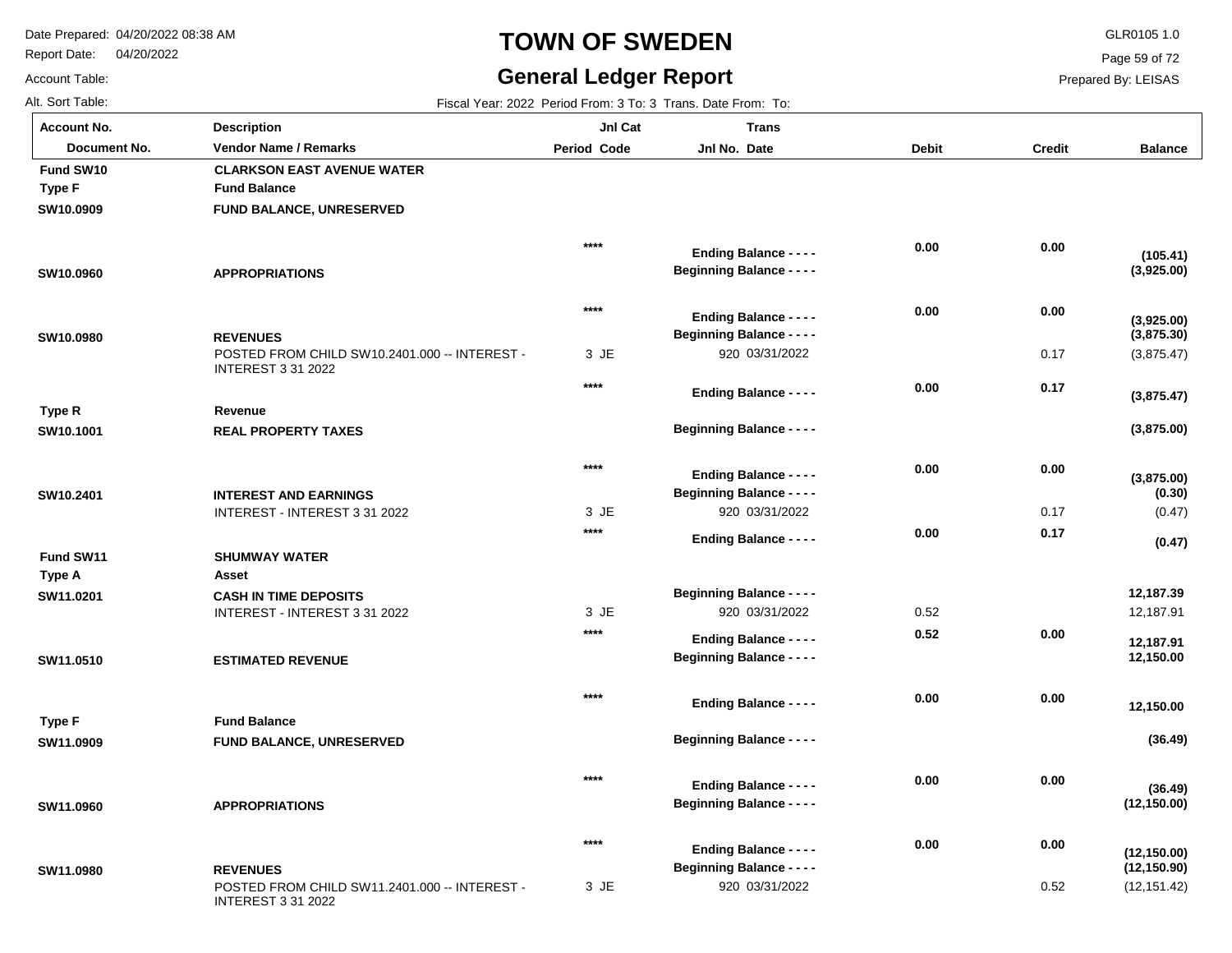Report Date: 04/20/2022

# **TOWN OF SWEDEN** GLR0105 1.0

## **General Ledger Report**

**Balance**

**(12,150.00)**

**(12,150.00)**

**(12,151.42)**

 $(1.42)$ 

**(1.42)**

**(0.90)**

8,483.57

 **8,425.00** 

 **8,483.57** 

 **20.00** 

 **8,425.00** 

**(57.56)**

**(57.56)**

 **20.00** 

 **8,483.20** 

(8,426.01)

**(8,425.00)**

**(8,426.01)**

**(8,425.64)**

**(8,445.00)**

**(8,445.00)**

Page 60 of 72

Prepared By: LEISAS

0.37

 **0.37** 

 **0.00** 

 **0.00** 

 **0.00** 

Account Table: **Account No.**

**SW12.0980**

**SW12.1001**

**Type R**

| Alt. Sort Table: |                                       | Fiscal Year: 2022 Period From: 3 To: 3 Trans. Date From: To: |                                  |              |               |
|------------------|---------------------------------------|--------------------------------------------------------------|----------------------------------|--------------|---------------|
| Account No.      | <b>Description</b>                    | JnI Cat                                                      | <b>Trans</b>                     |              |               |
| Document No.     | <b>Vendor Name / Remarks</b>          | <b>Period Code</b>                                           | Jnl No. Date                     | <b>Debit</b> | <b>Credit</b> |
| Fund SW11        | <b>SHUMWAY WATER</b>                  |                                                              |                                  |              |               |
| <b>Type F</b>    | <b>Fund Balance</b>                   |                                                              |                                  |              |               |
| SW11.0980        | <b>REVENUES</b>                       |                                                              |                                  |              |               |
|                  |                                       | $****$                                                       | <b>Ending Balance - - - -</b>    | 0.00         | 0.52          |
| Type R           | Revenue                               |                                                              |                                  |              |               |
| SW11.1001        | <b>REAL PROPERTY TAXES</b>            |                                                              | <b>Beginning Balance - - - -</b> |              |               |
|                  |                                       | $****$                                                       | <b>Ending Balance - - - -</b>    | 0.00         | 0.00          |
| SW11.2401        | <b>INTEREST AND EARNINGS</b>          |                                                              | <b>Beginning Balance - - - -</b> |              |               |
|                  | INTEREST - INTEREST 3 31 2022         | 3 JE                                                         | 920 03/31/2022                   |              | 0.52          |
|                  |                                       | $****$                                                       | <b>Ending Balance - - - -</b>    | 0.00         | 0.52          |
| Fund SW12        | <b>SWAMP/SALMON CREEK WATER DIST.</b> |                                                              |                                  |              |               |
| <b>Type A</b>    | Asset                                 |                                                              |                                  |              |               |
| SW12.0201        | <b>CASH IN TIME DEPOSITS</b>          |                                                              | <b>Beginning Balance - - - -</b> |              |               |
|                  | INTEREST - INTEREST 3 31 2022         | 3 JE                                                         | 920 03/31/2022                   | 0.37         |               |
|                  |                                       | ****                                                         | <b>Ending Balance - - - -</b>    | 0.37         | 0.00          |
| SW12.0510        | <b>ESTIMATED REVENUE</b>              |                                                              | <b>Beginning Balance - - - -</b> |              |               |
|                  |                                       | $****$                                                       | <b>Ending Balance - - - -</b>    | 0.00         | 0.00          |
| SW12.0599        | <b>APPROPRIATED FUND BALANCE</b>      |                                                              | <b>Beginning Balance - - - -</b> |              |               |
|                  |                                       | $***$                                                        |                                  | 0.00         | 0.00          |
| <b>Type F</b>    | <b>Fund Balance</b>                   |                                                              | <b>Ending Balance - - - -</b>    |              |               |
| SW12.0909        | <b>FUND BALANCE, UNRESERVED</b>       |                                                              | <b>Beginning Balance - - - -</b> |              |               |
|                  |                                       |                                                              |                                  |              |               |
|                  |                                       | $***$                                                        | <b>Ending Balance - - - -</b>    | 0.00         | 0.00          |
| SW12.0960        | <b>APPROPRIATIONS</b>                 |                                                              | <b>Beginning Balance - - - -</b> |              |               |
|                  |                                       |                                                              |                                  |              |               |

JE 3

**\*\*\*\***

**\*\*\*\***

920 03/31/2022

**Beginning Balance - - - -**

**Ending Balance - - - -**

**Ending Balance - - - -**

**Beginning Balance - - - -**

POSTED FROM CHILD SW12.2401.000 -- INTEREST -

INTEREST 3 31 2022

**REAL PROPERTY TAXES**

**REVENUES**

**Revenue**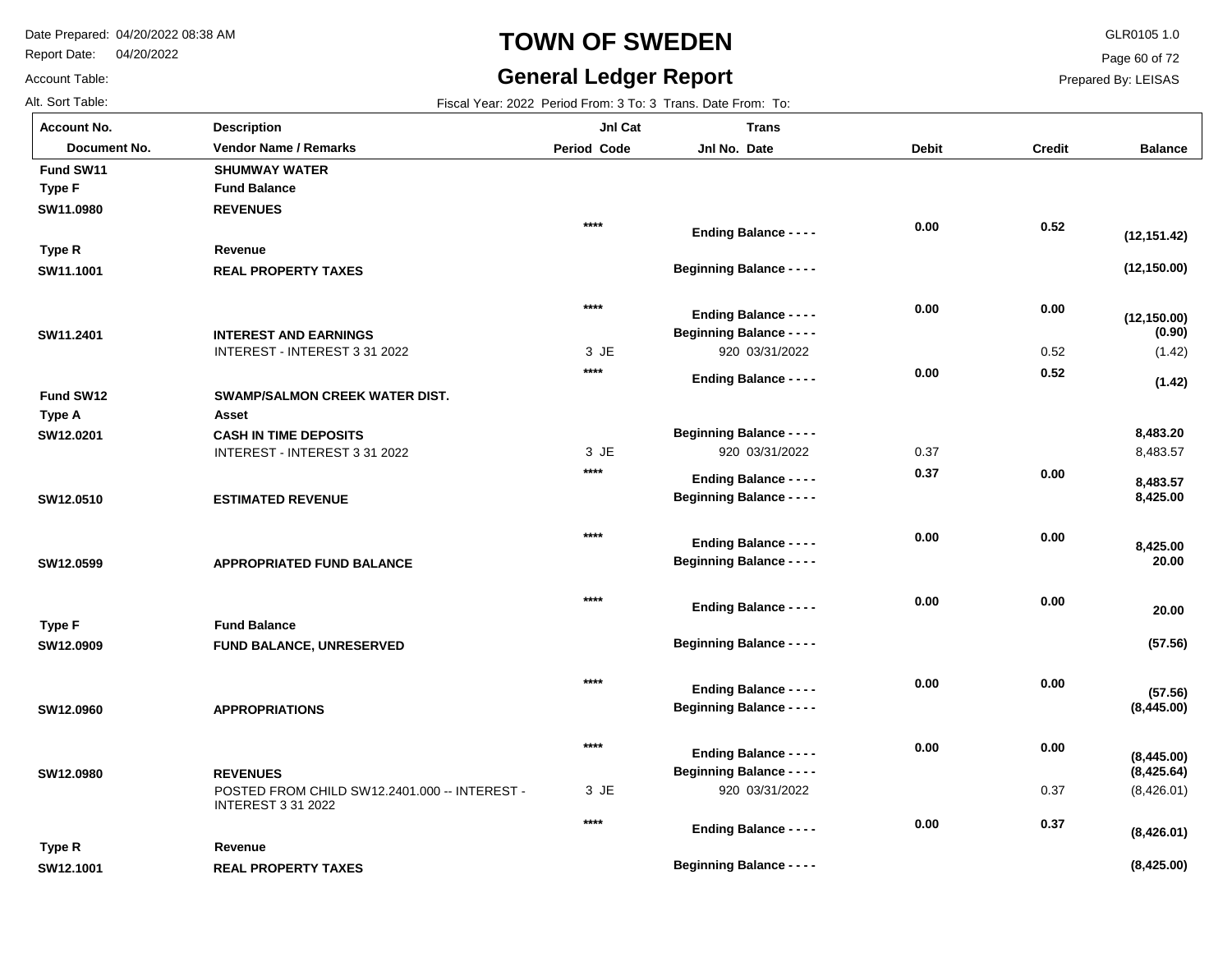Report Date: 04/20/2022

Account Table:

# **TOWN OF SWEDEN** GLR0105 1.0

## **General Ledger Report**

Page 61 of 72

Prepared By: LEISAS

Alt. Sort Table: Fiscal Year: 2022 Period From: 3 To: 3 Trans. Date From: To: 3 Trans. Date From: To: 3 Trans. Date From: To:

|                    |                                                  |                    | $\overline{1}$ iscar real. $2022$ religion follows for $3$ rights. Date from Form |              |               |                          |
|--------------------|--------------------------------------------------|--------------------|-----------------------------------------------------------------------------------|--------------|---------------|--------------------------|
| <b>Account No.</b> | <b>Description</b>                               | JnI Cat            | <b>Trans</b>                                                                      |              |               |                          |
| Document No.       | <b>Vendor Name / Remarks</b>                     | <b>Period Code</b> | Jnl No. Date                                                                      | <b>Debit</b> | <b>Credit</b> | <b>Balance</b>           |
| Fund SW12          | SWAMP/SALMON CREEK WATER DIST.                   |                    |                                                                                   |              |               |                          |
| Type R             | Revenue                                          |                    |                                                                                   |              |               |                          |
| SW12.1001          | <b>REAL PROPERTY TAXES</b>                       |                    |                                                                                   |              |               |                          |
|                    |                                                  | $****$             | <b>Ending Balance - - - -</b>                                                     | 0.00         | 0.00          | (8,425.00)               |
| SW12.2401          | <b>INTEREST AND EARNINGS</b>                     |                    | <b>Beginning Balance - - - -</b>                                                  |              |               | (0.64)                   |
|                    | INTEREST - INTEREST 3 31 2022                    | 3 JE               | 920 03/31/2022                                                                    |              | 0.37          | (1.01)                   |
|                    |                                                  | $****$             | <b>Ending Balance - - - -</b>                                                     | 0.00         | 0.37          | (1.01)                   |
| Fund SW13          | <b>CLARENDON COUNTY LINE WATER</b>               |                    |                                                                                   |              |               |                          |
| Type A             | Asset                                            |                    |                                                                                   |              |               |                          |
| SW13.0201          | <b>CASH IN TIME DEPOSITS</b>                     |                    | <b>Beginning Balance - - - -</b>                                                  |              |               | 14.56                    |
|                    |                                                  | ****               | <b>Ending Balance - - - -</b>                                                     | 0.00         | 0.00          |                          |
| SW13.0510          | <b>ESTIMATED REVENUE</b>                         |                    | <b>Beginning Balance - - - -</b>                                                  |              |               | 14.56<br>3,970.00        |
|                    |                                                  |                    |                                                                                   |              |               |                          |
|                    |                                                  | $***$              | <b>Ending Balance - - - -</b>                                                     | 0.00         | 0.00          |                          |
| SW13.0522          | <b>EXPENDITURES</b>                              |                    | <b>Beginning Balance - - - -</b>                                                  |              |               | 3,970.00<br>3,964.62     |
|                    |                                                  |                    |                                                                                   |              |               |                          |
|                    |                                                  | $***$              |                                                                                   | 0.00         | 0.00          |                          |
| <b>Type F</b>      | <b>Fund Balance</b>                              |                    | <b>Ending Balance - - - -</b>                                                     |              |               | 3,964.62                 |
| SW13.0909          | <b>FUND BALANCE, UNRESERVED</b>                  |                    | <b>Beginning Balance - - - -</b>                                                  |              |               | (9.18)                   |
|                    |                                                  |                    |                                                                                   |              |               |                          |
|                    |                                                  | $***$              | <b>Ending Balance - - - -</b>                                                     | 0.00         | 0.00          |                          |
| SW13.0960          | <b>APPROPRIATIONS</b>                            |                    | <b>Beginning Balance - - - -</b>                                                  |              |               | (9.18)<br>(3,970.00)     |
|                    |                                                  |                    |                                                                                   |              |               |                          |
|                    |                                                  | ****               |                                                                                   | 0.00         | 0.00          |                          |
|                    |                                                  |                    | <b>Ending Balance - - - -</b><br><b>Beginning Balance - - - -</b>                 |              |               | (3,970.00)<br>(3,970.00) |
| SW13.0980          | <b>REVENUES</b>                                  |                    |                                                                                   |              |               |                          |
|                    |                                                  | $***$              |                                                                                   | 0.00         | 0.00          |                          |
|                    |                                                  |                    | <b>Ending Balance - - - -</b>                                                     |              |               | (3,970.00)               |
| Type R             | Revenue                                          |                    | <b>Beginning Balance - - - -</b>                                                  |              |               | (3,970.00)               |
| SW13.1001          | <b>REAL PROPERTY TAXES</b>                       |                    |                                                                                   |              |               |                          |
|                    |                                                  | ****               |                                                                                   | 0.00         | 0.00          |                          |
|                    |                                                  |                    | <b>Ending Balance - - - -</b>                                                     |              |               | (3,970.00)               |
| <b>Type E</b>      | <b>Expense</b>                                   |                    | <b>Beginning Balance - - - -</b>                                                  |              |               | 3,964.62                 |
| SW13.9710.700      | <b>BOND.INTEREST CLARENDON COUNTY LINE WATER</b> |                    |                                                                                   |              |               |                          |
|                    |                                                  | ****               | Endian Belopes                                                                    | 0.00         | 0.00          |                          |
|                    |                                                  |                    |                                                                                   |              |               |                          |

**Ending Balance - - - -**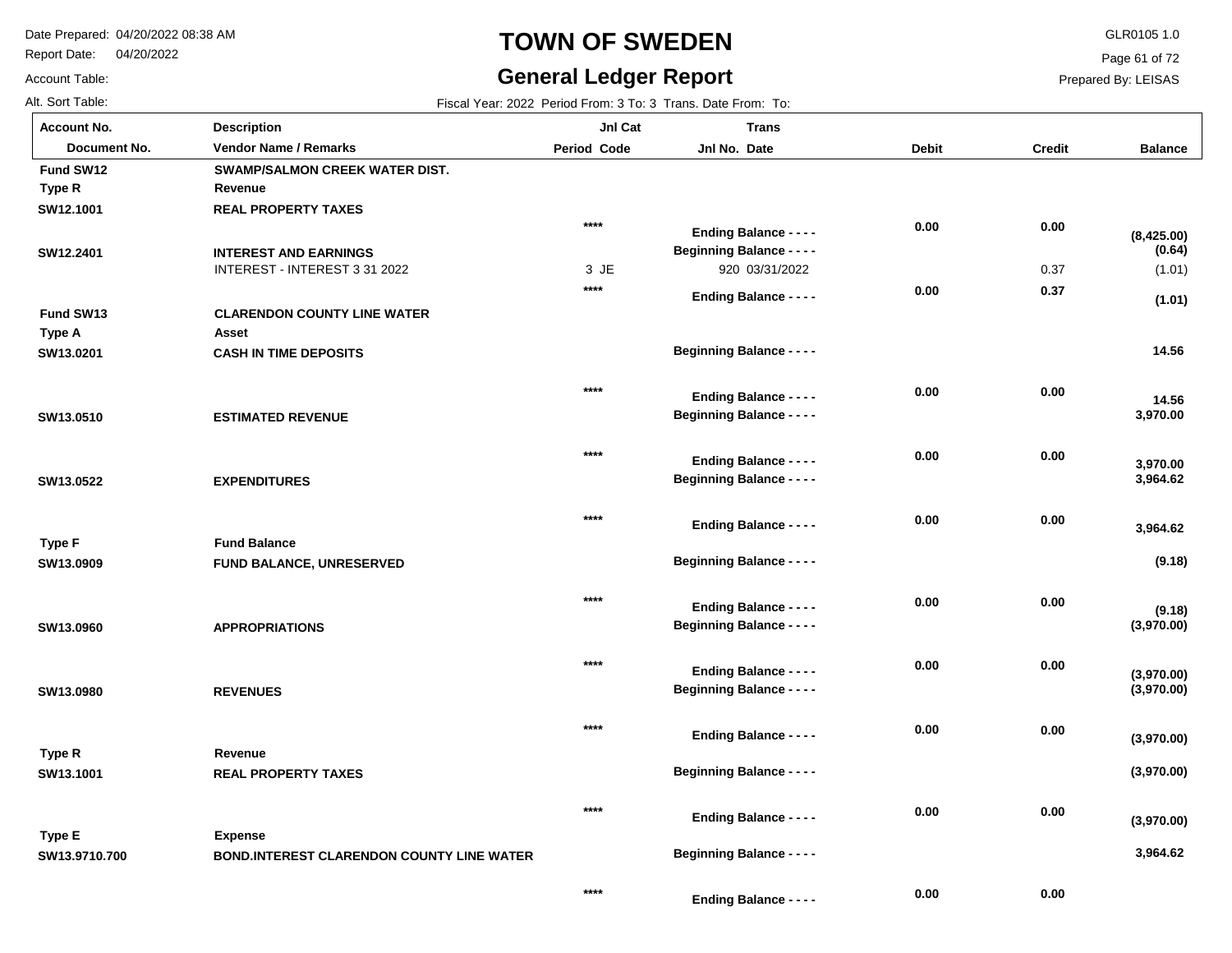Report Date: 04/20/2022

Account Table:

## **TOWN OF SWEDEN** GLR0105 1.0

## **General Ledger Report**

Page 62 of 72

Prepared By: LEISAS

Alt. Sort Table: Fiscal Year: 2022 Period From: 3 To: 3 Trans. Date From: To:

| <b>Account No.</b> | <b>Description</b>                               | JnI Cat            | <b>Trans</b>                     |              |               |                |
|--------------------|--------------------------------------------------|--------------------|----------------------------------|--------------|---------------|----------------|
| Document No.       | <b>Vendor Name / Remarks</b>                     | <b>Period Code</b> | Jnl No. Date                     | <b>Debit</b> | <b>Credit</b> | <b>Balance</b> |
| Fund SW13          | <b>CLARENDON COUNTY LINE WATER</b>               |                    |                                  |              |               |                |
| <b>Type E</b>      | <b>Expense</b>                                   |                    |                                  |              |               |                |
| SW13.9710.700      | <b>BOND.INTEREST CLARENDON COUNTY LINE WATER</b> |                    |                                  |              |               |                |
|                    |                                                  |                    |                                  |              |               | 3,964.62       |
| Fund SW14          | <b>LAKE REDMAN WATER DISTRICT</b>                |                    |                                  |              |               |                |
| Type A             | Asset                                            |                    |                                  |              |               |                |
| SW14.0201          | <b>CASH IN TIME DEPOSITS</b>                     |                    | <b>Beginning Balance - - - -</b> |              |               | 85,194.39      |
|                    | INTEREST - INTEREST 3 31 2022                    | 3 JE               | 920 03/31/2022                   | 3.70         |               | 85,198.09      |
|                    |                                                  | $***$              | <b>Ending Balance - - - -</b>    | 3.70         | 0.00          | 85,198.09      |
| SW14.0510          | <b>ESTIMATED REVENUE</b>                         |                    | <b>Beginning Balance - - - -</b> |              |               | 75,290.00      |
|                    |                                                  |                    |                                  |              |               |                |
|                    |                                                  | $****$             |                                  | 0.00         | 0.00          |                |
|                    | <b>Fund Balance</b>                              |                    | <b>Ending Balance - - - -</b>    |              |               | 75,290.00      |
| Type F             |                                                  |                    | <b>Beginning Balance - - - -</b> |              |               | (9,898.11)     |
| SW14.0909          | <b>FUND BALANCE, UNRESERVED</b>                  |                    |                                  |              |               |                |
|                    |                                                  | $***$              |                                  | 0.00         | 0.00          |                |
|                    |                                                  |                    | <b>Ending Balance - - - -</b>    |              |               | (9,898.11)     |
| SW14.0960          | <b>APPROPRIATIONS</b>                            |                    | <b>Beginning Balance - - - -</b> |              |               | (75, 290.00)   |
|                    |                                                  | $***$              |                                  |              |               |                |
|                    |                                                  |                    | <b>Ending Balance - - - -</b>    | 0.00         | 0.00          | (75, 290.00)   |
| SW14.0980          | <b>REVENUES</b>                                  |                    | <b>Beginning Balance - - - -</b> |              |               | (75, 296.28)   |
|                    | POSTED FROM CHILD SW14.2401.000 -- INTEREST -    | 3 JE               | 920 03/31/2022                   |              | 3.70          | (75, 299.98)   |
|                    | <b>INTEREST 3 31 2022</b>                        | $***$              |                                  | 0.00         | 3.70          |                |
|                    |                                                  |                    | <b>Ending Balance - - - -</b>    |              |               | (75, 299.98)   |
| Type R             | Revenue                                          |                    |                                  |              |               |                |
| SW14.1001          | <b>REAL PROPERTY TAXES</b>                       |                    | <b>Beginning Balance - - - -</b> |              |               | (75, 290.00)   |
|                    |                                                  | $***$              |                                  | 0.00         | 0.00          |                |
|                    |                                                  |                    | <b>Ending Balance - - - -</b>    |              |               | (75, 290.00)   |
| SW14.2401          | <b>INTEREST AND EARNINGS</b>                     |                    | <b>Beginning Balance - - - -</b> |              |               | (6.28)         |
|                    | INTEREST - INTEREST 3 31 2022                    | 3 JE               | 920 03/31/2022                   |              | 3.70          | (9.98)         |
|                    |                                                  | $***$              | <b>Ending Balance - - - -</b>    | 0.00         | 3.70          | (9.98)         |
| <b>Fund SW8</b>    | <b>GALLUP ROAD WATER DISTRICT</b>                |                    |                                  |              |               |                |
| Type A             | Asset                                            |                    |                                  |              |               |                |
| SW8.0201           | <b>CASH IN TIME DEPOSITS</b>                     |                    | <b>Beginning Balance - - - -</b> |              |               | 24,009.25      |
|                    | INTEREST - INTEREST 3 31 2022                    | 3 JE               | 920 03/31/2022                   | 1.04         |               | 24,010.29      |
|                    |                                                  | $***$              | <b>Ending Balance - - - -</b>    | 1.04         | 0.00          | 24,010.29      |
| SW8.0510           | <b>ESTIMATED REVENUE</b>                         |                    | <b>Beginning Balance - - - -</b> |              |               | 23,970.00      |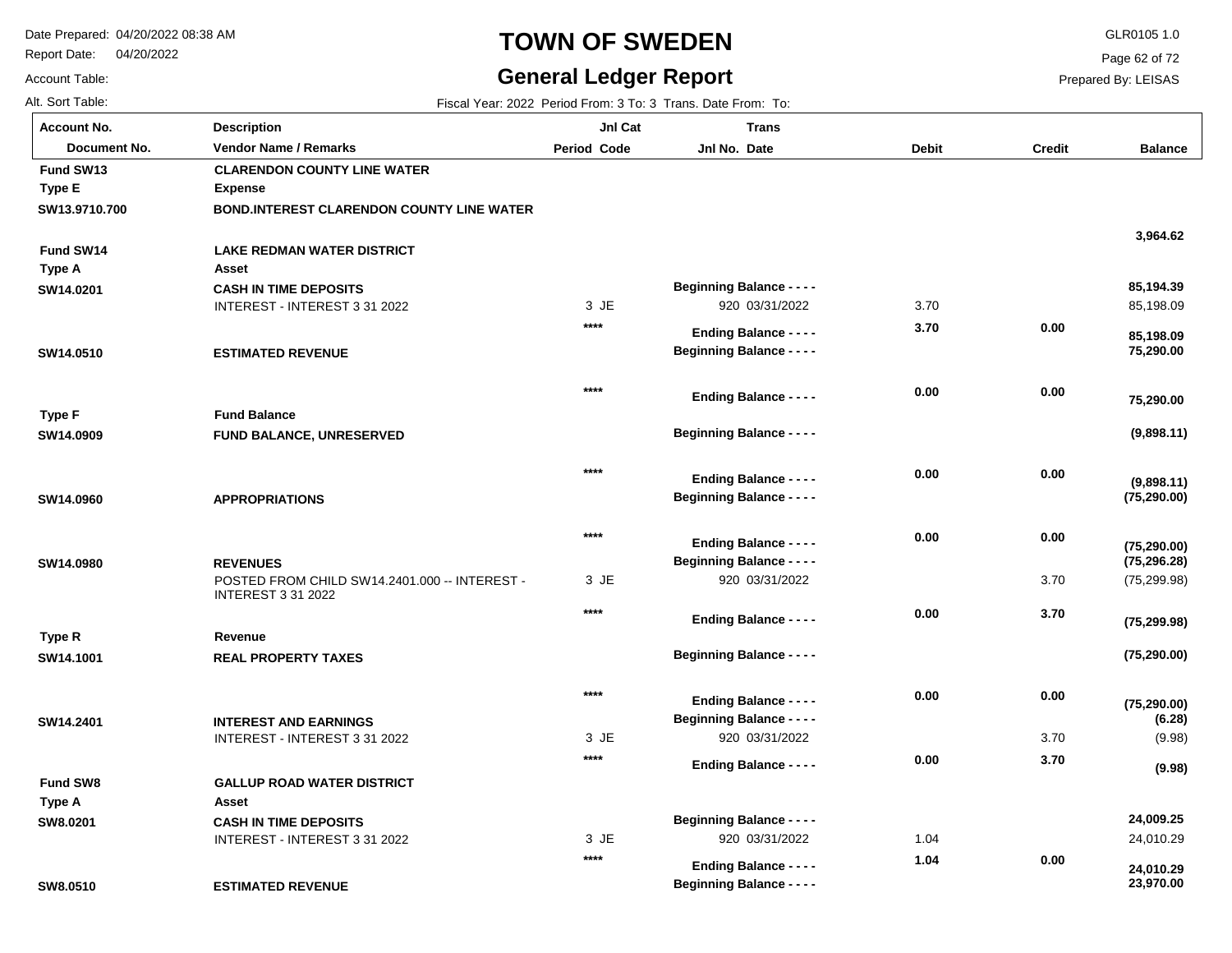Report Date: 04/20/2022

# **TOWN OF SWEDEN** GLR0105 1.0

## **General Ledger Report**

Page 63 of 72

Prepared By: LEISAS

Account Table: Alt. Sort Table: Fiscal Year: 2022 Period From: 3 To: 3 Trans. Date From: To:

| <b>Account No.</b> | <b>Description</b>                                                        | JnI Cat        | <b>Trans</b>                     |              |               |                |
|--------------------|---------------------------------------------------------------------------|----------------|----------------------------------|--------------|---------------|----------------|
| Document No.       | <b>Vendor Name / Remarks</b>                                              | Period Code    | Jnl No. Date                     | <b>Debit</b> | <b>Credit</b> | <b>Balance</b> |
| <b>Fund SW8</b>    | <b>GALLUP ROAD WATER DISTRICT</b>                                         |                |                                  |              |               |                |
| Type A             | Asset                                                                     |                |                                  |              |               |                |
| SW8.0510           | <b>ESTIMATED REVENUE</b>                                                  |                |                                  |              |               |                |
|                    |                                                                           | $****$         | <b>Ending Balance - - - -</b>    | 0.00         | 0.00          | 23,970.00      |
| SW8.0599           | <b>APPROPRIATED FUND BALANCE</b>                                          |                | <b>Beginning Balance - - - -</b> |              |               | 20.00          |
|                    |                                                                           | $****$         |                                  | 0.00         | 0.00          |                |
| <b>Type F</b>      | <b>Fund Balance</b>                                                       |                | <b>Ending Balance - - - -</b>    |              |               | 20.00          |
| SW8.0909           | FUND BALANCE, UNRESERVED                                                  |                | <b>Beginning Balance - - - -</b> |              |               | (42.50)        |
|                    |                                                                           | $****$         |                                  | 0.00         | 0.00          |                |
|                    |                                                                           |                | <b>Ending Balance - - - -</b>    |              |               | (42.50)        |
| SW8.0960           | <b>APPROPRIATIONS</b>                                                     |                | <b>Beginning Balance - - - -</b> |              |               | (23,990.00)    |
|                    |                                                                           | $****$         | <b>Ending Balance - - - -</b>    | 0.00         | 0.00          | (23,990.00)    |
| SW8.0980           | <b>REVENUES</b>                                                           |                | <b>Beginning Balance - - - -</b> |              |               | (23,966.75)    |
|                    | POSTED FROM CHILD SW8.2401.000 -- INTEREST -<br><b>INTEREST 3 31 2022</b> | 3 JE           | 920 03/31/2022                   |              | 1.04          | (23,967.79)    |
|                    |                                                                           | $****$         | <b>Ending Balance - - - -</b>    | 0.00         | 1.04          | (23,967.79)    |
| Type R             | Revenue                                                                   |                |                                  |              |               |                |
| SW8.1001           | <b>REAL PROPERTY TAXES</b>                                                |                | <b>Beginning Balance - - - -</b> |              |               | (23,965.00)    |
|                    |                                                                           | $****$         | <b>Ending Balance - - - -</b>    | 0.00         | 0.00          | (23,965.00)    |
| SW8.2401           | <b>INTEREST AND EARNINGS</b>                                              |                | <b>Beginning Balance - - - -</b> |              |               | (1.75)         |
|                    | INTEREST - INTEREST 3 31 2022                                             | 3 JE           | 920 03/31/2022                   |              | 1.04          | (2.79)         |
|                    |                                                                           | $****$         | <b>Ending Balance - - - -</b>    | 0.00         | 1.04          | (2.79)         |
| <b>Fund SW9</b>    | <b>COLBY STREET WATER</b>                                                 |                |                                  |              |               |                |
| Type A             | Asset                                                                     |                |                                  |              |               |                |
| SW9.0201           | <b>CASH IN TIME DEPOSITS</b>                                              |                | <b>Beginning Balance - - - -</b> |              |               | 12,741.66      |
|                    | INTEREST - INTEREST 3 31 2022                                             | 3 JE<br>$****$ | 920 03/31/2022                   | 0.54         |               | 12,742.20      |
|                    |                                                                           |                | <b>Ending Balance - - - -</b>    | 0.54         | 0.00          | 12,742.20      |
| SW9.0510           | <b>ESTIMATED REVENUE</b>                                                  |                | <b>Beginning Balance - - - -</b> |              |               | 12,722.00      |
|                    |                                                                           | $****$         | Profile of Distances             | 0.00         | 0.00          |                |

|               |                                 | **** | <b>Ending Balance - - - -</b>    | 0.00 | 0.00 | 12,722.00 |
|---------------|---------------------------------|------|----------------------------------|------|------|-----------|
| <b>Type F</b> | <b>Fund Balance</b>             |      |                                  |      |      |           |
| SW9.0909      | <b>FUND BALANCE, UNRESERVED</b> |      | <b>Beginning Balance - - - -</b> |      |      | (23.72)   |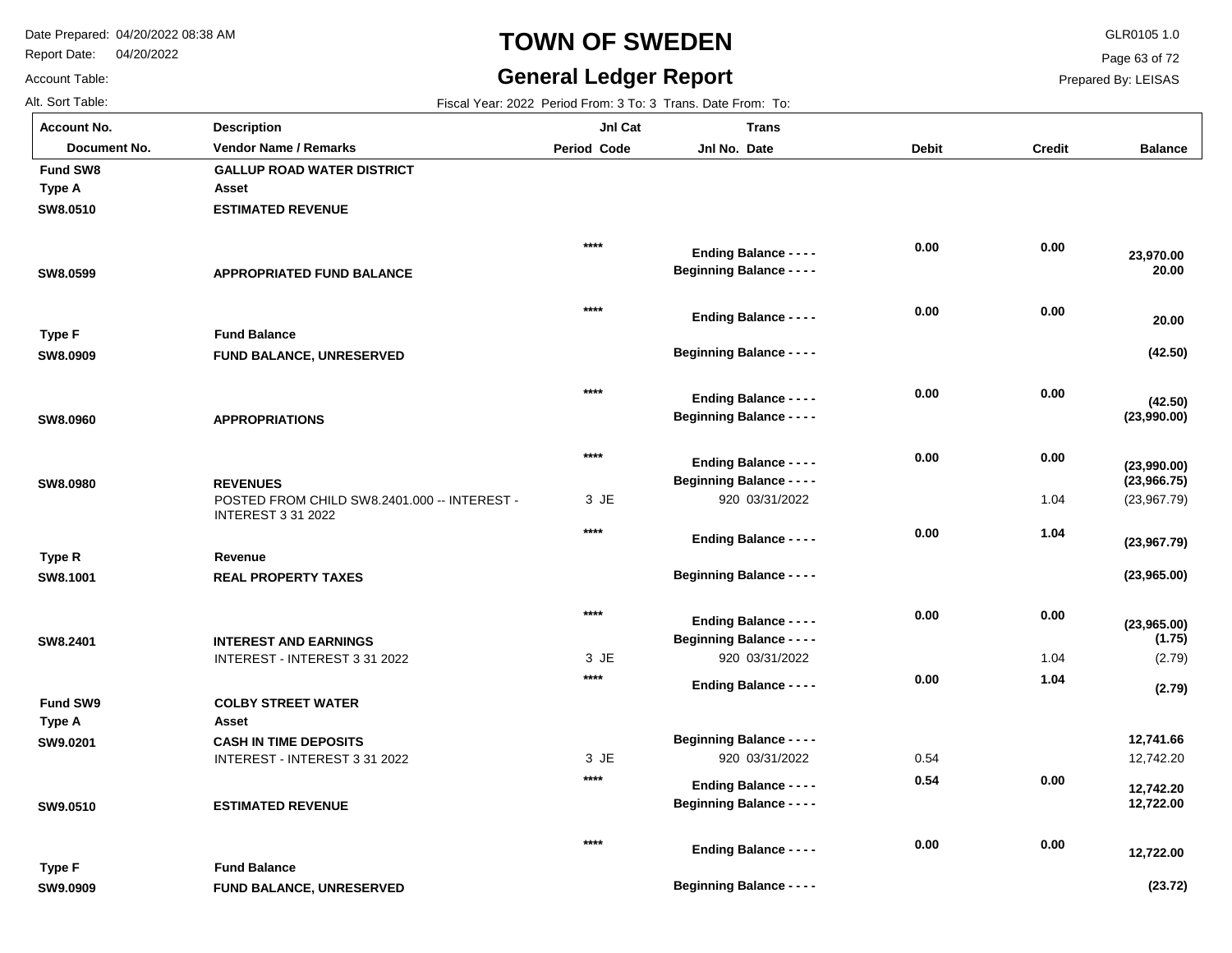Report Date: 04/20/2022

# **TOWN OF SWEDEN** GLR0105 1.0

## **General Ledger Report**

**Balance**

(12,718.48)

**(12,717.00)**

**(12,717.00)**

**(12,718.48)**

**(12,717.94)**

**(12,722.00)**

**(12,722.00)**

**(23.72)**

(1.48)

**(1.48)**

**(0.94)**

 161,101.94 84,320.26 164,006.41 89,109.32 166,314.99 93,836.04 93,743.52 93,734.77 93,611.77 93,137.37 92,721.37 91,721.37 91,221.37 91,046.37 90,871.37 90,521.37 90,346.37

 **79,500.39** 

Page 64 of 72

Prepared By: LEISAS

 175.00 350.00 175.00

Account Table: Alt. Sort Table: Fiscal Year: 2022 Period From: 3 To: 3 Trans. Date From: To: 7 Trans. Date From: To: 7 Trans. Date From: To: 7 Trans. Date From: To: 7 Trans. Date From: To: 7 Trans. Date From: To: 7 Trans. Date From: To: **Account No.**

**SW9.0909**

**Fund SW9**

**Type F**

**SW9.0960**

**SW9.0980**

**SW9.1001**

**Type R**

**SW9.2401**

**TA.0200**

**Type A**

**Fund TA**

| ⊍nt No.      | <b>Description</b>                                                                           | JnI Cat            | <b>Trans</b>                     |              |               |
|--------------|----------------------------------------------------------------------------------------------|--------------------|----------------------------------|--------------|---------------|
| Document No. | <b>Vendor Name / Remarks</b>                                                                 | <b>Period Code</b> | Jnl No. Date                     | <b>Debit</b> | <b>Credit</b> |
| l SW9        | <b>COLBY STREET WATER</b>                                                                    |                    |                                  |              |               |
| F            | <b>Fund Balance</b>                                                                          |                    |                                  |              |               |
| 0909         | <b>FUND BALANCE, UNRESERVED</b>                                                              |                    |                                  |              |               |
|              |                                                                                              | ****               | <b>Ending Balance - - - -</b>    | 0.00         | 0.00          |
| 0960         | <b>APPROPRIATIONS</b>                                                                        |                    | <b>Beginning Balance - - - -</b> |              |               |
|              |                                                                                              | $***$              | <b>Ending Balance - - - -</b>    | 0.00         | 0.00          |
|              |                                                                                              |                    | <b>Beginning Balance - - - -</b> |              |               |
| 0980         | <b>REVENUES</b><br>POSTED FROM CHILD SW9.2401.000 -- INTEREST -<br><b>INTEREST 3 31 2022</b> | 3 JE               | 920 03/31/2022                   |              | 0.54          |
|              |                                                                                              | ****               | <b>Ending Balance - - - -</b>    | 0.00         | 0.54          |
| R            | Revenue                                                                                      |                    |                                  |              |               |
| 1001         | <b>REAL PROPERTY TAXES</b>                                                                   |                    | <b>Beginning Balance - - - -</b> |              |               |
|              |                                                                                              | $***$              | <b>Ending Balance - - - -</b>    | 0.00         | 0.00          |
|              | <b>INTEREST AND EARNINGS</b>                                                                 |                    | <b>Beginning Balance - - - -</b> |              |               |
| 2401         | INTEREST - INTEREST 3 31 2022                                                                | 3 JE               | 920 03/31/2022                   |              | 0.54          |
|              |                                                                                              | $***$              |                                  | 0.00         | 0.54          |
| I TA         | <b>TRUST AND AGENCY</b>                                                                      |                    | <b>Ending Balance - - - -</b>    |              |               |
| ۰A           | Asset                                                                                        |                    |                                  |              |               |
| 200          | <b>CASH</b>                                                                                  |                    | <b>Beginning Balance - - - -</b> |              |               |
|              | PR 5 - PAYROLL #5 3 3 2022                                                                   | 3 PR               | 251 03/03/2022                   | 81,601.55    |               |
|              | PR 5 - PAYROLL #5 3 3 2022                                                                   | 3 PR               | 251 03/03/2022                   |              | 76,781.68     |
|              | PR 6 - PAYROLL # 6 3 17 2022                                                                 | 3 PR               | 252 03/16/2022                   | 79,686.15    |               |
|              | PR 6 - PAYROLL # 6 3 17 2022                                                                 | 3 PR               | 252 03/16/2022                   |              | 74,897.09     |
|              | PR 7 - PAYROLL # 7 3 31 2022                                                                 | 3 PR               | 253 03/29/2022                   | 77,205.67    |               |
|              | PR 7 - PAYROLL # 7 3 31 2022                                                                 | 3 PR               | 253 03/29/2022                   |              | 72,478.95     |
|              | 5000343 KINCAID FSA - ME JE 3/31/2022                                                        | 3 JE               | 918 03/31/2022                   |              | 92.52         |
|              | 5000344 STRABEL FSA - ME JE 3/31/2022                                                        | 3 JE               | 918 03/31/2022                   |              | 8.75          |
|              | 5000345 JOHNSON FSA - ME JE 3/31/2022                                                        | 3 JE               | 918 03/31/2022                   |              | 123.00        |
|              | 5000346 ARADINE FSA - ME JE 3/31/2022                                                        | 3 JE               | 918 03/31/2022                   |              | 474.40        |
|              | 5000347 JOHNSON FSA - ME JE 3/31/2022                                                        | 3 JE               | 918 03/31/2022                   |              | 416.00        |
|              | 5000348 BELL FSA - ME JE 3/31/2022                                                           | 3 JE               | 918 03/31/2022                   |              | 1,000.00      |
|              | 5000349 HOKE FSA - ME JE 3/31/2022                                                           | 3 JE               | 918 03/31/2022                   |              | 500.00        |
|              | 5965 GRAY LODGE RELEASE - ME JE 3/31/2022                                                    | 3 JE               | 918 03/31/2022                   |              | 175.00        |

JE 3 JE 3 JE 3 918 03/31/2022 918 03/31/2022 918 03/31/2022

5966 RIVERA LODGE RELEASE - ME JE 3/31/2022 5967 SIETMAN 2 LODGE RELEASE - ME JE 3/31/2022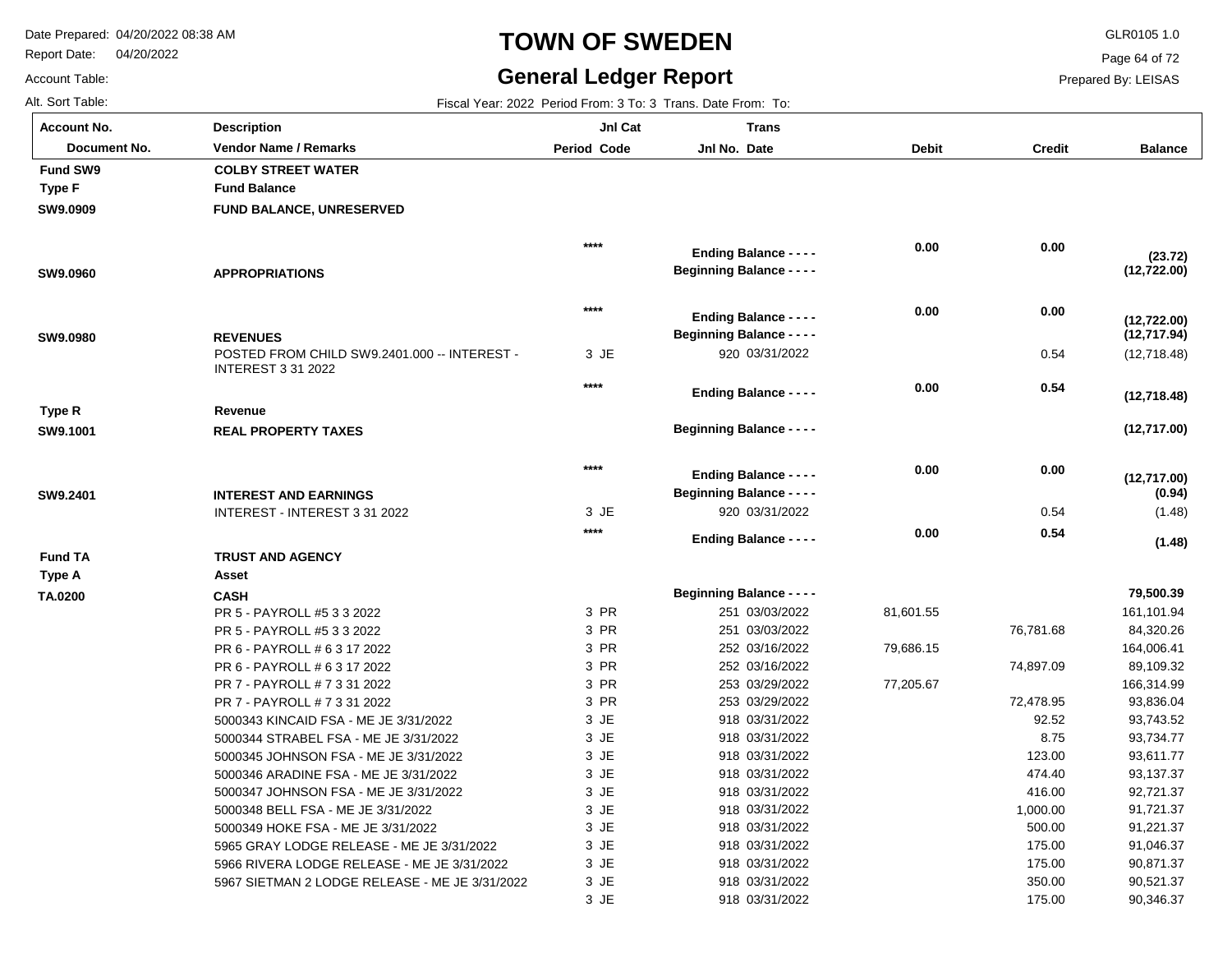Report Date: 04/20/2022

Account Table:

# **TOWN OF SWEDEN** GLR0105 1.0

## **General Ledger Report**

Page 65 of 72

Prepared By: LEISAS

Alt. Sort Table: Fiscal Year: 2022 Period From: 3 To: 3 Trans. Date From: To:

| Account No.  | <b>Description</b>                                      | JnI Cat     | <b>Trans</b>   |              |               |                |
|--------------|---------------------------------------------------------|-------------|----------------|--------------|---------------|----------------|
| Document No. | <b>Vendor Name / Remarks</b>                            | Period Code | Jnl No. Date   | <b>Debit</b> | <b>Credit</b> | <b>Balance</b> |
| Fund TA      | <b>TRUST AND AGENCY</b>                                 |             |                |              |               |                |
| Type A       | Asset                                                   |             |                |              |               |                |
| TA.0200      | <b>CASH</b>                                             |             |                |              |               |                |
|              | 5968 HEIDER LODGE RELEASE - ME JE 3/31/2022             |             |                |              |               |                |
|              | 5969 EXCELLUS PREMIUM - ME JE 3/31/2022                 | 3 JE        | 918 03/31/2022 |              | 8,935.38      | 81,410.99      |
|              | 5970 MERLE LODGE RELEASE - ME JE 3/31/2022              | 3 JE        | 918 03/31/2022 |              | 175.00        | 81,235.99      |
|              | 5971 SMITH LODGE RELEASE - ME JE 3/31/2022              | 3 JE        | 918 03/31/2022 |              | 175.00        | 81,060.99      |
|              | 5972 MVP GOLD - ME JE 3/31/2022                         | 3 JE        | 918 03/31/2022 |              | 2,400.30      | 78,660.69      |
|              | 5973 MVP HSA - ME JE 3/31/2022                          | $3$ JE      | 918 03/31/2022 |              | 28,160.80     | 50,499.89      |
|              | 5974 HOYT LODGE RELEASE - ME JE 3/31/2022               | 3 JE        | 918 03/31/2022 |              | 175.00        | 50,324.89      |
|              | 5975 AFLAC - ME JE 3/31/2022                            | 3 JE        | 918 03/31/2022 |              | 605.98        | 49,718.91      |
|              | 5976 EMMERSON LODGE RELEASE - ME JE 3/31/2022           | 3 JE        | 918 03/31/2022 |              | 175.00        | 49,543.91      |
|              | 5977 RUSIN LODGE RELEASE - ME JE 3/31/2022              | 3 JE        | 918 03/31/2022 |              | 175.00        | 49,368.91      |
|              | 5978 PASSALACQUA LODGE RELEASE - ME JE<br>3/31/2022     | 3 JE        | 918 03/31/2022 |              | 175.00        | 49,193.91      |
|              | 5979 GUARDIAN DISABILITY - ME JE 3/31/2022              | 3 JE        | 918 03/31/2022 |              | 297.30        | 48,896.61      |
|              | 5980 NEW YORK LIFE - ME JE 3/31/2022                    | 3 JE        | 918 03/31/2022 |              | 12.40         | 48,884.21      |
|              | 5981 NEW YORK LIFE - ME JE 3/31/2022                    | 3 JE        | 918 03/31/2022 |              | 1,201.20      | 47,683.01      |
|              | 5982 UNITED WAY - ME JE 3/31/2022                       | 3 JE        | 918 03/31/2022 |              | 27.00         | 47,656.01      |
|              | BELL HEALTH APRIL - ME JE 3/31/2022                     | 3 JE        | 918 03/31/2022 | 649.29       |               | 48,305.30      |
|              | BELL MARCH HEALTH - ME JE 3/31/2022                     | 3 JE        | 918 03/31/2022 | 649.29       |               | 48,954.59      |
|              | CLARE LODGE DEPOSIT - ME JE 3/31/2022                   | 3 JE        | 918 03/31/2022 | 175.00       |               | 49,129.59      |
|              | CONNORS UNCLAIMED BAIL TAYLOR - ME JE<br>3/31/2022      | 3 JE        | 918 03/31/2022 | 50.00        |               | 49,179.59      |
|              | ELECTRONIC RETIREMENT - ME JE 3 31 2022                 | 3 JE        | 919 03/31/2022 |              | 4,247.82      | 44,931.77      |
|              | FROM SAVINGS EXCELLUS - ME JE 3/31/2022                 | 3 JE        | 918 03/31/2022 | 8,212.83     |               | 53,144.60      |
|              | FROM SAVINGS GUARDIAN - ME JE 3/31/2022                 | 3 JE        | 918 03/31/2022 | 78.90        |               | 53,223.50      |
|              | FROM SAVINGS MVP GOLD HSA - ME JE 3/31/2022             | 3 JE        | 918 03/31/2022 | 22,556.15    |               | 75,779.65      |
|              | HSA TEST TAKEN HERE DUE TO SURPLUS - ME JE 3<br>31 2022 | 3 JE        | 919 03/31/2022 |              | 0.01          | 75,779.64      |
|              | JONES HEALTH 2ND QRTR - ME JE 3/31/2022                 | 3 JE        | 918 03/31/2022 | 23.64        |               | 75,803.28      |
|              | KNAPP BARTON 2 LODGE DEPOSITS - ME JE<br>3/31/2022      | 3 JE        | 918 03/31/2022 | 350.00       |               | 76,153.28      |
|              | KOSS PEAKE 2ND QRTR HEALTH - ME JE 3/31/2022            | 3 JE        | 918 03/31/2022 | 4,132.32     |               | 80,285.60      |
|              | MARTIN 2ND QRTR HEALTH - ME JE 3/31/2022                | 3 JE        | 918 03/31/2022 | 637.63       |               | 80,923.23      |
|              | OLIVA LODGE DEPSOSIT - ME JE 3/31/2022                  | 3 JE        | 918 03/31/2022 | 175.00       |               | 81,098.23      |
|              | PASSALACQUA LODGE DEPOSIT - ME JE 3/31/2022             | 3 JE        | 918 03/31/2022 | 175.00       |               | 81,273.23      |
|              | RUSSO YOUNG 2 LODGE RENTALS - ME JE 3/31/2022           | 3 JE        | 918 03/31/2022 | 350.00       |               | 81,623.23      |
|              | TUTTOBENE COUNTY SEWER PERMIT - ME JE<br>3/31/2022      | 3 JE        | 918 03/31/2022 | 250.00       |               | 81,873.23      |
|              | ZALE LODGE DEPOSIT - ME JE 3/31/2022                    | 3 JE        | 918 03/31/2022 | 175.00       |               | 82,048.23      |
|              | ZASTROW PARMALE 2 LODGE DEPOSITS - ME JE<br>3/31/2022   | 3 JE        | 918 03/31/2022 | 350.00       |               | 82,398.23      |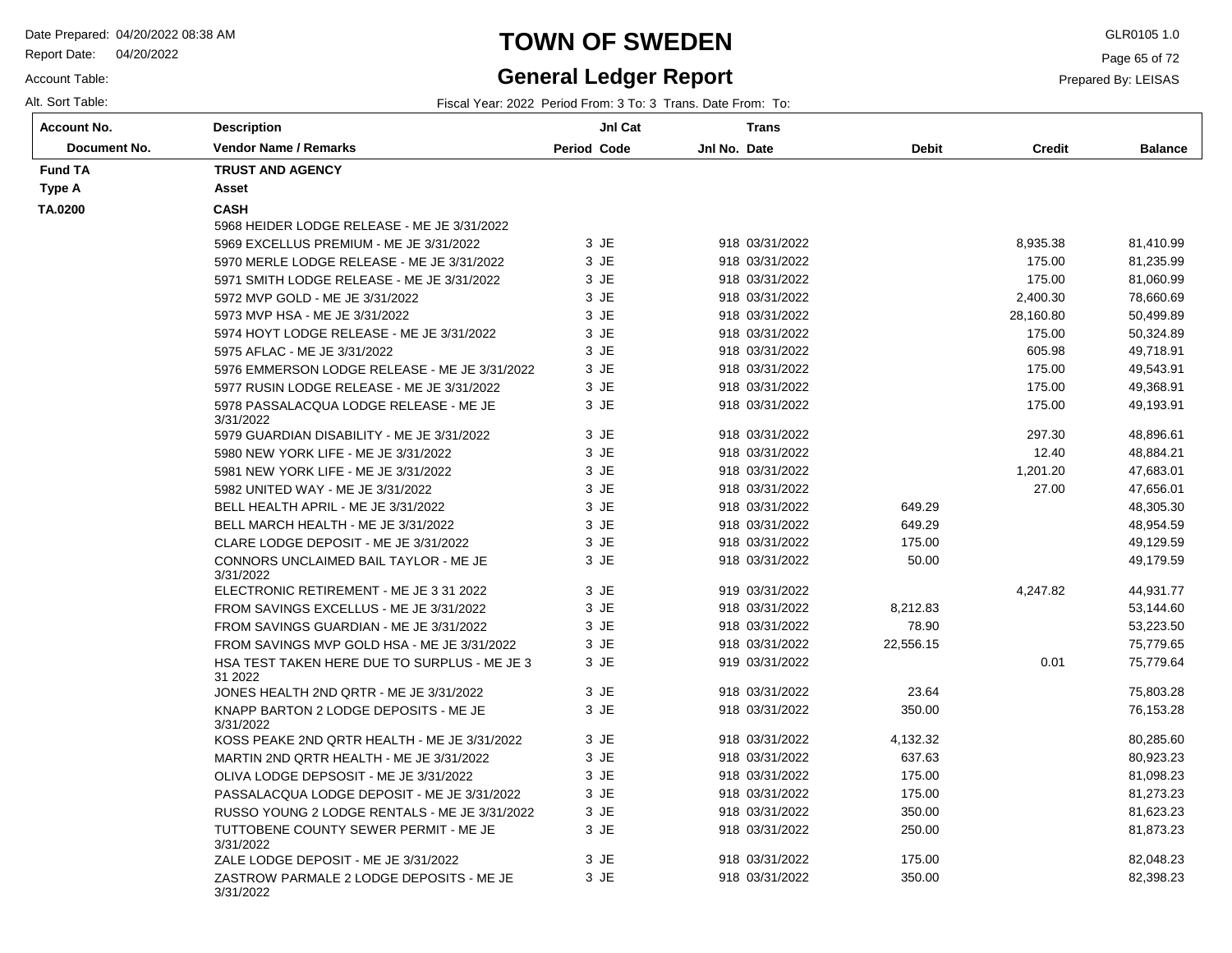Report Date: 04/20/2022

Account Table:

# **TOWN OF SWEDEN** GLR0105 1.0

## **General Ledger Report**

Page 66 of 72

Prepared By: LEISAS

Alt. Sort Table: Fiscal Year: 2022 Period From: 3 To: 3 Trans. Date From: To: 3 Trans. Date From: To:

| Account No.    | <b>Description</b>                   | JnI Cat        | Trans                            |              |               |                  |
|----------------|--------------------------------------|----------------|----------------------------------|--------------|---------------|------------------|
| Document No.   | <b>Vendor Name / Remarks</b>         | Period Code    | Jnl No. Date                     | <b>Debit</b> | <b>Credit</b> | <b>Balance</b>   |
| <b>Fund TA</b> | <b>TRUST AND AGENCY</b>              |                |                                  |              |               |                  |
| Type A         | Asset                                |                |                                  |              |               |                  |
| TA.0200        | <b>CASH</b>                          |                |                                  |              |               |                  |
|                |                                      | $****$         | <b>Ending Balance - - - -</b>    | 277,483.42   | 274,585.58    | 82,398.23        |
| TA.0201        | <b>CASH IN TIME DEPOSITS</b>         |                | <b>Beginning Balance - - - -</b> |              |               | 168,205.96       |
|                | INTEREST - INTEREST 3 31 2022        | 3 JE           | 920 03/31/2022                   | 0.10         |               | 168,206.06       |
|                | INTEREST - INTEREST 3 31 2022        | 3 JE           | 920 03/31/2022                   | 0.25         |               | 168,206.31       |
|                | INTEREST - INTEREST 3 31 2022        | 3 JE           | 920 03/31/2022                   | 1.72         |               | 168,208.03       |
|                | INTEREST - INTEREST 3 31 2022        | 3 JE           | 920 03/31/2022                   | 2.89         |               | 168,210.92       |
|                |                                      | $****$         | <b>Ending Balance - - - -</b>    | 4.96         | 0.00          |                  |
| Type L         | Liability                            |                |                                  |              |               | 168,210.92       |
| TA.0010        | <b>CONSOLIDATED PAYROLL</b>          |                | <b>Beginning Balance - - - -</b> |              |               | 0.00             |
|                | PR 5 - PAYROLL #5 3 3 2022           | 3 PR           | 251 03/03/2022                   | 50,824.00    |               | 50,824.00        |
|                | PR 5 - PAYROLL #5 3 3 2022           | 3 PR           | 251 03/03/2022                   |              | 50,824.00     | 0.00             |
|                | PR 6 - PAYROLL # 6 3 17 2022         | 3 PR           | 252 03/16/2022                   |              | 50,605.27     | (50,605.27)      |
|                | PR6 - PAYROLL # 6 3 17 2022          | 3 PR           | 252 03/16/2022                   | 50,605.27    |               | 0.00             |
|                | PR 7 - PAYROLL # 7 3 31 2022         | 3 PR           | 253 03/29/2022                   | 48,938.96    |               | 48,938.96        |
|                | PR 7 - PAYROLL # 7 3 31 2022         | 3 PR           | 253 03/29/2022                   |              | 48,938.96     | 0.00             |
|                |                                      | $****$         | <b>Ending Balance - - - -</b>    | 150,368.23   | 150,368.23    |                  |
| TA.0015        | AFLAC SUPPLEMENTAL HEALTH            |                | <b>Beginning Balance - - - -</b> |              |               | 0.00<br>(488.21) |
|                | PR 5 - PAYROLL #5 3 3 2022           | 3 PR           | 251 03/03/2022                   |              | 302.99        | (791.20)         |
|                | PR 6 - PAYROLL # 6 3 17 2022         | 3 PR           | 252 03/16/2022                   |              | 302.99        | (1,094.19)       |
|                | PR 7 - PAYROLL # 7 3 31 2022         | 3 PR           | 253 03/29/2022                   |              | 302.99        | (1, 397.18)      |
|                | 5975 AFLAC - ME JE 3/31/2022         | 3 JE           | 918 03/31/2022                   | 605.98       |               | (791.20)         |
|                |                                      | $****$         |                                  | 605.98       | 908.97        |                  |
|                |                                      |                | <b>Ending Balance - - - -</b>    |              |               | (791.20)         |
| TA.0016        | <b>LIFE INSURANCE</b>                |                | <b>Beginning Balance - - - -</b> |              |               | (281.05)         |
|                | PR 5 - PAYROLL #5 3 3 2022           | 3 PR           | 251 03/03/2022                   |              | 406.60        | (687.65)         |
|                | PR 6 - PAYROLL # 6 3 17 2022         | 3 PR           | 252 03/16/2022                   |              | 406.60        | (1,094.25)       |
|                | PR 7 - PAYROLL # 7 3 31 2022         | 3 PR           | 253 03/29/2022                   |              | 406.60        | (1,500.85)       |
|                | 5980 NEW YORK LIFE - ME JE 3/31/2022 | 3 JE           | 918 03/31/2022                   | 12.40        |               | (1,488.45)       |
|                | 5981 NEW YORK LIFE - ME JE 3/31/2022 | 3 JE<br>$****$ | 918 03/31/2022                   | 1,201.20     |               | (287.25)         |
|                |                                      |                | <b>Ending Balance - - - -</b>    | 1,213.60     | 1,219.80      | (287.25)         |
| TA.0017        | <b>DEFERRED COMPENSATION</b>         |                | <b>Beginning Balance - - - -</b> |              |               | 0.00             |
|                | PR 5 - PAYROLL #5 3 3 2022           | 3 PR           | 251 03/03/2022                   | 2,622.59     |               | 2,622.59         |
|                | PR 5 - PAYROLL #5 3 3 2022           | 3 PR           | 251 03/03/2022                   |              | 2,622.59      | 0.00             |
|                | PR 6 - PAYROLL # 6 3 17 2022         | 3 PR           | 252 03/16/2022                   | 2,569.67     |               | 2,569.67         |
|                | PR 6 - PAYROLL # 6 3 17 2022         | 3 PR           | 252 03/16/2022                   |              | 2,569.67      | 0.00             |
|                | PR 7 - PAYROLL # 7 3 31 2022         | 3 PR           | 253 03/29/2022                   | 2,559.75     |               | 2,559.75         |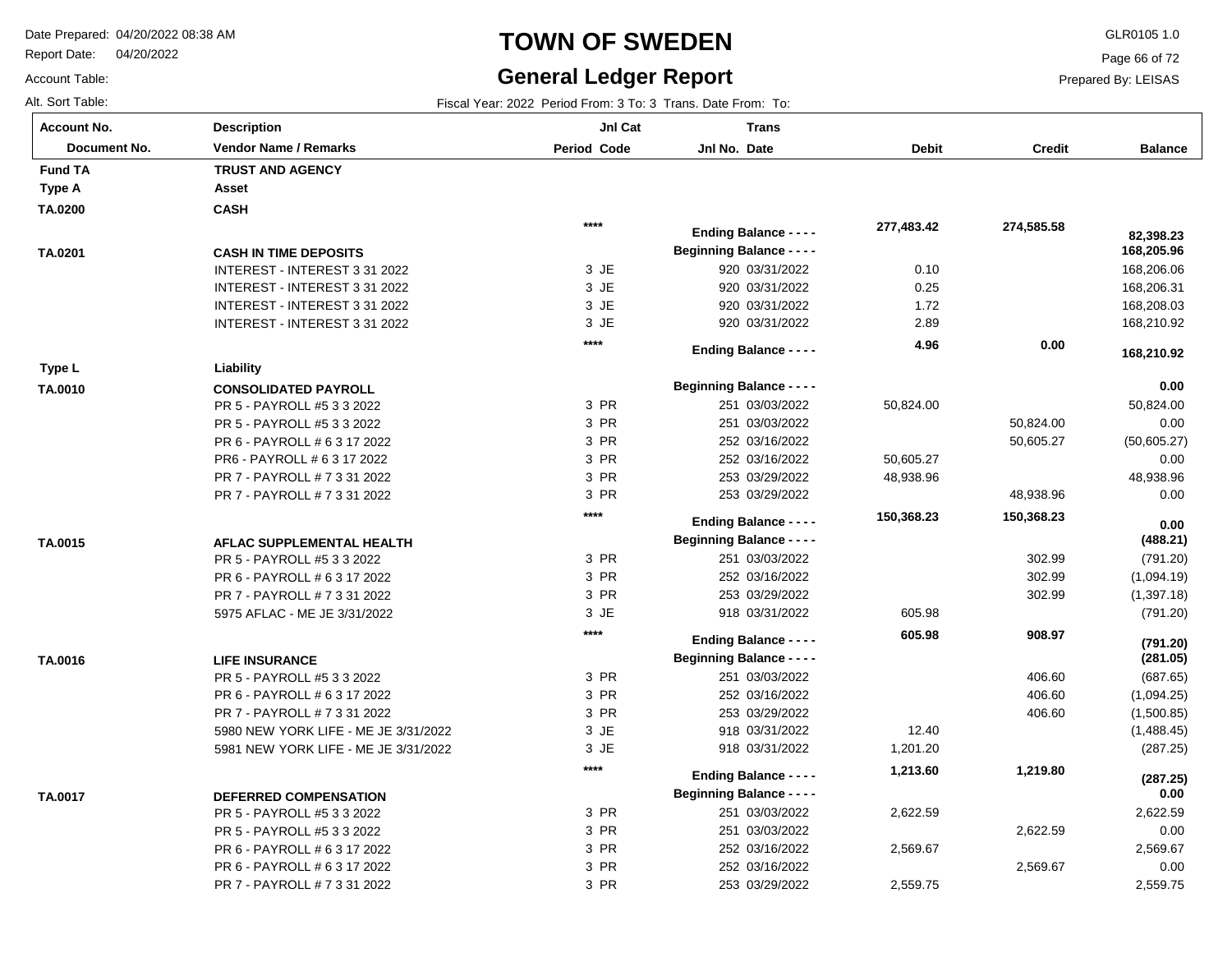Report Date: 04/20/2022

# **TOWN OF SWEDEN** GLR0105 1.0

## **General Ledger Report**

**Balance**

0.00

 **0.00** 

(1,553.20) (2,979.65) (4,343.76) (95.94)

**(95.94)**

(156.00) (187.20) (218.40) 78.90 0.00

**(124.80)**

**(95.94)**

(5,847.11) (8,362.24) (10,877.37) (1,941.99) 458.31 28,619.11 27,969.82 27,320.53 19,107.70 (3,448.45) (3,472.09)

**(3,331.98)**

 **0.00** 

Page 67 of 72

Prepared By: LEISAS

| Account Table:     |                                                       | <b>General Ledger Report</b> |                                                              |                  | P             |
|--------------------|-------------------------------------------------------|------------------------------|--------------------------------------------------------------|------------------|---------------|
| Alt. Sort Table:   |                                                       |                              | Fiscal Year: 2022 Period From: 3 To: 3 Trans. Date From: To: |                  |               |
| <b>Account No.</b> | <b>Description</b>                                    | JnI Cat                      | <b>Trans</b>                                                 |                  |               |
| Document No.       | <b>Vendor Name / Remarks</b>                          | <b>Period Code</b>           | Jnl No. Date                                                 | <b>Debit</b>     | <b>Credit</b> |
| <b>Fund TA</b>     | <b>TRUST AND AGENCY</b>                               |                              |                                                              |                  |               |
| Type L             | Liability                                             |                              |                                                              |                  |               |
| TA.0017            | <b>DEFERRED COMPENSATION</b>                          |                              |                                                              |                  |               |
|                    | PR 7 - PAYROLL # 7 3 31 2022                          | 3 PR                         | 253 03/29/2022                                               |                  | 2,559.75      |
|                    |                                                       | $***$                        | <b>Ending Balance - - - -</b>                                | 7,752.01         | 7,752.01      |
|                    |                                                       |                              | <b>Beginning Balance - - - -</b>                             |                  |               |
| TA.0018            | <b>STATE RETIREMENT</b><br>PR 5 - PAYROLL #5 3 3 2022 | 3 PR                         | 251 03/03/2022                                               |                  | 1,457.26      |
|                    | PR 6 - PAYROLL # 6 3 17 2022                          | 3 PR                         | 252 03/16/2022                                               |                  | 1,426.45      |
|                    | PR 7 - PAYROLL # 7 3 31 2022                          | 3 PR                         | 253 03/29/2022                                               |                  | 1,364.11      |
|                    | ELECTRONIC RETIREMENT - ME JE 3 31 2022               | 3 JE                         | 919 03/31/2022                                               | 4,247.82         |               |
|                    |                                                       | $***$                        |                                                              |                  |               |
|                    |                                                       |                              | <b>Ending Balance - - - -</b>                                | 4,247.82         | 4,247.82      |
| TA.0019            | <b>DISABILITY INSURANCE</b>                           |                              | <b>Beginning Balance - - - -</b>                             |                  |               |
|                    | PR 5 - PAYROLL #5 3 3 2022                            | 3 PR                         | 251 03/03/2022                                               |                  | 31.20         |
|                    | PR 6 - PAYROLL # 6 3 17 2022                          | 3 PR                         | 252 03/16/2022                                               |                  | 31.20         |
|                    | PR 7 - PAYROLL # 7 3 31 2022                          | 3 PR                         | 253 03/29/2022                                               |                  | 31.20         |
|                    | 5979 GUARDIAN - ME JE 3/31/2022                       | 3 JE                         | 918 03/31/2022                                               | 297.30           |               |
|                    | FROM SAVINGS GUARDIAN - ME JE 3/31/2022               | 3 JE                         | 918 03/31/2022                                               |                  | 78.90         |
|                    |                                                       | ****                         | <b>Ending Balance - - - -</b>                                | 297.30           | 172.50        |
| TA.0020            | <b>HEALTH INSURANCE</b>                               |                              | <b>Beginning Balance - - - -</b>                             |                  |               |
|                    | PR 5 - PAYROLL #5 3 3 2022                            | 3 PR                         | 251 03/03/2022                                               |                  | 2,515.13      |
|                    | PR 6 - PAYROLL # 6 3 17 2022                          | 3 PR                         | 252 03/16/2022                                               |                  | 2,515.13      |
|                    | PR 7 - PAYROLL # 7 3 31 2022                          | 3 PR                         | 253 03/29/2022                                               |                  | 2,515.13      |
|                    | 5969 EXCELLUS PREMIUM - ME JE 3/31/2022               | 3 JE                         | 918 03/31/2022                                               | 8,935.38         |               |
|                    | 5972 MVP GOLD - ME JE 3/31/2022                       | 3 JE                         | 918 03/31/2022                                               | 2,400.30         |               |
|                    | 5973 MVP HSA - ME JE 3/31/2022                        | 3 JE                         | 918 03/31/2022                                               | 28,160.80        |               |
|                    | BELL HEALTH APRIL - ME JE 3/31/2022                   | 3 JE                         | 918 03/31/2022                                               |                  | 649.29        |
|                    | BELL MARCH HEALTH - ME JE 3/31/2022                   | 3 JE                         | 918 03/31/2022                                               |                  | 649.29        |
|                    | FROM SAVINGS EXCELLUS - ME JE 3/31/2022               | 3 JE                         | 918 03/31/2022                                               |                  | 8,212.83      |
|                    | FROM SAVINGS MVP GOLD HSA - ME JE 3/31/2022           | 3 JE                         | 918 03/31/2022                                               |                  | 22,556.15     |
|                    | JONES HEALTH 2ND QRTR - ME JE 3/31/2022               | 3 JE                         | 918 03/31/2022                                               |                  | 23.64         |
|                    | KOSS PEAKE 2ND QRTR HEALTH - ME JE 3/31/2022          | 3 JE                         | 918 03/31/2022                                               |                  | 4,132.32      |
|                    | MARTIN 2ND QRTR HEALTH - ME JE 3/31/2022              | 3 JE                         | 918 03/31/2022                                               |                  | 637.63        |
|                    |                                                       | $***$                        |                                                              | <b>20 106 18</b> | AA ANG 5A     |

| KOSS PEAKE 2ND QRTR HEALTH - ME JE 3/31/2022 | 3 JE  | 918 03/31/2022                   |           | 4,132.32  | (7,604.41) |  |
|----------------------------------------------|-------|----------------------------------|-----------|-----------|------------|--|
| MARTIN 2ND QRTR HEALTH - ME JE 3/31/2022     | 3 JE  | 918 03/31/2022                   |           | 637.63    | (8,242.04) |  |
|                                              | $***$ | <b>Ending Balance - - - -</b>    | 39,496.48 | 44.406.54 | (8,242.04) |  |
| <b>NYS INCOME TAX</b>                        |       | <b>Beginning Balance - - - -</b> |           |           | 0.00       |  |
| PR 5 - PAYROLL #5 3 3 2022                   | 3 PR  | 251 03/03/2022                   | 3,002.33  |           | 3,002.33   |  |
| PR 5 - PAYROLL #5 3 3 2022                   | 3 PR  | 251 03/03/2022                   |           | 3.002.33  | 0.00       |  |
| PR 6 - PAYROLL # 6 3 17 2022                 | 3 PR  | 252 03/16/2022                   | 2.932.27  |           | 2,932.27   |  |
| PR6 - PAYROLL # 6 3 17 2022                  | 3 PR  | 252 03/16/2022                   |           | 2.932.27  | 0.00       |  |
| PR 7 - PAYROLL # 7 3 31 2022                 | 3 PR  | 253 03/29/2022                   | 2.856.20  |           | 2.856.20   |  |
|                                              |       |                                  |           |           |            |  |

**TA.0021**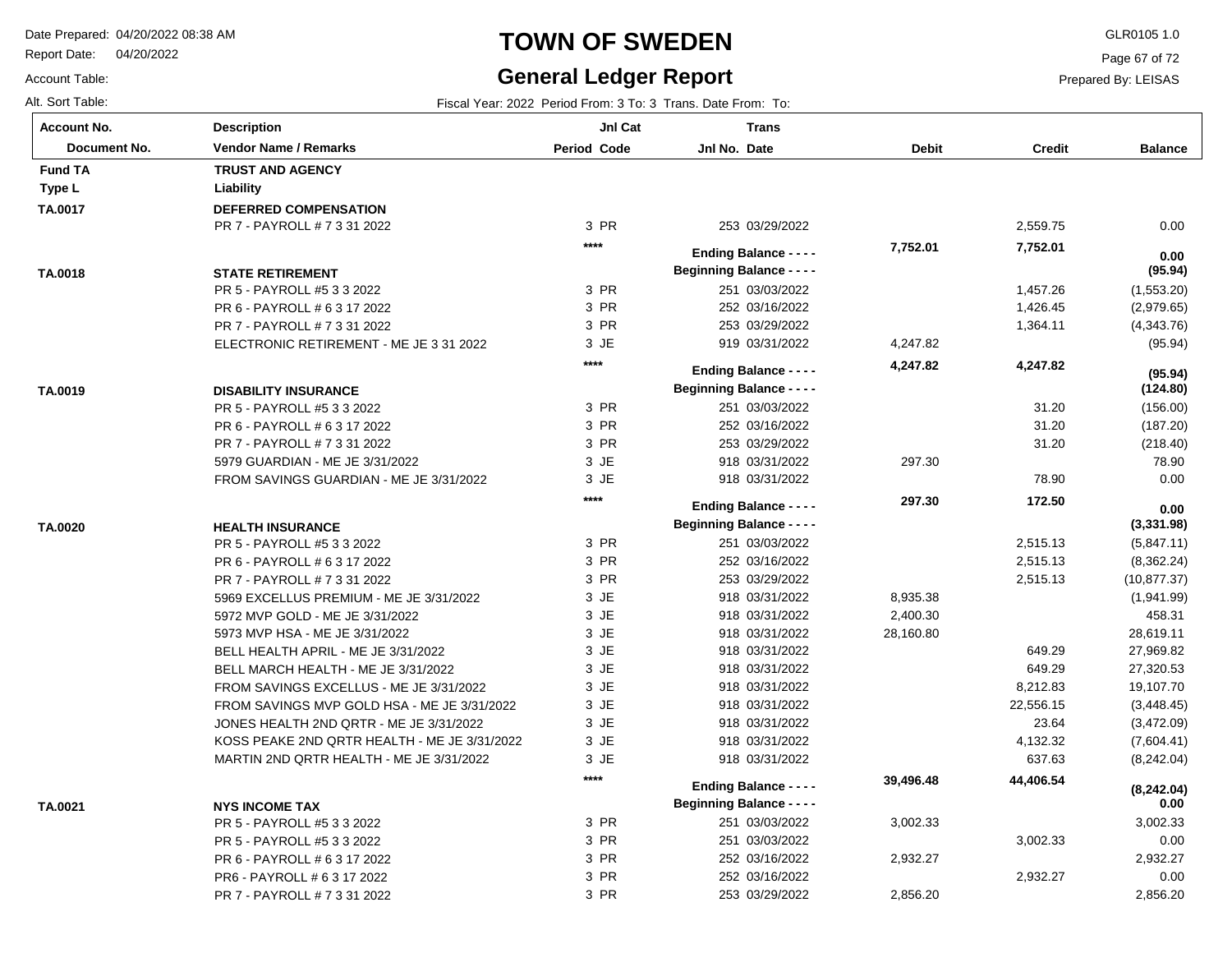PR 5 - PAYROLL #5 3 3 2022

Report Date: 04/20/2022

# **TOWN OF SWEDEN** GLR0105 1.0

## **General Ledger Report**

2,051.13

Page 68 of 72

Prepared By: LEISAS

Account Table: Alt. Sort Table: Fiscal Year: 2022 Period From: 3 To: 3 Trans. Date From: To:

| <b>Account No.</b> | <b>Description</b>                                      | Jnl Cat            | <b>Trans</b>                     |              |               |                |
|--------------------|---------------------------------------------------------|--------------------|----------------------------------|--------------|---------------|----------------|
| Document No.       | <b>Vendor Name / Remarks</b>                            | <b>Period Code</b> | Jnl No. Date                     | <b>Debit</b> | <b>Credit</b> | <b>Balance</b> |
| <b>Fund TA</b>     | <b>TRUST AND AGENCY</b>                                 |                    |                                  |              |               |                |
| Type L             | Liability                                               |                    |                                  |              |               |                |
| TA.0021            | <b>NYS INCOME TAX</b>                                   |                    |                                  |              |               |                |
|                    | PR 7 - PAYROLL # 7 3 31 2022                            | 3 PR               | 253 03/29/2022                   |              | 2,856.20      | 0.00           |
|                    |                                                         | $***$              | <b>Ending Balance - - - -</b>    | 8,790.80     | 8,790.80      |                |
|                    |                                                         |                    | <b>Beginning Balance - - - -</b> |              |               | 0.00<br>0.00   |
| TA.0022            | <b>FEDERAL INCOME TAX</b><br>PR 5 - PAYROLL #5 3 3 2022 | 3 PR               | 251 03/03/2022                   | 6,885.50     |               | 6,885.50       |
|                    | PR 5 - PAYROLL #5 3 3 2022                              | 3 PR               | 251 03/03/2022                   |              | 6,885.50      | 0.00           |
|                    | PR 6 - PAYROLL # 6 3 17 2022                            | 3 PR               | 252 03/16/2022                   |              | 6,567.18      | (6, 567.18)    |
|                    | PR6 - PAYROLL # 6 3 17 2022                             | 3 PR               | 252 03/16/2022                   | 6,567.18     |               | 0.00           |
|                    | PR 7 - PAYROLL # 7 3 31 2022                            | 3 PR               | 253 03/29/2022                   | 6,253.87     |               | 6,253.87       |
|                    | PR 7 - PAYROLL # 7 3 31 2022                            | 3 PR               | 253 03/29/2022                   |              | 6,253.87      | 0.00           |
|                    |                                                         | $***$              |                                  |              |               |                |
|                    |                                                         |                    | <b>Ending Balance - - - -</b>    | 19,706.55    | 19,706.55     | 0.00           |
| TA.0025            | <b>FLEXIBLE SPENDING ACCOUNT</b>                        |                    | <b>Beginning Balance - - - -</b> |              |               | (25, 877.84)   |
|                    | PR 5 - PAYROLL #5 3 3 2022                              | 3 PR               | 251 03/03/2022                   |              | 97.69         | (25, 975.53)   |
|                    | PR 6 - PAYROLL # 6 3 17 2022                            | 3 PR               | 252 03/16/2022                   |              | 97.69         | (26,073.22)    |
|                    | PR 7 - PAYROLL # 7 3 31 2022                            | 3 PR               | 253 03/29/2022                   |              | 97.69         | (26, 170.91)   |
|                    | 5000343 KINCAID FSA - ME JE 3/31/2022                   | 3 JE               | 918 03/31/2022                   | 92.52        |               | (26,078.39)    |
|                    | 5000344 STRABEL FSA - ME JE 3/31/2022                   | 3 JE               | 918 03/31/2022                   | 8.75         |               | (26,069.64)    |
|                    | 5000345 JOHNSON FSA - ME JE 3/31/2022                   | 3 JE               | 918 03/31/2022                   | 123.00       |               | (25,946.64)    |
|                    | 5000346 ARADINE FSA - ME JE 3/31/2022                   | 3 JE               | 918 03/31/2022                   | 474.40       |               | (25, 472.24)   |
|                    | 5000348 BELL FSA - ME JE 3/31/2022                      | 3 JE               | 918 03/31/2022                   | 1,000.00     |               | (24, 472.24)   |
|                    | 5000349 HOKE FSA - ME JE 3/31/2022                      | 3 JE               | 918 03/31/2022                   | 500.00       |               | (23, 972.24)   |
|                    | HSA TEST TAKEN HERE DUE TO SURPLUS - ME JE 3<br>31 2022 | 3 JE               | 919 03/31/2022                   | 0.01         |               | (23, 972.23)   |
|                    |                                                         | $***$              | <b>Ending Balance - - - -</b>    | 2,198.68     | 293.07        | (23, 972.23)   |
| TA.0026            | <b>SOCIAL SECURITY TAX</b>                              |                    | <b>Beginning Balance - - - -</b> |              |               | 0.00           |
|                    | PR 5 - PAYROLL #5 3 3 2022                              | 3 PR               | 251 03/03/2022                   | 8,770.14     |               | 8,770.14       |
|                    | PR 5 - PAYROLL #5 3 3 2022                              | 3 PR               | 251 03/03/2022                   |              | 4,385.05      | 4,385.09       |
|                    | PR 5 - PAYROLL #5 3 3 2022                              | 3 PR               | 251 03/03/2022                   |              | 4,385.09      | 0.00           |
|                    | PR 6 - PAYROLL # 6 3 17 2022                            | 3 PR               | 252 03/16/2022                   | 8,677.35     |               | 8,677.35       |
|                    | PR 6 - PAYROLL # 6 3 17 2022                            | 3 PR               | 252 03/16/2022                   |              | 4,338.69      | 4,338.66       |
|                    | PR6 - PAYROLL # 6 3 17 2022                             | 3 PR               | 252 03/16/2022                   |              | 4,338.66      | 0.00           |
|                    | PR 7 - PAYROLL # 7 3 31 2022                            | 3 PR               | 253 03/29/2022                   | 8,391.60     |               | 8,391.60       |
|                    | PR 7 - PAYROLL # 7 3 31 2022                            | 3 PR               | 253 03/29/2022                   |              | 4,195.80      | 4,195.80       |
|                    | PR 7 - PAYROLL # 7 3 31 2022                            | 3 PR               | 253 03/29/2022                   |              | 4,195.80      | 0.00           |
|                    |                                                         | $***$              |                                  |              |               |                |
|                    |                                                         |                    | <b>Ending Balance - - - -</b>    | 25,839.09    | 25,839.09     | 0.00           |
| TA.0027            | <b>MEDICARE</b>                                         |                    | <b>Beginning Balance - - - -</b> |              |               | 0.00           |

3 PR

251 03/03/2022

2,051.13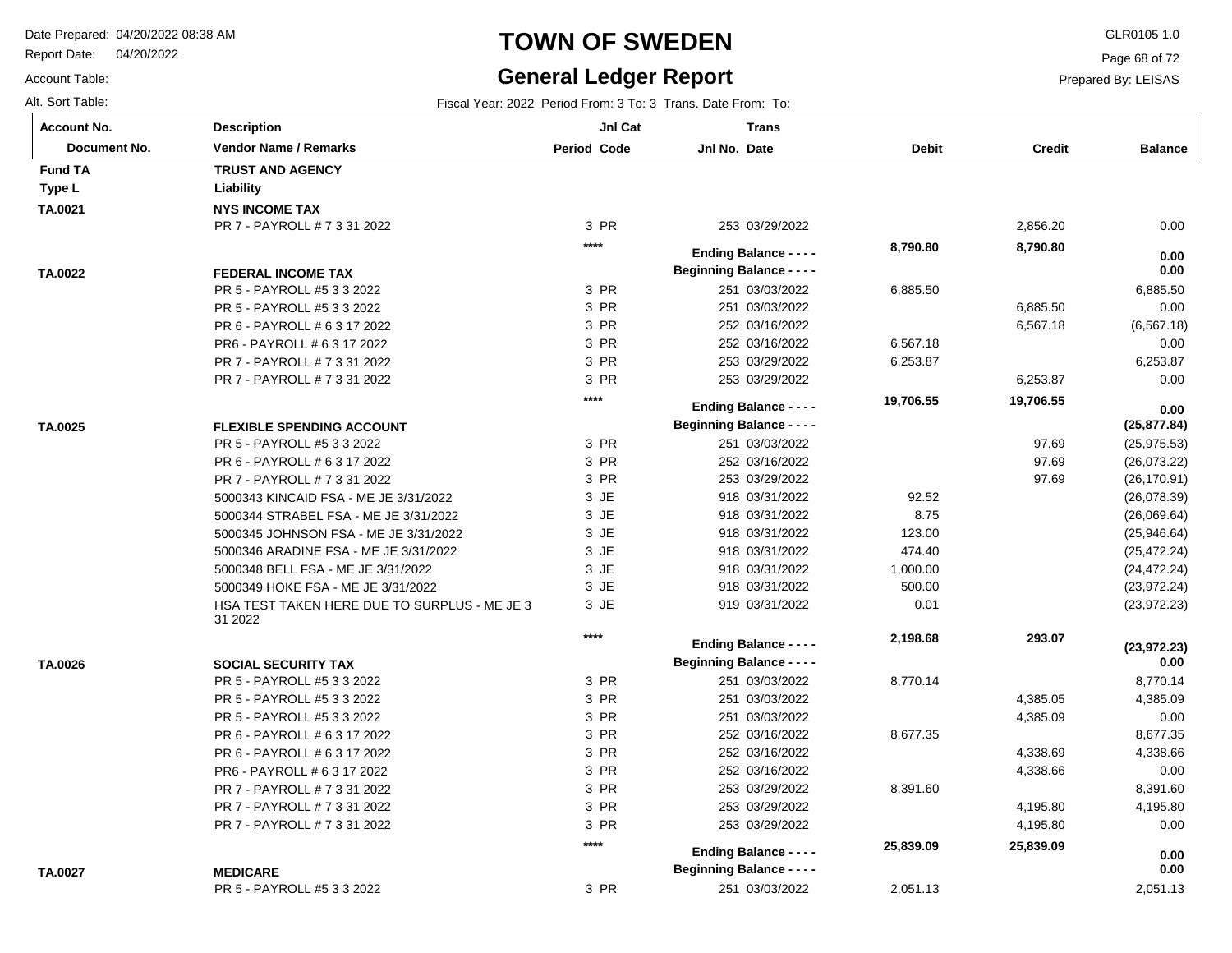Report Date: 04/20/2022

Account Table:

# **TOWN OF SWEDEN** GLR0105 1.0

## **General Ledger Report**

Page 69 of 72

Prepared By: LEISAS

| Fiscal Year: 2022 Period From: 3 To: 3 Trans. Date From: To: |
|--------------------------------------------------------------|
|                                                              |

| <b>Account No.</b> | <b>Description</b>                                 | JnI Cat            | <b>Trans</b>                     |              |               |                    |
|--------------------|----------------------------------------------------|--------------------|----------------------------------|--------------|---------------|--------------------|
| Document No.       | <b>Vendor Name / Remarks</b>                       | <b>Period Code</b> | Jnl No. Date                     | <b>Debit</b> | <b>Credit</b> | <b>Balance</b>     |
| <b>Fund TA</b>     | <b>TRUST AND AGENCY</b>                            |                    |                                  |              |               |                    |
| Type L             | Liability                                          |                    |                                  |              |               |                    |
| TA.0027            | <b>MEDICARE</b>                                    |                    |                                  |              |               |                    |
|                    | PR 5 - PAYROLL #5 3 3 2022                         | 3 PR               | 251 03/03/2022                   |              | 1,025.54      | 1,025.59           |
|                    | PR 5 - PAYROLL #5 3 3 2022                         | 3 PR               | 251 03/03/2022                   |              | 1,025.59      | 0.00               |
|                    | PR 6 - PAYROLL # 6 3 17 2022                       | 3 PR               | 252 03/16/2022                   | 2,029.36     |               | 2,029.36           |
|                    | PR 6 - PAYROLL # 6 3 17 2022                       | 3 PR               | 252 03/16/2022                   |              | 1,014.66      | 1,014.70           |
|                    | PR 6 - PAYROLL # 6 3 17 2022                       | 3 PR               | 252 03/16/2022                   |              | 1,014.70      | 0.00               |
|                    | PR 7 - PAYROLL # 7 3 31 2022                       | 3 PR               | 253 03/29/2022                   | 1,962.58     |               | 1,962.58           |
|                    | PR 7 - PAYROLL # 7 3 31 2022                       | 3 PR               | 253 03/29/2022                   |              | 981.28        | 981.30             |
|                    | PR 7 - PAYROLL # 7 3 31 2022                       | 3 PR               | 253 03/29/2022                   |              | 981.30        | 0.00               |
|                    |                                                    | $****$             | <b>Ending Balance - - - -</b>    | 6,043.07     | 6,043.07      |                    |
|                    |                                                    |                    | <b>Beginning Balance - - - -</b> |              |               | 0.00<br>0.00       |
| TA.0028            | <b>UNITED WAY</b>                                  | 3 PR               |                                  |              | 9.00          |                    |
|                    | PR 5 - PAYROLL #5 3 3 2022                         | 3 PR               | 251 03/03/2022<br>252 03/16/2022 |              | 9.00          | (9.00)             |
|                    | PR 6 - PAYROLL # 6 3 17 2022                       | 3 PR               |                                  |              |               | (18.00)            |
|                    | PR7 - PAYROLL # 7 3 31 2022                        | 3 JE               | 253 03/29/2022                   | 27.00        | 9.00          | (27.00)            |
|                    | 5982 UNITED WAY - ME JE 3/31/2022                  |                    | 918 03/31/2022                   |              |               | 0.00               |
|                    |                                                    | $****$             | <b>Ending Balance - - - -</b>    | 27.00        | 27.00         | 0.00               |
| TA.0029            | <b>HSA EMPLOYEE CONTRIBUTIONS</b>                  |                    | <b>Beginning Balance - - - -</b> |              |               | 0.00               |
|                    | PR 5 - PAYROLL #5 3 3 2022                         | 3 PR               | 251 03/03/2022                   | 2,625.99     |               | 2,625.99           |
|                    | PR 5 - PAYROLL #5 3 3 2022                         | 3 PR               | 251 03/03/2022                   |              | 2,625.99      | 0.00               |
|                    | PR 6 - PAYROLL # 6 3 17 2022                       | 3 PR               | 252 03/16/2022                   | 1,515.99     |               | 1,515.99           |
|                    | PR6 - PAYROLL # 6 3 17 2022                        | 3 PR               | 252 03/16/2022                   |              | 1,515.99      | 0.00               |
|                    | PR 7 - PAYROLL # 7 3 31 2022                       | 3 PR               | 253 03/29/2022                   | 1,515.99     |               | 1,515.99           |
|                    | PR 7 - PAYROLL # 7 3 31 2022                       | 3 PR               | 253 03/29/2022                   |              | 1,515.99      | 0.00               |
|                    |                                                    | $****$             | <b>Ending Balance - - - -</b>    | 5,657.97     | 5,657.97      |                    |
|                    |                                                    |                    | <b>Beginning Balance - - - -</b> |              |               | 0.00<br>(5,364.00) |
| TA.0030            | <b>GUARANTY &amp; BID DEPOSITS</b>                 |                    |                                  |              |               |                    |
|                    |                                                    |                    |                                  |              |               |                    |
|                    |                                                    | $****$             | <b>Ending Balance - - - -</b>    | 0.00         | 0.00          | (5,364.00)         |
| TA.0034            | <b>SEWER PERMITS</b>                               |                    | <b>Beginning Balance - - - -</b> |              |               | 0.00               |
|                    | TUTTOBENE COUNTY SEWER PERMIT - ME JE<br>3/31/2022 | 3 JE               | 918 03/31/2022                   |              | 250.00        | (250.00)           |
|                    |                                                    | $****$             |                                  | 0.00         | 250.00        |                    |
|                    |                                                    |                    | <b>Ending Balance - - - -</b>    |              |               | (250.00)           |
| TA.0043            | <b>FRANCES II MAINTENANCE BOND</b>                 |                    | <b>Beginning Balance - - - -</b> |              |               | (8,703.00)         |
|                    |                                                    | $****$             |                                  | 0.00         | 0.00          |                    |
|                    |                                                    |                    | <b>Ending Balance - - - -</b>    |              |               | (8,703.00)         |
| TA.0046            | <b>BRANDON WOODS ESCROW</b>                        |                    | <b>Beginning Balance - - - -</b> |              |               | (22,692.00)        |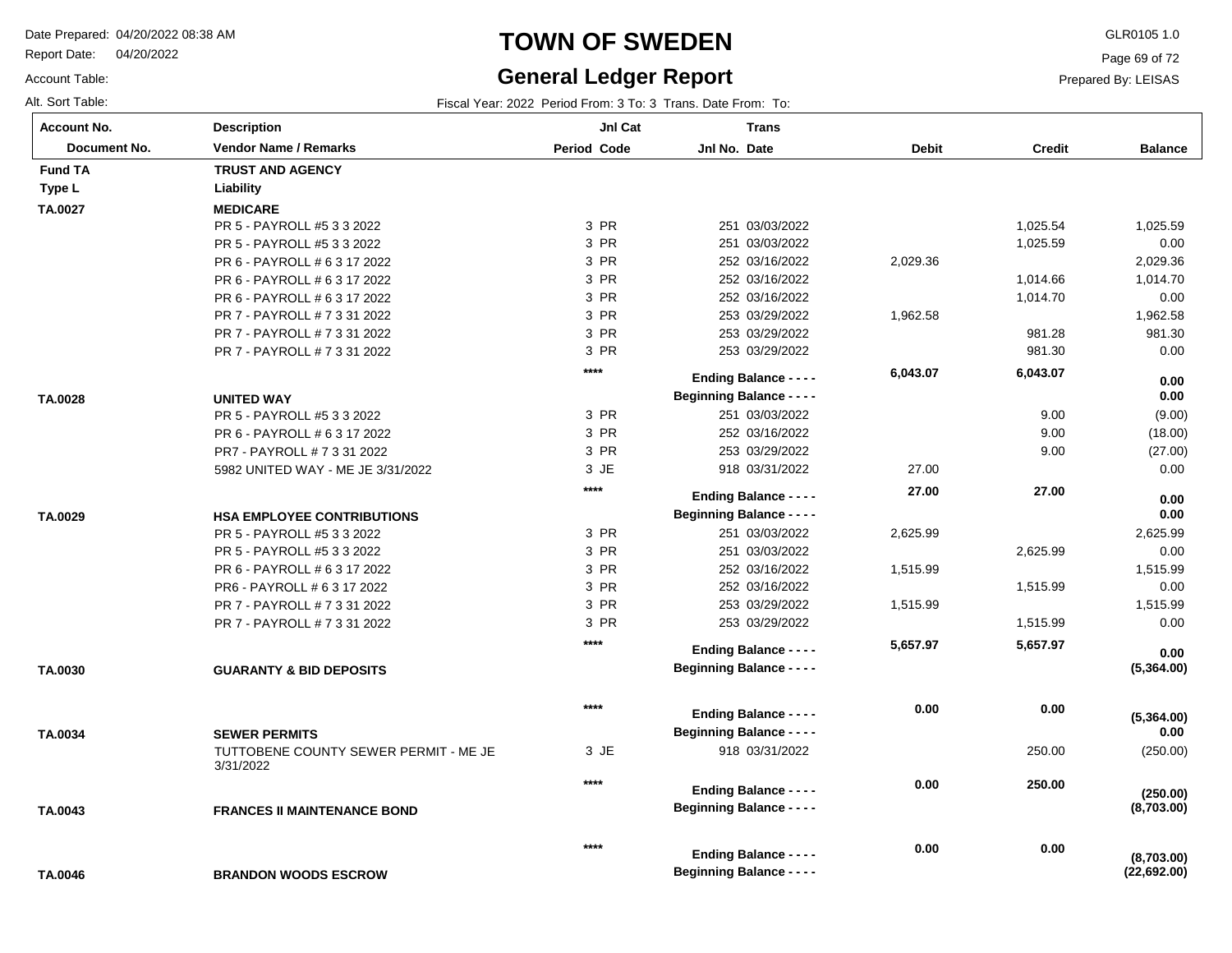Report Date: 04/20/2022

# **TOWN OF SWEDEN** GLR0105 1.0

## **General Ledger Report** Fiscal Year: 2022 Period From: 3 To: 3 Trans. Date From: To:

**Balance**

(50.97)

**(50.97)**

**(0.97)**

**(22,692.00)**

(8,592.72)

**(8,592.72)**

**(8,592.47)**

(10,259.00) (10,084.00) (9,909.00) (9,559.00) (9,384.00) (9,209.00) (9,034.00) (8,859.00) (8,684.00) (8,509.00) (8,334.00) (8,509.00) (8,859.00) (9,034.00) (9,209.00) (9,559.00) (9,734.00) (10,084.00)

**(10,675.00)**

Page 70 of 72

Prepared By: LEISAS

 175.00 350.00 175.00 175.00 350.00 175.00 350.00

0.10

 **0.10** 

 **0.00** 

 **1,750.00** 

| <b>Account No.</b> |
|--------------------|
| Alt. Sort Table:   |
| Account Table:     |

**TA.0046**

**Type L Liability Fund TA** 

**TA.0085**

**TA.0087**

**TA.0088**

**TA.0089**

| unt No.      | <b>Description</b>                                                                  | JnI Cat            | <b>Trans</b>                     |              |               |
|--------------|-------------------------------------------------------------------------------------|--------------------|----------------------------------|--------------|---------------|
| Document No. | <b>Vendor Name / Remarks</b>                                                        | <b>Period Code</b> | Jnl No. Date                     | <b>Debit</b> | <b>Credit</b> |
| I TA         | <b>TRUST AND AGENCY</b>                                                             |                    |                                  |              |               |
| ۱L           | Liability                                                                           |                    |                                  |              |               |
| )46          | <b>BRANDON WOODS ESCROW</b>                                                         |                    |                                  |              |               |
|              |                                                                                     | ****               | <b>Ending Balance - - - -</b>    | 0.00         | 0.00          |
|              |                                                                                     |                    | <b>Beginning Balance - - - -</b> |              |               |
| )85          | <b>UNCLAIMED TAX FUNDS</b><br>UNCLAIMED BAIL TAYLOR BY CONNORS - ME JE<br>3/31/2022 | 3 JE               | 918 03/31/2022                   |              | 50.00         |
|              |                                                                                     | ****               | <b>Ending Balance - - - -</b>    | 0.00         | 50.00         |
|              |                                                                                     |                    | <b>Beginning Balance - - - -</b> |              |               |
| )87          | <b>OWENS ROAD CEMETERY TRUST</b><br>INTEREST - INTEREST 3 31 2022                   | $3$ JE             | 920 03/31/2022                   |              | 0.25          |
|              |                                                                                     | ****               |                                  |              |               |
|              |                                                                                     |                    | <b>Ending Balance - - - -</b>    | 0.00         | 0.25          |
| )88          | <b>SECURITY DEPOSITS PARK LODGE</b>                                                 |                    | <b>Beginning Balance - - - -</b> |              |               |
|              | 5000347 JOHNSON FSA - ME JE 3/31/2022                                               | 3 JE               | 918 03/31/2022                   | 416.00       |               |
|              | 5965 GRAY LODGE RELEASE - ME JE 3/31/2022                                           | 3 JE               | 918 03/31/2022                   | 175.00       |               |
|              | 5966 RIVERA LODGE RELEASE - ME JE 3/31/2022                                         | 3 JE               | 918 03/31/2022                   | 175.00       |               |
|              | 5967 SIETMAN 2 LODGE RELEASES - ME JE 3/31/2022                                     | 3 JE               | 918 03/31/2022                   | 350.00       |               |
|              | 5968 HEIDER LODGE RELEASE - ME JE 3/31/2022                                         | 3 JE               | 918 03/31/2022                   | 175.00       |               |
|              | 5970 MERLE LODGE RELEASE - ME JE 3/31/2022                                          | 3 JE               | 918 03/31/2022                   | 175.00       |               |
|              | 5971 SMITH LODGE RELEASE - ME JE 3/31/2022                                          | 3 JE               | 918 03/31/2022                   | 175.00       |               |
|              | 5974 HOYT LODGE RELEASE - ME JE 3/31/2022                                           | 3 JE               | 918 03/31/2022                   | 175.00       |               |
|              | 5976 EMMERSON LODGE RELEASE - ME JE 3/31/2022                                       | 3 JE               | 918 03/31/2022                   | 175.00       |               |
|              | 5977 RUSIN LODGE RELEASE - ME JE 3/31/2022                                          | 3 JE               | 918 03/31/2022                   | 175.00       |               |
|              | 5978 PASSALACQUA LODGE RELEASE - ME JE<br>3/31/2022                                 | 3 JE               | 918 03/31/2022                   | 175.00       |               |
|              | CLARE LODGE DEPOSIT - ME JE 3/31/2022                                               | $3$ JE             | 918 03/31/2022                   |              | 175.00        |
|              | KNAPP BARTON 2 LODGE DEPOSITS - ME JE<br>3/31/2022                                  | 3 JE               | 918 03/31/2022                   |              | 350.00        |
|              | OLIVA LODGE DEPOSIT - ME JE 3/31/2022                                               | 3 JE               | 918 03/31/2022                   |              | 175.00        |
|              | PASSALACQUA LODGE DEPOSIT - ME JE 3/31/2022                                         | 3 JE               | 918 03/31/2022                   |              | 175.00        |

| (10,084.00)<br>(3,547.62)<br>(3.547.72) |
|-----------------------------------------|
| (3,547.72)<br>(596.25)                  |

**DONATIONS TO SWEDEN SKATEPARK TA.0090**

3/31/2022

RUSSO YOUNG 2 LODGE DEPOSITS - ME JE 3/31/2022

ZASTROW PARMALE 2 LODGE DEPOSITS - ME JE

ZALE LODGE DEPOSIT - ME JE 3/31/2022

INTEREST - INTEREST 3 31 2022

**WEST SWEDEN CEMETERY TRUS**

JE 3 JE 3 JE 3 918 03/31/2022 918 03/31/2022 918 03/31/2022

920 03/31/2022

**Beginning Balance - - - -**

**Ending Balance - - - -**

**Beginning Balance - - - -**

**Ending Balance - - - -**

JE 3

**\*\*\*\***

**\*\*\*\***

 **2,341.00** 

 **0.00**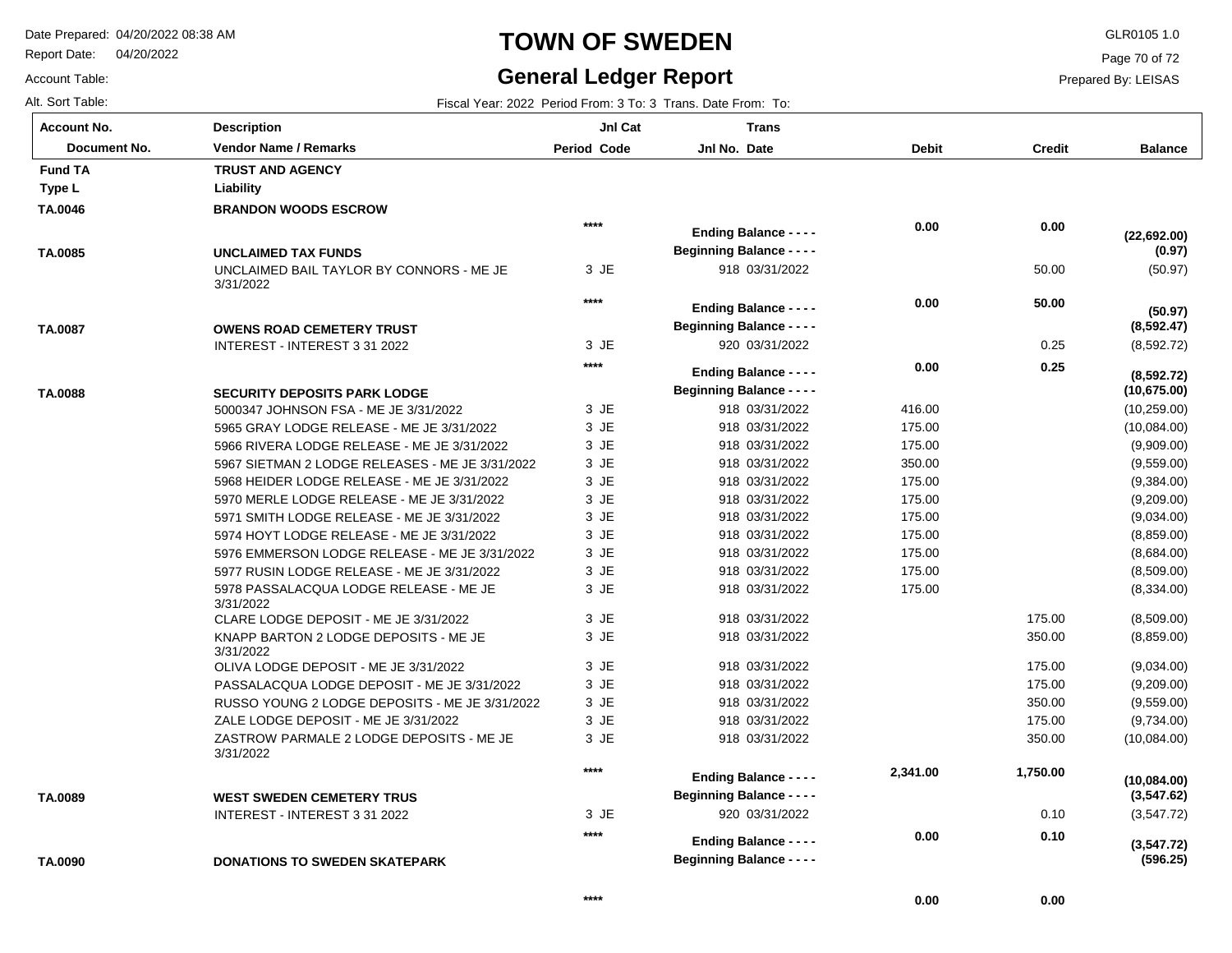**Description**

Report Date: 04/20/2022

# **TOWN OF SWEDEN** GLR0105 1.0

## **General Ledger Report**

**Balance**

(97,972.86)

**(97,969.97)**

**(596.25)**

Page 71 of 72

Prepared By: LEISAS

Account Table: Alt. Sort Table: Fiscal Year: 2022 Period From: 3 To: 3 Trans. Date From: To: **Account No.**

**TA.0090**

**Type L**

**Fund TA**

**TA.0092**

| unt No.      | <b>Description</b>                   | <b>Jnl Cat</b> | <b>Trans</b>                     |              |               |
|--------------|--------------------------------------|----------------|----------------------------------|--------------|---------------|
| Document No. | <b>Vendor Name / Remarks</b>         | Period Code    | Jnl No. Date                     | <b>Debit</b> | <b>Credit</b> |
| <b>TA</b>    | <b>TRUST AND AGENCY</b>              |                |                                  |              |               |
| L.           | Liability                            |                |                                  |              |               |
| )90          | <b>DONATIONS TO SWEDEN SKATEPARK</b> |                |                                  |              |               |
|              |                                      |                | <b>Ending Balance - - - -</b>    |              |               |
| )92          | <b>HIGH STREET CEMETERY TRUST</b>    |                | <b>Beginning Balance - - - -</b> |              |               |
|              | INTEREST - INTEREST 3 31 2022        | 3 JE           | 920 03/31/2022                   |              | 2.89          |
|              |                                      | ****           | <b>Ending Balance - - - -</b>    | 0.00         | 2.89          |

| TA.0093        | <b>DONATIONS TO MUSEUM</b>          | $***$  | <b>Ending Balance - - - -</b><br><b>Beginning Balance - - - -</b> | 0.00  | 2.89  | (97, 972.86)<br>(115.35)       |
|----------------|-------------------------------------|--------|-------------------------------------------------------------------|-------|-------|--------------------------------|
| TA.0094        | <b>DONATIONS TO SENIOR CENTER</b>   | $****$ | <b>Ending Balance - - - -</b><br><b>Beginning Balance - - - -</b> | 0.00  | 0.00  | (115.35)<br>(1, 154.00)        |
|                |                                     | $***$  | <b>Ending Balance - - - -</b>                                     | 0.00  | 0.00  | (1, 154.00)                    |
| TA.0095        | <b>CEMETERY LOT, NON-EXPENDABLE</b> |        | <b>Beginning Balance - - - -</b>                                  |       |       | (58,095.90)                    |
|                | INTEREST - INTEREST 3 31 2022       | 3 JE   | 920 03/31/2022                                                    |       | 1.72  | (58,097.62)                    |
|                |                                     | $****$ | <b>Ending Balance - - - -</b>                                     | 0.00  | 1.72  | (58,097.62)                    |
| <b>Fund TE</b> | <b>EXPENDABLE TRUST</b>             |        |                                                                   |       |       |                                |
| <b>Type A</b>  | Asset                               |        |                                                                   |       |       |                                |
| TE.0201        | <b>CASH IN TIME DEPOSITS</b>        |        | <b>Beginning Balance - - - -</b>                                  |       |       | 465,749.41                     |
|                | INTEREST - INTEREST 3 31 2022       | 3 JE   | 920 03/31/2022                                                    | 13.72 |       | 465,763.13                     |
|                |                                     | $***$  | <b>Ending Balance - - - -</b>                                     | 13.72 | 0.00  | 465,763.13                     |
| Type L         | Liability                           |        |                                                                   |       |       |                                |
| TE.0079.201    | <b>RECLAMATION FUND</b>             |        | <b>Beginning Balance - - - -</b>                                  |       |       | (465, 749.41)                  |
|                | INTEREST - INTEREST 3 31 2022       | 3 JE   | 920 03/31/2022                                                    |       | 13.72 | (465, 763.13)                  |
|                |                                     | $***$  | <b>Ending Balance - - - -</b>                                     | 0.00  | 13.72 | (465, 763.13)                  |
| <b>Fund W</b>  | <b>LONG TERM DEBT</b>               |        |                                                                   |       |       |                                |
| Type A         | Asset                               |        |                                                                   |       |       |                                |
| W.0125         | AMTS TO BE PROVID FR LNGTRM DBT     |        | <b>Beginning Balance - - - -</b>                                  |       |       | 3,862,346.75                   |
|                |                                     | $***$  | <b>Ending Balance - - - -</b>                                     | 0.00  | 0.00  | 3,862,346.75                   |
| Type L         | Liability                           |        |                                                                   |       |       |                                |
| W.0628         | <b>BONDS PAYABLE</b>                |        | <b>Beginning Balance - - - -</b>                                  |       |       | (3,792,036.00)                 |
|                |                                     | $****$ | <b>Ending Balance - - - -</b>                                     | 0.00  | 0.00  |                                |
| W.0687         | <b>COMPENSATED ABSENCES</b>         |        | <b>Beginning Balance - - - -</b>                                  |       |       | (3,792,036.00)<br>(70, 310.75) |